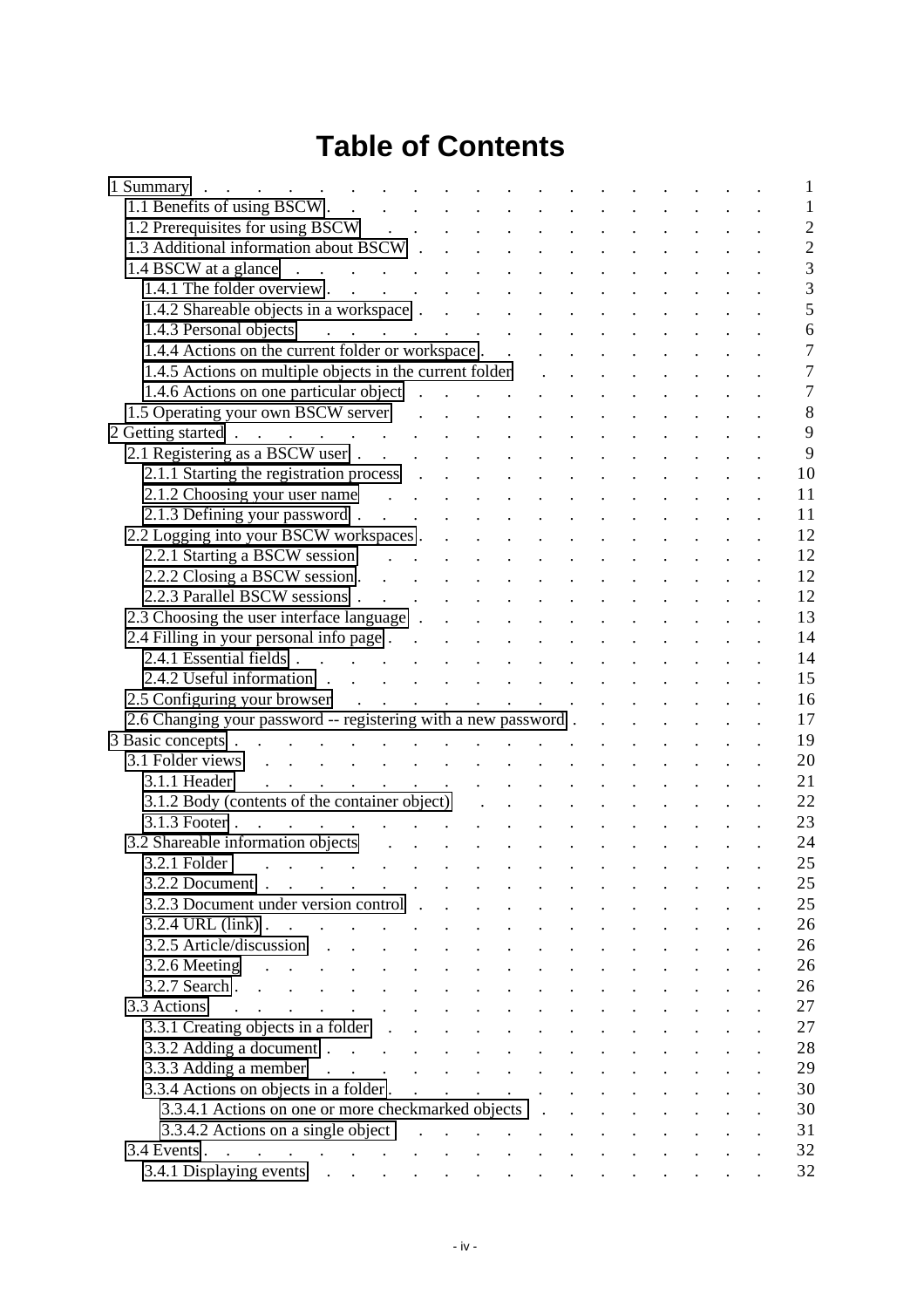| 3.4.2 Event categories                                                                                                                                                                                                         |  |  |  | 33 |
|--------------------------------------------------------------------------------------------------------------------------------------------------------------------------------------------------------------------------------|--|--|--|----|
|                                                                                                                                                                                                                                |  |  |  | 34 |
|                                                                                                                                                                                                                                |  |  |  | 34 |
|                                                                                                                                                                                                                                |  |  |  | 36 |
|                                                                                                                                                                                                                                |  |  |  | 37 |
|                                                                                                                                                                                                                                |  |  |  | 37 |
| 4.1.1 Registering an additional email address and the contract of the contract of the contract of the contract of the contract of the contract of the contract of the contract of the contract of the contract of the contract |  |  |  | 37 |
| 4.1.2 Re-registering with a new password                                                                                                                                                                                       |  |  |  | 38 |
|                                                                                                                                                                                                                                |  |  |  | 38 |
|                                                                                                                                                                                                                                |  |  |  | 39 |
|                                                                                                                                                                                                                                |  |  |  | 40 |
|                                                                                                                                                                                                                                |  |  |  | 40 |
| 4.2.1.2 Using GIFs stored locally expansion of the contract of the contract of the contract of the contract of the contract of the contract of the contract of the contract of the contract of the contract of the contract of |  |  |  | 41 |
|                                                                                                                                                                                                                                |  |  |  | 42 |
|                                                                                                                                                                                                                                |  |  |  | 42 |
|                                                                                                                                                                                                                                |  |  |  | 43 |
|                                                                                                                                                                                                                                |  |  |  | 44 |
|                                                                                                                                                                                                                                |  |  |  |    |
| 4.2.4 Customizing your user interface                                                                                                                                                                                          |  |  |  | 45 |
| 4.2.5 Subscribing to the Daily Workspace Activity Report                                                                                                                                                                       |  |  |  | 46 |
|                                                                                                                                                                                                                                |  |  |  | 46 |
|                                                                                                                                                                                                                                |  |  |  | 46 |
| 4.2.6 Setting your email format resources and resources are a set of the set of the set of the set of the set of the set of the set of the set of the set of the set of the set of the set of the set of the set of the set of |  |  |  | 47 |
| 4.3 Tailoring BSCW functionality                                                                                                                                                                                               |  |  |  | 48 |
| 4.4 Creating and managing a shared workspace and a set of the state of the state of the state of the state of the state of the state of the state of the state of the state of the state of the state of the state of the stat |  |  |  | 50 |
|                                                                                                                                                                                                                                |  |  |  | 50 |
| 4.4.1 Creating a shared workspace .<br>4.4.1.1 Its place in your folder hierarchy                                                                                                                                              |  |  |  | 50 |
| 4.4.1.2 Embedding a workspace in another one contact the contact of the contact of the contact of the contact of the contact of the contact of the contact of the contact of the contact of the contact of the contact of the  |  |  |  | 50 |
|                                                                                                                                                                                                                                |  |  |  | 51 |
|                                                                                                                                                                                                                                |  |  |  | 52 |
|                                                                                                                                                                                                                                |  |  |  | 53 |
| 4.4.3 Defining access rights<br>4.4.4 Creating a workspace banner<br>4.5 Workspace membership                                                                                                                                  |  |  |  | 54 |
| 4.5.1 Membership page resources and the contract of the state of the state of the state of the state of the state of the state of the state of the state of the state of the state of the state of the state of the state of t |  |  |  | 55 |
|                                                                                                                                                                                                                                |  |  |  | 56 |
| 4.5.3 BSCW groups as members                                                                                                                                                                                                   |  |  |  | 57 |
| 4.5.4 Some useful functions                                                                                                                                                                                                    |  |  |  | 58 |
| $4.5.4.1$ Mailing list $\ldots$                                                                                                                                                                                                |  |  |  | 58 |
| $4.5.4.2$ User search $\qquad \qquad \ldots \qquad \qquad \ldots \qquad \ldots \qquad \ldots \qquad \ldots$                                                                                                                    |  |  |  | 58 |
| 4.5.4.3 vCard interchange format example and such a set of the set of the set of the set of the set of the set of the set of the set of the set of the set of the set of the set of the set of the set of the set of the set o |  |  |  | 58 |
| 4.5.4.4 Personal info pages                                                                                                                                                                                                    |  |  |  | 59 |
| 4.6 The info page resolution and the set of the set of the set of the set of the set of the set of the set of the set of the set of the set of the set of the set of the set of the set of the set of the set of the set of th |  |  |  | 60 |
| 4.6.1 Object details                                                                                                                                                                                                           |  |  |  | 60 |
| 4.6.2 Version information.                                                                                                                                                                                                     |  |  |  | 60 |
| $4.6.3$ Access rights $\cdot \cdot \cdot \cdot \cdot \cdot \cdot \cdot \cdot$                                                                                                                                                  |  |  |  | 61 |
| 4.6.4 Object history                                                                                                                                                                                                           |  |  |  | 61 |
| 4.7 Access rights                                                                                                                                                                                                              |  |  |  | 62 |
| 4.7.1 Default access rights results are a series of the series of the series of the series of the series of the series of the series of the series of the series of the series of the series of the series of the series of th |  |  |  | 62 |
|                                                                                                                                                                                                                                |  |  |  |    |
| 4.7.2 Visibility of access rights                                                                                                                                                                                              |  |  |  | 63 |
|                                                                                                                                                                                                                                |  |  |  | 64 |
| 4.7.4 Extending the list of "access rights holders"                                                                                                                                                                            |  |  |  | 65 |
| 4.7.5 Assigning access rights expansion of the contract of the contract of the contract of the contract of the contract of the contract of the contract of the contract of the contract of the contract of the contract of the |  |  |  | 66 |
|                                                                                                                                                                                                                                |  |  |  | 66 |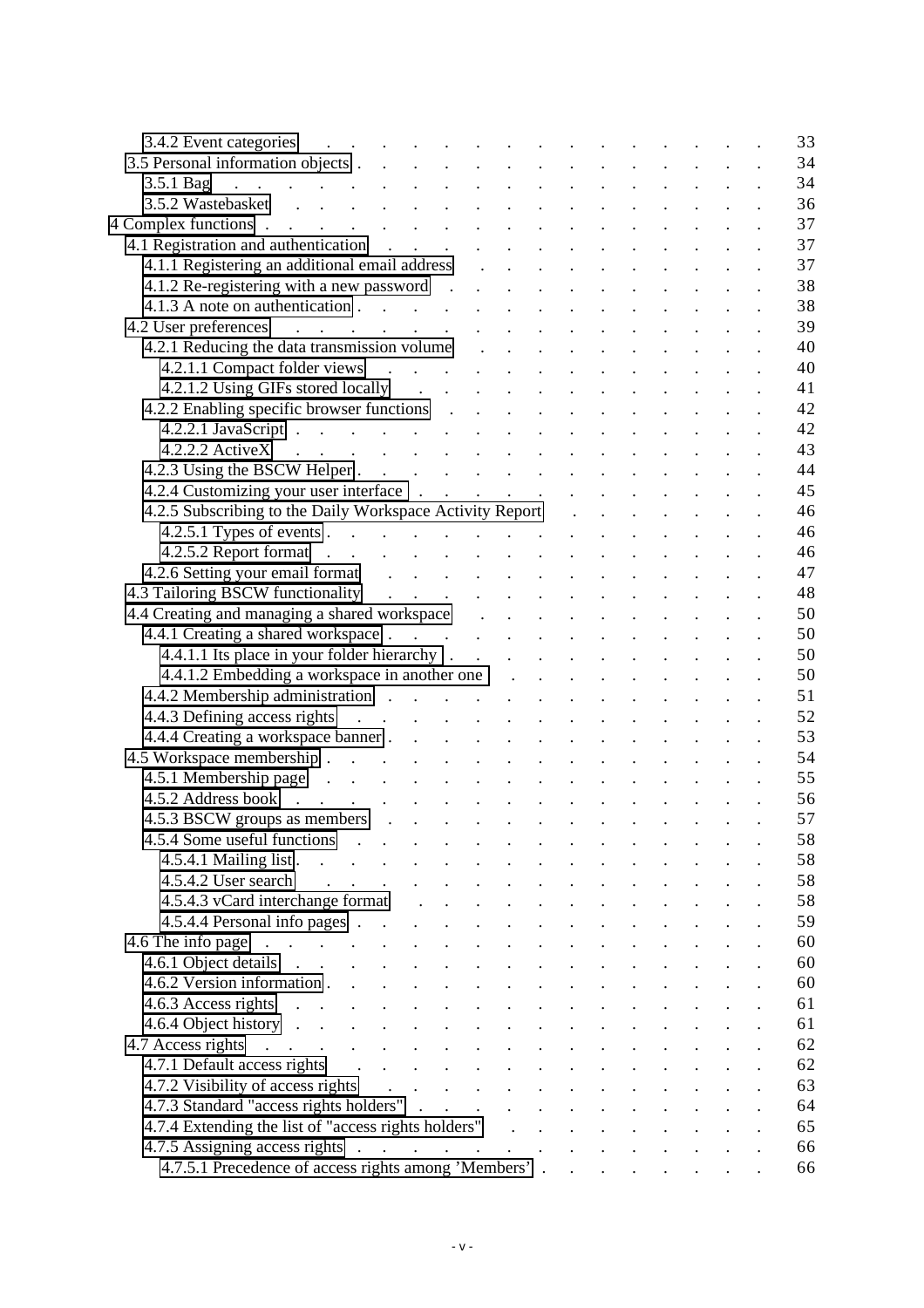| 4.7.5.2 Precedence of access rights among 'Other users'                                                                                                                                                                        |  | 67  |
|--------------------------------------------------------------------------------------------------------------------------------------------------------------------------------------------------------------------------------|--|-----|
| 4.7.5.3 Precedence of access rights between 'Other users' and 'Members'                                                                                                                                                        |  | 67  |
|                                                                                                                                                                                                                                |  | 68  |
| 4.7.7 Anonymous access experience of the contract of the contract of the contract of the contract of the contract of the contract of the contract of the contract of the contract of the contract of the contract of the contr |  | 69  |
| 4.8 Documents under version control.<br>4.8.1 Putting a document under version control.                                                                                                                                        |  | 70  |
|                                                                                                                                                                                                                                |  | 70  |
| 4.8.2 Creating a new version response to the contract of the contract of the contract of the contract of the contract of the contract of the contract of the contract of the contract of the contract of the contract of the c |  | 71  |
| 4.8.3 Branching versions and the contract of the contract of the contract of the contract of the contract of the contract of the contract of the contract of the contract of the contract of the contract of the contract of t |  | 71  |
|                                                                                                                                                                                                                                |  | 72  |
| 4.8.4 Accessing earlier versions<br>4.8.5 Updating version information<br>4.8.6 Deleting versions                                                                                                                              |  | 73  |
|                                                                                                                                                                                                                                |  | 73  |
|                                                                                                                                                                                                                                |  | 74  |
|                                                                                                                                                                                                                                |  | 75  |
|                                                                                                                                                                                                                                |  | 76  |
| 4.9.1 Writing an article<br>4.9.2 Replying to an article<br>4.9.3 Browsing through a discussion                                                                                                                                |  | 76  |
|                                                                                                                                                                                                                                |  | 77  |
|                                                                                                                                                                                                                                |  | 77  |
|                                                                                                                                                                                                                                |  | 78  |
|                                                                                                                                                                                                                                |  | 78  |
|                                                                                                                                                                                                                                |  |     |
|                                                                                                                                                                                                                                |  | 80  |
|                                                                                                                                                                                                                                |  | 81  |
|                                                                                                                                                                                                                                |  | 82  |
|                                                                                                                                                                                                                                |  | 83  |
| 4.11.2 Folder path URLs<br>4.12 Convert and compress documents<br>4.13 Archive objects                                                                                                                                         |  | 84  |
|                                                                                                                                                                                                                                |  | 85  |
|                                                                                                                                                                                                                                |  | 86  |
|                                                                                                                                                                                                                                |  | 87  |
|                                                                                                                                                                                                                                |  | 87  |
|                                                                                                                                                                                                                                |  | 88  |
|                                                                                                                                                                                                                                |  | 88  |
| 4.14.2 Helpers for Windows<br>4.14.3 Helper for MacOS<br>5 Support for synchronous cooperation                                                                                                                                 |  | 89  |
|                                                                                                                                                                                                                                |  | 89  |
| 5.1.1 Creating a meeting entry of the contract of the contract of the contract of the contract of the contract of the contract of the contract of the contract of the contract of the contract of the contract of the contract |  | 90  |
| 5.1.2 Modifying details<br>$\mathcal{L}^{\text{max}}(\mathcal{L}^{\text{max}})$                                                                                                                                                |  | 90  |
|                                                                                                                                                                                                                                |  | 91  |
| 5.1.3 List of participants extending the contract of the state of the state of the state of the state of the state of the state of the state of the state of the state of the state of the state of the state of the state of  |  | 92  |
|                                                                                                                                                                                                                                |  | 92  |
|                                                                                                                                                                                                                                |  | 93  |
|                                                                                                                                                                                                                                |  | 93  |
| 5.2.2 Confirming your participation or declining an invitation                                                                                                                                                                 |  | 93  |
|                                                                                                                                                                                                                                |  | 94  |
| 5.2.4 Special functions contains the contact of the contact of the contact of the contact of the contact of the contact of the contact of the contact of the contact of the contact of the contact of the contact of the conta |  | 94  |
| 5.3 Monitor                                                                                                                                                                                                                    |  | 95  |
| 5.3.1 User perspective results in the contract of the contract of the contract of the contract of the contract of the contract of the contract of the contract of the contract of the contract of the contract of the contract |  | 95  |
|                                                                                                                                                                                                                                |  | 97  |
|                                                                                                                                                                                                                                |  | 99  |
| 5.3.2 Technical perspective results in the contract of the contract of the contract of the contract of the contract of the contract of the contract of the contract of the contract of the contract of the contract of the con |  | 100 |
|                                                                                                                                                                                                                                |  | 100 |
|                                                                                                                                                                                                                                |  | 100 |
| 5.3.2.3 Installing and starting the Monitor applet (1) and (1) and (1) and (1) and (1) and (1) and (1) and (1) and (1) and (1) and (1) and (1) and (1) and (1) and (1) and (1) and (1) and (1) and (1) and (1) and (1) and (1) |  | 100 |
| 5.3.2.4 Monitoring a different BSCW server                                                                                                                                                                                     |  | 100 |
|                                                                                                                                                                                                                                |  |     |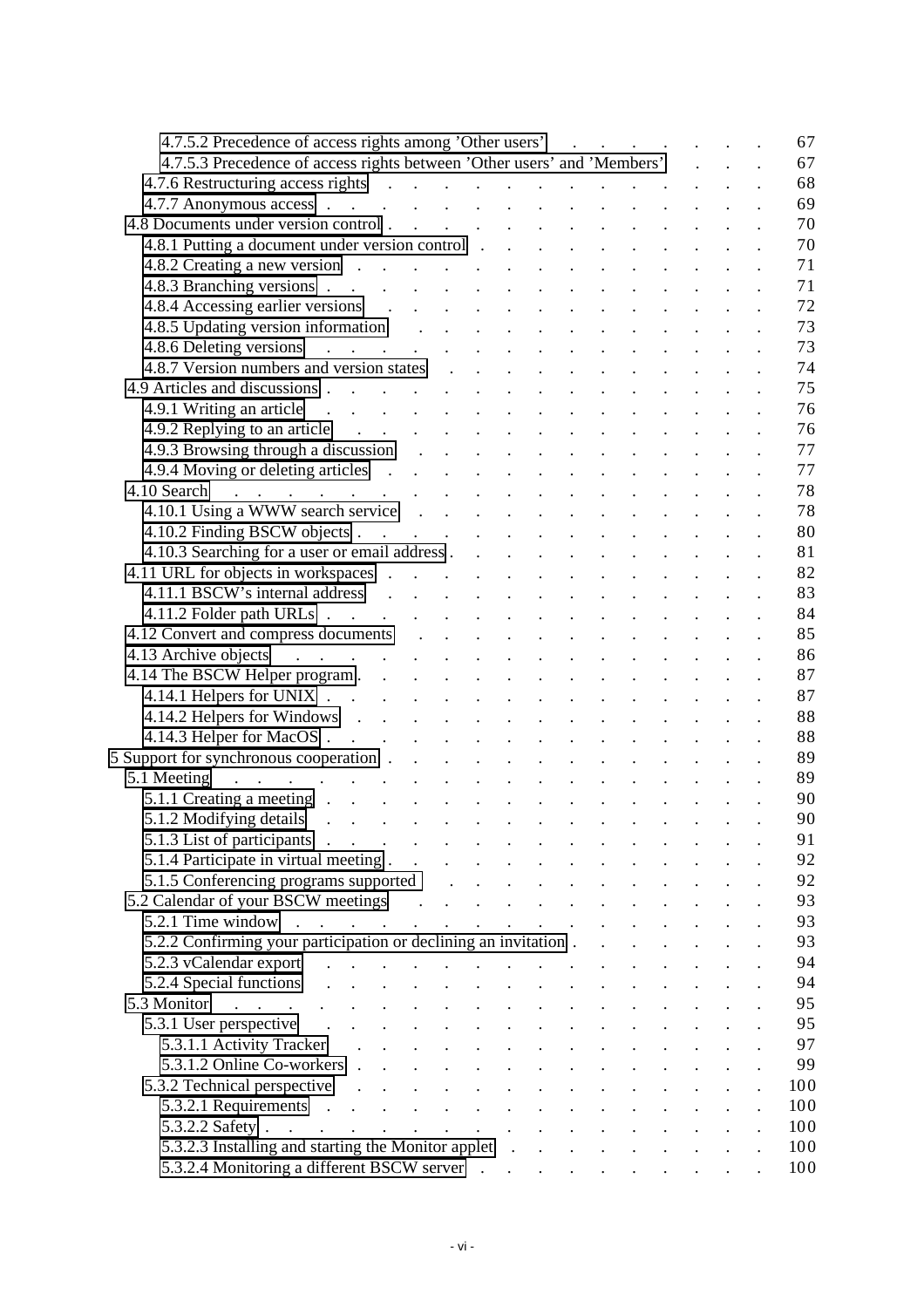# **1 Summary**

# <span id="page-3-1"></span><span id="page-3-0"></span>**1.1 Benefits of using BSCW**

BSCW supports asynchronous and synchronous cooperation with your partners over the Internet, in your Intranet or in a network with your business partners (Extranet).

For **asynchronous** (not simultaneous) cooperation, BSCW offers **shared workspaces** that groups can use to store documents, manage them, jointly edit and share them.

The essential **advantages**:

- With a BSCW workspace, workgroups can share documents -- independent of the specific computer systems that the members use.
- You need not install any software before using BSCW. You only need a standard Web browser.
- You access BSCW workspaces, browse folders and download documents to your local system just like "normal" Web pages.
- BSCW keeps you informed of all relevant events in a shared workspace.
- You can upload documents to a shared workspace using any standard Web browser. Uploading documents is even more efficient if you enhance your browser with a small 'BSCW Helper' program. You can download the BSCW Helper free of charge from [http://bscw.gmd.de/Download.html.](http://bscw.gmd.de/Download.html)

For **synchronous** (simultaneous) cooperation, BSCW provides tools for

- planning and organizing meetings,
- starting 'virtual' meetings on the basis of conferencing programs or by telephone,
- ad hoc communication with partners who are currently logged in to a shared workspace and therefore are likely to be working on a common task.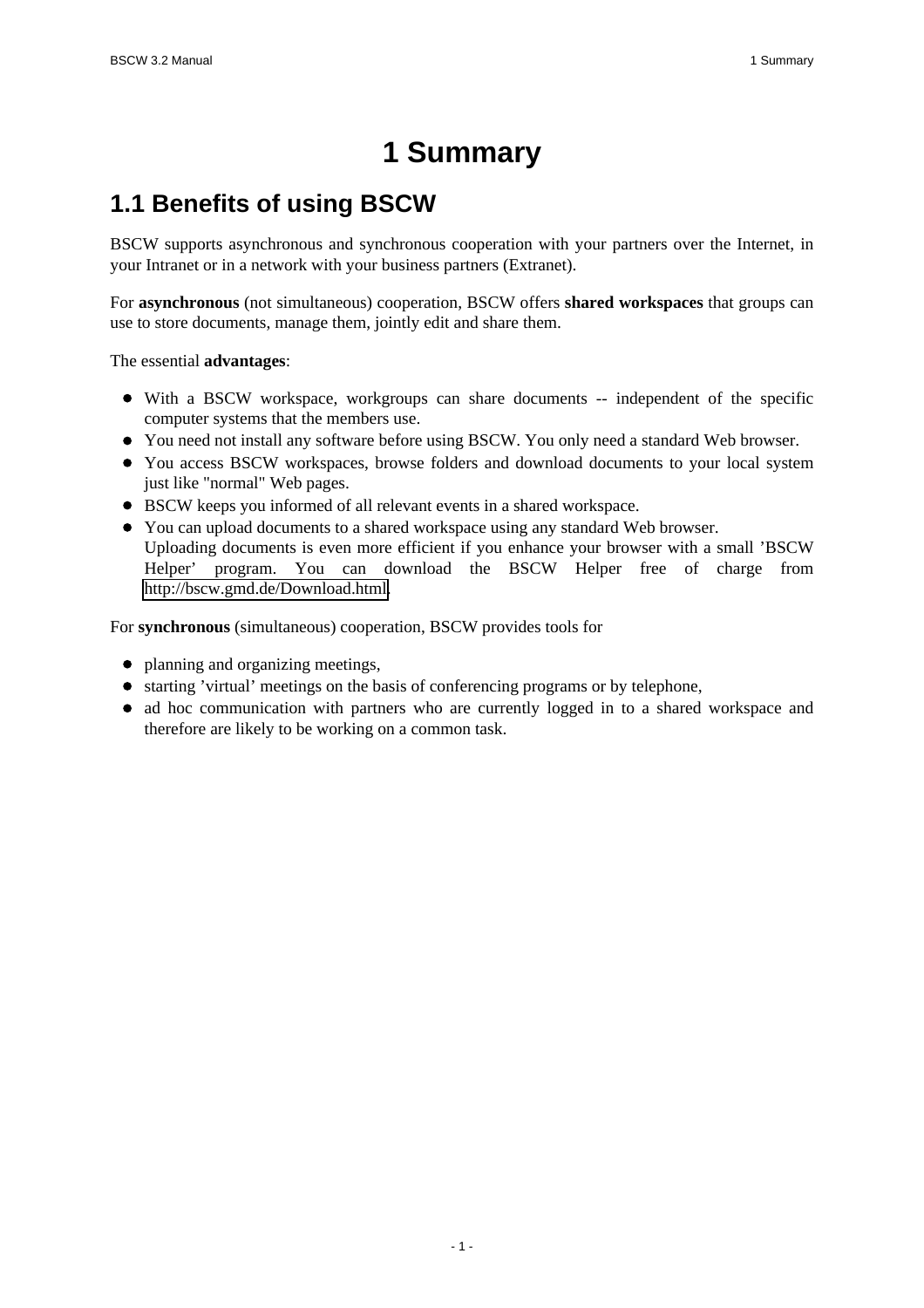# <span id="page-4-0"></span>**1.2 Prerequisites for using BSCW**

[GMD](http://www.gmd.de/) -- Forschungszentrum Informationstechnik GmbH provides BSCW as a **service** that may be used free of charge: [<http://bscw.gmd.de>](http://bscw.gmd.de/)

Requirements for using BSCW are minimal:

- You must have a **personal email address** to register as a user of a BSCW server.
- To access shared workspaces and to download documents to your local computer you need a **WWW browser** that supports *forms* and *basic authentication*. Most browsers (e.g. [Netscape](http://home.netscape.com/)  [Navigator](http://home.netscape.com/) and [MS Internet Explorer](http://www.microsoft.com/ie/download/) ...) do that. We recommend using Netscape's Navigator 3.0 (or better). MS Internet Explorer 4.0 (or better) also provides all the functionality for using **BSCW**
- The easiest way to upload documents to a BSCW workspace is to use the built-in file upload function of Navigator or Internet Explorer 4.0 (or better). For other browsers you may need to install a small BSCW Helper program (see. [section 4.14\)](#page-89-0), which you can download free of charge from the public BSCW server at GMD [\(http://bscw.gmd.de/Download.html\)](http://bscw.gmd.de/Download.html).

BSCW Helper programs are currently available for several UNIX variants (including Solaris 2.3, SunOS 4.1.3, HP-UX, AIX), for Macintosh (MacOS 7.0 or higher) and Windows (3.1x, NT and 95).

# <span id="page-4-1"></span>**1.3 Additional information about BSCW**

A number of WWW pages offer additional information about BSCW:

- The BSCW Home Page [\(http://bscw.gmd.de/\)](http://bscw.gmd.de/)
- The BSCW Table of Contents page [\(http://bscw.gmd.de/Overview.html\)](http://bscw.gmd.de/Overview.html) and the BSCW Site Map with links to detailed information [\(http://bscw.gmd.de/sitemap.html\)](http://bscw.gmd.de/sitemap.html)
- **FAQ**, a list of frequently asked questions and our answers [\(http://bscw.gmd.de/faq.html\)](http://bscw.gmd.de/faq.html)
- News about BSCW [\(http://bscw.gmd.de/WhatsNew.html\)](http://bscw.gmd.de/WhatsNew.html)
- A list of publications on BSCW [\(http://bscw.gmd.de/Papers/\)](http://bscw.gmd.de/Papers/index.html)

In addition, there is a workspace with anonymous access where you can **test** all BSCW functions [\(http://bscw.gmd.de/pub/english.cgi\)](http://bscw.gmd.de/pub/english.cgi). Please, read [section 1.4](#page-5-0) before you go there !

#### **Note**:

Your documents are **not** stored permanently in this 'try out-workspace' -- and "the whole world" may read them while they are there.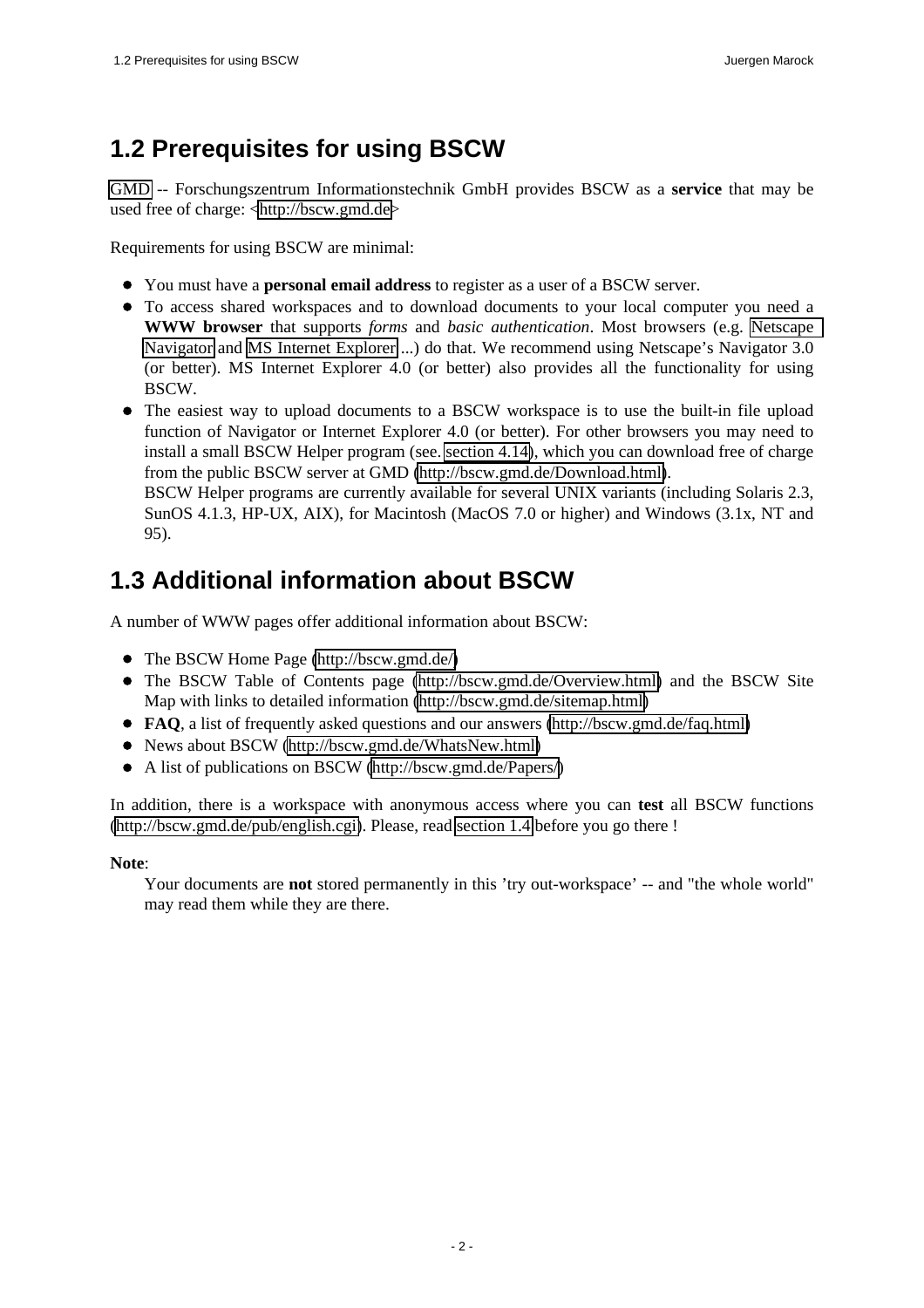# <span id="page-5-0"></span>**1.4 BSCW at a glance**

This section can touch upon only a small subset of BSCW functions. It is intended to give you a first impression of what a BSCW workspace looks like and to help you use our try out-workspace [\(http://bscw.gmd.de/pub/english.cgi\)](http://bscw.gmd.de/pub/english.cgi).

Please bear in mind that the example of the folder overview, the information objects we describe and also the actions we discuss may not be available to you in some of your workspaces. This may be due to

- variations in access right,
- the level of proficiency with BSCW Version 3.2 that you have chosen for yourself (at the *Beginner* level -- the default when you start using BSCW 3.2 -- you will see fewer objects and actions than shown here),
- the configuration of the BSCW server you use.

### <span id="page-5-1"></span>**1.4.1 The folder overview**

The central concept of BSCW is the **Shared Workspace** -- in Macintosh or Windows terminology: a **folder**

- for a specific group of registered users -- represented by the  $\overrightarrow{C}$  icon, who can
- access the information objects contained in this folder and add new objects.

BSCW presents the contents of a folder or workspace as the central part of a page -- between a header and a footer with much of the text and icons acting as command buttons.

[Figure 1.4-1](#page-6-0) shows a view of a folder with examples of the kinds of objects which BSCW can store. Notice that different icons are used to represent the different types of objects.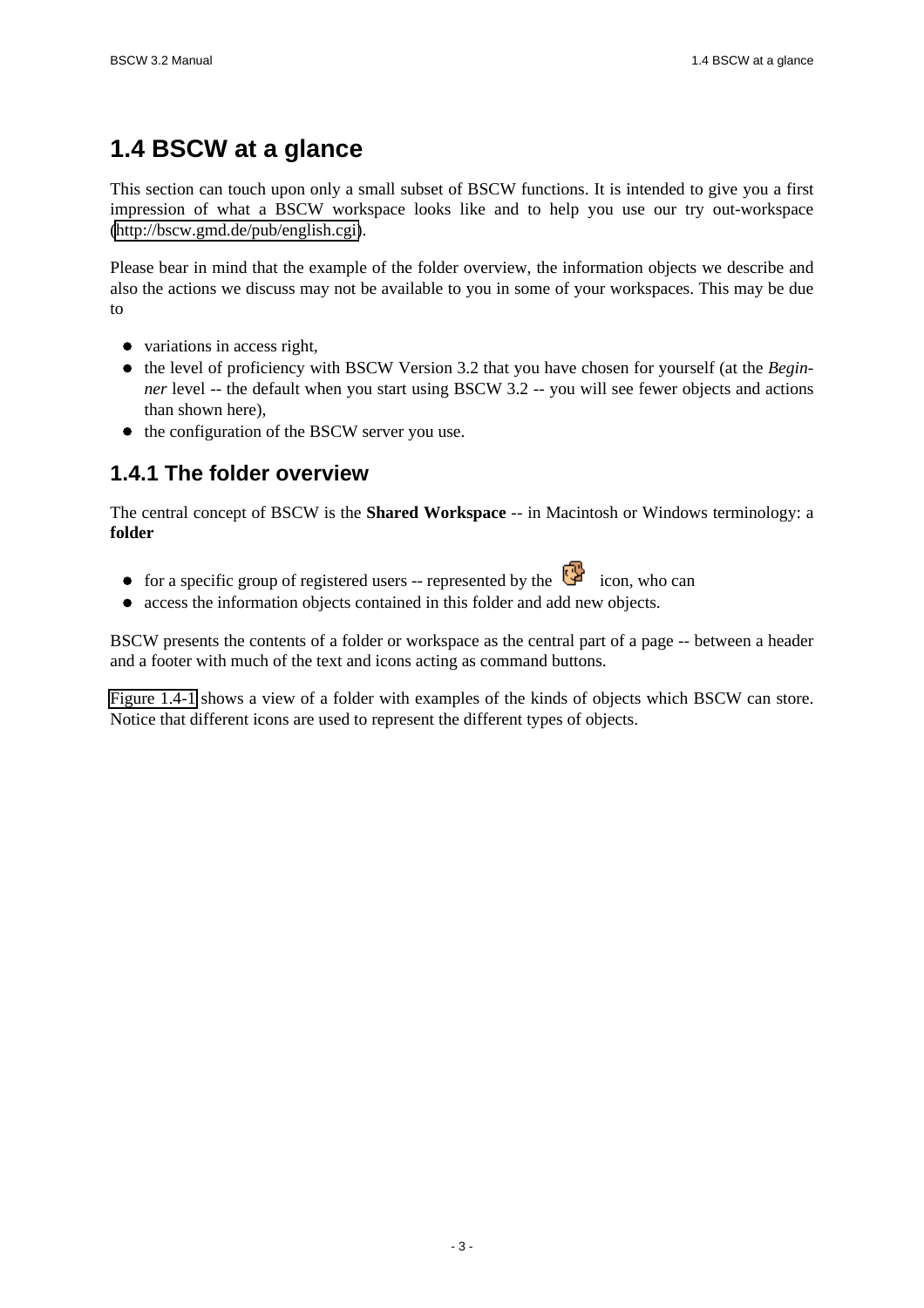<span id="page-6-0"></span>

|                                 | © GMD FIT                                                                   |                                                                                                                                                                                     |                | <b>ABOUT</b> | <b>HELP</b>               |
|---------------------------------|-----------------------------------------------------------------------------|-------------------------------------------------------------------------------------------------------------------------------------------------------------------------------------|----------------|--------------|---------------------------|
| <b>ADD MEMBER</b>               | <b>ADD DOC</b>                                                              | <b>ADD FOLDER</b>                                                                                                                                                                   | <b>ADD URL</b> |              | ADD ARTICLE   ADD MEETING |
| <b>SEARCH</b>                   | <b>DROP</b>                                                                 |                                                                                                                                                                                     |                |              |                           |
| :Marock<br><b>BSCW Demo</b>     | <b>CATCH UP</b>                                                             | COPY                                                                                                                                                                                | <b>ARCHIVE</b> | CUT          | <b>DELETE</b>             |
|                                 | <b>i</b> $\Box \triangledown$ Folder (Marock) 26 Jan<br>[Modify] [Contents] |                                                                                                                                                                                     |                |              |                           |
|                                 |                                                                             | <b>URL</b> (Link) (Marock) 30 Jan $\mathcal{A}$<br>[Modify] [Verify] [Fetch]<br>Link to the demo file 'Printers' for the InfoZoom Java Applet;<br>will load the applet and the file |                |              |                           |
| $\mathbf{i}$                    |                                                                             | <b>Document (.pdf file format)</b> ( <i>Marock</i> ) 26 Jan $\overline{\mathtt{MS}}$ $\mathcal{A}$<br>[Modify] [Replace] [Convert] [Version]                                        |                |              |                           |
| ┌ i I                           |                                                                             | <b>HTML Document</b> (Marock) 2 Feb<br>[Modify] [Edit] [Replace] [Convert] [Archive] [Version]                                                                                      |                |              |                           |
| $\sqcap$ ii $\blacksquare$      |                                                                             | <b>HTML Document (version controlled)</b> [1.2] (Marock) Tue 12:18 $\mathcal{A}$<br>[Modify] [Edit] [Revise] [Convert] [Archive]                                                    |                |              |                           |
|                                 | [Modify] [Contents]                                                         | <b>WWW Search (Marock) 13 Jan</b><br>Search using Altavista for 'BSCW shared workspace'.<br>The query returned 9377 hits. The top ten are stored here.                              |                |              |                           |
|                                 | [Reply] [Edit] [View all]                                                   | Article and replies ("Discussion") ( <i>Marock</i> ) 26 Jan $\mathscr{A}$ <sup>(14</sup> ) Q                                                                                        |                |              |                           |
|                                 |                                                                             | <b>Meeting</b> $\mathbf{P}$ (Marock) 26 Jan $\mathbf{\mathcal{A}}$<br>[Modify] [Archive] [Send Reminder] [Join]<br>Wed January 14, 1998, 10:30 - 11:45, GMT, Enhanced CU-SeeMe.     |                |              |                           |
|                                 | <b>CATCH UP</b>                                                             | COPY                                                                                                                                                                                | <b>ARCHIVE</b> | <b>CUT</b>   | <b>DELETE</b>             |
| $\vec{N}^{\text{B}^{\text{B}}}$ |                                                                             |                                                                                                                                                                                     |                |              |                           |

You are: **H** Marock (Expert) [Edit Prefs] [Edit Details] [Change Pwd]

**Figure 1.4-1: View of the Folder 'BSCW Demo'**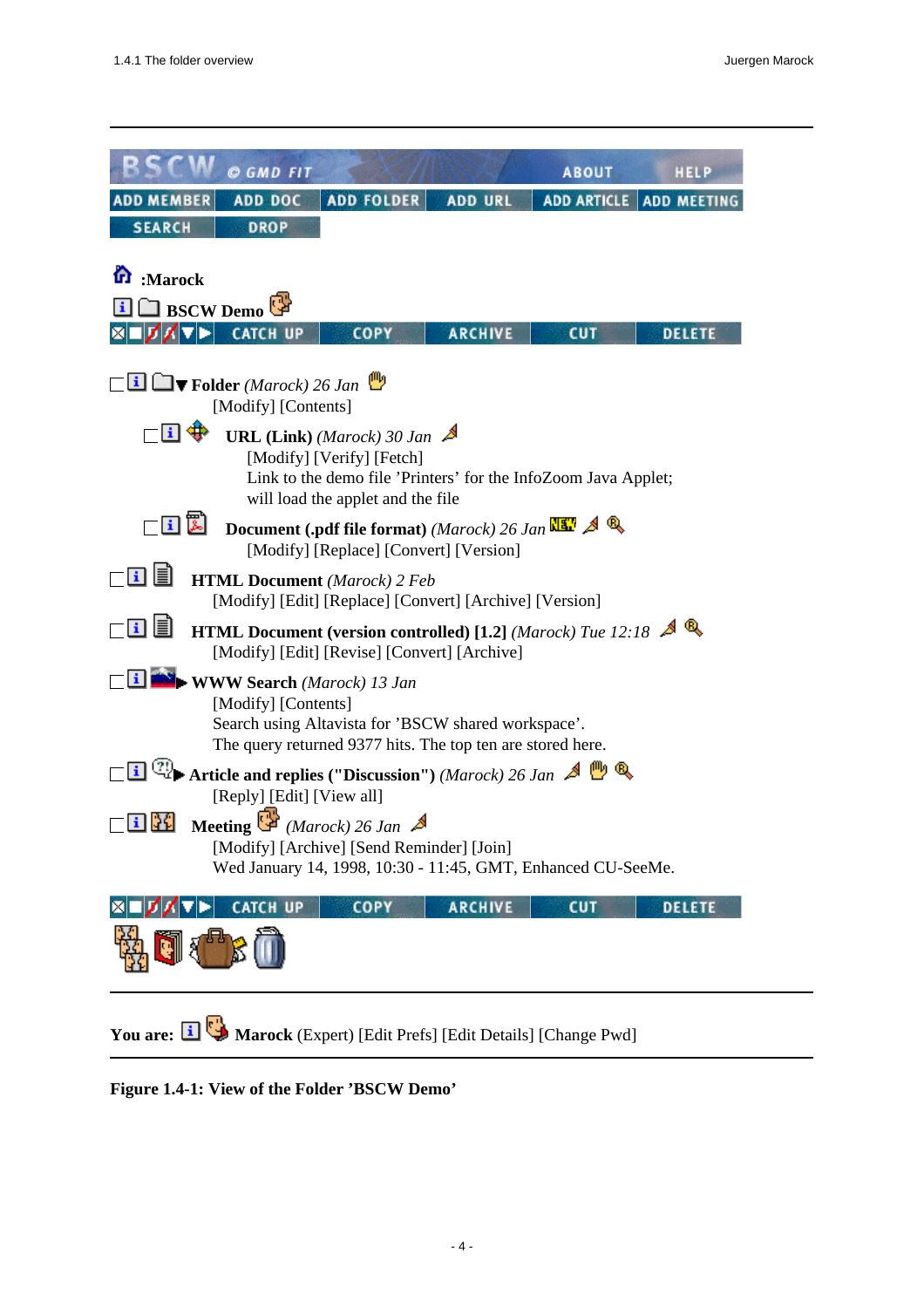### <span id="page-7-0"></span>**1.4.2 Shareable objects in a workspace**

Several different classes of objects can be shared in a BSCW workspace. [Figure 1.4-1](#page-6-0) shows an instance of each class. For the purpose of demonstration, each object has been given the name of its class. Obviously, users would choose names describing the contents or purpose of each individual object. Since BSCW is designed to make sharing of information easier, it is very important to choose descriptive names which will be understood by the other people sharing the workspace.

Each object name is preceded by three icons:

- a checkbox to select the object for specific actions (for details, see [section 1.4.5\)](#page-9-0).
- $\bullet$  the  $\Box$  icon to call up the information page of the object. In addition to a variety of other information, it shows the access rights for the object (see [section 4.6\)](#page-62-0).
- an icon that represents the class of the object. This icon also distinguishes the MIME type of a document (see [section 2.5.\)](#page-18-0) the search area or search engine of a search, the type of an article. (For details about the classes of information objects, see [section 3.2](#page-26-0))

The object names are followed by

- the user name of the owner of the object
- $\bullet$  the time or date of the latest relevant modification and,
- possibly, a number of icons which indicate recent actions on the object.

Note that different actions are possible for different types of objects. The actions permitted on an object are indicated in the [Action] line below the object name.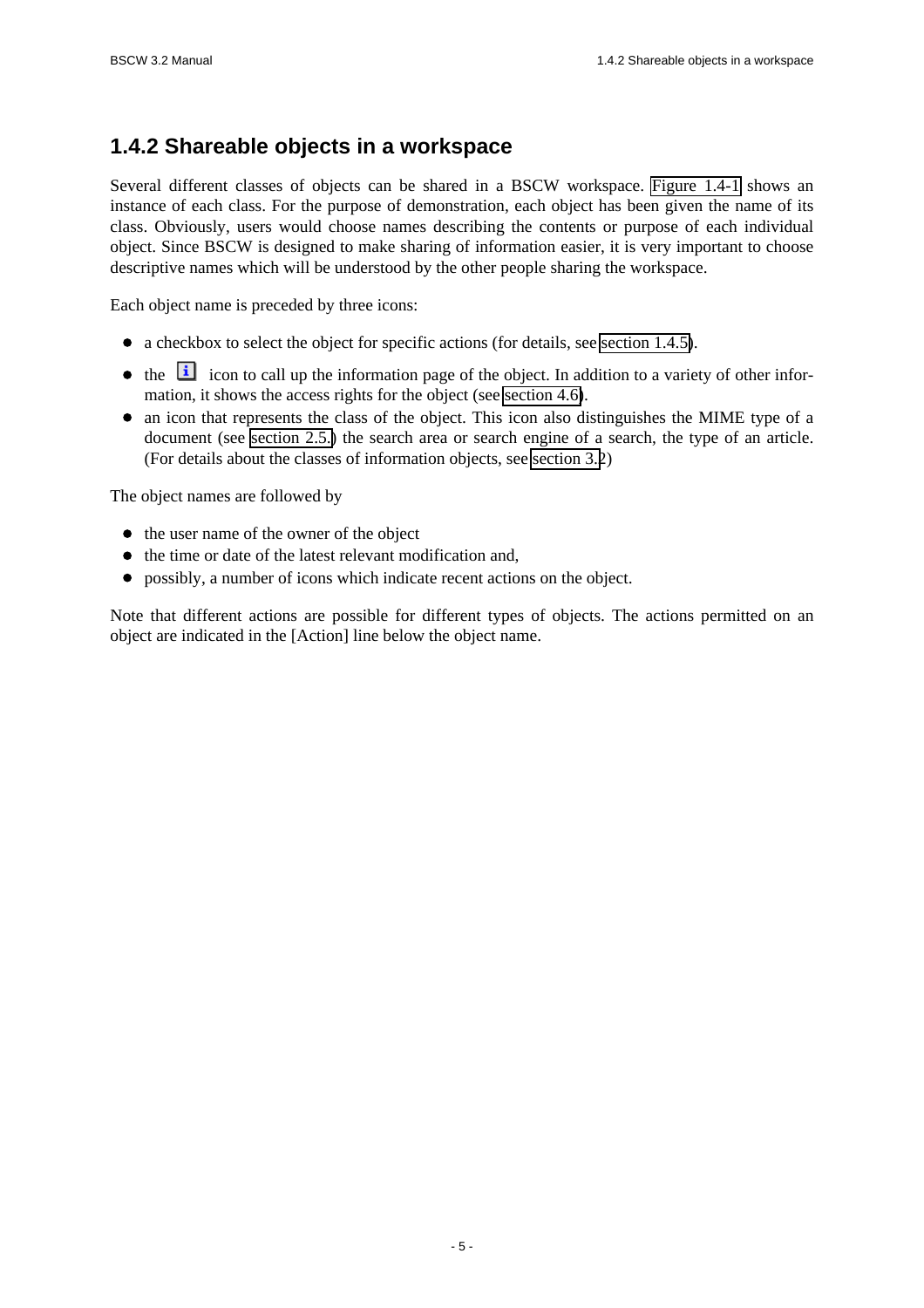# <span id="page-8-0"></span>**1.4.3 Personal objects**

The footer of every folder overview presents the icons of four objects which, though resembling folders from a technical point of view,

- **cannot** be made accessible to other users, but are
- available to you in each of your folders or workspaces:



The BSCW **calendar** manages your BSCW meetings (see [section 5.2\)](#page-95-0).



 The **address book** is used to invite members to your workspaces (see [section 4.5\)](#page-58-0) and to assign specific access rights (see [section 4.7\)](#page-64-0).



 The **bag** represents your clipboard; for information about its functionality beyond [COPY], [CUT] and [DROP], see [section 3.5.](#page-36-1) 



 Your **wastebasket** is indicated by this icon. It helps to prevent unauthorized or unintentional deletion of objects (details in [section 3.5\)](#page-38-0).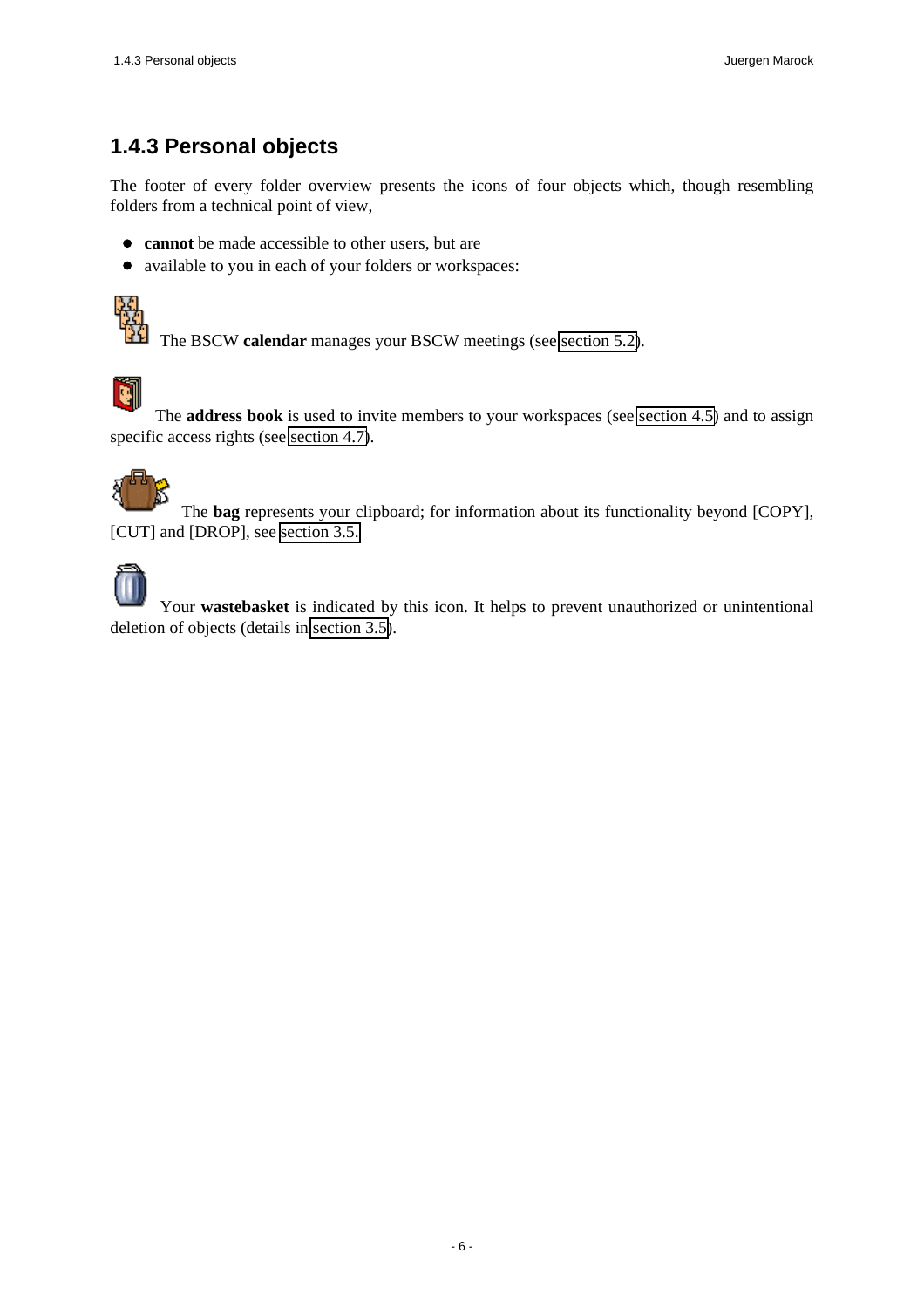### <span id="page-9-0"></span>**1.4.4 Actions on the current folder or workspace**

Objects are added by performing actions on the current folder:

- **existing** objects that were brought into your bag from anywhere in your folders or workspaces by *the most recent* cut or copy action can be added via **DROP**
- **new objects** are added by click one of the other buttons, according to their class:
	- O Click **ADD FOLDER ADD URL** ADD ARTICLE ADD MEETING **SEARCH** to create an object of the specified type directly on the BSCW server.
	- $\circ$  Click **ADD DOC** to upload a file from your local computer system to the current BSCW folder or workspace.

The most popular browsers (Netscape Navigator, MS Internet Explorer 4.0 or better) provide the required functionality for file upload. If you use any other browser, you may have to install a BSCW Helper program for uploading files (more in [section 4.14\)](#page-89-0).

### <span id="page-9-1"></span>**1.4.5 Actions on multiple objects in the current folder**

Directly above and below the list of objects in a folder or workspace there are two identical button bars. The bigger buttons on the right trigger actions on all the selected objects. Objects are selected by marking their checkboxes.



### <span id="page-9-2"></span>**1.4.6 Actions on one particular object**

Below each object name in the folder view, BSCW may display a number of [Action] buttons for operations to be applied only to that particular object, for example



 **HTML Document** *(Marock) 2 Feb* [Modify] [Edit] [Replace] [Convert] [Attach Note] [Version]

#### **Figure 1.4-2: [Action] line of a document**

The [Action] line depends on the class of the object -- for example, different actions are appropriate for 'URL' objects, meeting objects and documents.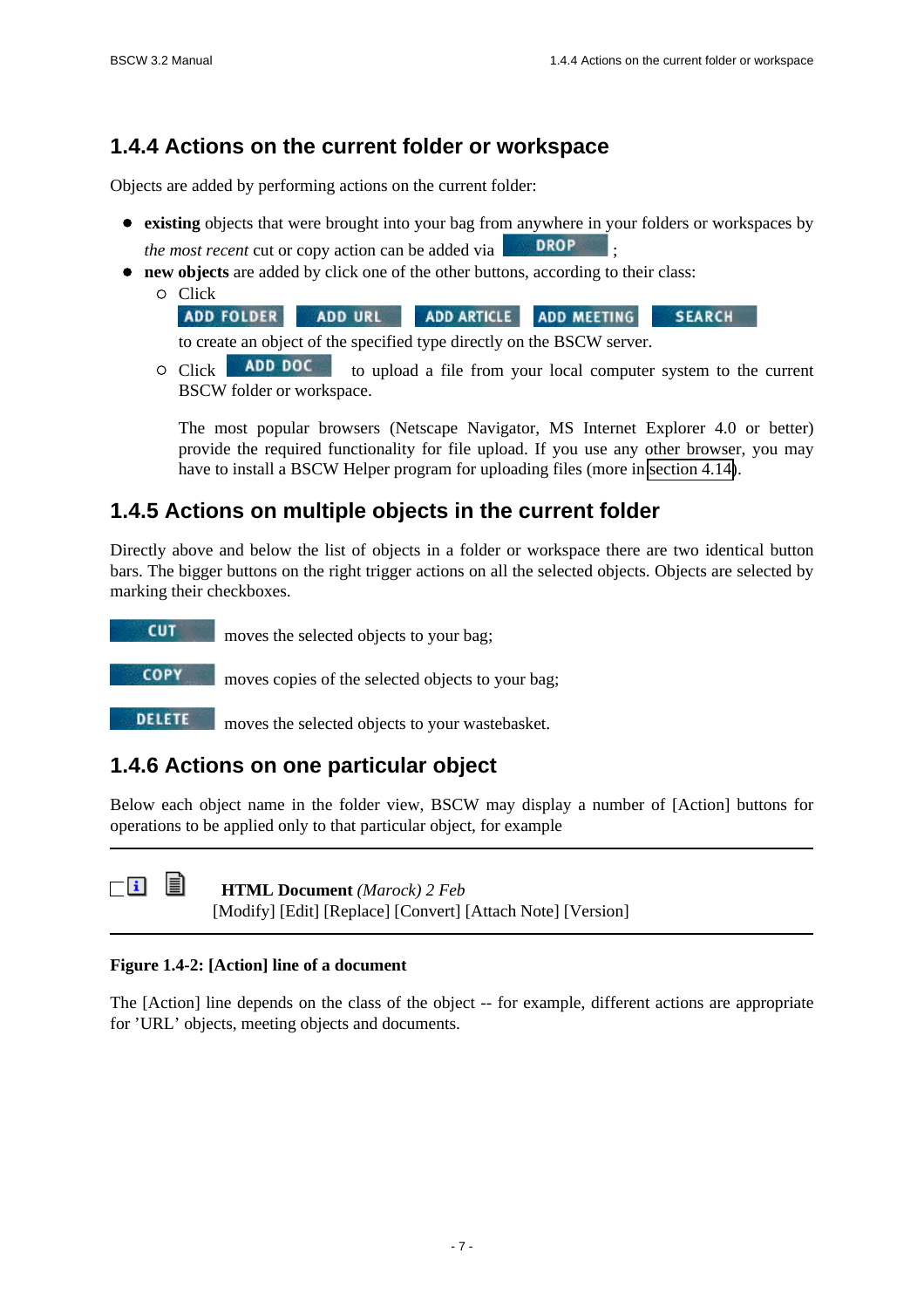# <span id="page-10-0"></span>**1.5 Operating your own BSCW server**

You may operate your own BSCW server as an extension of a suitable Web server running on a Unix or Windows NT platform.

The BSCW server software is distributed by [OrbiTeam](http://www.orbiteam.de/) GmbH, Sankt Augustin, Germany, under license from [GMD](http://www.gmd.de/) -- Forschungszentrum Informationstechnik GmbH.

You may download the BSCW server software *free of charge for a 90-day evaluation period* from [<http://bscw.gmd.de>](http://bscw.gmd.de/).

You have to pay a license fee for any commercial use beyond the evaluation period. Please apply for a free license if you plan to operate a BSCW server in a not-for- profit Educational or R&D institution: [<info@orbiteam.de>](mailto://info@orbiteam.de/)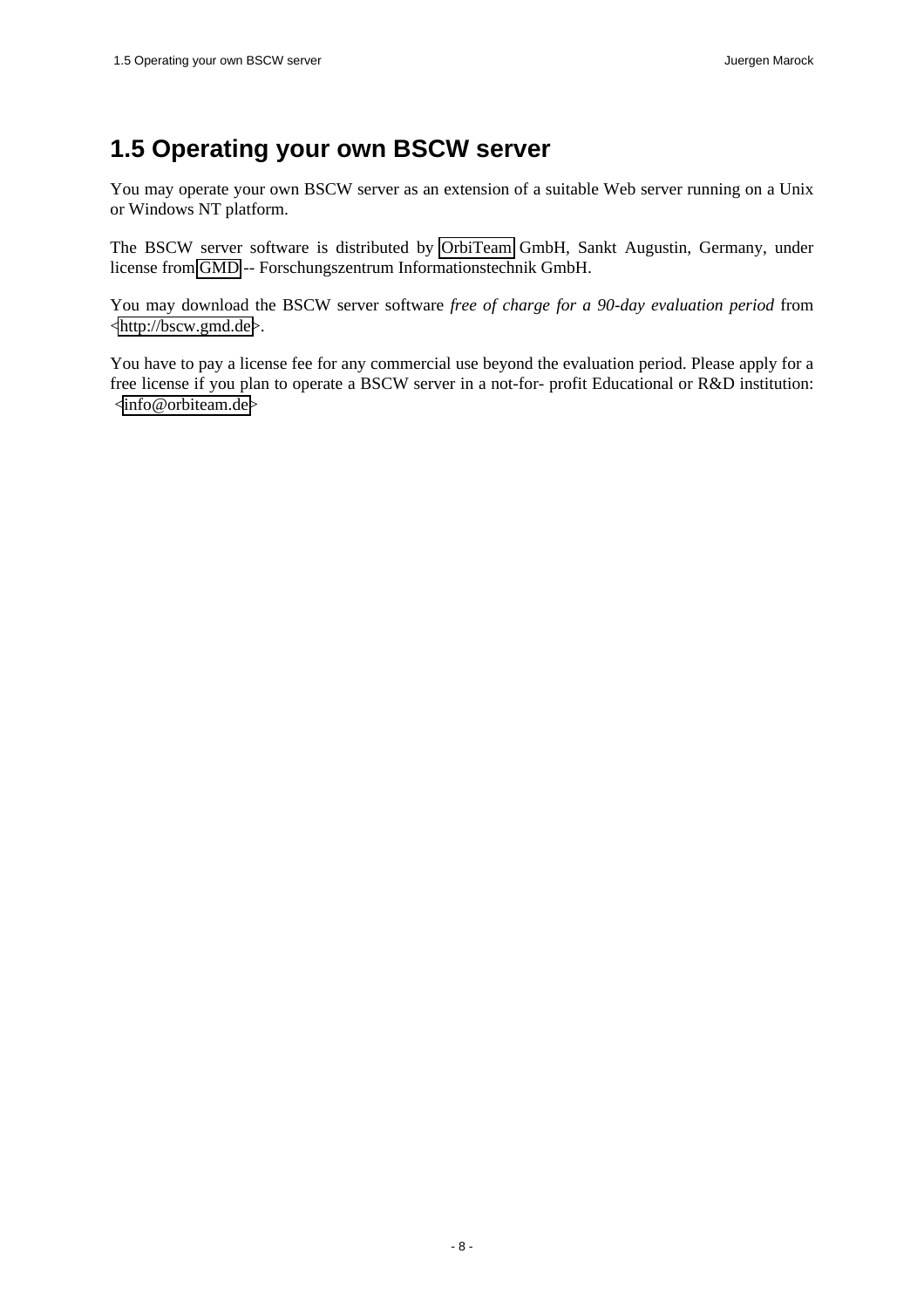# **2 Getting started**

<span id="page-11-0"></span>The sections of this chapter describe in detail what to do before starting to use BSCW. Some of these actions are essential and others will make it easier for you to use BSCW -- you should read through them all before using the system and should consult them again if any problems arise as you begin to use BSCW.

The section '2.3 Choosing the interface language' concentrates on a restricted number of options to be defined by every user on registration.

More sophisticated options are discussed in [section 4.2.](#page-41-0) These options are not essential to beginning to use BSCW since, initially, most BSCW users will be satisfied with the default options.

# <span id="page-11-1"></span>**2.1 Registering as a BSCW user**

Before starting to use BSCW, you have to register **once** as a user of the BSCW server. After a simple authentication procedure (more in [section 4.1\)](#page-39-1), the BSCW server "knows" a **registered user** as a combination of

- your **user name** with
- a current **password** and with at least
- one **valid** personal **email address**.

This combination is *mobile*:

Using your user name and password, you can access your folders and shared workspaces from any computer with Internet access and a suitable Web browser.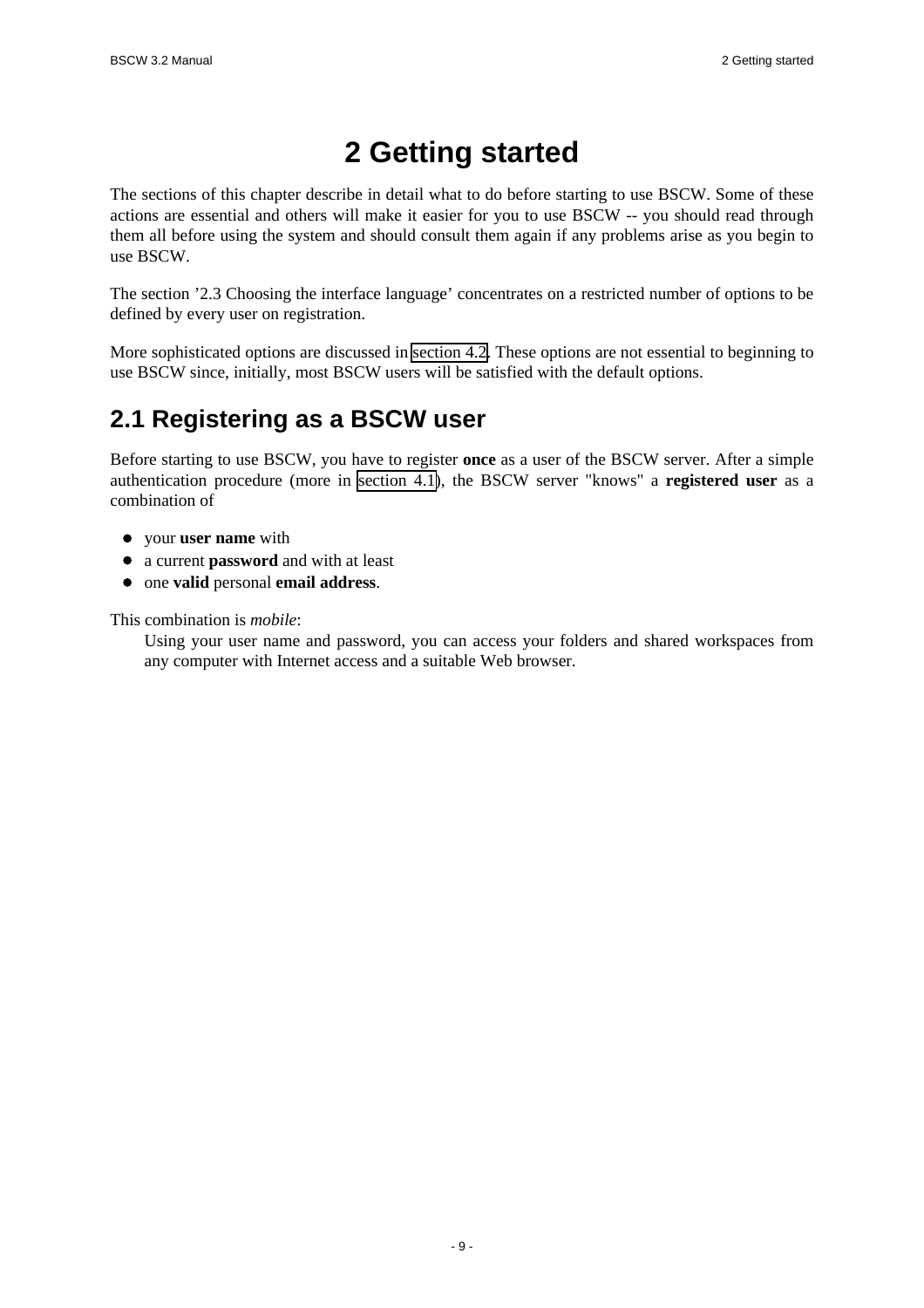### <span id="page-12-0"></span>**2.1.1 Starting the registration process**

A BSCW server may -- or may not -- allow *self-registration* by prospective users. If a server has not been configured for self-registration, then only the BSCW administrator can register new users.

The following description of the registration process assumes that your BSCW server does allow self-registration.

The key to your registration is your personal email address. A BSCW server will typically get it

- from you by means of the [registration form](http://bscw.gmd.de/pub/english.cgi?op=rmail) -- or
- from somebody who is already a registered user and who invites you to cooperate with him/her in a shared workspace (more in [section 4.1](#page-39-1) and [section 4.4\)](#page-52-0).

When the registration procedure is initiated by specifying your email address, BSCW sends an email to that specified address. This email contains a special URL which you should open in your Web browser.

Opening this URL (which can be used only once!) brings up a form to fill in your user name and your initial password.

#### **Note**:

Before you choose a user name and password, you should read the recommendations for choosing your user name and defining your password in [section 2.1.2](#page-13-0) and [section 2.1.3.](#page-13-1)

When you submit the form, BSCW combines the information in the form with the email address, registers a user with your user name and is ready for your first log-in using this user name and the password you have specified.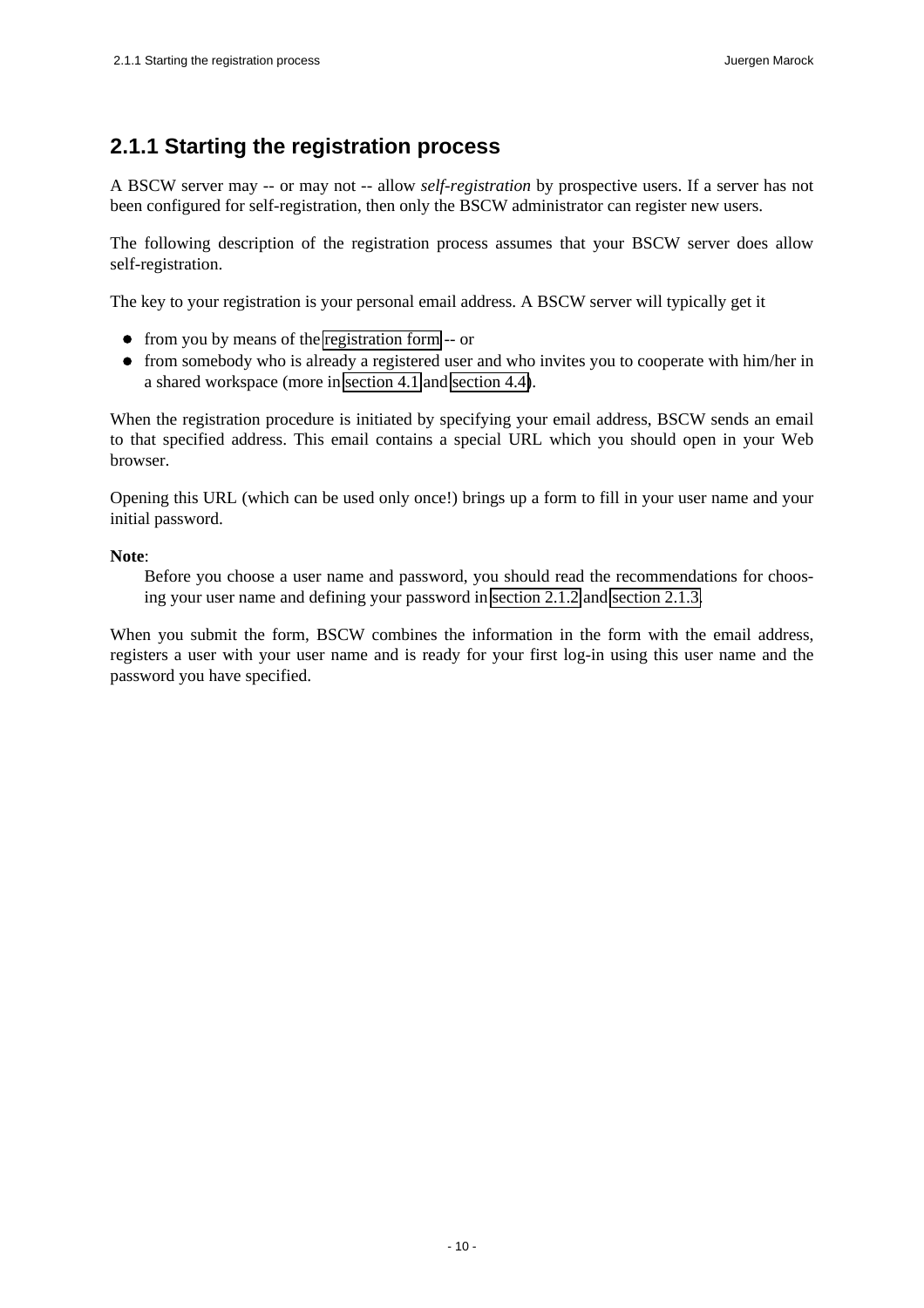# <span id="page-13-0"></span>**2.1.2 Choosing your user name**

Your user name serves as your public **identity badge** for the BSCW server. Thus, the creativity and imagination often applied in choosing a 'user id' on a local Unix system is *not appropriate* here. We recommend that you use your **last name** as your user name.

This will enable the other users of the BSCW server to find you easily and to identify you successfully -- and this is exactly the purpose of having a user name.

The BSCW server requires user names to be unique. If your last name is already being used as a user name on the server, BSCW will report an error in the registration procedure. In this case we suggest that you

append the initials of your first names or other additions **to the end** of your last name [i. e., Last-Name\_XY].

BSCW presents the entries in address books in alphabetical order. Why should *your partners* have to remember that you, Alan Miller, are listed in their address books not under 'Miller', but under 'am'?);

enter your full name, your nickname (if you like it and if it is well known) and the organization you are affiliated with in your personal info page (see [section 2.4\)](#page-16-0).

#### **Note**:

In the current version of BSCW, you **cannot** change your user name.

### <span id="page-13-1"></span>**2.1.3 Defining your password**

If you use GMD's public BSCW server, your **password** is sent over the Internet unencrypted.

For the security of **your local computer system**: don't use the same password for BSCW as on your local computer or for applications with confidential information.

To protect the **information on the BSCW server** accessible to you: choose a *sufficiently secure* password and change it regularly. (Your user name -- the other part of your key to the information in your workspaces -- is easy to find out.)

[Section 2.6](#page-19-0) describes how to change your password. It also tells you how to enter a new BSCW password if you have forgotten your old one and cannot access your BSCW workspaces and folders any more.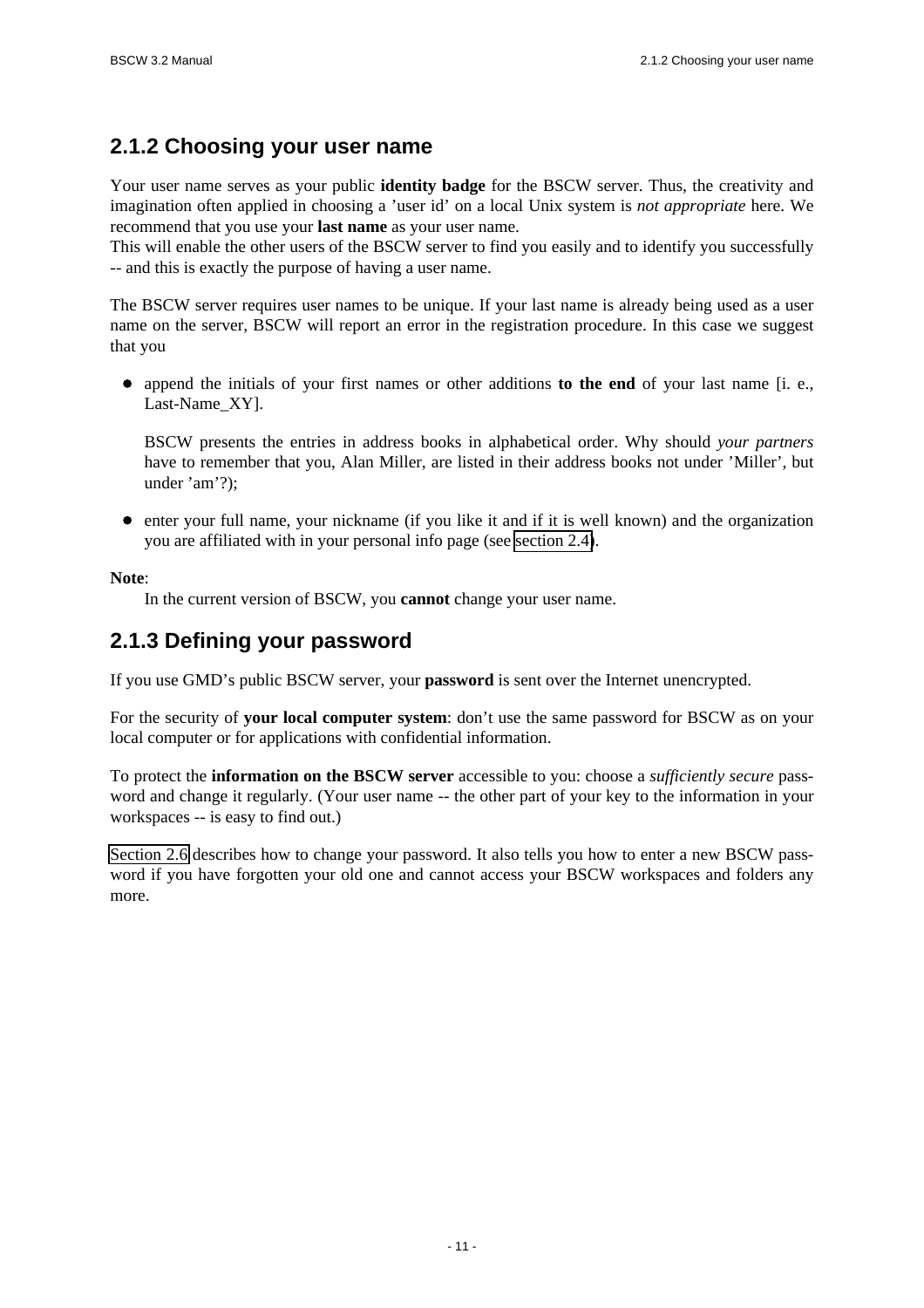# <span id="page-14-0"></span>**2.2 Logging into your BSCW workspaces**

As a registered user you have to log into your BSCW server and identify yourself *to begin each session*.

# <span id="page-14-1"></span>**2.2.1 Starting a BSCW session**

You start a session on a BSCW server (if you are **not** currently logged into this BSCW server) when you access an information object by

• opening the URL http://<your.bscw.server>/bscw/bscw.cgi/

BSCW will display your  $\Omega$  folder, which contains your folders and the shared workspaces you are a member of, with all the BSCW objects they include.

accessing an object in one of your folders or workspaces directly, using a URL, e.g. , from your list of *bookmarks* or *favorites.*

For login and identification, you have to submit your user name and your password.

After verification, BSCW lets you access the  $\bullet$  folder of the user name you have specified. If you have accessed an object in a workspace directly by specifying a URL, BSCW will immediately take you to the content of this object. For instance, if somebody sends you the URL of a folder, you will see the contents of this folder immediately on logging in (provided you have suitable access rights).

### <span id="page-14-2"></span>**2.2.2 Closing a BSCW session**

A BSCW session is **closed** automatically when you **terminate** the browser program on your local computer.

Until then the access rights granted to you under your user name remain in effect.

**Note**:

If you share your computer with other people, you should **terminate** your browser program (and restart it if necessary) after you have *finished your work with BSCW.*

### <span id="page-14-3"></span>**2.2.3 Parallel BSCW sessions**

At any point in time, your Web browser can represent *only one user name* on any given BSCW server. Parallel sessions with different user names on one BSCW server are **not** possible.

However, most Web browsers will allow you to have active sessions on several different BSCW servers simultaneously.

**Note**:

A transfer of BSCW objects between different servers on which you have active sessions in parallel is possible **only** via your local computer as a physical relay station. Your bags on the different servers are not interconnected, although their icons look identical.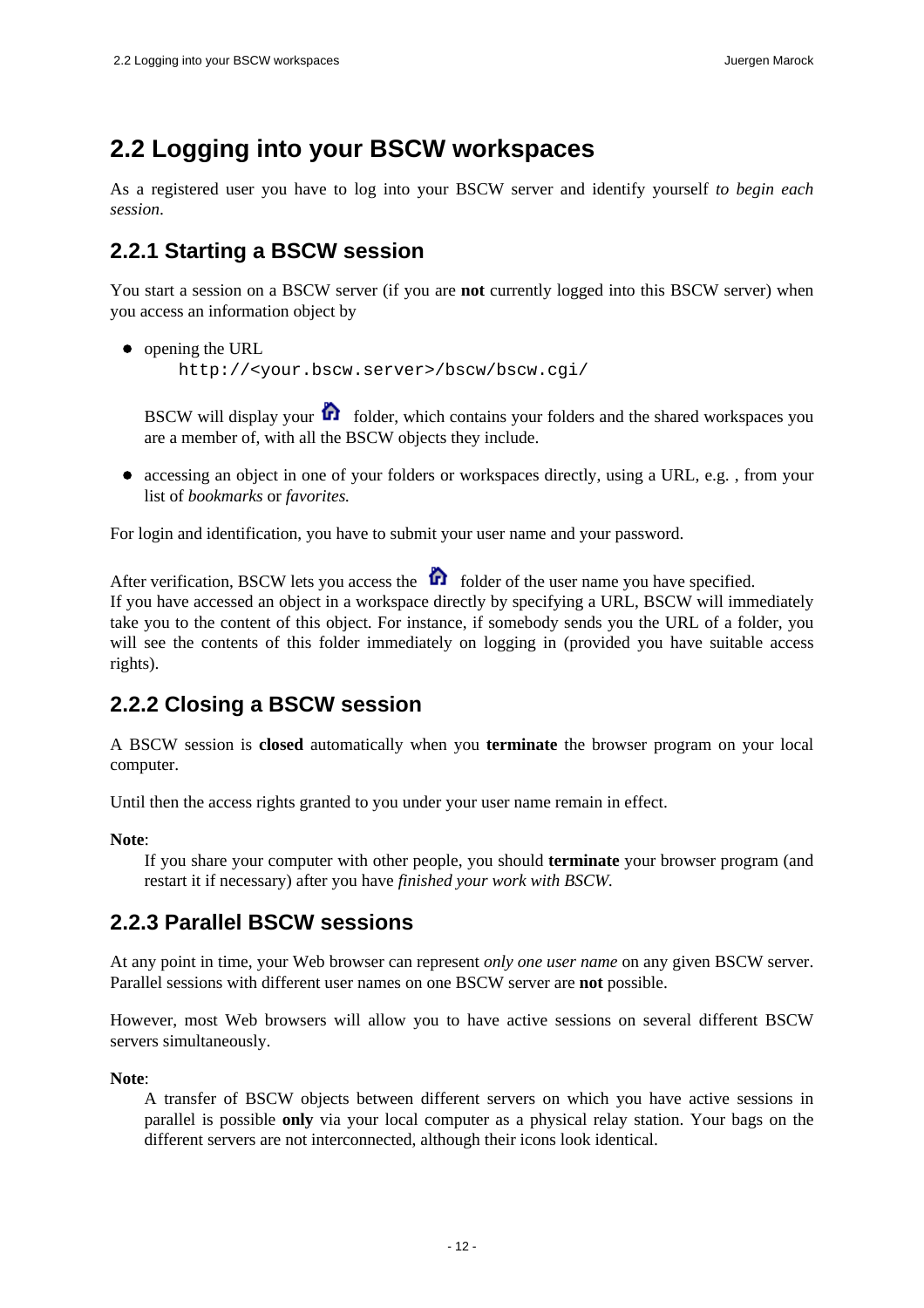# <span id="page-15-0"></span>**2.3 Choosing the user interface language**

When you log into a BSCW server *for the first time,* BSCW will display the list of contents of your

folder (see [chapter 3\).](#page-21-0) As a default, BSCW displays the interface in English. In many cases, however, BSCW will display a different language interface -- most likely deliberately chosen by the person who invited you. As a user-defined option, BSCW lets you select a different language for the user interface. Catalan, English, French, German or Italian are available at the moment -- though these may not all be installed on the server you use.

If you prefer **another language** over the one initially displayed by BSCW in your **n** folder, you should change the interface language from the start of your work on this BSCW server. (The interface language is a personal preference and only affects *your* view of the information presented.)

Click [Edit Prefs] in the *bottom line* of the folder overview. This will bring up a form for defining a number of preferences, including the user interface language. Select your preferred language from the pop up menu next to

Display all user interface messages in:

If you choose German as your language, the online help will also be in German. The online help of all other user interface languages is currently available in English only.

#### **" ... while you're here:"**

If your email program can interpret HTML (the email components of the leading browsers do so, for example), select

Receive email in HTML

below the language selection in the Preferences form. This will not only give you a nicer layout of the BSCW emails, but also easy-to-use links to the objects the emails refer to.

Then click

**(** Store these preferences **)**

BSCW will again display the folder overview -- now in the language just selected.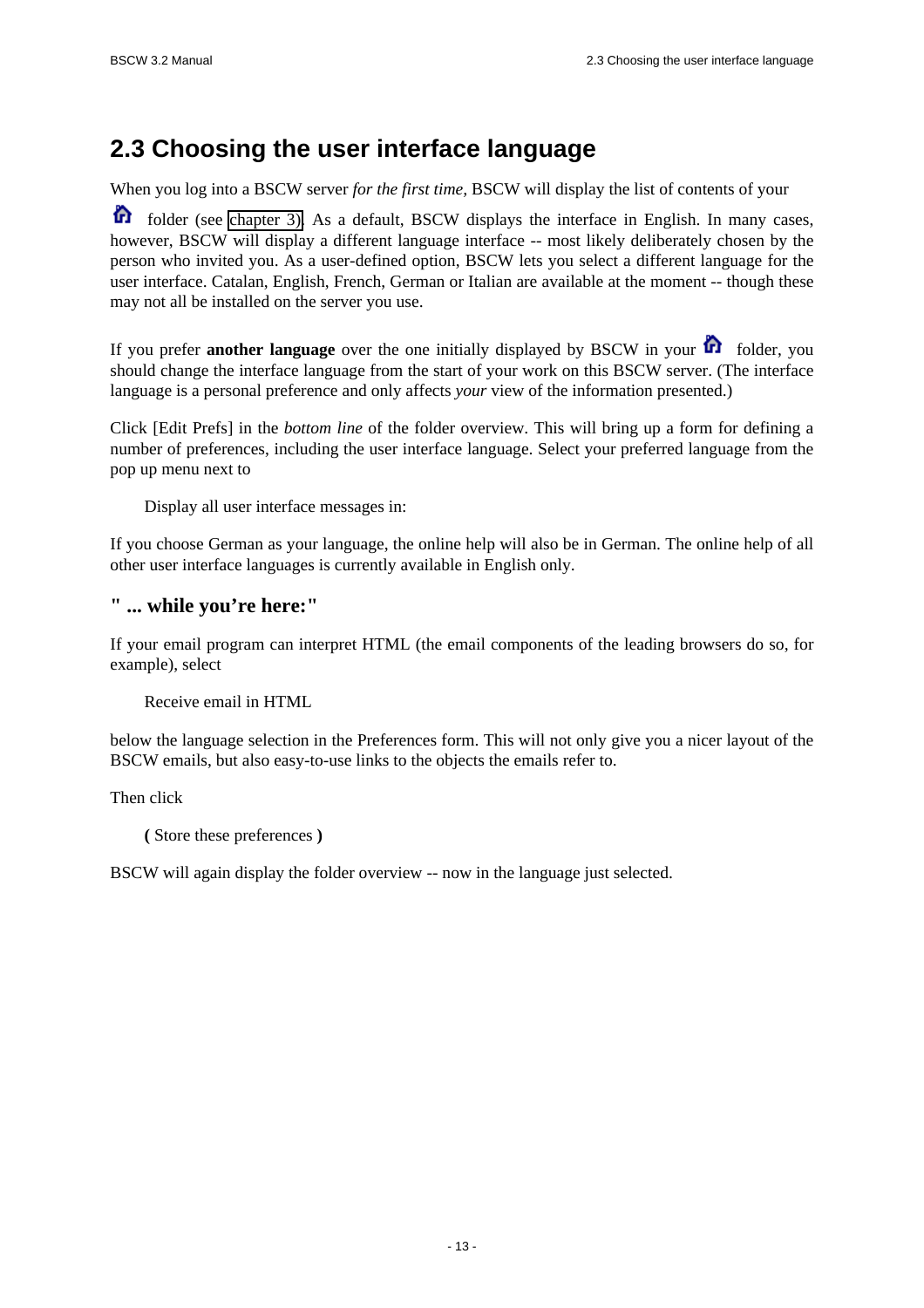# <span id="page-16-0"></span>**2.4 Filling in your personal info page**

In BSCW, you can provide useful information about yourself on a *personal info page* and link it to additional information on the World-Wide Web, e.g. with a personal homepage and the Web site of your organization.

Other users can call up your info page to make sure that the person they invite to their workspace under your user name is actually the person they want to contact. Some information of your info page will automatically be displayed in address books on your BSCW server, in lists of workspace members etc.

### <span id="page-16-1"></span>**2.4.1 Essential fields**

To enter or update information in your personal info page, click [Edit Details] to the right of your user

name in the footer of your  $\bigcap$  folder (or any other folder view). This will bring up a form with fields for:

- Full name -- we recommend the <first name> <initials / nick name> <last name> style, even if you have used your last name as your user name. The full name may contain accents.
- **Organization** -- enter the name of the company, organization, university etc. you are affiliated with (or its widely known acronym).

BSCW will convert the information given in these fields to

<user name> (<full name>, <organization>)

wherever appropriate. If you do not complete the field 'Full name', the entry reads:

<user name> <<email address>>

**Primary email address** -- by default, BSCW enters the email address with which you registered. If you use additional email addresses or if your email address changes, please enter them as secondary addresses. For each of them, you will have to go through a process similar to your authentication.

Specify the address to be used by BSCW for sending email to you (your primary email address).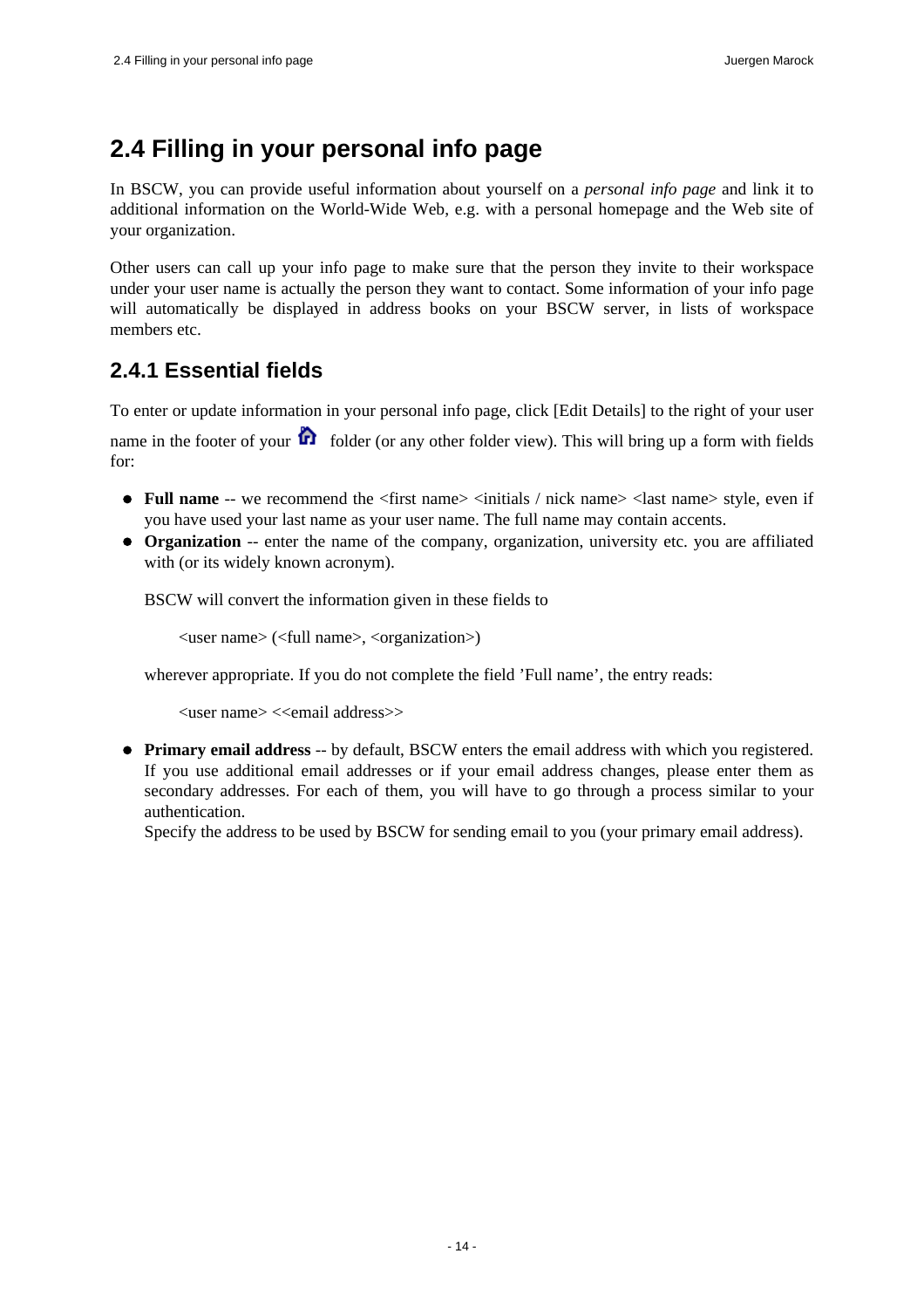# <span id="page-17-0"></span>**2.4.2 Useful information**

- **Telephone numbers**
- **Postal address** -- in the format of a letter's address field to facilitate speedy delivery (don't forget to add your name in the correct place).
- **Face URL** -- the URL of your photo as GIF or JPEG (you may find the URL in your personal homepage on the Web).
- **Homepage URL** -- the URL of your personal homepage on the Web.
- **Directory information** -- specify whether and at which email address you are listed in the online directories ("*White Pages*") that BSCW supports.
- **Communication capabilities** -- BSCW identifies the IP address used by your computer automatically. However, the result can be false if you use a proxy server or a firewall. In this case, you can specify the IP address to be used by BSCW.

Depending on your computer, there are different ways to determine this address -- ask your system or network administrator if you do not know.

In addition, you can specify the conferencing programs which you can use on your computer. Correct specifications and the appropriate configuration of your browser enable BSCW to set up links to partners with the suitable equipment *automatically.*

**Other information** -- The text you enter here will be shown in address books and member pages of your workspaces below the line containing your name. In order to keep these pages compact you should restrict 'other information' to *one* line.

BSCW will convert HTML in this field (between <P> </P> >>>> > so that browsers can interpret it. Thus, text in this field may include a link to Web pages of your organization or department - which is **not** possible in the 'organization' field.

Submit the completed form by clicking

**(** Store these details **)**

This brings you back to where you clicked [Edit Details].

To check the result of your work, click **i** or your **<user name>** in the bottom line of the footer. In response, BSCW will display the content of your personal info page as other users will see it.

If you detect errors you want to correct, click **EDIT DETAILS** again. This will bring up the 'Details' form with the information entered so far. You can now complete or correct it.



Otherwise, click the  $\Box$  icon at the bottom of your personal info page to go to your home folder.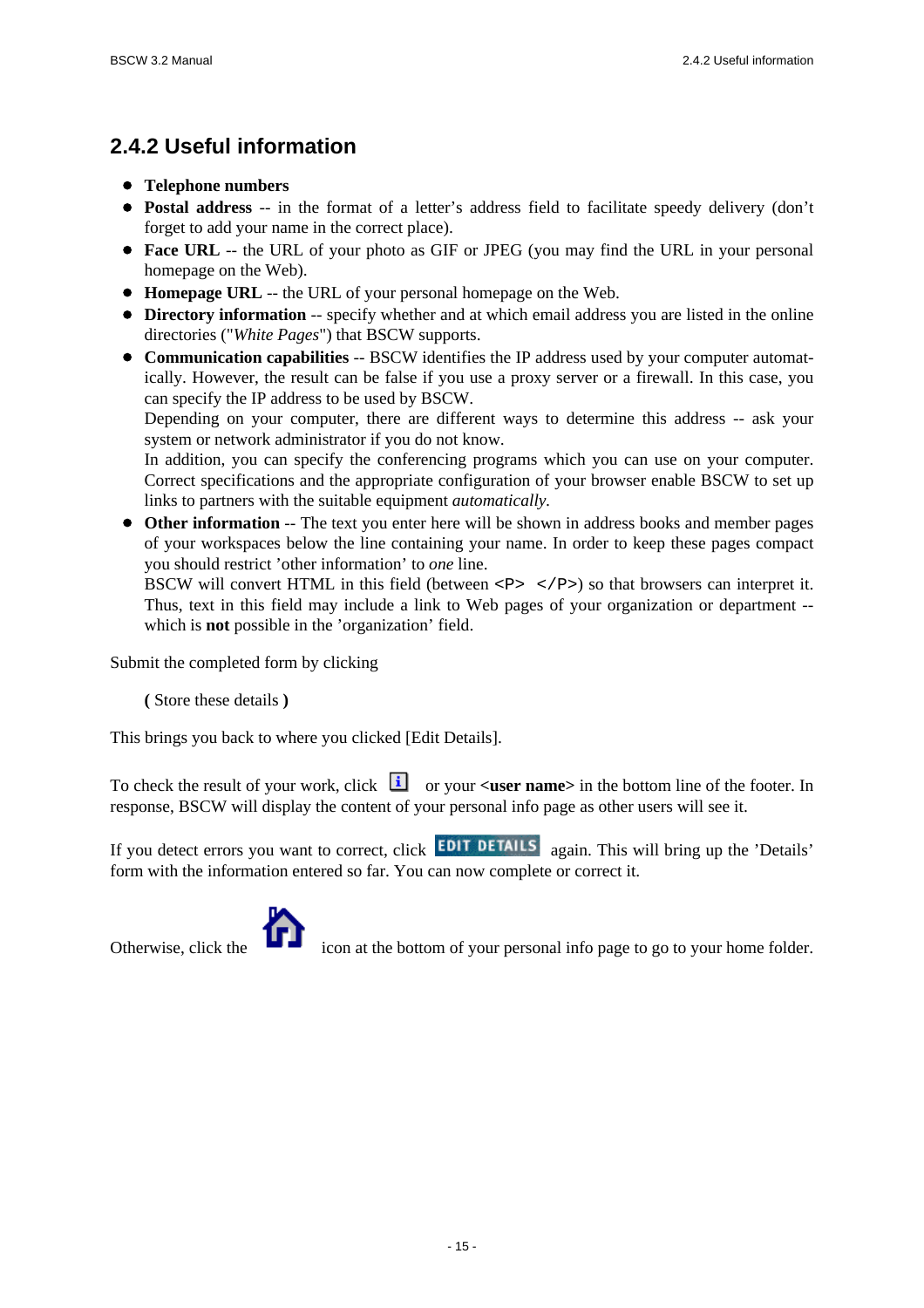# <span id="page-18-0"></span>**2.5 Configuring your browser**

If your browser provides options for local *caching,* they should be set so that the browser **always** fetches the pages from the server and not from its cache.

If you want to use the JavaScript or ActiveX-enhanced user interface (see [section 4.2\)](#page-44-0), JavaScript and/or ActiveX have to be activated in your browser. To use the JavaScript enhancements, your browser has to accept cookies, too.

How to proceed varies between platforms and between browsers. Consult your browser's manual for more information.

As long as the documents that you download from your workspaces can be displayed by your browser (with the help of any plug-ins you may have installed), you do not need to change your browser's configuration in order to use BSCW.

If, however, you want to exchange **documents in proprietary formats** (e.g. WordPerfect, Excel, Photoshop etc.) with other members of your workspaces, you should tailor the configuration of your browser accordingly:

All files that BSCW sends to your browser carry an explicit MIME type. Instruct your browser to link the MIME types relevant to you to an intended action, e.g. starting a program and letting it open and display the file just transferred.

How you do this differs from platform to platform and from browser to browser. You should consult your browser's manual for more information.

If you do not configure your browser adequately, files it cannot handle will produce a prompt asking you for the intended action. If you use one the leading browsers, it will allow you to establish a link "on the fly" between the MIME type of the file and the program to be used on the next occurrence of this MIME type.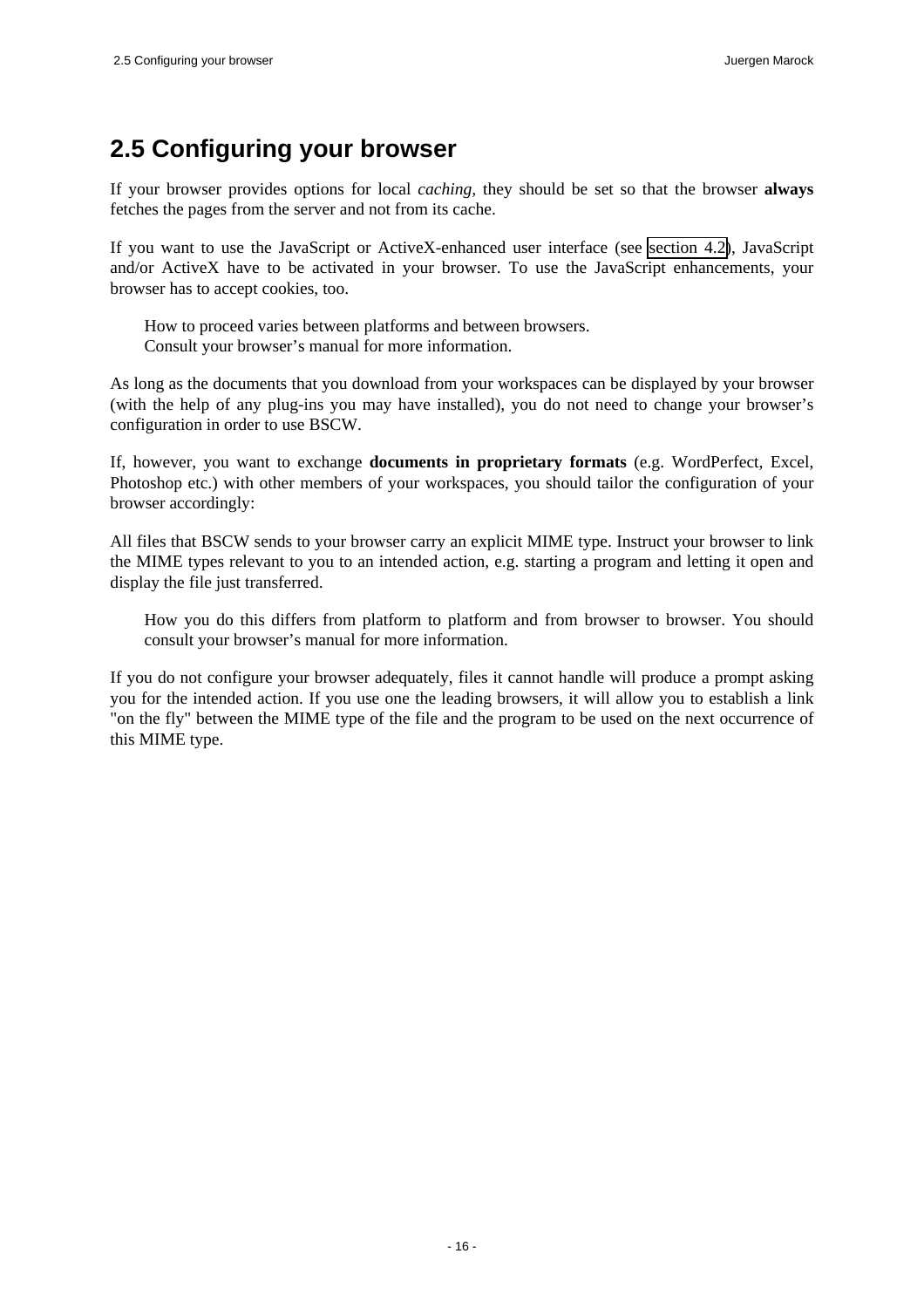# <span id="page-19-0"></span>**2.6 Changing your password -- registering with a new password**

You can change your password whenever you want to do so. And you should change it **regularly** for the sake of security of the workspaces you are a member of.

Click [Change Pwd] in the footer of each folder view to bring up a form which lets you enter your old and your new password.

If you have forgotten your password, you cannot access your BSCW workspaces any more -- and, of course, you cannot change your password in the normal way.

For this emergency case, BSCW provides a specific procedure to assign a new password without having to provide the old one:

Use the registration form (on GMD's public BSCW server at:

[http://bscw.gmd.de/Overview.html\)](http://bscw.gmd.de/Overview.html) to register again. Use one of your email addresses which BSCW already associates with your user name. BSCW will send an email to that address. This email contains the URL of a form that allows you to change the password for your user name without having to provide the old password.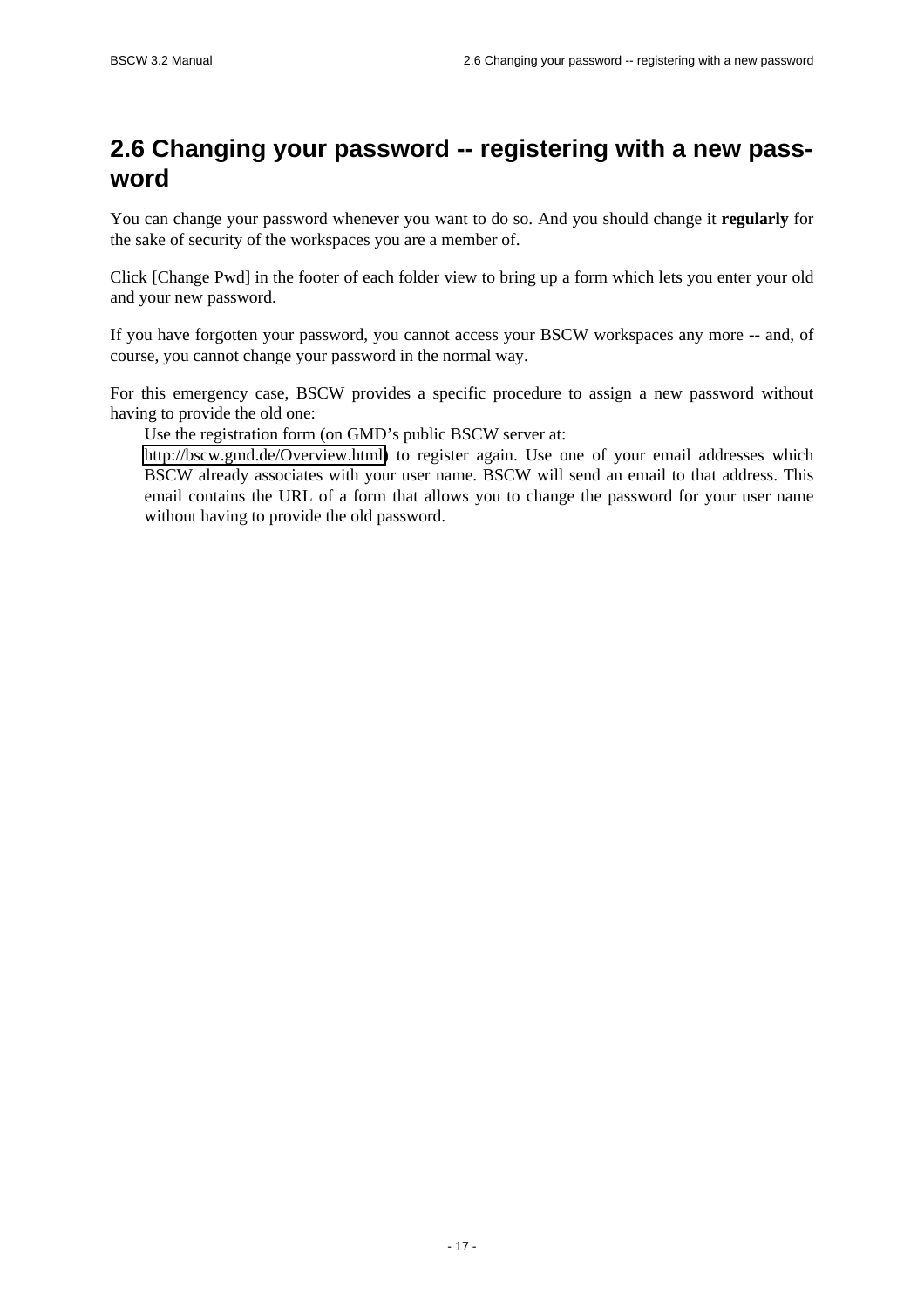.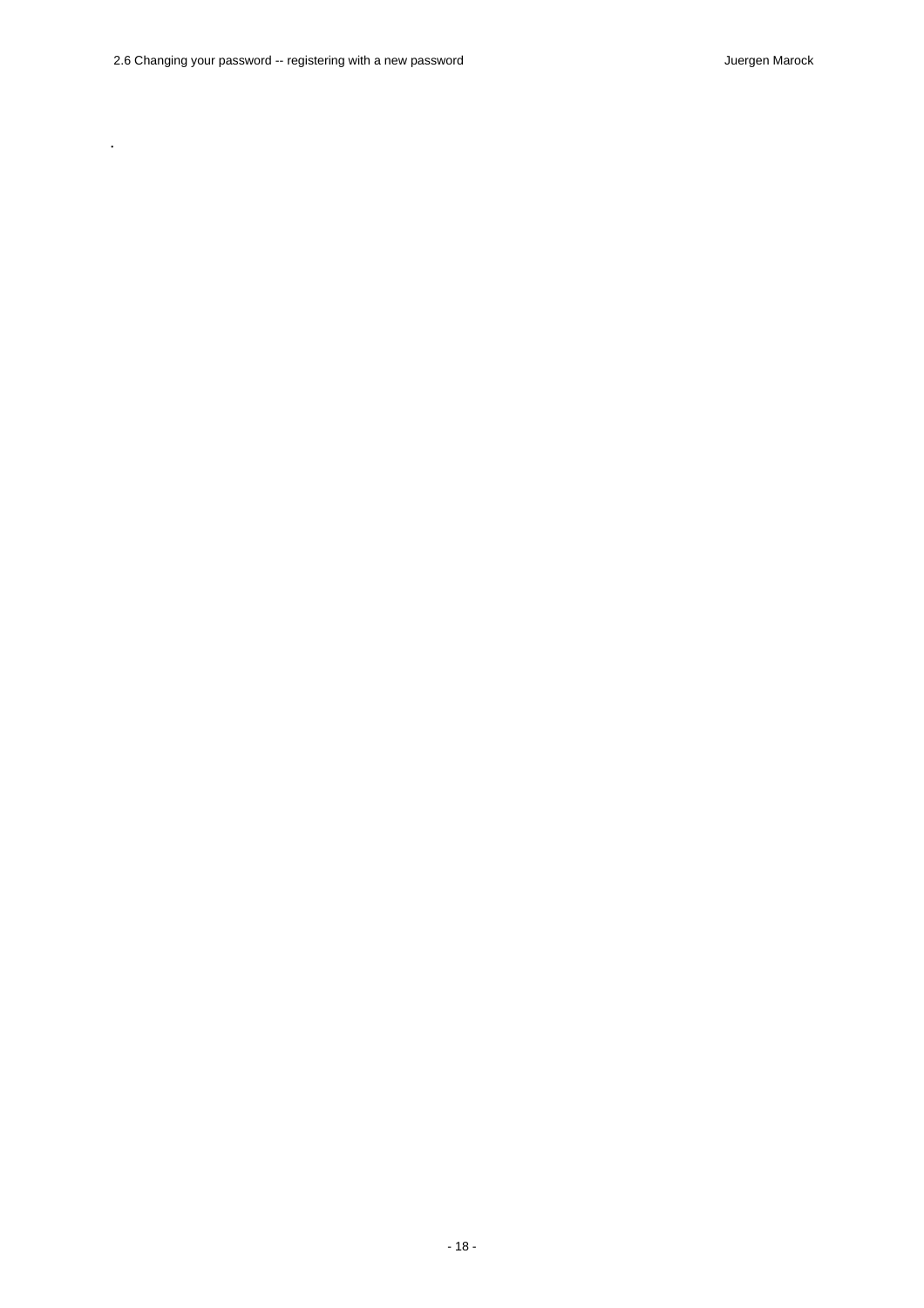# **3 Basic concepts**

<span id="page-21-0"></span>The sections of this chapter provide basic information about BSCW, information that you need to start cooperating with other users in shared workspaces.

Please bear in mind that the details of what we describe here, e. g., the folder overview, the information objects and also the actions, may be different or may not be available to you in some of your workspaces, due to

- variations in access right,
- the level of proficiency with BSCW Version 3.2 that you have chosen for yourself (at the *Beginner* level -- the default when you start using BSCW 3.2 -- you will see fewer objects and actions than shown here),
- $\bullet$  the configuration of the BSCW server you use.

More advanced functions for setting up and managing shared workspaces are described in [chapter 4.](#page-39-0)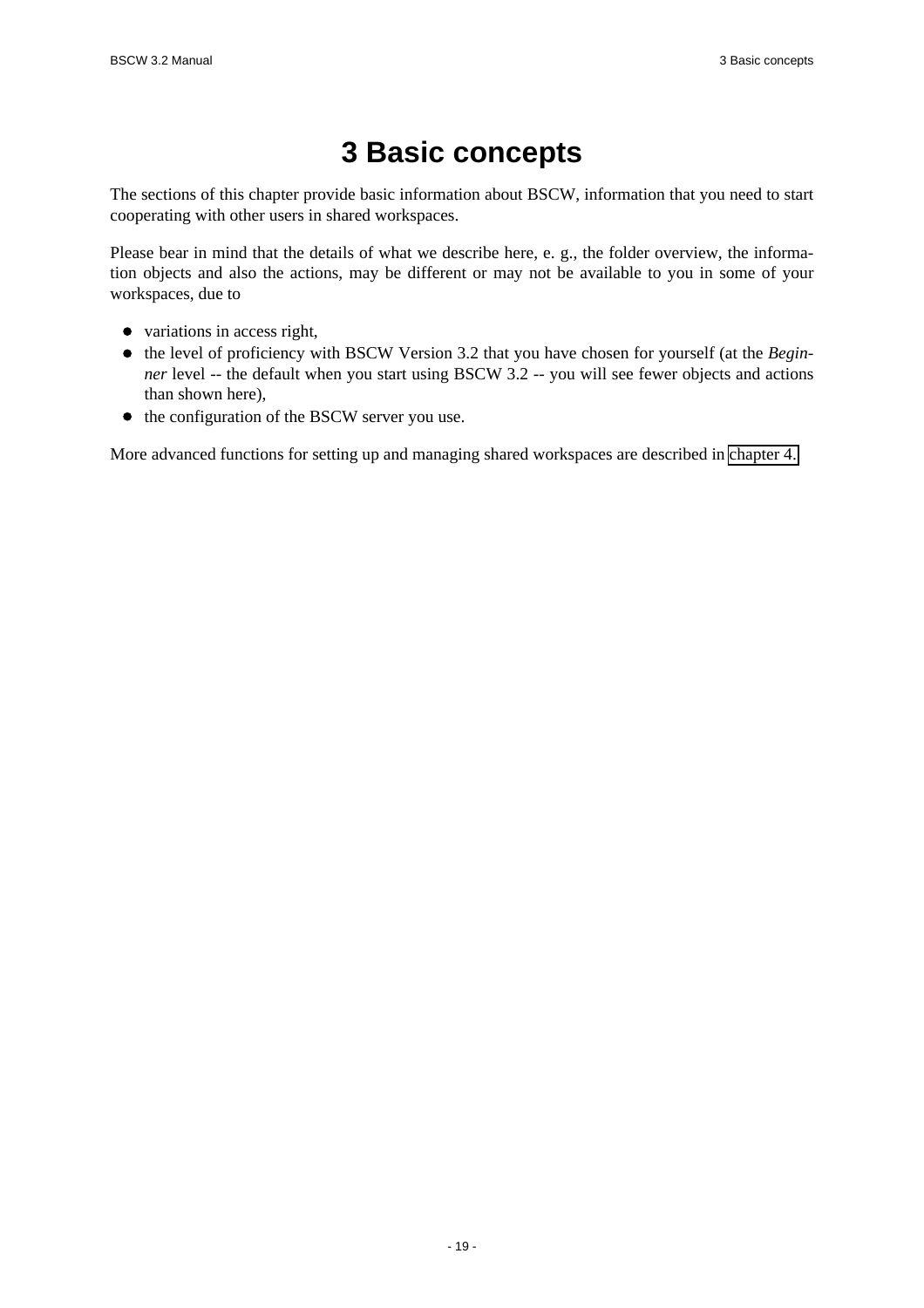# <span id="page-22-0"></span>**3.1 Folder views**

Several types of BSCW pages list a selection of different types of object:

- shared workspaces
- members of workspaces
- meetings
- participants of meetings
- folders
- search results
- your bag
- your wastebasket
- your address book
- your meetings calendar.

These pages all have a similar three-part structure:

- header
- body
- footer.

The following sections describe the general structure and functionality of such pages displaying *container objects,* using the folder view as an example.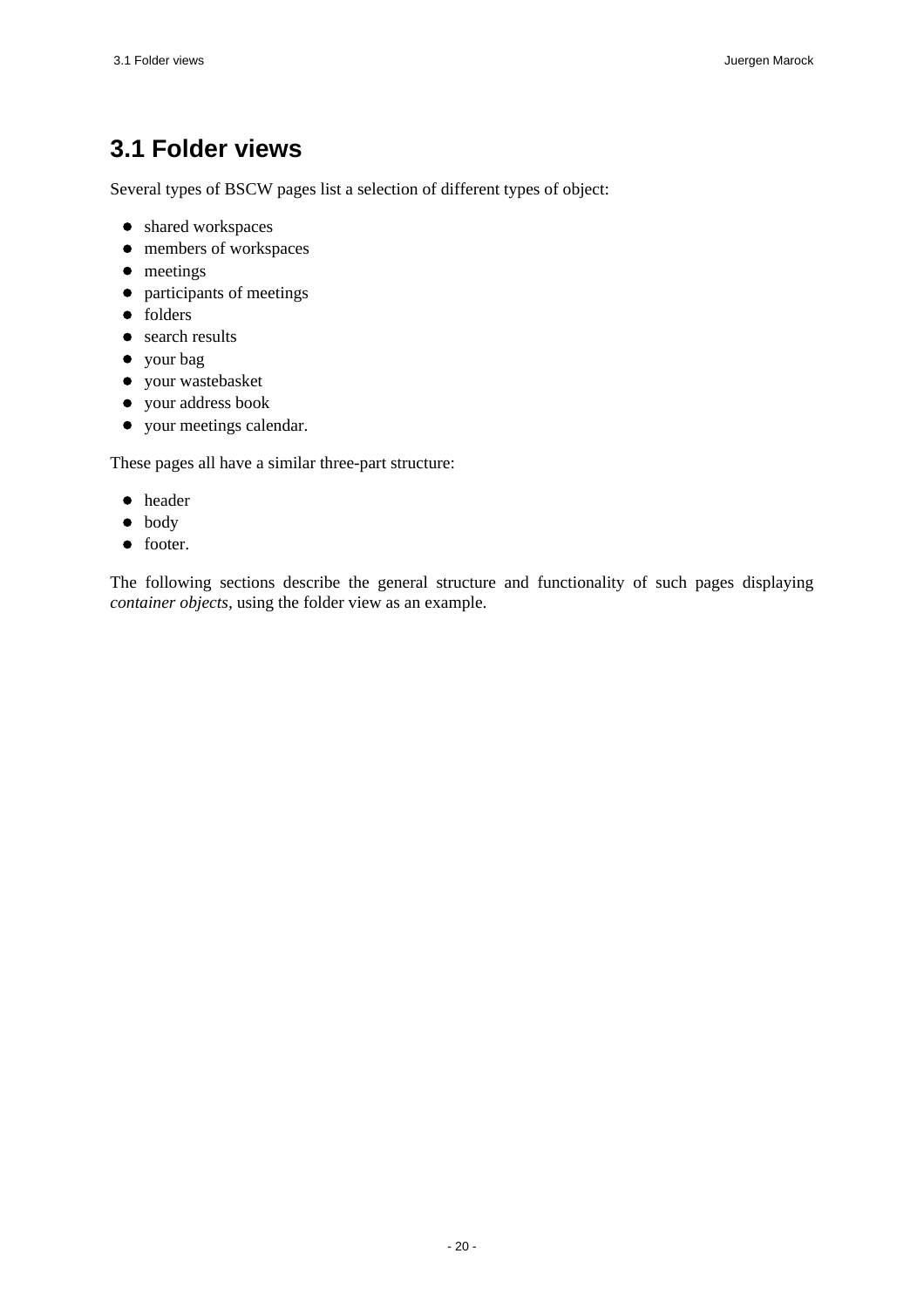### <span id="page-23-0"></span>**3.1.1 Header**

The header consists of:



containing links to the BSCW homepage [ABOUT] and to the online [HELP]

#### **Banner**

empty in most cases; a **banner** (text and graphics) can be inserted -- individually for each folder, if desired (see [section 4.4\)](#page-55-0).

|                    |  | ADD MEMBER   ADD DOC   ADD URL   ADD FOLDER   ADD ARTICLE   ADD MEETING |  |
|--------------------|--|-------------------------------------------------------------------------|--|
| <b>SEARCH DROP</b> |  |                                                                         |  |

containing the buttons for creating new objects in the folder or workspace etc. The objects which are created by clicking these buttons are described in [section 3.2.](#page-26-0)

#### **n** :< User-name>/active workspaces

specifies the location of the current object in your folder hierarchy as the directory path from your home folder.

The names are links to the respective folder views.

### **B** BSCW Demo

containing the name of the current object preceded by the information icon and an icon which represents its type. The current object's name may be followed by an icon which acts as a link to a corresponding object. "corrresponding" is used here in the sense of workspace <--> membership page; meeting  $\langle - \rangle$  participants page; bag (clipboard)  $\langle - \rangle$  home folder etc. For instance, in a workspace view, the link will take you to the page displaying the members of this workspace:

#### $\blacksquare$  $\boxtimes$  $\blacksquare$  $\blacksquare$  $\blacksquare$  $\blacksquare$  $\blacksquare$  $\blacksquare$ COPY | **ARCHIVE CUT DELETE**

buttons for selecting, changing or manipulating the objects contained in the current container object or for altering the presentation of these objects.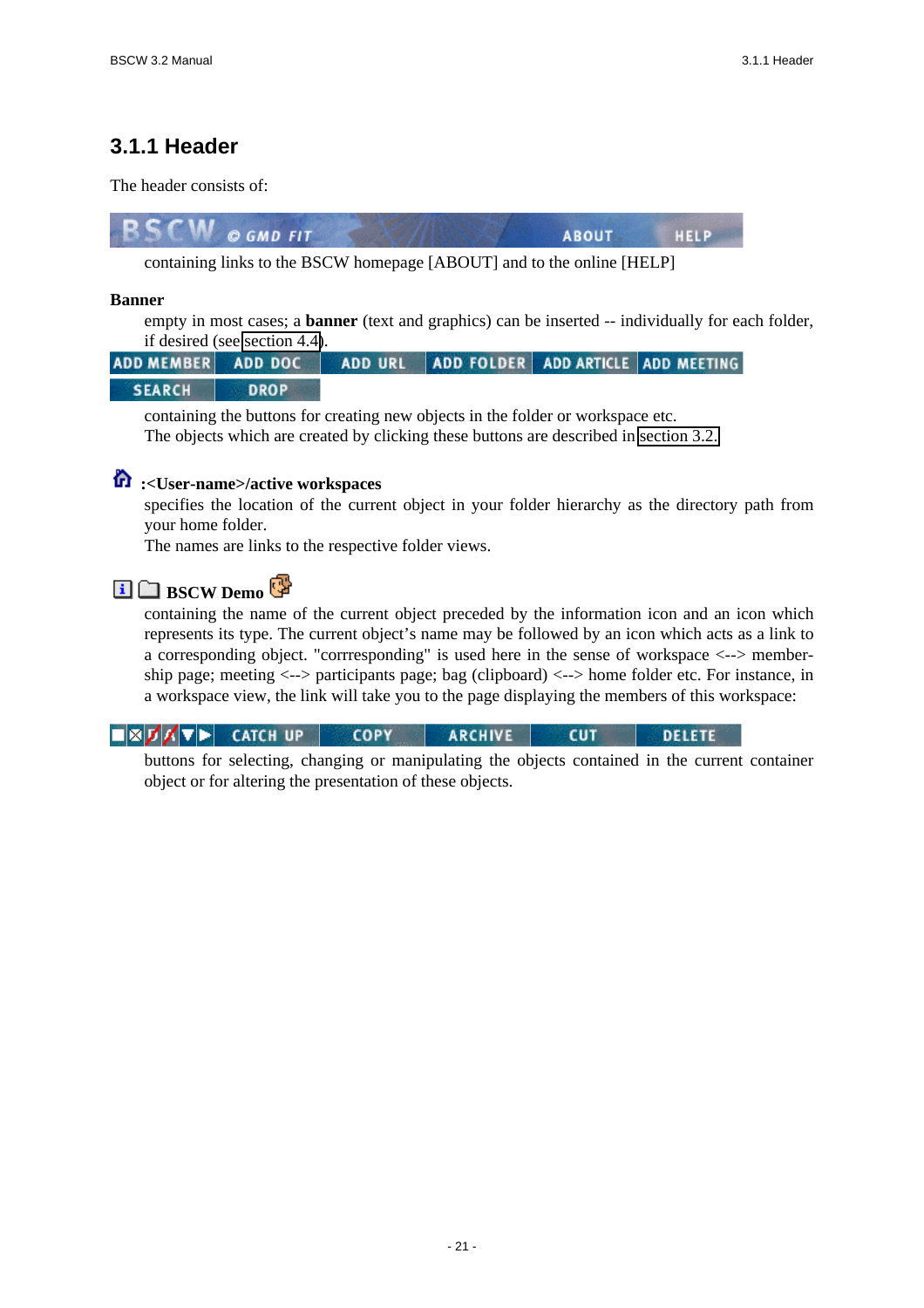### <span id="page-24-0"></span>**3.1.2 Body (contents of the container object)**

**Sort: [By type]** [By name] [By date]

|  | 們<br>▼ Folder (Marock) 26 Jan<br>[Modify] [Contents]                                                                                                                              |
|--|-----------------------------------------------------------------------------------------------------------------------------------------------------------------------------------|
|  | <b>URL</b> (Link) (Marock) 30 Jan $\triangle$<br>[Modify] [Verify] [Fetch]<br>Link to the demo file 'Printers' for the InfoZoom Java Applet;<br>will load the applet and the file |
|  | œ.<br>Document (.pdf file format) (Marock) 26 Jan<br>[Modify] [Replace] [Convert] [Version]                                                                                       |
|  | <b>HTML Document</b> (Marock) 2 Feb<br>[Modify] [Edit] [Replace] [Convert] [Archive] [Version]                                                                                    |
|  | <b>HTML Document (version controlled) [1.2] (Marock) Tue 12:18</b><br>[Modify] [Edit] [Revise] [Convert] [Archive]                                                                |
|  | <b>WWW Search (Marock) 13 Jan</b><br>[Modify] [Contents]<br>Search using Altavista for 'BSCW shared workspace'.<br>The query returned 9377 hits. The top ten are stored here.     |
|  | 伵<br>Article and replies ("Discussion") (Marock) 26 Jan<br>[Reply] [Edit] [View all]                                                                                              |
|  | (Marock) 26 Jan $\mathcal A$<br>Meeting $\mathbb{F}$<br>[Modify] [Archive] [Send Reminder] [Join]<br>Wed January 14, 1998, 10:30 - 11:45, GMT, Enhanced CU-SeeMe.                 |

#### **Figure 3.1-1: Listing of folder contents**

The list of objects in a folder view can be sorted by clicking the buttons of

**Sort: [By type]** [By name] [By date]

in the topmost line.

If this line is not shown in your folder views, select

Show sort buttons

in your Preferences form (see [section 4.2\)](#page-41-0). To bring up this form, click [Edit Prefs] in the footer of your folder views.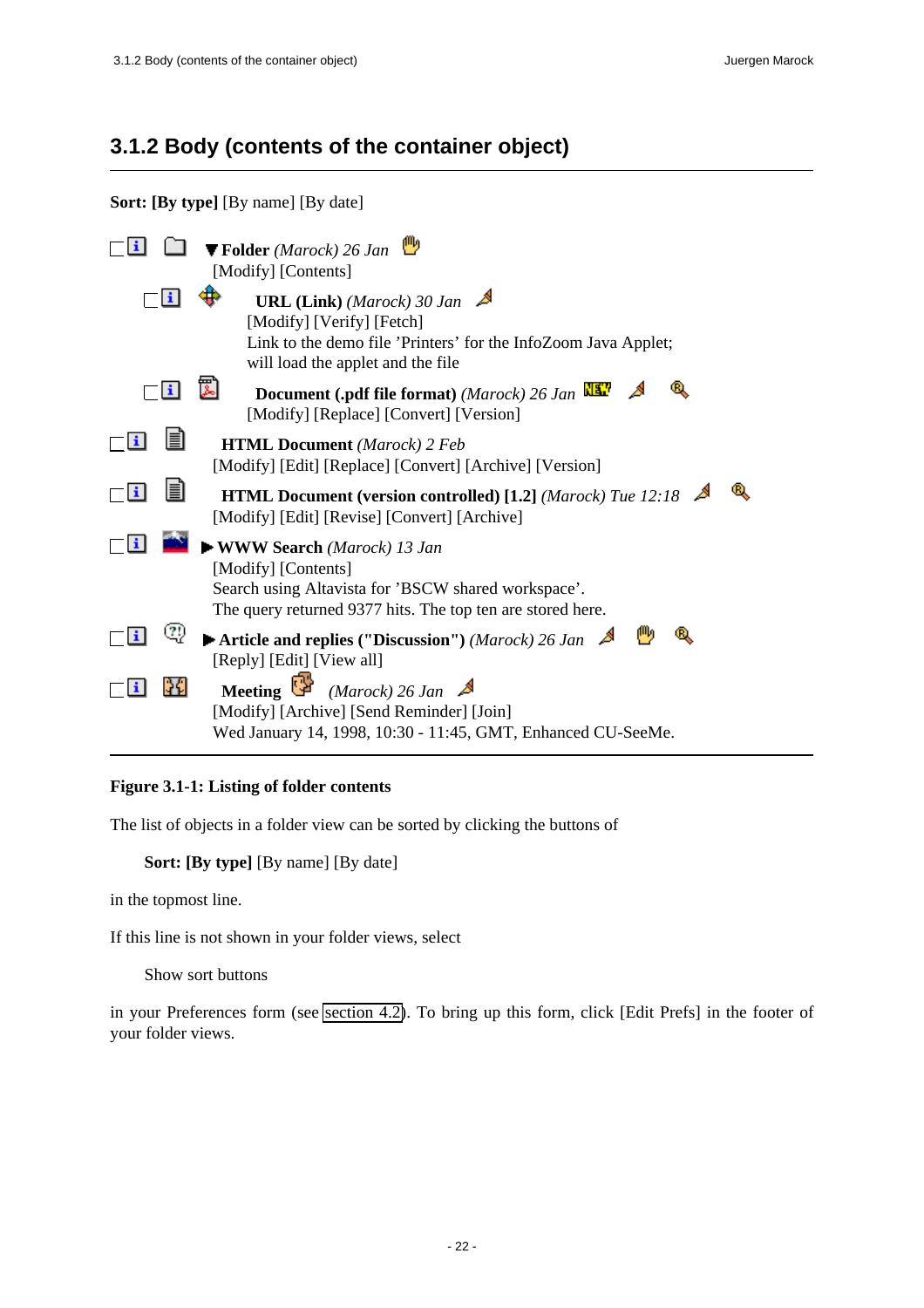### <span id="page-25-0"></span>**3.1.3 Footer**

The footer consists of:

#### $\blacksquare \boxtimes \textbf{X} \blacktriangledown \blacktriangleright$  CATCH UP **COPY ARCHIVE CUT DELETE** like the identical button row in the header, these buttons are used for selecting, changing or manipulating the objects contained in the current container object or for altering the presentation of these objects. (Calendar), (Address book), (Bag), (Wastebasket). containing the icons (as links) for *your personal objects*. You are: **i** Marock Expert [Edit Prefs] [Edit Details] [Change Pwd] providing access to your personal info page and the forms to modify your Preferences, to update your info page and to change your password.

- 23 -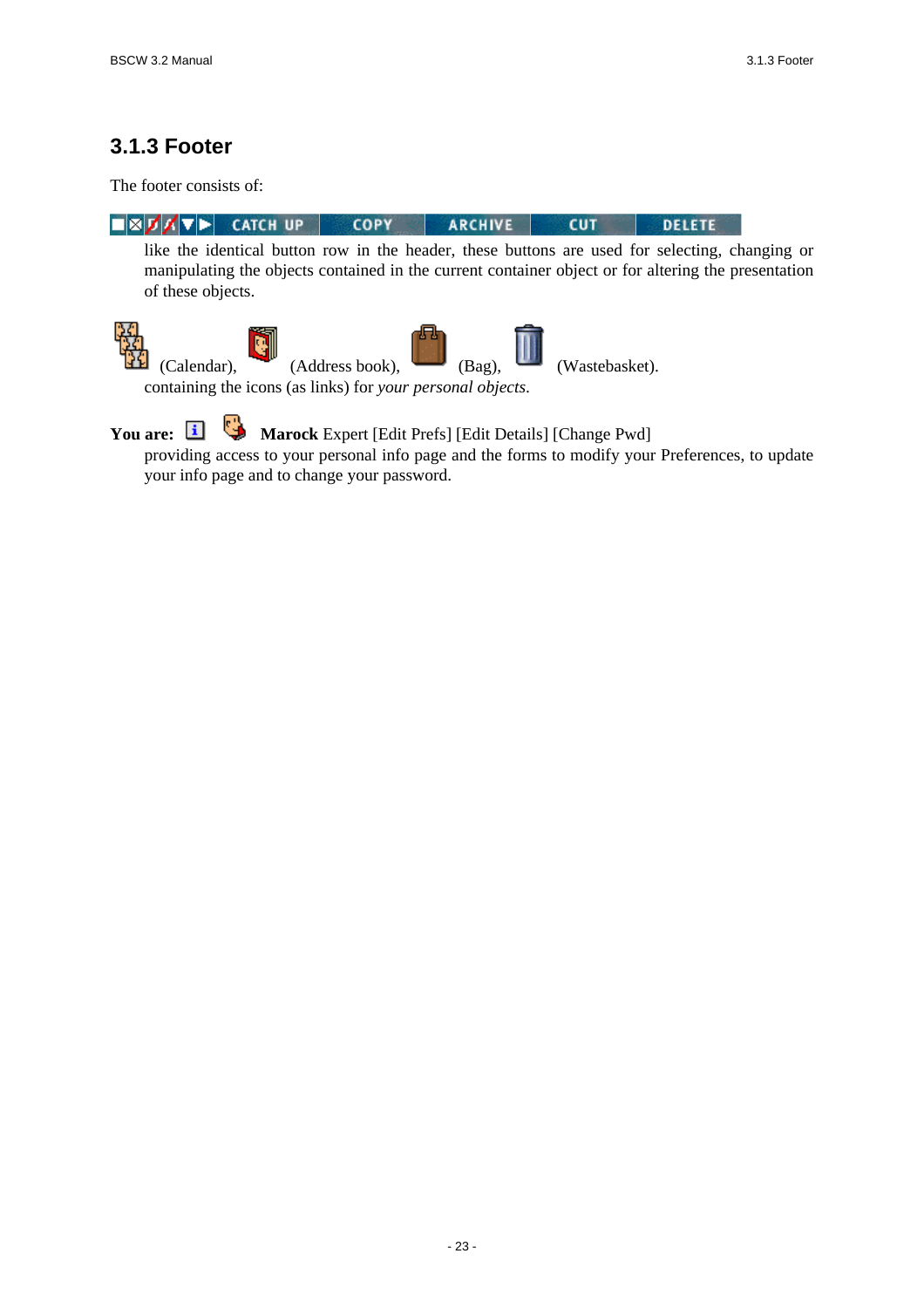# <span id="page-26-0"></span>**3.2 Shareable information objects**

BSCW provides several classes of information objects that you can create, manage and share in a workspace.

|                    | Folder                                                                 |
|--------------------|------------------------------------------------------------------------|
| أيتقر              | Document (this example in pdf file format)                             |
| 目                  | Document under version control (this example in text/html file format) |
|                    | URL (link)                                                             |
| $\left( 71\right)$ | Article                                                                |
|                    | Meeting                                                                |
|                    | Search (this example performed by Altavista)                           |
|                    |                                                                        |

Click the name of an object in a folder view to display its contents or to download it. The icon to the left of the object name indicates the class of the object. For a document the icon identifies its MIME type.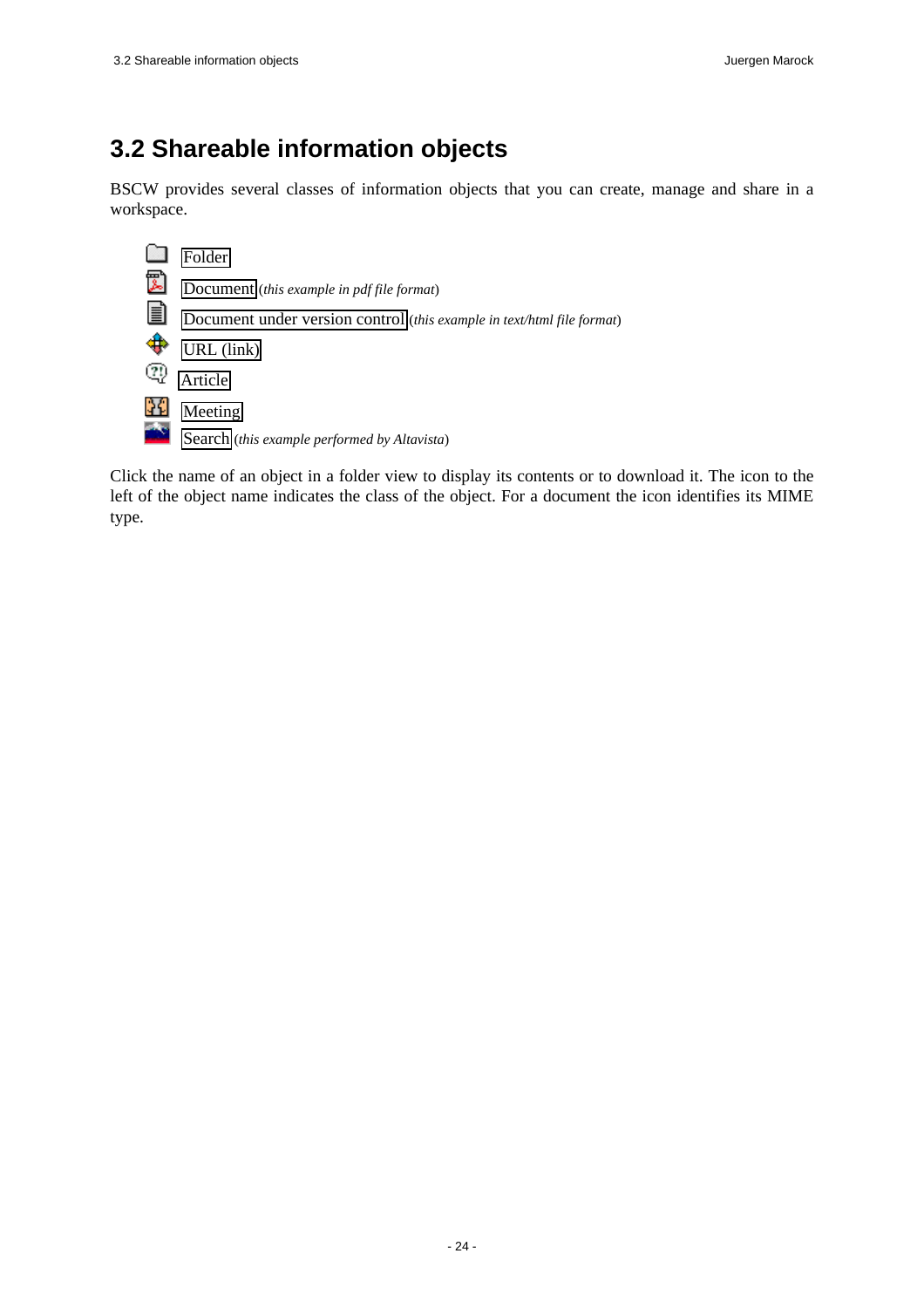### <span id="page-27-0"></span>**3.2.1 Folder**

A folder can contain any objects, even other folders, shared workspaces or meeting objects.

Click the folder name to bring up its folder view.

If you click the  $\blacktriangleright$  icon to the left of a folder name, BSCW will show the folder contents as an indented list below the folder name (similar to the lists presented in the Macintosh Finder or Windows Explorer). Click  $\blacktriangledown$  to collapse (hide) that list again.

The [Contents] action provides yet another view of the objects in a workspace or folder or meeting. In this view, the entire contents of a container object is expanded recursively. The listing is indented to indicate at what level of the hierarchy they are located. Each line shows a selection of information about the object, including the icon representing its type, the object name, its owner, last modification date and any relevant event icons. Clicking any object will take you directly to its location in the hierarchy of folders.

### <span id="page-27-1"></span>**3.2.2 Document**

BSCW handles any file uploaded from your local system as a *document*: text, spreadsheets, graphics, print files, pictures, sound, video etc. On the Internet, these file formats are represented as MIME types. Each document in BSCW has a MIME type explicitly assigned to it. In the folder view this MIME type is represented by the specific icon in front of the document name (or by a generic

icon for a MIME type that does not have an individual icon on your BSCW server).

If you click a document name, several things can happen, depending on the MIME type of the document and on the configuration of your browser:

- the browser may interpret the document and display it as a WWW page;
- a program on your local computer may be started to display or edit the document;
- a dialog box may be displayed to store the document as a local file;
- the browser may offer a set of options for handling the document.

### <span id="page-27-2"></span>**3.2.3 Document under version control**

Version control is a powerful tool which helps you to avoid erroneously changing or deleting a document which is, for example, going through a number of revisions that you want to document. Version control also guarantees that a user reads or copies the most recent (current) version of the document.

Version control imposes only a few very basic rules; for details see [section 4.8.](#page-72-0)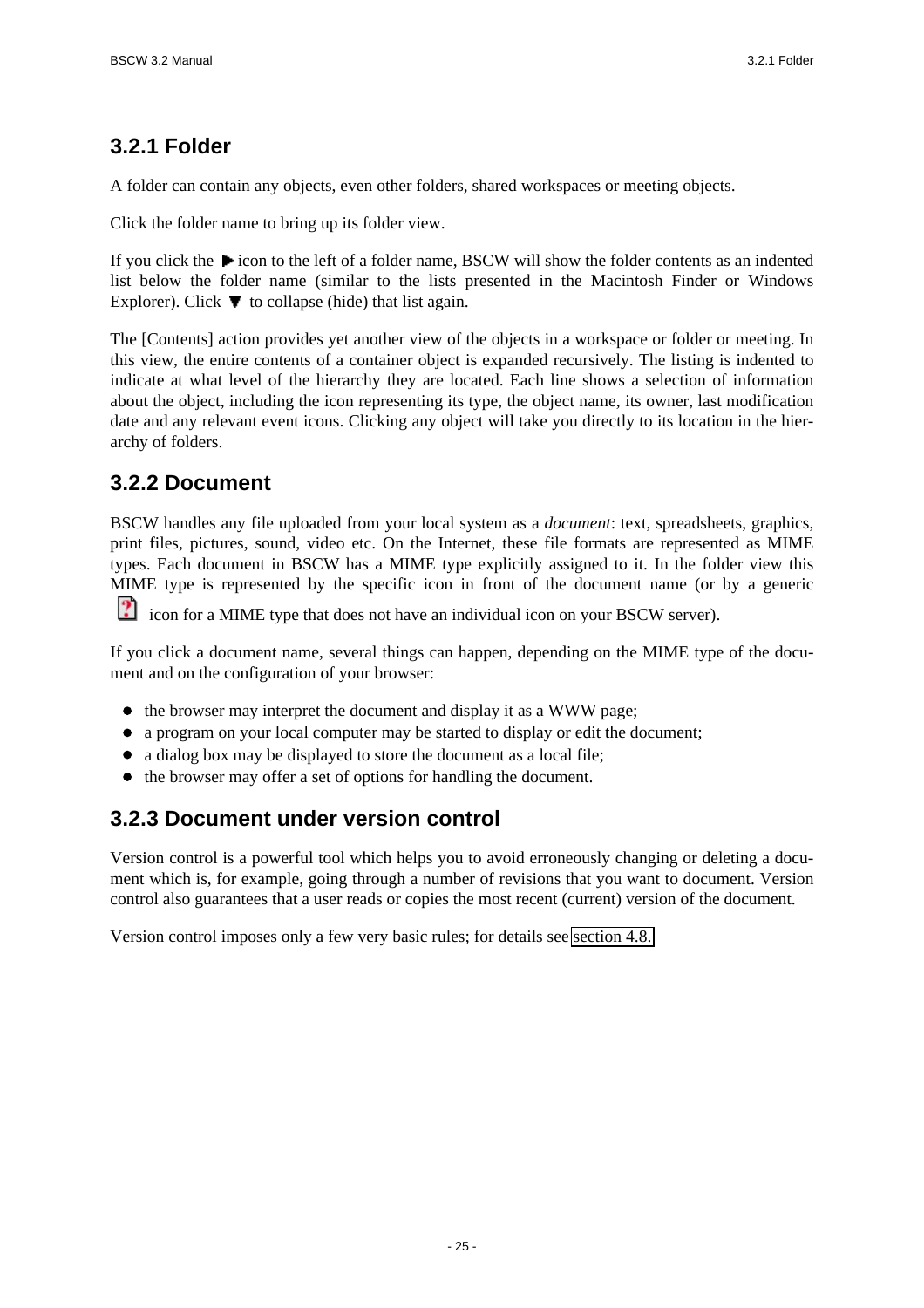# <span id="page-28-0"></span>**3.2.4 URL (link)**

BSCW object containing a *Universal Resource Locator,* i.e. the address of an object located somewhere on the Web, on an Ftp server, News server etc.

Links can be used to provide access to objects not contained in the current folder. Links can also be used for BSCW objects in other workspaces, on other servers (see [section 4.7](#page-71-0) and [section 4.11\)](#page-84-0).

# <span id="page-28-1"></span>**3.2.5 Article/discussion**

Articles (whose specific type of content can be signalled by different icons) are a convenient and effective tool to

- inform the workspace members on a specific subject,
- start and organize a discussion about a problem,
- question all members about their views on a topic and to get fast and detailed responses.

Articles on the same subject are automatically grouped in a threaded **discussion** with specific additional navigation functionality. While the basic idea is similar to the popular Usenet News, the most important difference is that, in a shared workspace, you address only the group of its members instead of the entire Internet community. [Section 4.9](#page-77-0) describes in detail how to use articles and discussions.

# <span id="page-28-2"></span>**3.2.6 Meeting**

A meeting may be regarded as a folder with a number of important additional functions. These functions support you in planning, preparing and documenting a meeting -- be it a traditional face-to-face meeting or a virtual meeting using a conferencing program or the "plain old telephone system" -- for a group of invited participants. Selection of participants is not limited to the members of the workspace in which you create the meeting object.

For details about the meeting object and the closely related BSCW meetings calendar, see [section 5.1.](#page-91-1)

# <span id="page-28-3"></span>**3.2.7 Search**

This type of object does not just take the name of an action -- it actually performs a fairly complex function. When you click **SEARCH**, you start to create an object of the class 'search' by specifying a query and submitting it to one of the search engines that BSCW currently supports (more in [section 4.10\)](#page-80-0).

When you save it as an object, a 'search' is a folder created by BSCW and initially placed in your bag. The folder contains the results of a search on the World-Wide Web or a search over the objects of your BSCW folders and workspaces, with each hit transformed to a 'URL' object. The specific [Verify] and [Fetch] actions of 'URL' objects, and the general BSCW functions for managing objects, are efficient tools for reducing the volume of information produced by a query to a search engine to those results which you consider relevant for the members of your workspace.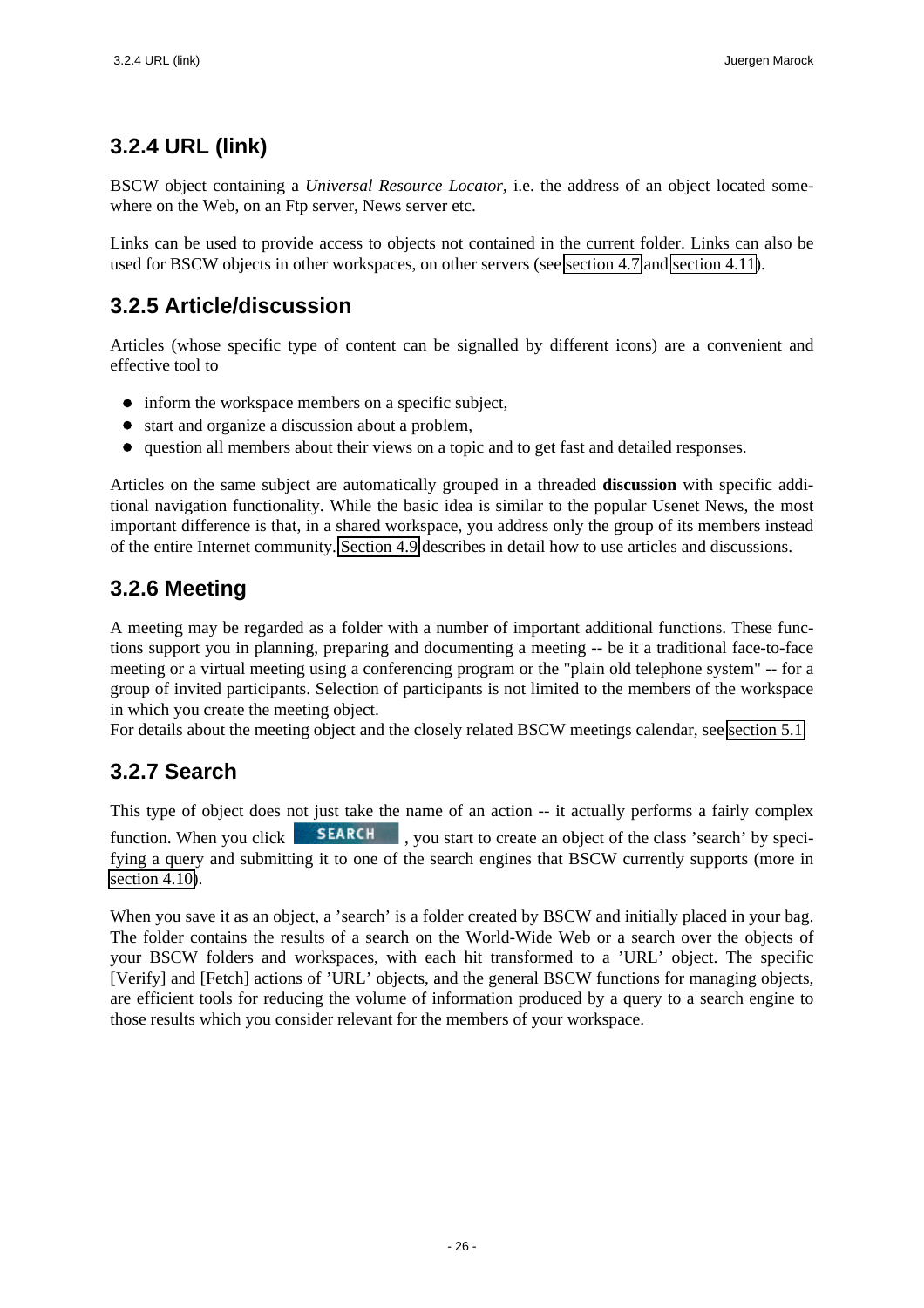# <span id="page-29-0"></span>**3.3 Actions**

In BSCW, an action is triggered by clicking the button representing the action. Buttons may take the form of icons or of text in [ ]. Which actions are available to you depends on the level of proficiency that you set in your Preferences; it may also vary between workspaces, even between objects of the same type as a consequence of varying access rights.

# <span id="page-29-1"></span>**3.3.1 Creating objects in a folder**

In the layout of the folder view, the actions that create an object are clearly separated from the list of the folder contents. From the BSCW point of view, they affect the folder or workspace and do not alter "something" contained in it as the actions to manage objects do.

Click one of the buttons to create an object of the desired type. This will bring up a form in which to enter the information that BSCW needs to create the new object.

#### **ADD FOLDER**

creates a new folder in the current folder, thus extending and refining your folder hierarchy.

#### **ADD MEETING**

creates a folder with a variety of additional functions. For details, see [section 5.1](#page-91-1) and [section 5.2.](#page-95-0)  **SEARCH** 

lets you set the scope of a search and define a query. For searches on the web, the query is submitted to one of the search engines currently supported and the results are displayed as a list of URLs. When searching for objects or users on the current BSCW server, the results are returned as links to these objects. For details, see [section 4.10.](#page-80-0) 

#### **ADD ARTICLE**

using the simple text editing function that your browser provides, you can add short notes, questions and comments to the workspace. Longer pieces of text may be more conveniently written in your favorite text editor and then pasted or dropped into the text editing field of the 'ADD ARTICLE' form.

The page displaying the article has **EXECUTER REPLY TO ORIG.** buttons which let you add articles to a threaded **discussion** in the style of Usenet News. For details see [section 4.9.](#page-77-0)

#### **ADD URL**

adds the address of any WWW page (or ftp:// or gopher:// etc.) as a link to the current folder or workspace. Clicking this button brings up a form to enter the complete URL and the name under which it is to be listed in the folder view. The file identified by the URL is not copied, only the URL is stored.

The [Fetch] action will add the file to which the URL refers to the current folder or workspace, as a separate document with the same name as the 'URL' object.

Links to other BSCW objects can also be stored. [Section 4.11](#page-84-0) describes the details of URLs for objects in a BSCW workspace.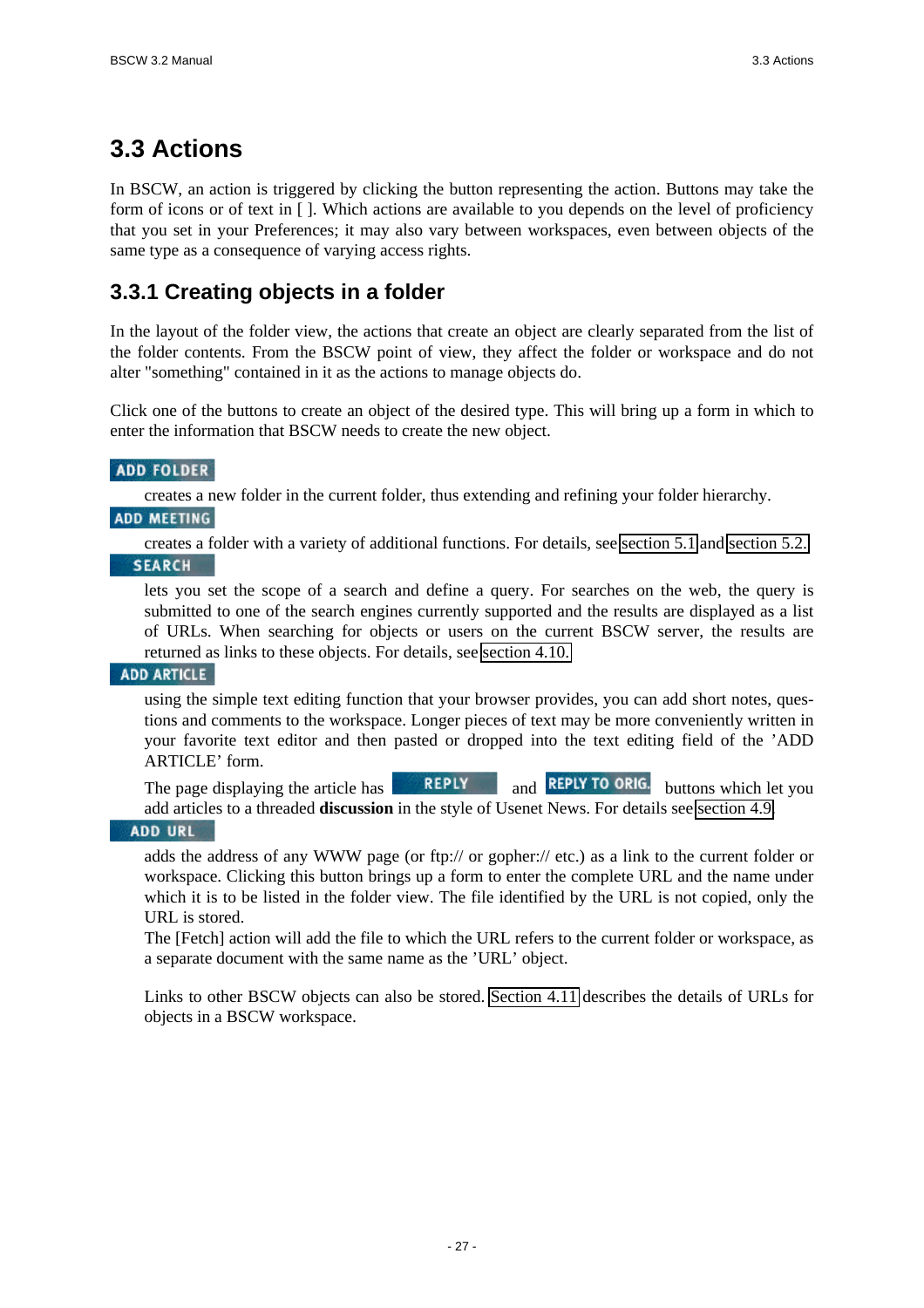# <span id="page-30-0"></span>**3.3.2 Adding a document**

Uploading a document to a folder or workspace on the BSCW server is only a little more complicated than creating the objects mentioned above.

If you use a browser with integrated **file uploading** (Netscape Navigator, MS Internet Explorer 4.0 or better), you need no additional software.

If you work with a browser that does *not* support file uploading to the server, you need to install a specific **BSCW Helper program** for file uploading. Before doing so, read [section 4.14.](#page-89-0) 

Click **ADD DOC** to display a form that lets you select a file from your local file system, using the usual 'Open file' window. The name of the file you select is loaded automatically into the form. It will be used in BSCW unless you enter a different name in the appropriate field in the lower part of the form.

In addition, the form lets you specify the MIME type for the file. Most of the BSCW Helper programs will detect and attach the correct MIME type to the file automatically. The file uploading function of your browser *on a PC* will also determine the MIME type correctly. If you use a Macintosh, it may on occasion be necessary to select the correct MIME type from the menu or to enter it manually into the form.

Similarly, any file compression applied to a particular file needs to be specified in the appropriate section of the form.

You may give the document a name which differs from your local file name:

- if you want the file name in BSCW to contain special characters, e. g., accents or blanks, type in the file name as you want it to be displayed in the folder view.
- if your colleagues use local computer systems with filenames restricted to 8 characters followed by a suffix of three, observe this convention when entering a file name -- the BSCW document name is used as a default file name when the file is downloaded.

#### **Note**:

If you upload a document to a folder that already contains a document with the same name and MIME type, that earlier document is overwritten (replaced). To prevent overwriting a document,

- define suitable *access rights* for the document (more in [section 4.7\)](#page-64-0) or
- put your document under *version control* (see [section 4.8\)](#page-72-0).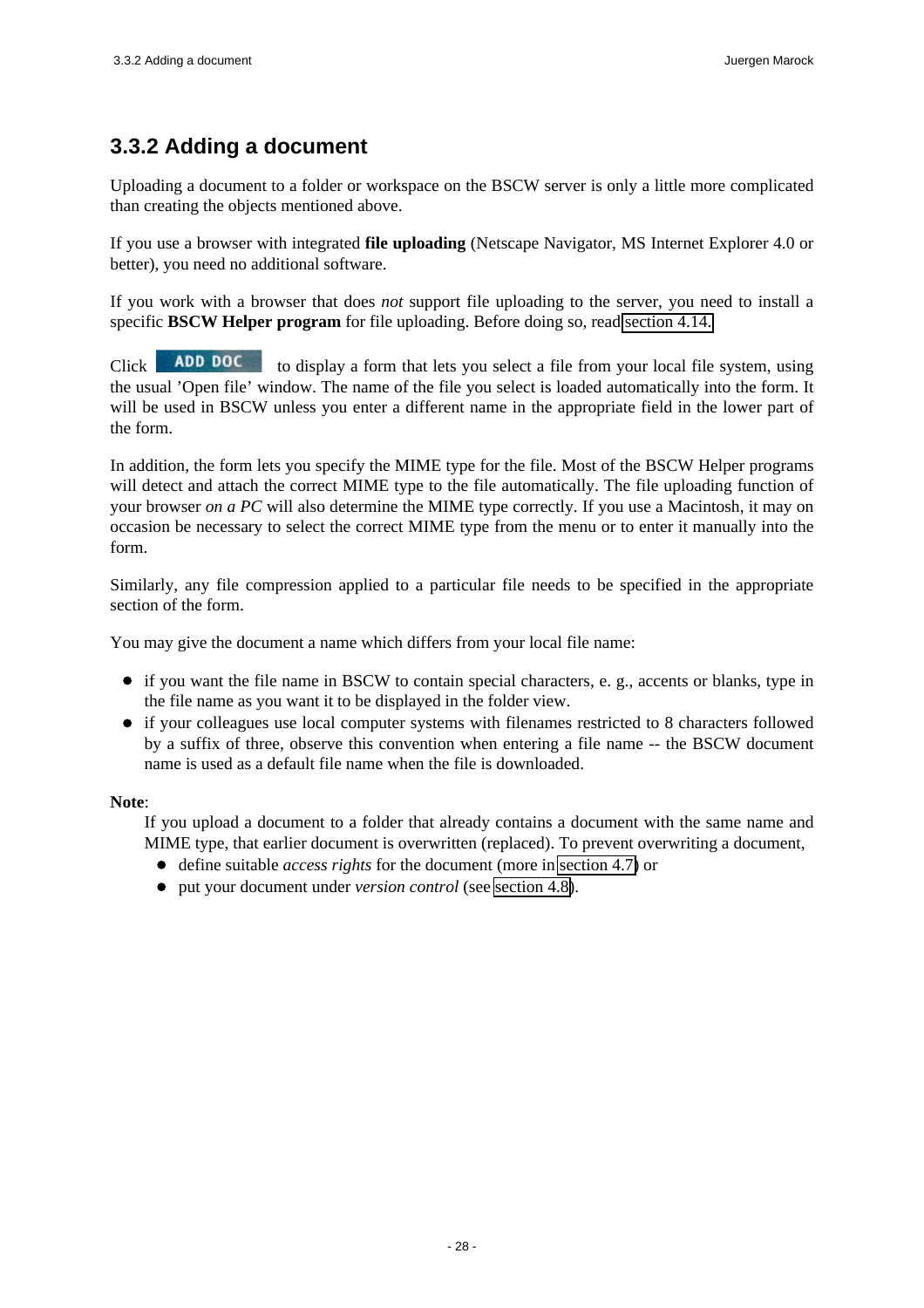# <span id="page-31-0"></span>**3.3.3 Adding a member**

Click ADD MEMBER to

- invite a registered user of the BSCW server as a member to your workspace, or to
- invite somebody to register as a user of the BSCW server and to become a member of your workspace.

If this user is the **first one** that you invite, this action will turn a folder into a **shared workspace**. Before inviting others to your folder and thus turning your private folder into a shared workspace, you should read [sections 4.4 to 4.7.](#page-39-0)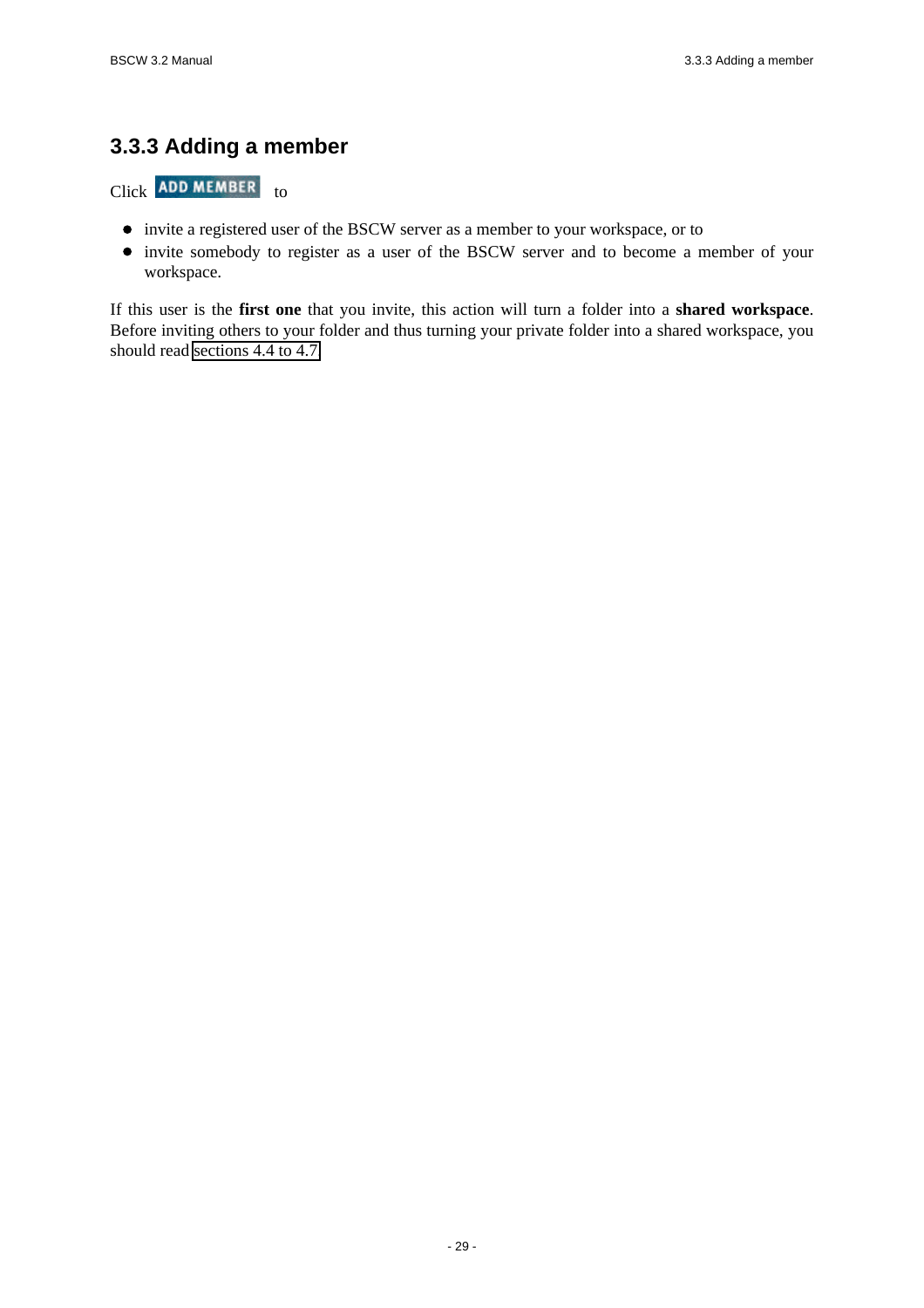# <span id="page-32-0"></span>**3.3.4 Actions on objects in a folder**

Actions on objects in a folder are the file management operations familiar from your local operating system. BSCW distinguishes between:

- actions that can be applied to one or [several selected objects](#page-32-1) in a folder in parallel -- initiated through the icon bars above and below the list of objects in the folder view (see [section 3.1\)](#page-22-0),
- actions to be applied to [one specific object](#page-32-1) -- triggered by clicking one of the [Action] buttons below the object.

### <span id="page-32-1"></span>**3.3.4.1 Actions on one or more checkmarked objects**

For actions that can be applied to *several* objects, first select the objects by marking their checkboxes.

#### **Note**:

To select all objects in a folder, click  $\boxtimes$  in the header or footer icon bar. Clicking  $\Box$  deselects all objects.

Unless you use the JavaScript-enhanced folder view (more in [section 4.2\)](#page-41-0), selecting or deselecting all objects is executed on the server, and the folder view has to be reloaded.

The action on the selected objects is triggered by clicking the respective icon (above or below the list of the objects in the folder view).

#### **CATCH UP**

indicates to BSCW that you have taken note of the current [events](#page-34-0) (i.e., the actions on the selected objects) and that you do not want to be reminded of them any longer. The corresponding event icons in the folder view are removed.

#### **Note**:

**CATCH UP**  on a folder is applied recursively to the complete contents of the folder, its subfolders and so on!

As a shortcut, **CATCH UP** affects **all** objects in a folder when **none** is selected!

#### **COPY**

puts a copy of the selected objects into your bag (more in [section 3.5\)](#page-36-1).

#### **CUT**

moves the selected objects to your bag (more in [section 3.5\)](#page-36-1).

#### **DELETE**

moves the selected objects to your wastebasket (more in [section 3.5\)](#page-38-0).

#### **ARCHIVE**

packs the selected objects into a tar- or zip file and compresses them. This is particularly useful if you want to download a large number of documents or just use up less storage space (more in [section 4.13\)](#page-88-0).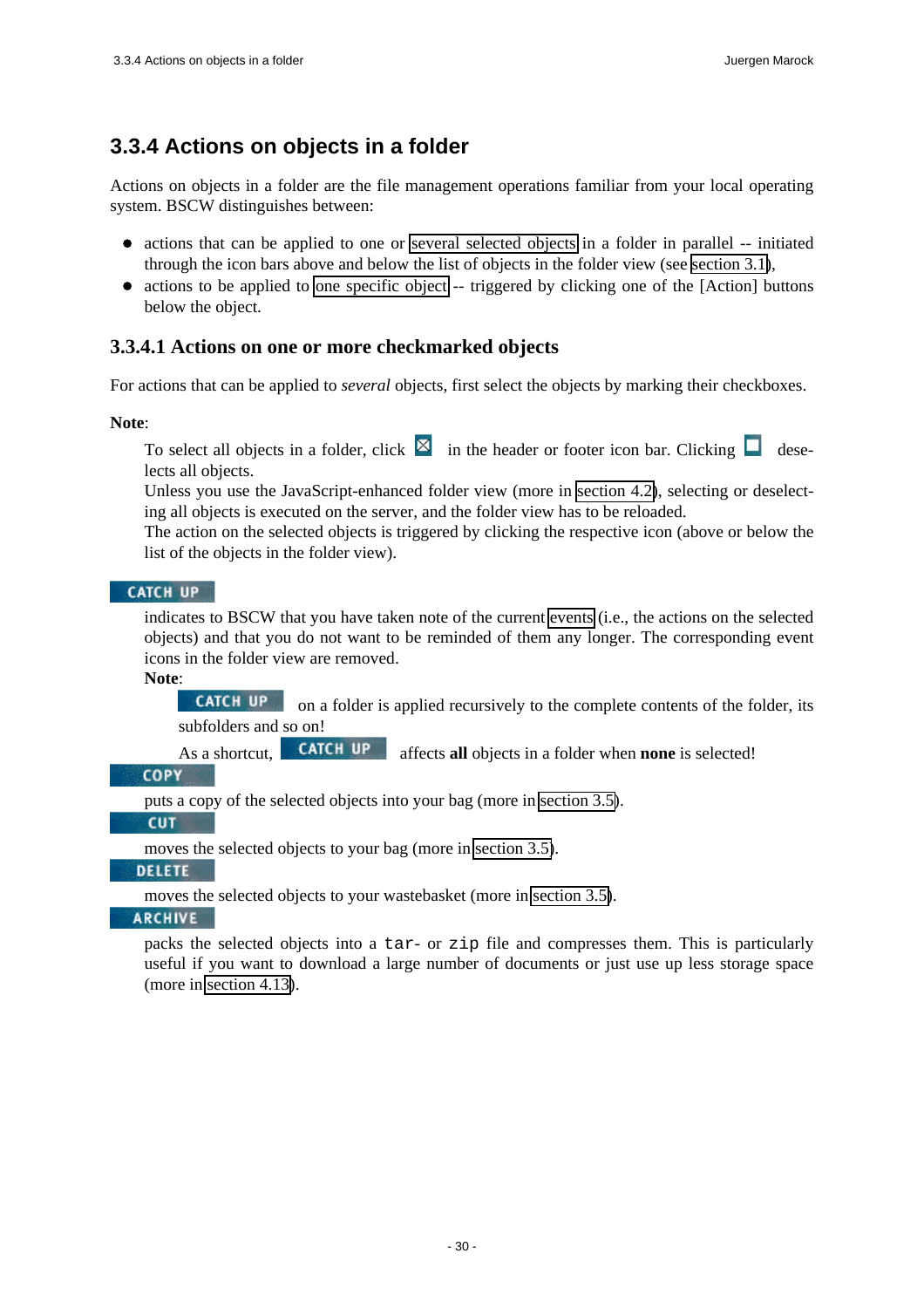### <span id="page-33-0"></span>**3.3.4.2 Actions on a single object**

Actions on a *single* object are triggered by clicking the relevant [Action] in the [Action] line directly below the object name.

Many of the [Action] buttons are specific to a particular class of objects, e. g., the actions available for a folder, for a document or for an article will be different.

Depending on the choices you have made whilst configuring your BSCW server, you may see only a subset of the complete set of possible [Action] buttons for this class of object.

Also not shown are [Action] buttons that you cannot use because you don't have the necessary access rights for a specific object or a complete folder or workspace.

**Note**:

To achieve a more compact display of folder content, [Action] lines can be hidden by clicking If in the icon bar directly above and below the folder content. To reveal the [Action] lines after they have been hidden, click  $\mathbf{A}$ .

Typical actions on a document in text or HTML format are, for example:

#### **[Modify]**

lets you change the name and description of the object (more in [section 4.6\)](#page-62-0).

You can also change the MIME type of a **document**, e.g., if the uploading process did not determine it correctly.

The [Modify] action also enables you to create a banner for a folder or workspace (see [section 4.4](#page-55-0) for details).

For other classes of object, possible modifications to the object which do not fit neatly into another category of action are collected together under the [Modify] action.

**[Edit]**

enables you to edit a text or HTML document directly on the server.

This action is recommended for minor editing work only. For substantial editing work, use a more capable text or HTML editor on your local computer system. Unless your browser provides a comfortable 'edit and publish' feature, first make your browser display the document and store it on your local computer so that you can open it in your preferred editor. Use [Replace] or [Add Version] to upload the edited document.

#### **[Replace]**

uploads a document from your local computer and puts it in the place of this document. The 'replaced' document is overwritten and is no longer accessible. You should think twice before applying [Replace] to a document you are not the author of.

#### **[Convert]**

produces a new document by converting the document into another format. Select the target format from a menu of the converter programs installed on your BSCW server (more in [section](#page-87-0)  [4.12\)](#page-87-0).

#### **[Attach Note]**

sets a "soft lock" on the document and lets you enter a brief text warning the other members of the workspace that you are currently editing this document. The text is attached to the information object, "hidden" behind the  $\overrightarrow{CD}$  icon.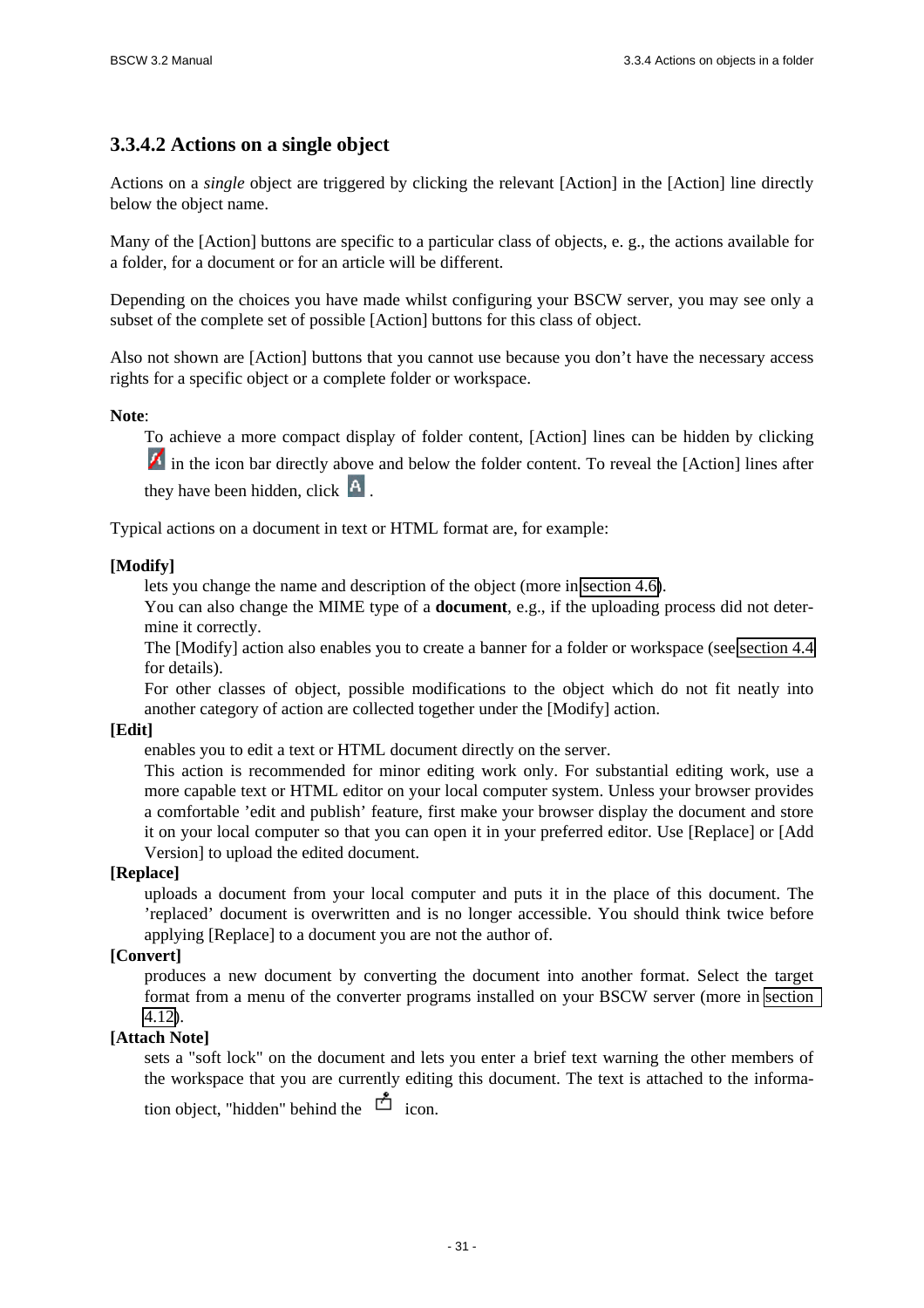# <span id="page-34-0"></span>**3.4 Events**

An important BSCW function for supporting cooperative work is to inform all members of a shared workspace that something has happened. For this purpose, BSCW turns actions on objects into *events*.

BSCW keeps track of the relevant and *recent* events for each user.

By means of the **CATCH UP** action (see [section 3.3\)](#page-29-0) you can indicate to BSCW that you have taken note of an event. This removes the 'recent' status *for you*; BSCW will no longer show this event *to you*.

# <span id="page-34-1"></span>**3.4.1 Displaying events**

BSCW displays the events that have occurred in several ways

what has happened and where it has happened can be seen *at a glance* in the **folder view**:

Each object name may be followed by a maximum of 5 event icons:

### $\mathbb{H}$  , and  $\mathbb{B}$  ,  $\mathbb{R}$  ,  $\mathbb{B}$

They stand for different event categories. Click an event icon to obtain a list of the recent events of this category for the object.

detailed lists of all recent events under **Changes since <date time of last Catch up>**

for an object on the **info page** of the object (accessed via the **i** icon of the object).

a detailed history of all events for an object, reaching as far back as the BSCW Administrator will allow (in order to save storage space). To see this history, click **HISTORY** on the **info page** of the object (accessed via the **i** icon of the object).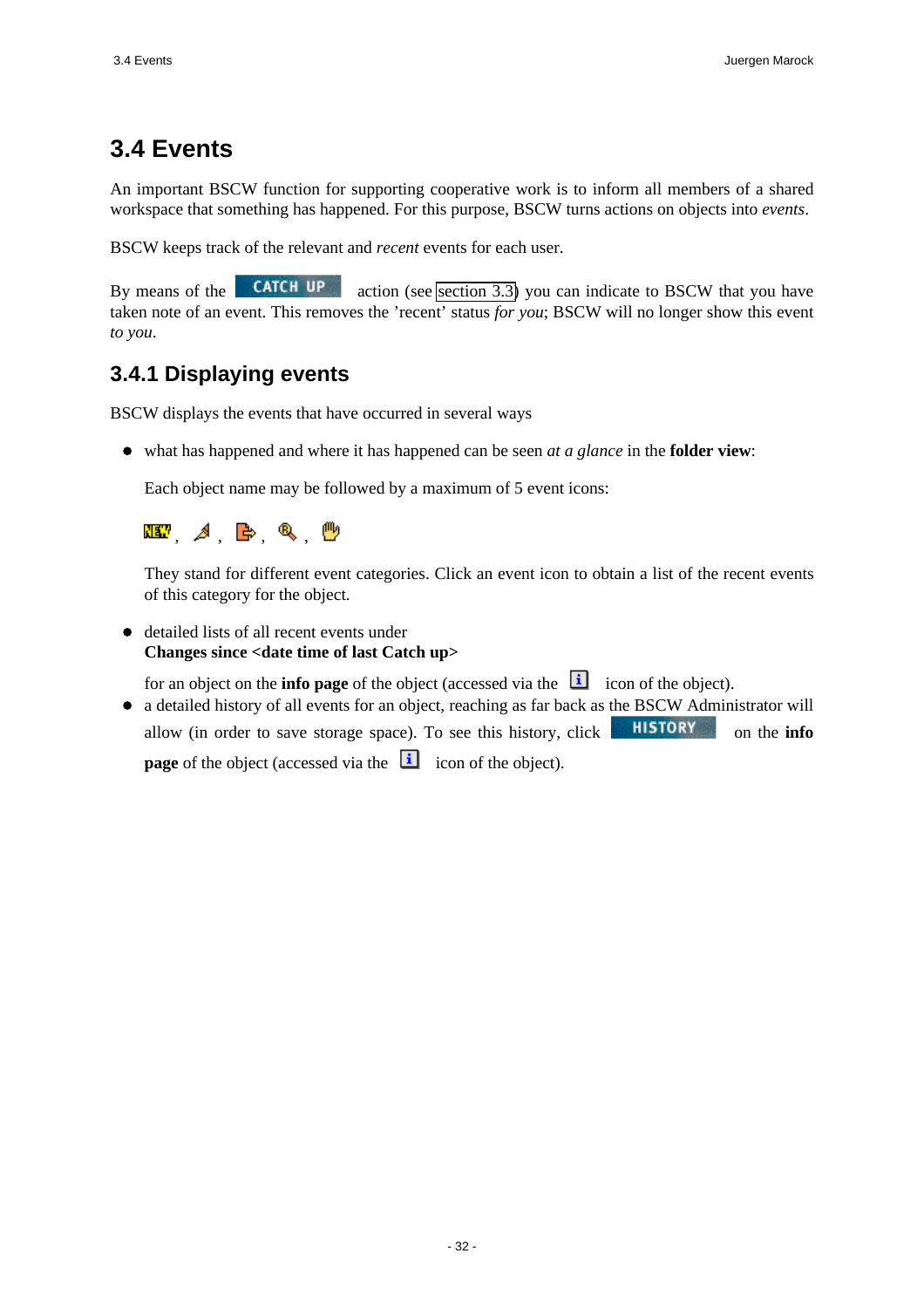### <span id="page-35-0"></span>**3.4.2 Event categories**

The event icons represent the following categories of events:

This object is new to you, you haven't seen it before (e. g., if you were just invited to a workspace).

 $\triangle$  indicates changes to the object -- for example, to the contents (if it is a document), the URL (if it is a link), the description of the object etc.

The object has been moved from one location to another.

The object has been read or downloaded or copied. BSCW lists only the first event per user.

侧 There are recent events in this folder. This icon is only displayed for folders; it provides a list of all events *somewhere within* the folder, including its subfolders and the objects contained in them.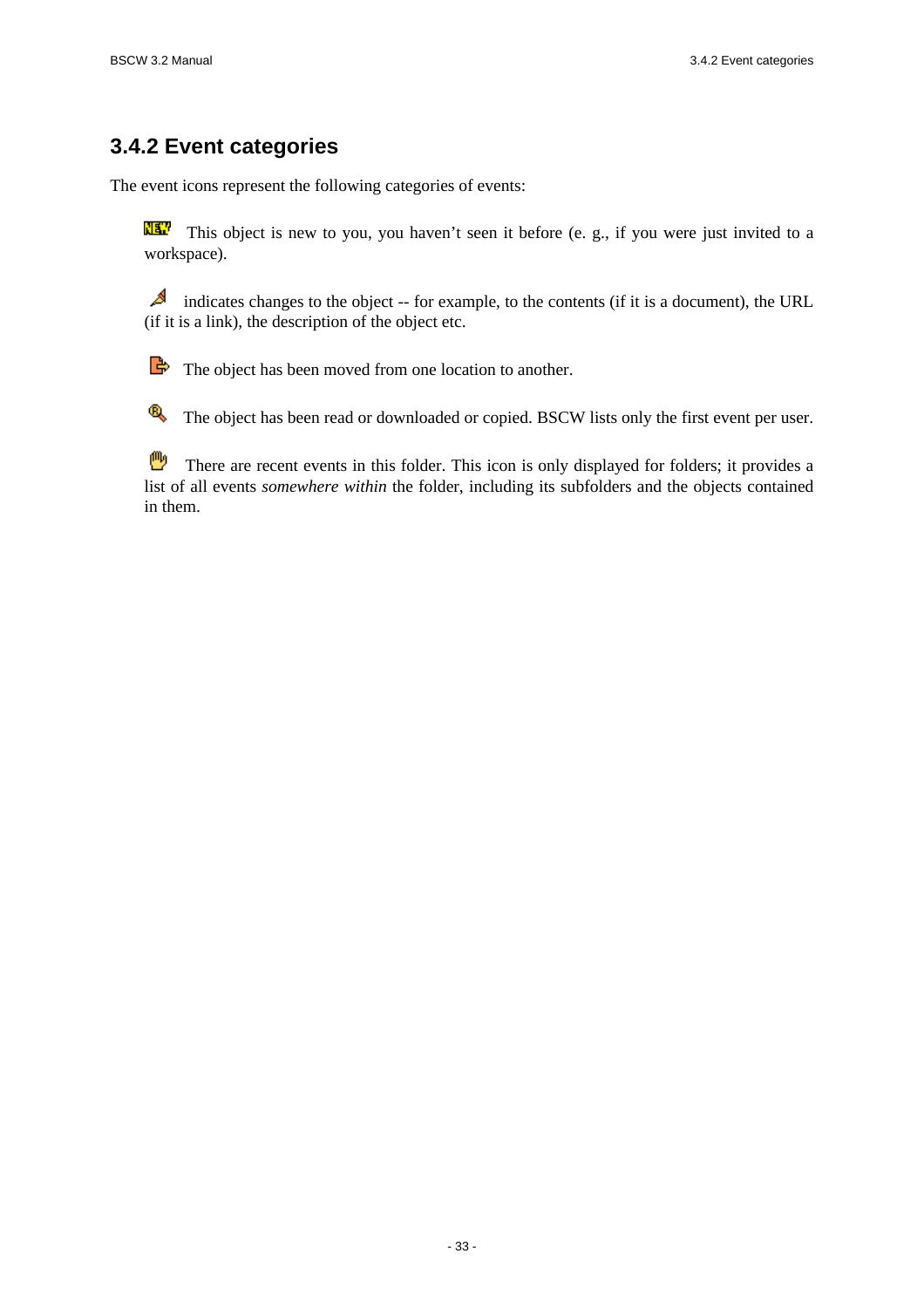# **3.5 Personal information objects**

BSCW provides for each user four personal information objects, whose icons are displayed in each of the user's workspaces or folders or meetings.

The four personal information objects cannot be shared with other users of the BSCW server. "By way of compensation", they are

- immediately available anywhere in the hierarchy of workspaces or folders within your folder,
- adressable by specific actions that copy or move information objects between the personal information objects and your workspaces, their lists of members etc.

While Bag and Wastebasket provide basic functions for any BSCW user, the Address Book and the Calendar are objects of highly specialized functionality. For this reason, Address Book and Calendar will be discussed in their specific contexts.

- The **Address Book** (see [section 4.5\)](#page-58-0) is used mainly in creating and managing workspaces and assigning access rights.
- The functionality of the **Calendar** (see [section 5.2\)](#page-95-0) is closely tied to the [meeting object.](#page-91-0)

# **3.5.1 Bag**

You can move objects -- or their copies -- from a folder or workspace to any other location in your hierarchy of folders or workspaces.

To do this, you use a BSCW object which is represented by the icon in the footer of every folder overview. Its functionality seems akin to a clipboard only in the simplest style of usage:

## **The quick way**

Select the objects you want to move or copy by clicking their checkboxes. Click  $\begin{bmatrix} 1 & 0 \\ 0 & 1 \end{bmatrix}$  to transfer the objects to your bag.

If you want to move a *copy* of the objects, click **COPY** instead.

There is a visual feedback from the bag: It is "full" now.

Open the folder to which the objects should be moved.

Click **DROP** to transfer the objects that you have *just* cut or copied into this folder.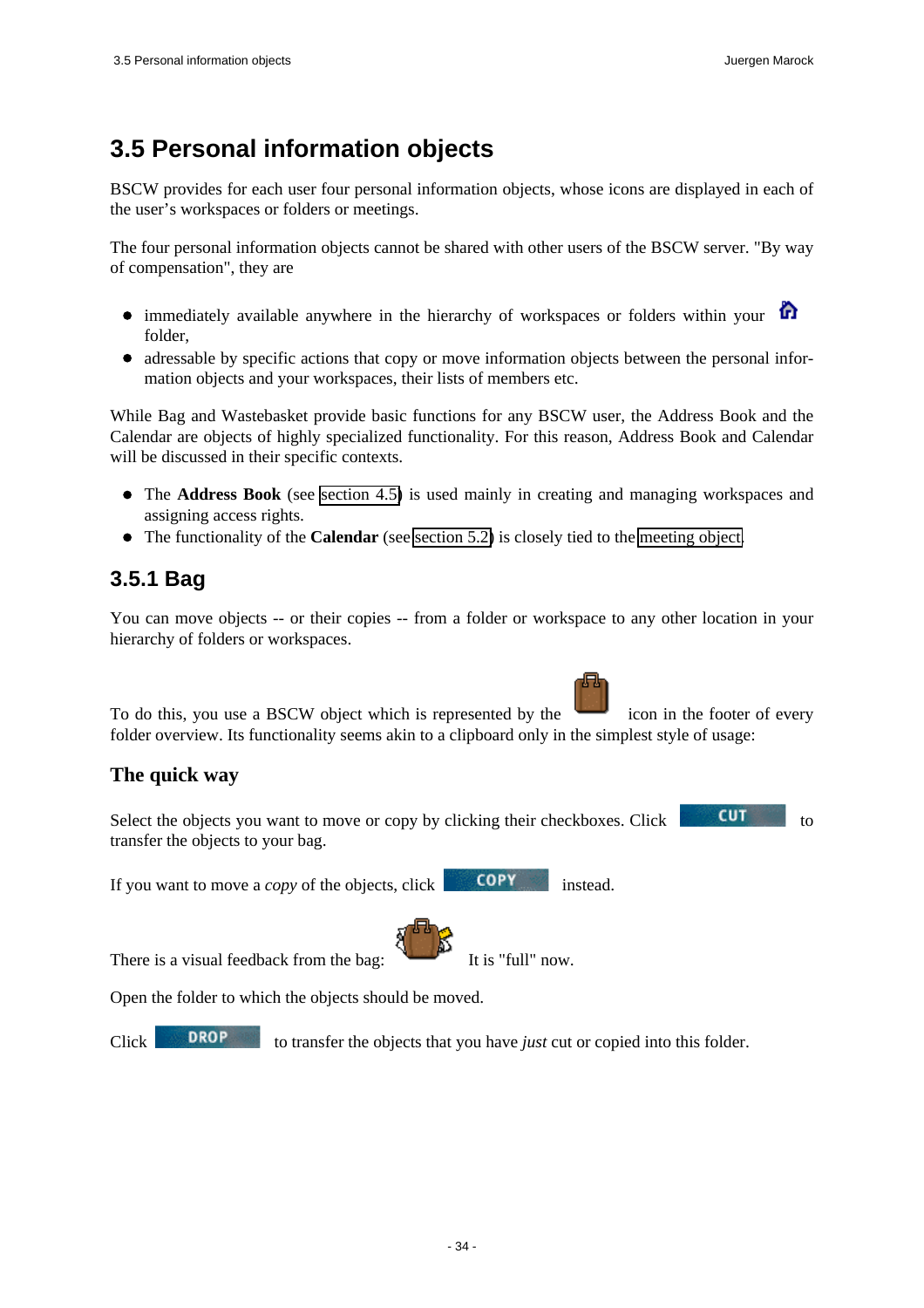To **COPY** a folder means to recursively copy all objects contained in it, including all

folders, "sub-folders" etc. and their contents. In many cases a  $\Box$  CUT could serve the same purpose and would need much less storage space.

If you need to have the folder accessible from the "old" and from the "new" location, you might consider creating in the "new" location a URL object with the address of the folder in the "old" location. On the one hand, this would avoid any future inconsistency between the copy and the original folder and its contents, which might be updated after all. On the other hand, if the "new" location is not in the same workspace, membership of the two workspaces -- and thus access rights to the original folder -- might diverge, possibly leaving some members without access to the folder and the objects contained in it.

### **The full functionality**

To enjoy the full functionality of your bag, organize and use it as a special folder -- and open it like a



folder by clicking the

The bag holds all objects that have been cut or copied to it and have not yet been cut or dropped in a new location or deleted to the wastebasket.

The bag "remembers" the (group of) objects that were added by the *last* **COPY** or **CUT** as the **current selection**.

In the list of objects in the bag, the marked checkboxes indicate the current selection. By clicking the checkboxes, you may change the current selection manually.

As long as you haven't modified the current selection, all objects in it will be transferred to the folder where you next click **DROP** or [Drop] in the [Action] line.

To transfer a current selection that you have changed manually, you have to click while you are in the bag. All marked objects will then be transferred to the folder where you next click **DROP** or [Drop] in the [Action] line.

You may even transfer the current selection to another folder within your bag; this is useful for collecting objects from different locations in a folder inside your bag to **ARCHIVE** them (more on this in [section 4.13\)](#page-88-0).

## **Back to the workspace**

To close your bag and to return to the folder hierarchies of your workspaces, click a folder name in the footer of your bag overview.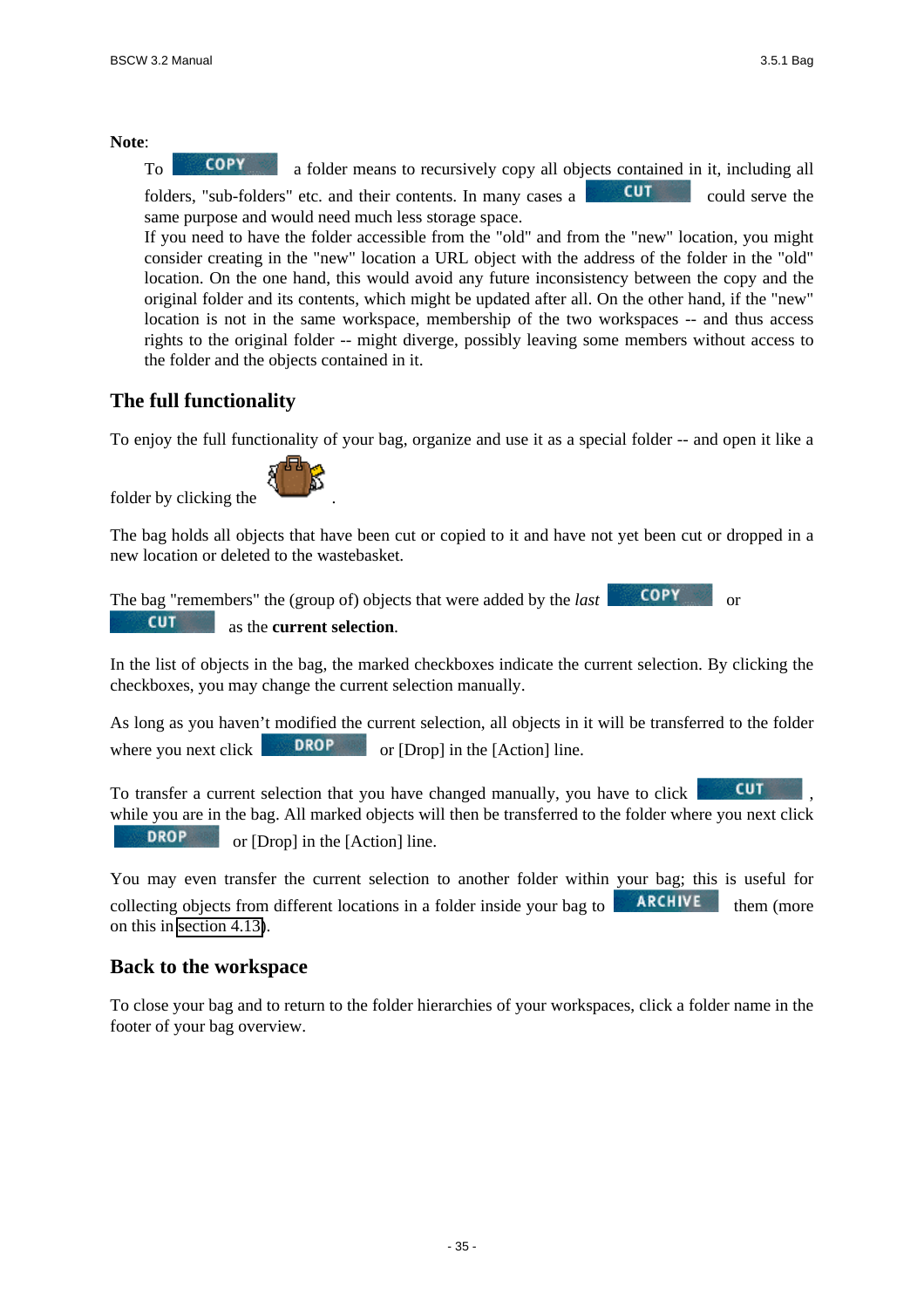## <span id="page-38-0"></span>**3.5.2 Wastebasket**

Your wastebasket icon is displayed in the footer of every folder view. Its form indicates whether or not there are objects in the wastebasket.

The wastebasket provides a controlled, undoable functionality to delete and to destroy objects.

### **Your wastebasket -- a folder with special functionality**



Click the icon to inspect the contents of your wastebasket. It lists its contents like any other folder and also provides the same actions on objects selected via checkbox. The additional function

**UNDELETE**  returns selected objects to the locations from which they were deleted, i.e., moved to the wastebasket -- if these locations are still available. To place the selected objects in a different location, and them in a place of your choice.

### **Three steps to destroy a BSCW object**

Objects in a shared workspace are destroyed in three steps. BSCW allows you to undo the first two steps. The third step can be performed **only** by the owner of the object (typically the meber who created it). BSCW thus assigns a clear responsibility for actual destruction of an object:

• A member of the workspace applies **DELETE** to an object. BSCW moves the object to the wastebasket of this member. The other members of the workspace can no longer see and access the object, but the member who performed the **DELETE** can easily **UNDELETE** the object from his or her wastebasket.

**Note**:

If it is the *owner* who performs the **DELETE** step, this first step alone will suffice to transfer the object to the wastebasket of its owner. Thus there is no room for the recoverable second step mentioned below. Any object in your wastebasket, that lists your user name as

its owner will be irreversibly lost if you apply **DESTROY** to it.

• The member of the workspace applies **DESTROY** to the object. This will transfer the object to the wastebasket of its owner. **Note**:

Any object that lists your user name as its owner will be irreversibly lost if you apply **DESTROY** to it.

The *owner* can **DESTROY** the object in their wastebasket **irreversibly** -- this action **cannot be undone!**

Special rules apply to deleting documents under version control (see [section 4.8\)](#page-75-0).

### **Back to the workspace**

To close your wastebasket and to return to a folder view, click a folder name in the footer of your wastebasket view.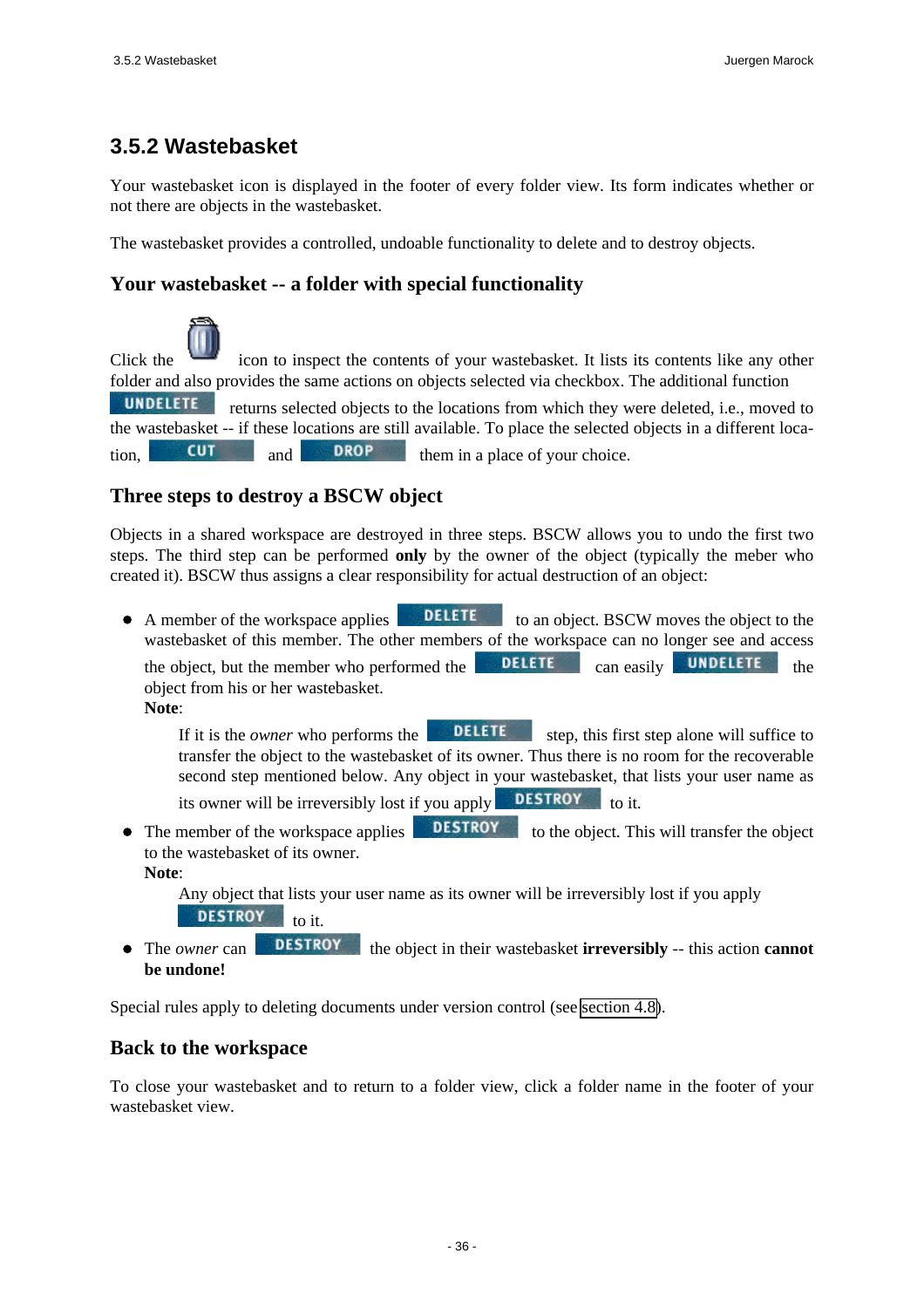# **4 Complex functions**

# **4.1 Registration and authentication**

A BSCW server may -- or may not -- allow *self-registration* by prospective users. If a server has not been configured for self-registration, then only the BSCW administrator can register new users.

The following discussion in section 4.1 assumes that your BSCW server does allow self-registration.

## **4.1.1 Registering an additional email address**

The email from a BSCW server asking you to register is intended for someone who actually wants to register as a *new user* on this BSCW server; [Chapter 2](#page-11-0) gives you detailed step-by-step guidance on registering. However, it may happen that you receive such an email although you already are a registered user of this BSCW server.

It may be that another user who only wanted to invite you to a workspace actually asks you to register again. This might be due to the fact that this user invites you with a valid email address which is not recognised by BSCW as belonging to *your* user name.

In this case, repeat the registration procedure and specify the same user name as already registered and your current password. BSCW will respond by sending another email with a special URL. Opening this URL in your Web browser will bring up a form. Confirm in this form, by re-entering your password, that you want to register an additional email address for your user name.

This additional email address will then be included in your Details form in the menu used for defining your primary email address -- see [section 2.4.](#page-16-0) Remember to select the one that BSCW is to use when sending you an email, i. e., your *primary* email address.

If you use any further email addresses, please also enter them in your 'Details' form. This will enable BSCW to assign your user name correctly if one of these email addresses is used in a future invitation to a workspace. For each secondary email address BSCW will send you a registration email. This is to ensure that the association of your user name with this email address is in fact valid.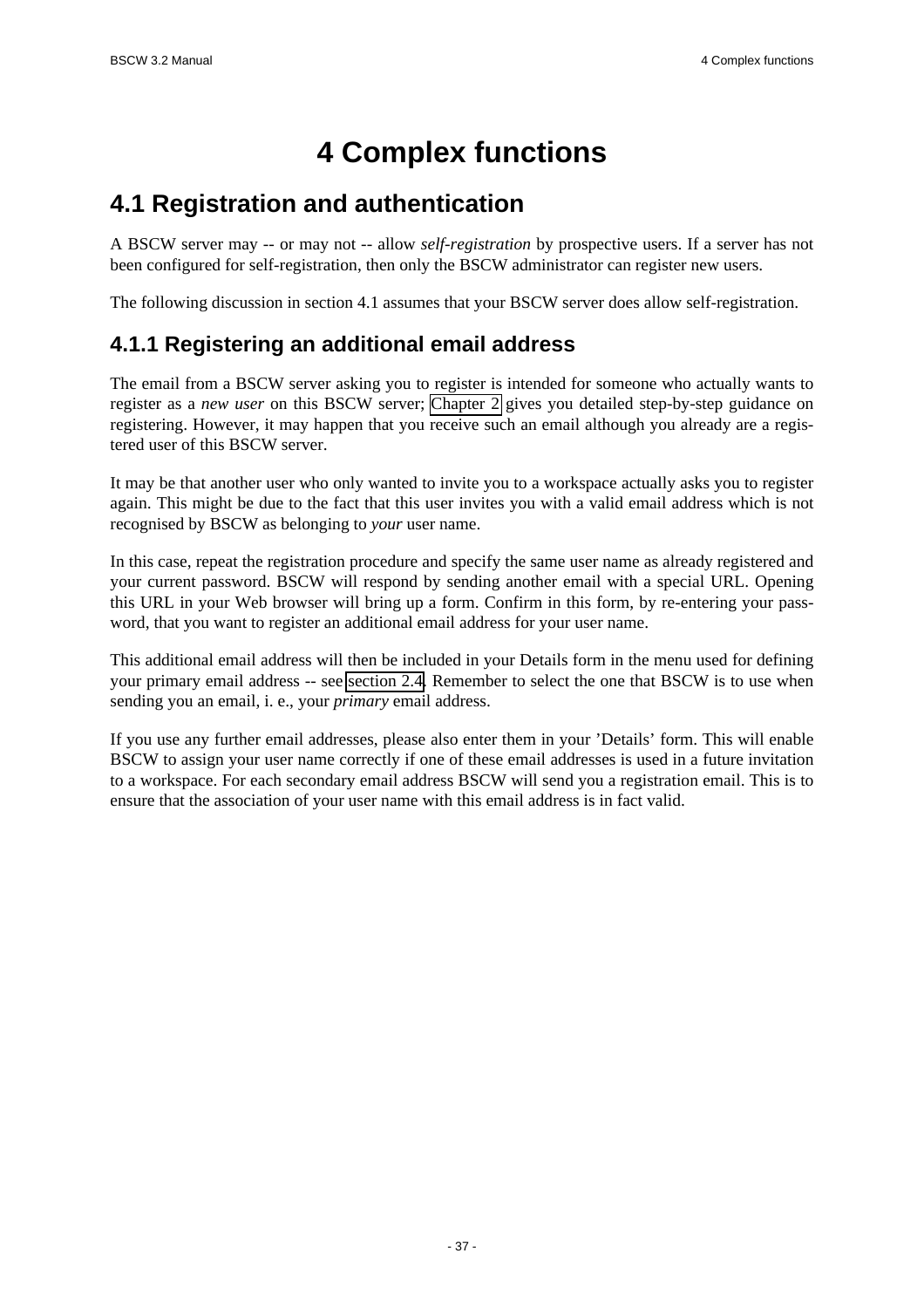## **4.1.2 Re-registering with a new password**

If you have *forgotten your password,* and cannot access BSCW anymore, read [section 2.6](#page-19-0) on how to get out of this emergency.

## **4.1.3 A note on authentication**

For cooperative work over an insecure medium like the Internet, it is essential that everybody can be reasonably sure that a BSCW user is really a specific individual. This relationship between BSCW user and individual has to be ascertained by appropriate authentication.

Authentication of new users of a BSCW server needs a reliable basis. BSCW uses email addresses as a basis for authentication.

The registration procedure is based on two assumptions:

- A prospective BSCW user has at least one, possibly more, valid personal email address(es).
- Email to a personal email address cannot be read by third parties without the consent of the addressee; the danger that email is intercepted during transport over the Internet or on the user's computer system may be neglected.

Though not valid in general, the second assumption seems acceptable for public BSCW servers. It allows public BSCW servers to use a registration procedure with a good combination of flexibility (users may register without administrator intervention) and traceability (in the case of problems, the server administrator can identify the users via their email addresses and contact them).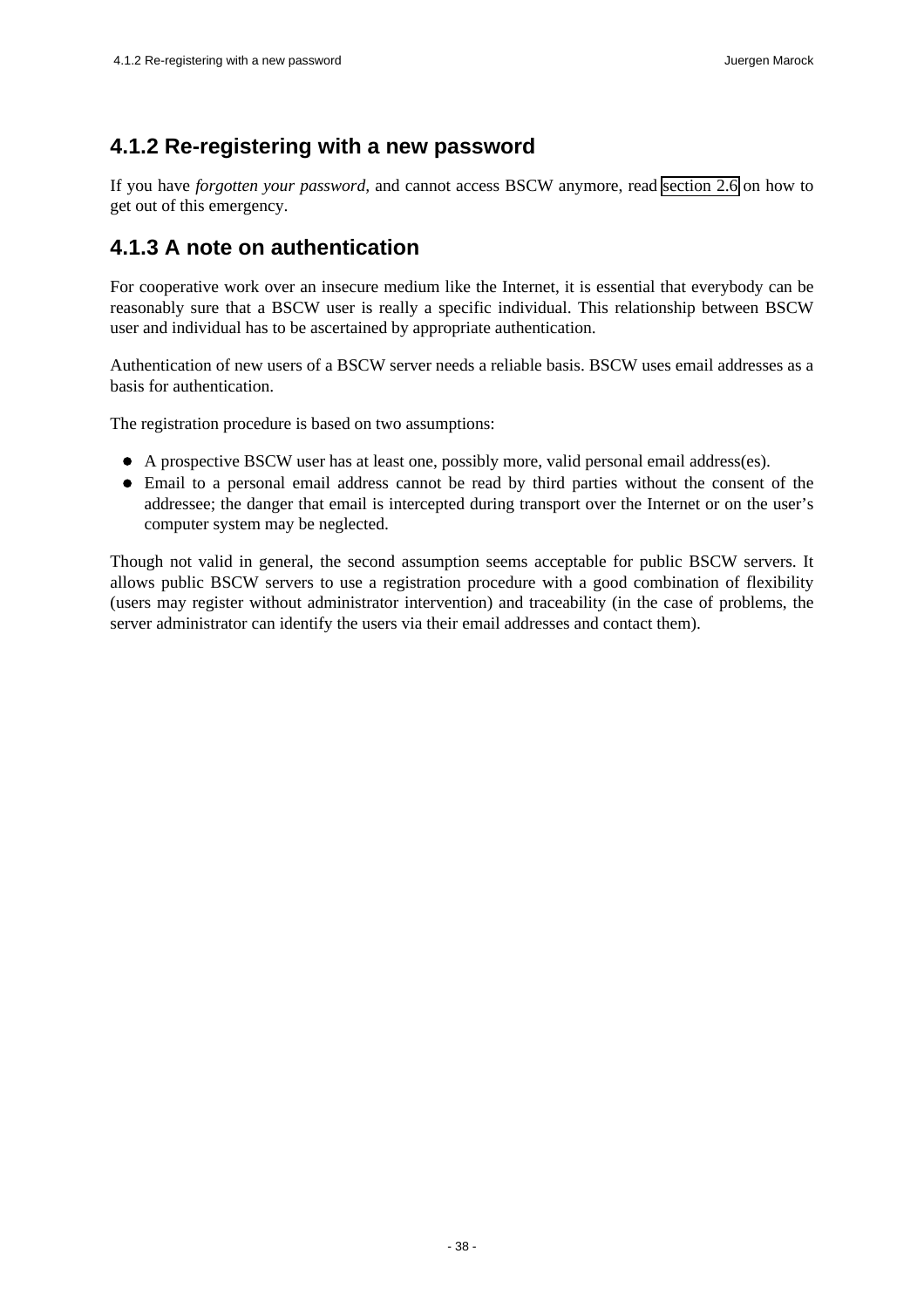# **4.2 User preferences**

BSCW lets you adapt a number of system functions to

- the performance of your local computer system and of the Internet link to your BSCW server,
- specific requirements of the tasks at hand,
- your personal workstyle,
- your proficiency with using BSCW.

You can adapt BSCW **ad hoc** to a session in an unfavorable technical environment, e. g. while traveling, using telephone lines of low bandwidth or if you want to use the BSCW Helper or specific features of your browser to make BSCW even more comfortable and faster to work with.

### **Note**:

Preferences are set for **a specific server**. If you want to work with several servers in the same way, you have to set identical Preferences on all servers.

Preferences are **not** automatically adapted to the local workstation you may be using. Thus, if you access your BSCW workspaces from a different machine than normally, some of your Preferences may not be appropriate because this machine lacks some functionality or resources that you rely on in your Preferences for your regular computer system.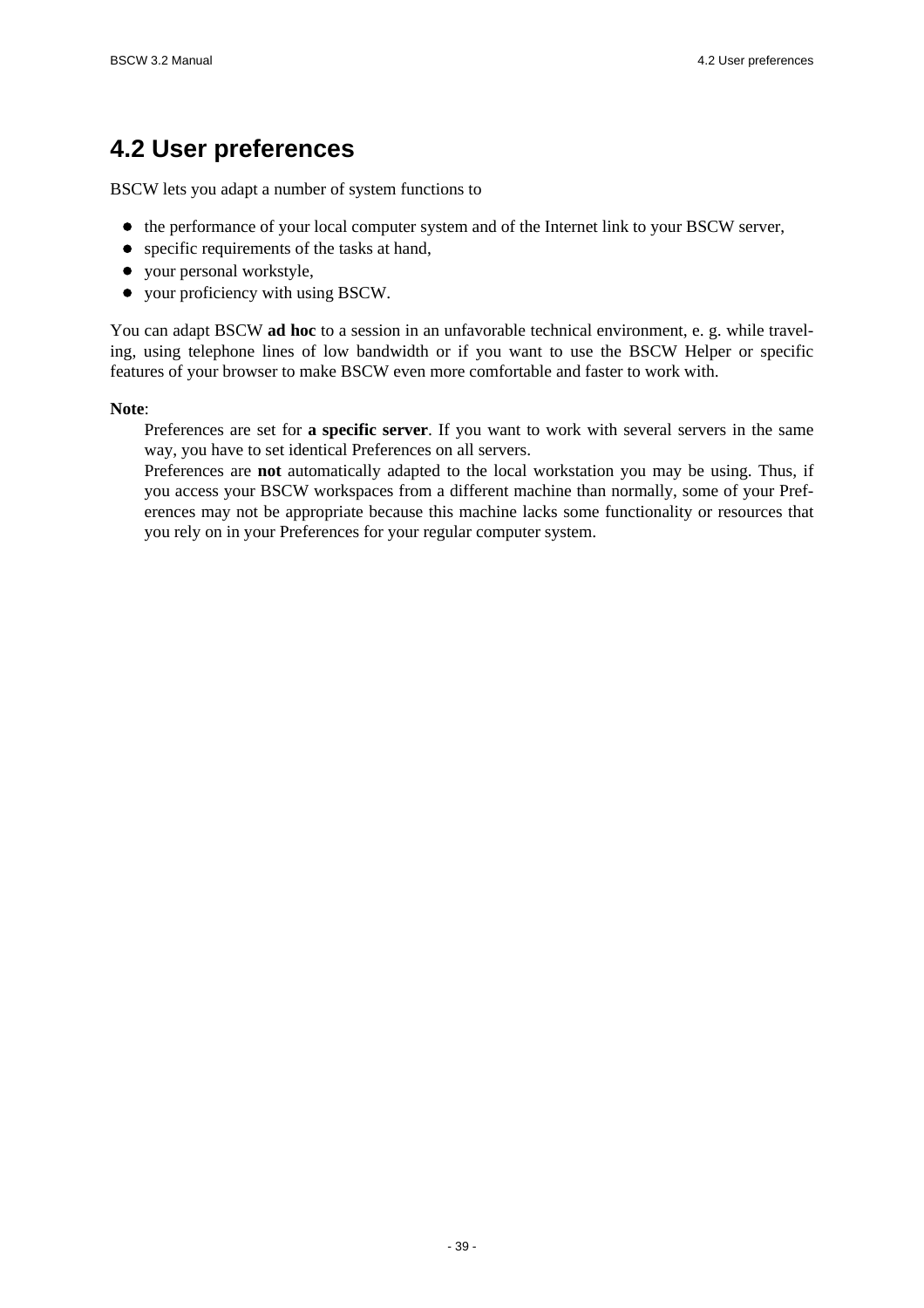## **4.2.1 Reducing the data transmission volume**

### **4.2.1.1 Compact folder views**

If you have to manage folder overviews with many items, you may want to have them displayed in a more compact style and to reduce the size of the HTML files that are transmitted each time a new or updated folder view is sent to you. You can achieve this by suppressing

- the [Action] line below each object and
- the descriptions of objects, which might be shown below their [Action] lines.

Click [Edit Prefs] in the bottom line of the folder overview to call up the Preferences form. Click the checkboxes of

Show actions by default

and

Show descriptions by default

to **de-select** them. To apply the changes, click

**(** Store these preferences **)**

### **Note**:

Whenever you need the [Action] lines or the object descriptions in a particular folder view, click

A or **D** to add [Action] lines and descriptions, respectively, to this specific folder overview. The BSCW server will then re-generate the page including the additional information and transmit it to your computer.

### **Note**:

You can reduce the data transmission volume even more if you do **not** browse through the folder hierarchy but use the *Bookmarks* or *Favorites* or *Hotlist* function of your browser to directly access the objects you need -- or at least the folder overviews in which they are listed. The 'Daily Workspace Activity Report' to which you can subscribe from your Preferences form provides very useful additional support here (see [section 4.2.5\)](#page-48-0).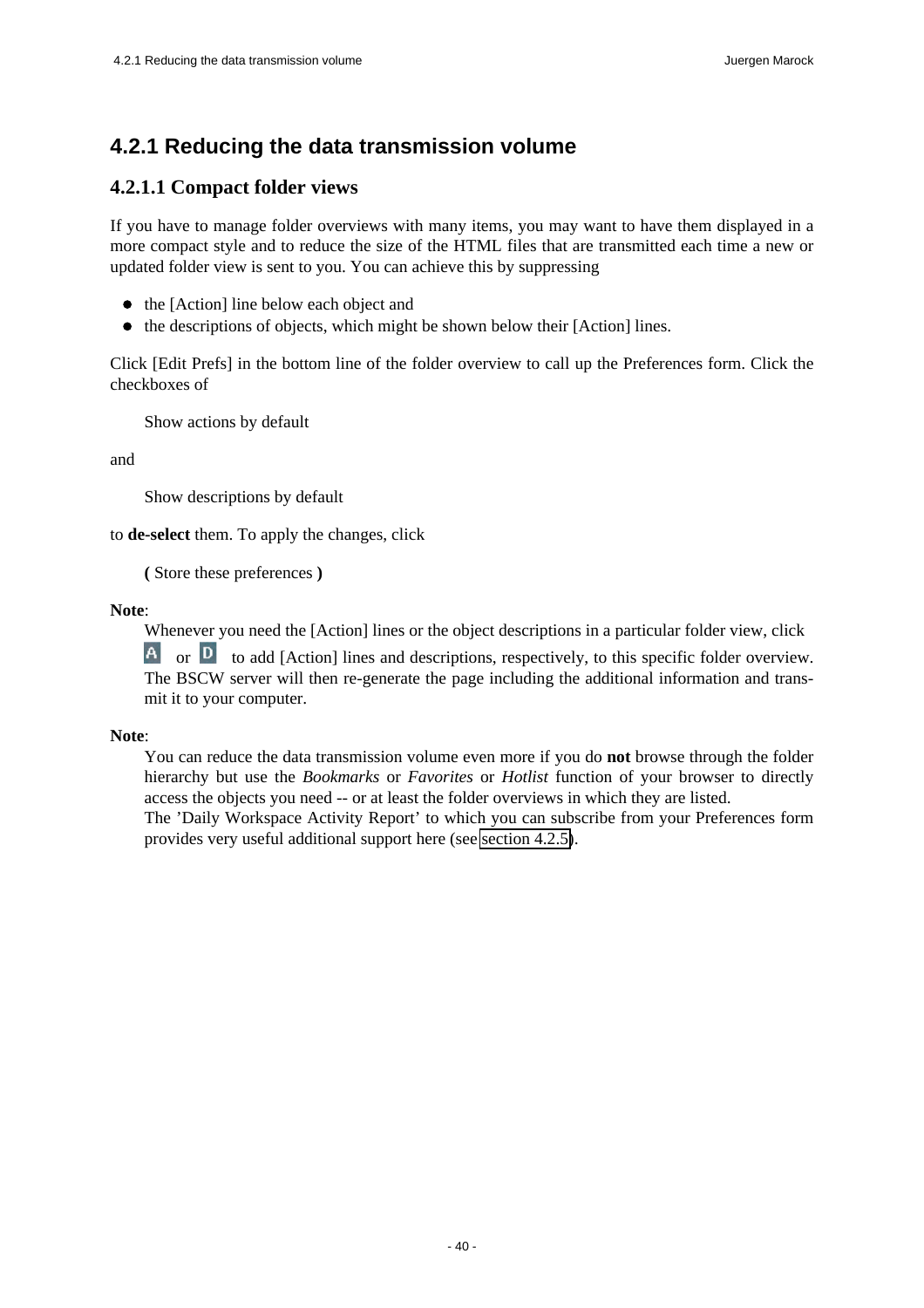## **4.2.1.2 Using GIFs stored locally**

Numerous icons which are transmitted from the BSCW server to your local computer system make the BSCW user interface attractive, but consume transmission bandwidth. To reduce your dependence on the communication infrastructure, you may download the many small .gif files **once** and, by specifying the path of the local icon directory in your Preferences form, tell BSCW to make the URLs of these .gif files point to your local file system. From there, your browser retrieves them faster and more cost-effectively than from the BSCW server.

If in your organization many colleagues on the same Local Area Network access a remote BSCW server, you may reduce cost and improve performance by making the BSCW icons available to all users on a server on your LAN -- consult your system administrator.

Whether your browser should find the .gif files on your local computer system or on your LAN -make sure the files are actually there. You can download them in several compressed file formats from your BSCW server (or from [http://bscw.gmd.de/DownloadGoodies.html\)](http://bscw.gmd.de/DownloadGoodies.html). Extract and store the individual .gif files. Mark the checkbox to use local icons, specify the directory path in your Preferences form and click

**(** Store these preferences **)**

to make BSCW use locally stored icons and return to the folder overview where you clicked [Edit Prefs].

**Note**:

If your browser does not find the .gif files locally, BSCW becomes pretty cumbersome to work with. You will see that immediately when your browser displays the folder overview after you clicked **(** Store these preferences **)**.

Click [Edit Prefs] in the bottom line of the folder overview to obtain the Preferences form again. Correct the error in the directory path or de-select the checkbox for using locally stored icons. Then click

**(** Store these preferences **)**

to restore a complete user interface and return to the folder overview where you clicked [Edit Prefs].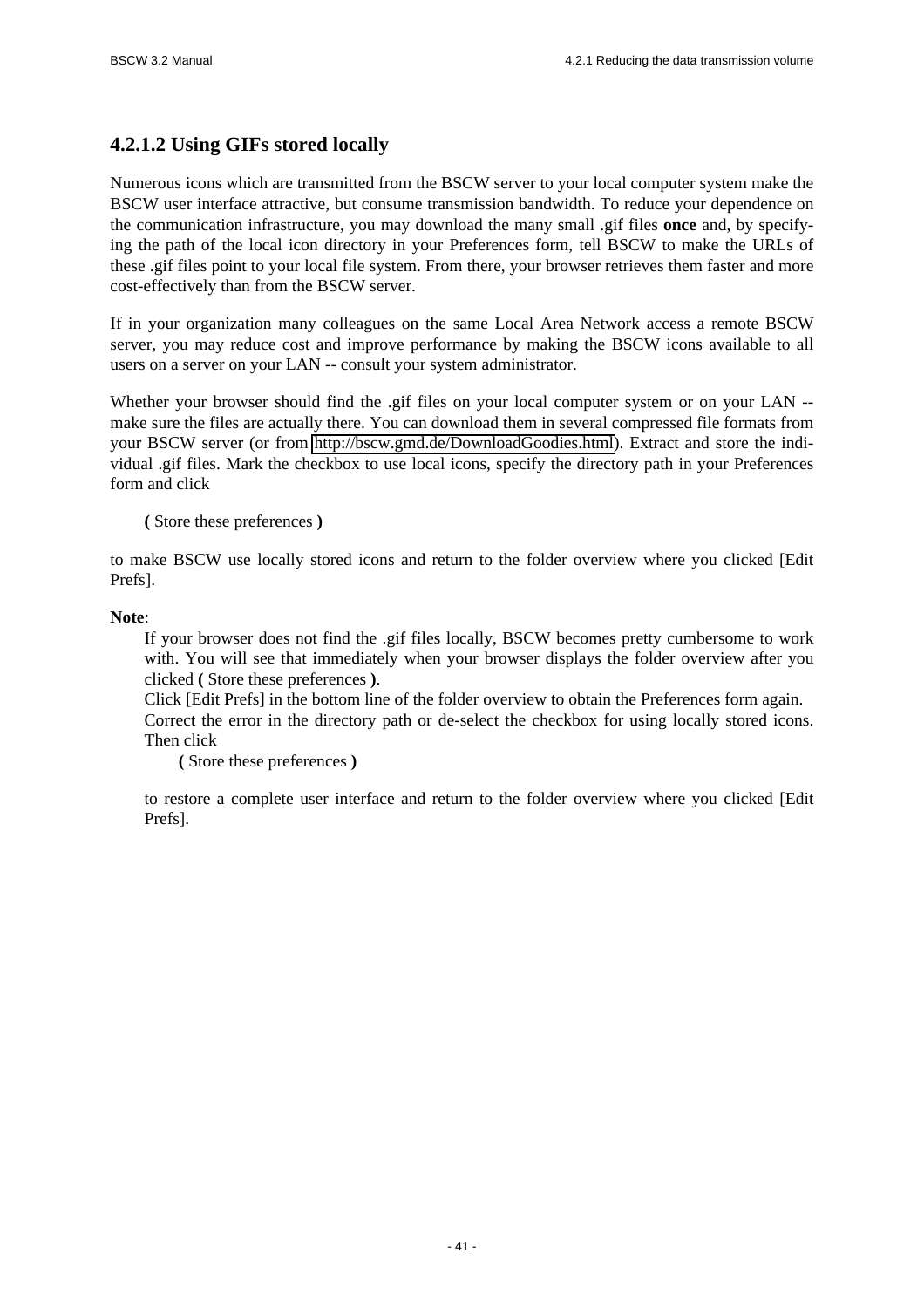# **4.2.2 Enabling specific browser functions**

## **4.2.2.1 JavaScript**

If your browser can handle JavaScript, BSCW offers the options to

- switch between the compact and the full representations of folder overviews,
- select or de-select all objects in the folder overview

### **locally** on your workstation.

The **advantage**: The two operations are performed faster, because there is no need to send updated pages from the BSCW server.

The **disadvantages**: You have to allow your browser to accept cookies. The HTML files of the folder overviews are bloated by the JavaScripts; this consumes additional bandwidth and may lead to longer load delays.

The longer your folder overviews and the smaller the screen window of your browser, the more interesting may this option be for you. If you move, copy or archive large groups of objects in managing your shared workspaces, this option may be suitable for you.

If you plan to use this option, make sure that your browser can process JavaScript, that this functionality is in fact activated and that you have allowed your browser to accept cookies (for detailed information consult the manual of your browser).

Click [Edit prefs] in the bottom line of a folder overview to obtain the Preferences form and mark the checkbox

Use Javascript-enhanced interface

Click

**(** Store these preferences **)**

to make BSCW send you the folder overviews with JavaScript-enhanced functionality. You will return to the folder overview where you clicked [Edit Prefs].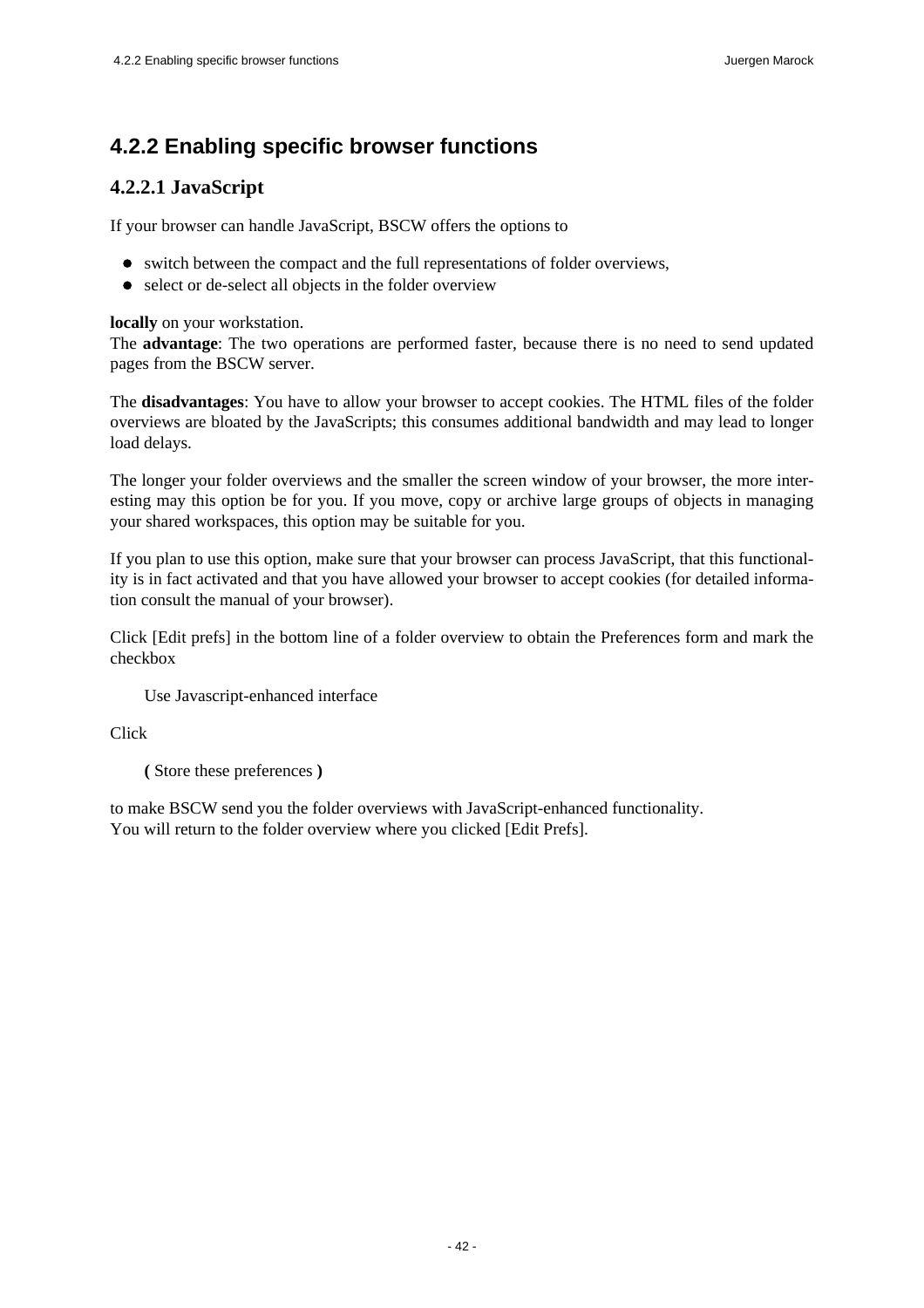## **4.2.2.2 ActiveX**

If you use an ActiveX-capable browser (e.g., MS Internet Explorer 4.0 or better), you can subscribe to an ActiveX extension that enables you to upload files by 'drag & drop'. A specific icon will be placed prominently in the headers of your folder overviews. Just drop a file on this icon to upload it. The extension also uploads groups of files -- a feature not provided by the standard file upload function of the browsers.

If you plan to use this option, make sure that your browser can process ActiveX and that this functionality is in fact activated (for detailed information consult the manual of your browser).

Click [Edit prefs] in the bottom line of a folder overview to obtain the Preferences form and mark the checkbox

Use ActiveX-enhanced interface

Click

**(** Store these preferences **)**

to make BSCW send you the folder overviews with ActiveX functionality. You will return to the folder overview where you clicked [Edit Prefs].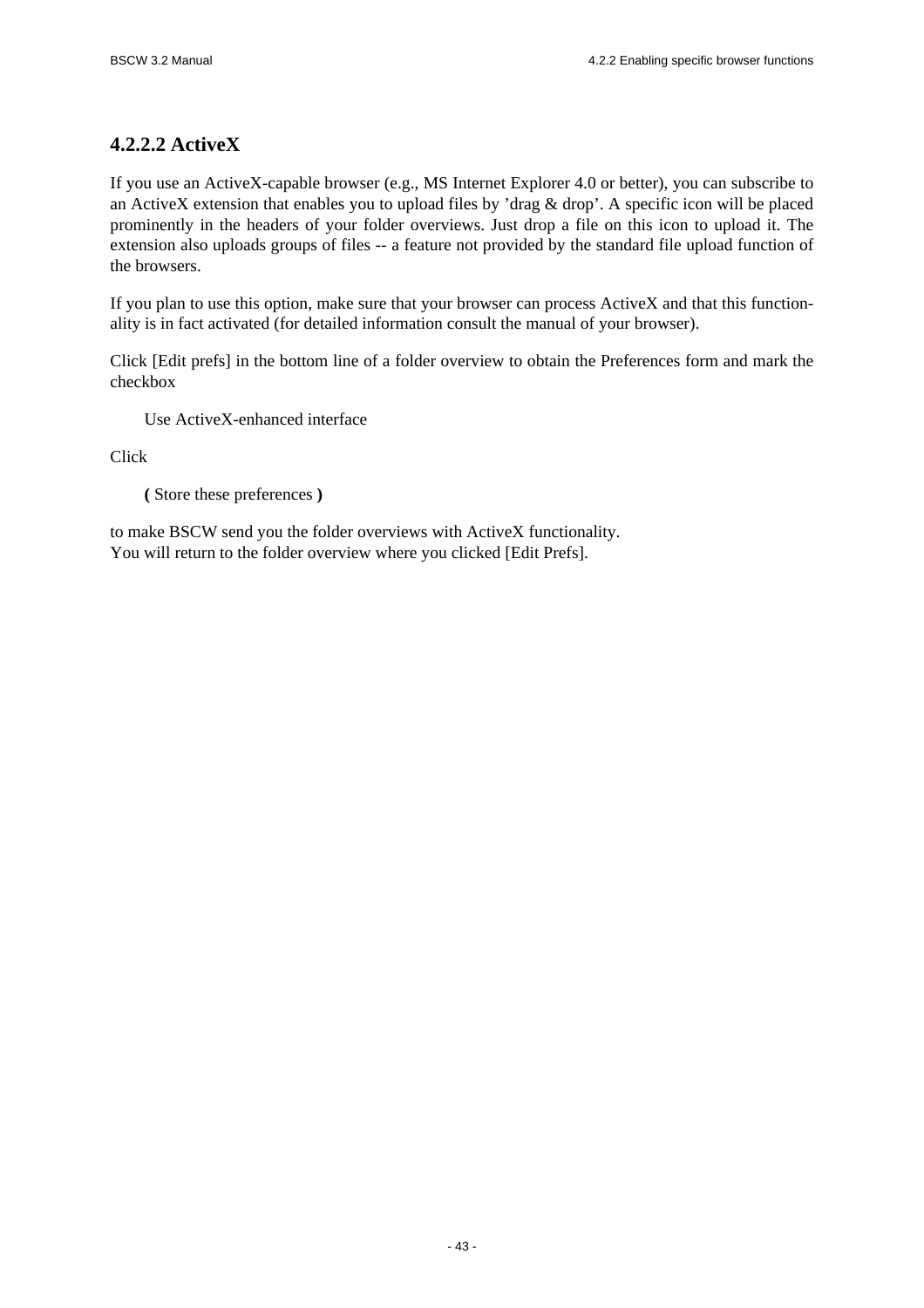## **4.2.3 Using the BSCW Helper**

For browsers that do not support file upload to the server, the BSCW Helper program is vital. For users who upload large numbers of documents, the BSCW Helper is simply the more effective tool.

If you plan to use the Helper program, please refer to [section 4.14](#page-89-0) first.

Make sure that the Helper program is installed and your browser is configured correctly.

Click [Edit prefs] in the bottom line of a folder overview to bring up the Preferences form and mark the checkbox

Use BSCW Helper for file upload

Click

**(** Store these preferences **)**

to make BSCW use the Helper program for uploading files to your workspaces. You will return to the folder overview where you clicked [Edit Prefs].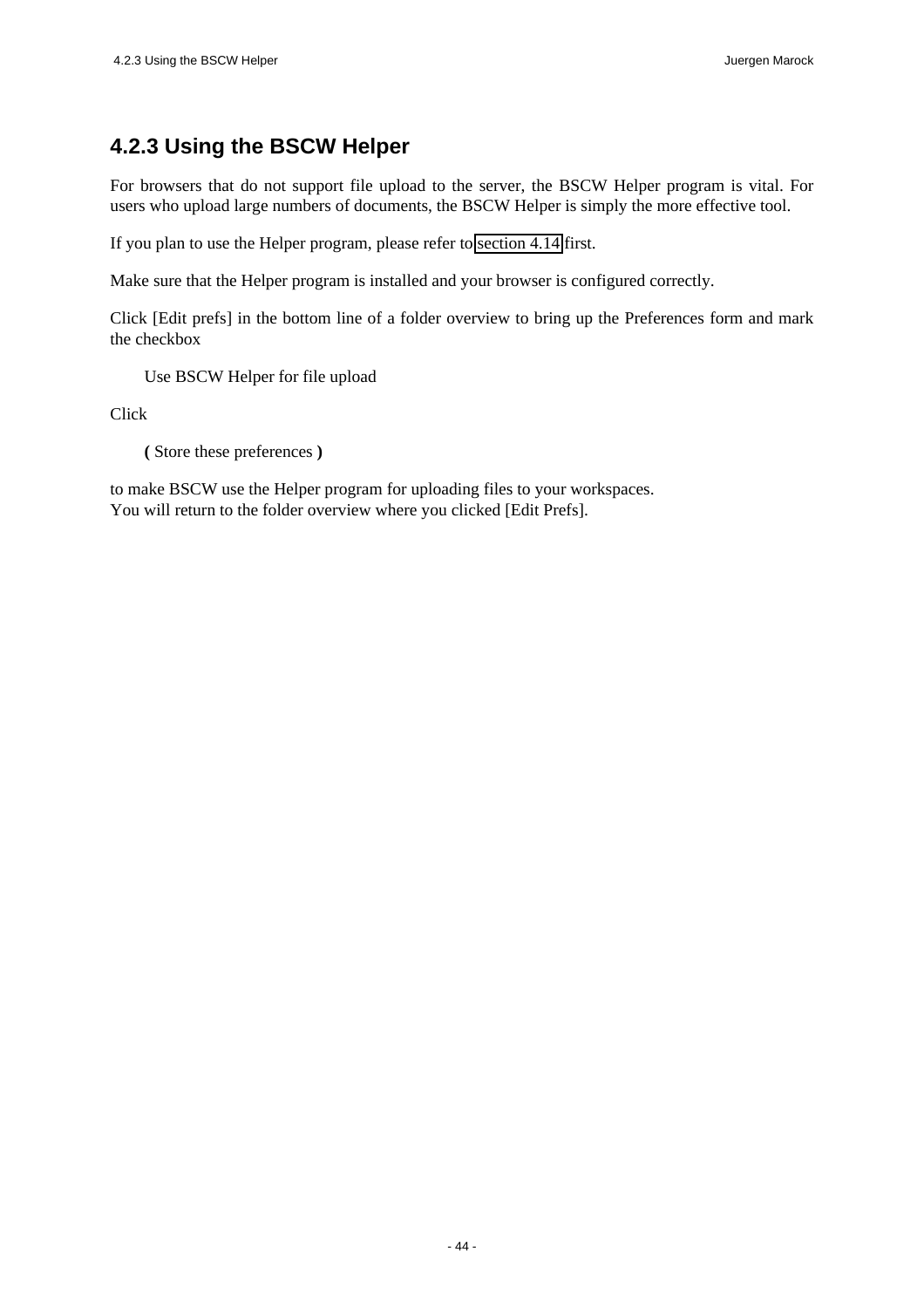## **4.2.4 Customizing your user interface**

BSCW is a highly tailorable system; there aren't many workspaces that have an identical "look and feel" for all members. One dimension of tailorability in BSCW is the proficiency of its user. This is based on the assumption that, as users get more involved with BSCW and more accustomed to using it, they can cope with -- and effectively utilize -- a wider range of functions.

BSCW servers may offer their users a series of predefined user interfaces with growing functionality and complexity. GMD's public BSCW server, as an example, offers user interfaces for three levels of proficiency:

- Beginner
- Advanced
- Expert

On other servers, the number of levels may vary, they may be labeled differently and may group functions differently.

It is always possible to change your level to see what functions are available if you switch to another interface mode and then change back again -- it is a completely reversible process.

**Note**:

To view all of the functions available, go to the Preferences form -- accessed from [Edit Prefs] in the footer of any folder view -- and proceed as described in [section 4.3](#page-50-0) for editing BSCW functionality.

As a new user of GMD's BSCW server you start at the *Beginner* level. As soon as you feel comfortable with this restricted set of functions, and need more functionality to do your job effectively, you may want to switch over to *Advanced* or to *Expert* mode.

Select your preferred user interface mode from the menu to the right of

Set user interface to:

Click

**(** Store these preferences **)**

to make BSCW display the user interface at the selected level of proficiency with BSCW. You will return to the folder overview where you clicked [Edit Prefs].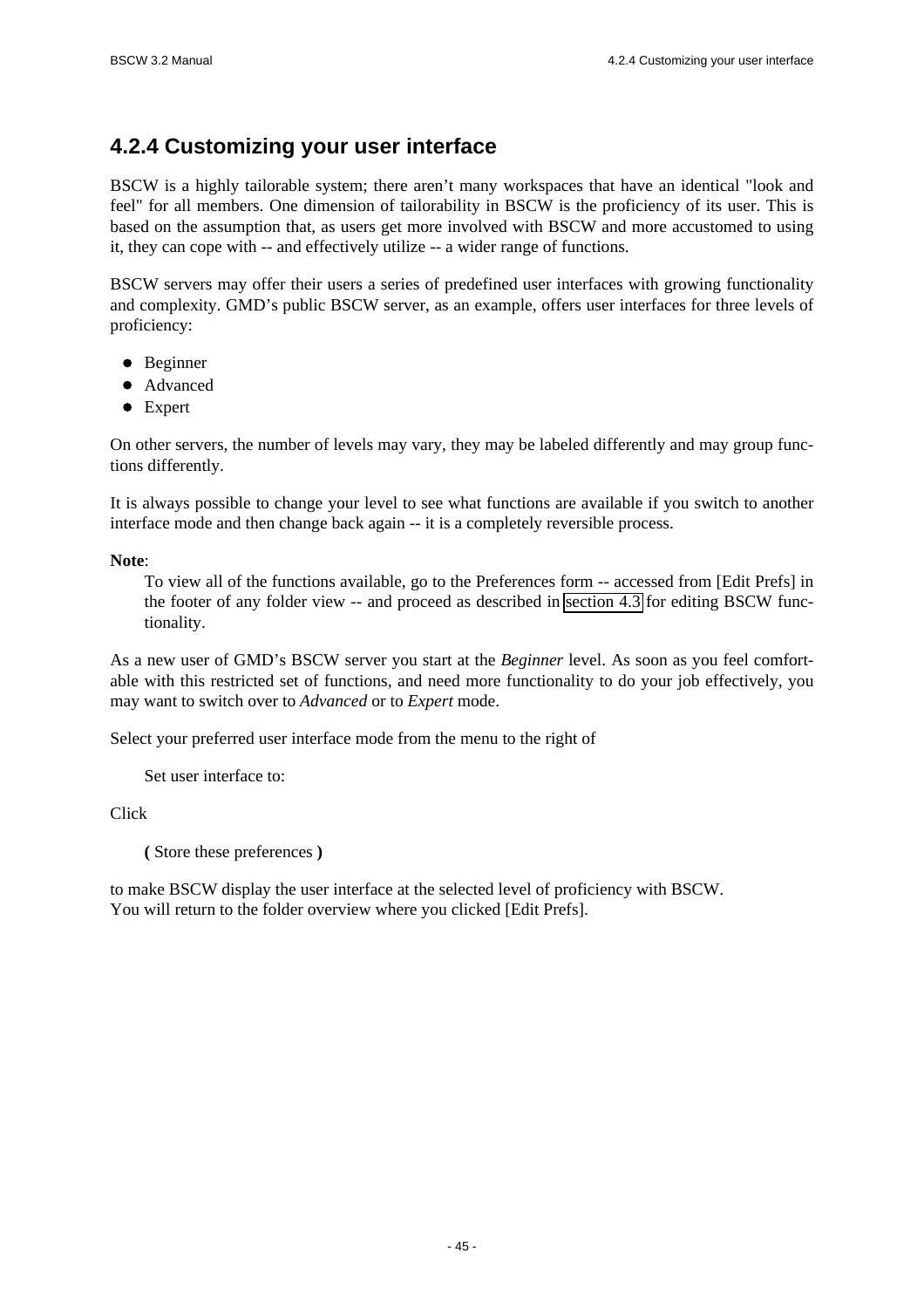## <span id="page-48-0"></span>**4.2.5 Subscribing to the Daily Workspace Activity Report**

BSCW can provide a compact list of events in your workspaces on the day before -- the Daily Workspace Activity Report. It is generated automatically during the night and is sent to you by email.

#### **Note**:

This feature may be unavailable on your BSCW server if it has not been activated by the BSCW administrator.

With the list provided by the Daily Workspace Activity Report, you dont have to open all your workspaces to check whether important documents have been uploaded and urgent information about a meeting has been read by all participants. Above all, if you use BSCW via slow and expensive connections, *subscribing* to the Daily Workspace Activity Report may save not only time, but also some money.

To subscribe to the daily workspace activity report and to define the events to be reported, click **WS REPORT** in the header of the Preferences form.

This will bring up another form. Mark the checkboxes of the event types you want to be informed about. The report will always cover **all** workspaces you are a member of.

#### **Note**:

If you mark **no event type**, then **no report** will be generated for you.

### **4.2.5.1 Types of events**

In the Daily Workspace Activity Report BSCW distinguishes four event types:

#### **Create** events

includes all actions of adding **new** objects (members, folders, meetings, documents, URLs, articles etc.) to a BSCW object (workspace, folder, discussion, address book, meeting etc.).

#### **Move** events

copying, cutting and dropping, deleting and undeleting, archiving and converting already existing objects.

#### **Change** events

editing objects, adding document versions and modifying meta information on objects belong to this action type.

**Read** events

accesses to an object without changing it.

### **4.2.5.2 Report format**

The daily workspace activity report is available in two formats:

- plain text email or
- HTML document.

If you use an email program that can interpret HTML (the email components of the widely-used browsers do so), you should subscribe to the report in **HTML format**. In this format the report is easier to read and provides links to the objects it refers to, thus enabling you to access them immediately. Select the email format in the Preferences form.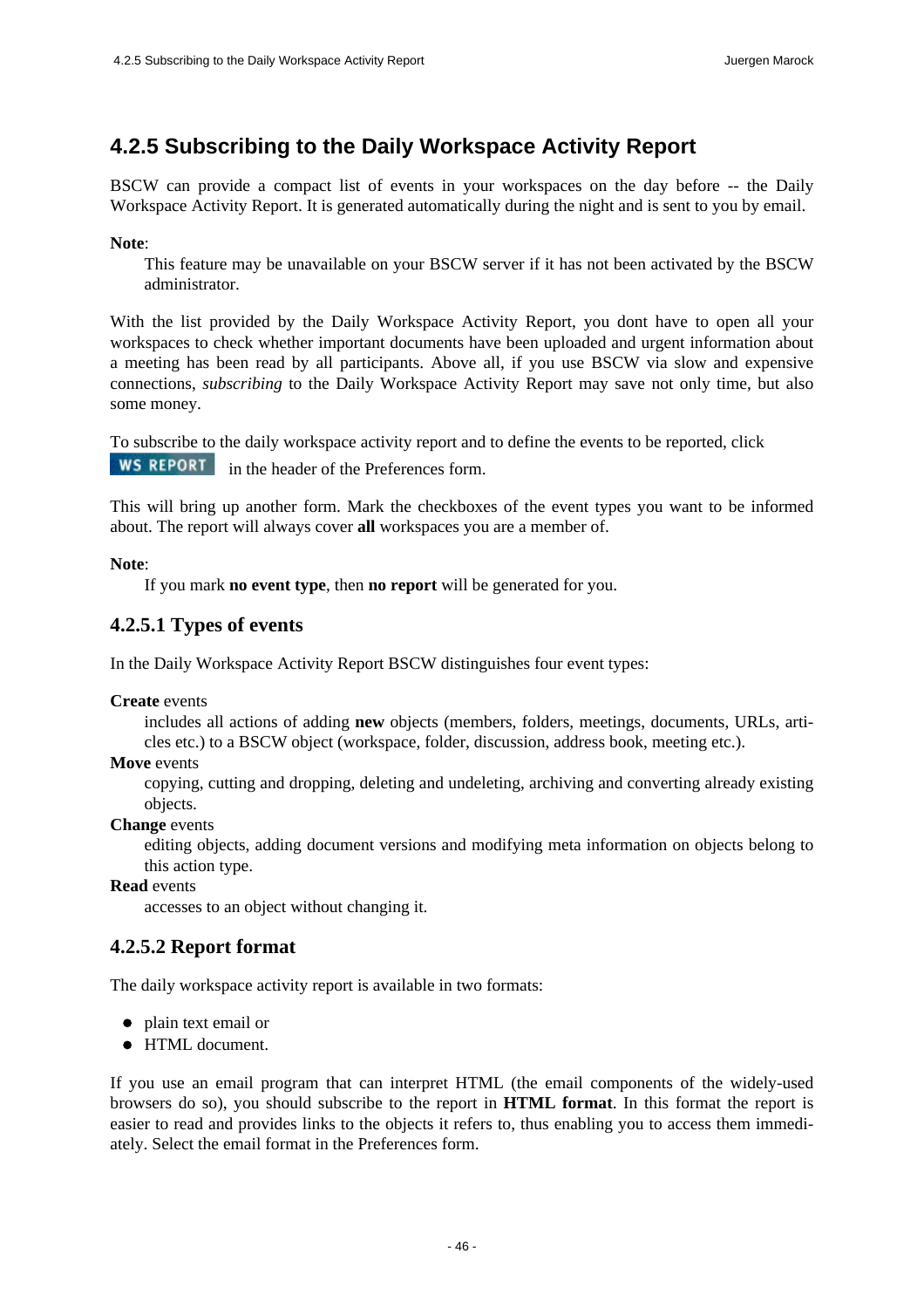## **4.2.6 Setting your email format**

If your email program can interpret and display HTML pages (the email components of the widely-used browsers do so, for example), select

Receive email in HTML

BSCW will then email the [Daily Workspace Activity Report](#page-48-0) in HTML format, providing links to the workspaces and objects mentioned in the report. Click

**(** Store these preferences **)**

to make BSCW send email in HTML format. You will return to the folder overview where you clicked [Edit Prefs].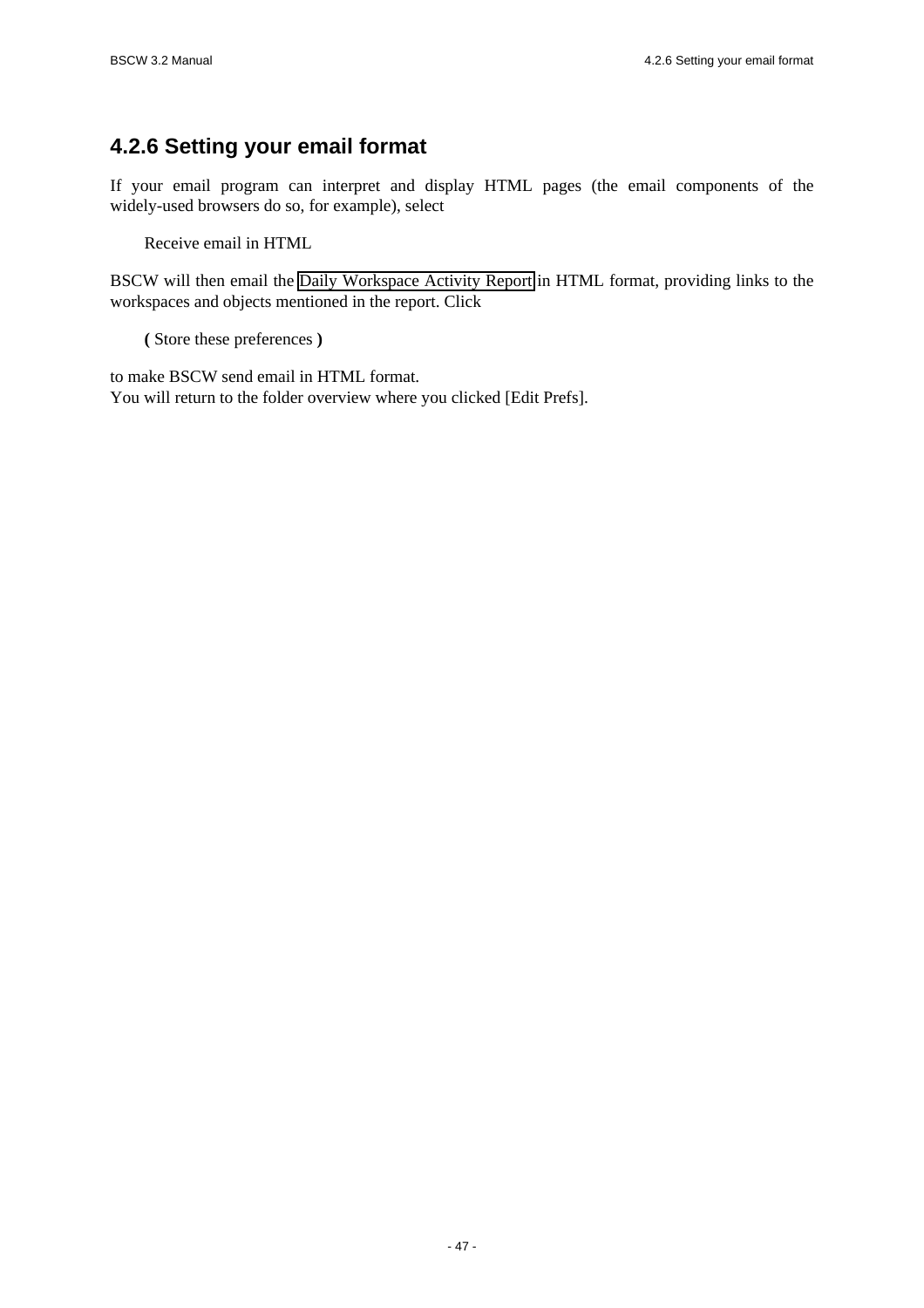# <span id="page-50-0"></span>**4.3 Tailoring BSCW functionality**

Offering different user interfaces for different levels of user proficieny is a baseline of user tailorability and is clearly better than a "one size fits all" approach. However, as interface modes and the functionality they provide are defined 'per server', they cannot cater for the different roles, tasks, work styles and aesthetic preferences of individual users.

BSCW takes you one significant step further: you can personalize essential aspects of the BSCW user interface, by specifying

- which functions you would like to have available in your user interface;
- where you would like the button for a particular function to appear.

There is no single best strategy for personalizing a user interface. It may be a good idea to start from the *Expert* mode, once you are comfortable with it. A significant number of functions could still be added.

Obviously, *personalizing* works both ways: you may also decide to exclude functions and their buttons from the user interface, if you do not seem to use them.

In your Preferences form

- select the button bar that you want to modify from the menu right of **Edit button bar at user interface: (** Edit button bar **)**
- click **(** Edit button bar **)**.

BSCW will bring up a form that shows

- $\bullet$  the functions that are possible for the particular location: *all* entries in the selection list,
- the functions that are currently offered there: *highlighted* entries in the selection list.

If there is an additional differentiation by type of object, the form will show a preview of the button bars for the different types of objects.

Change the selection in the selection list to suit your personal requirements.

**Note**:

To add items to the existing selection, hold down the control key -- or its equivalent on your platform -- while clicking additional items.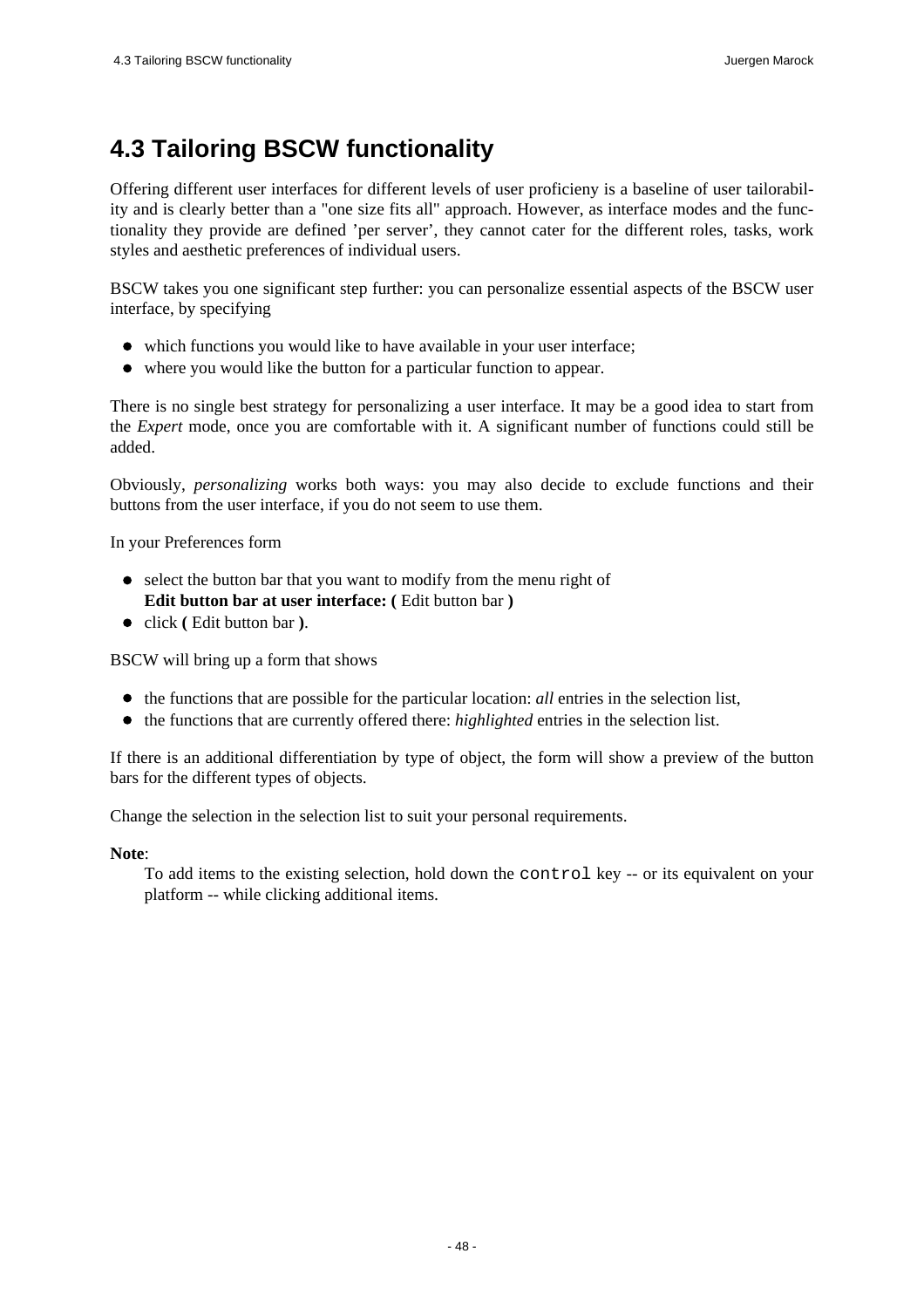If there a preview is displayed, clicking **(** Preview **)** will update it to reflect your changes. Due to access rights and other constraints, the preview may occasionally show more or fewer buttons than are actually available in a particular workspace.

The form offers two "Undo" buttons for the button bar that you are currently changing:

**(** Clear changes **)** will undo all changes back to the latest stored preferences, while **(** Reset to default **)** will return to the set of buttons that is defined by the proficiency level you have chosen.

The form also provides a global

**(** Reset all button bars **)** which lets you select the proficiency level to return to.

Once you are satisfied with the current selection of buttons, click

```
( Store these preferences )
```
### **Caution**:

If, instead, you select another button bar to modify, all changes you made for the first button bar will be lost.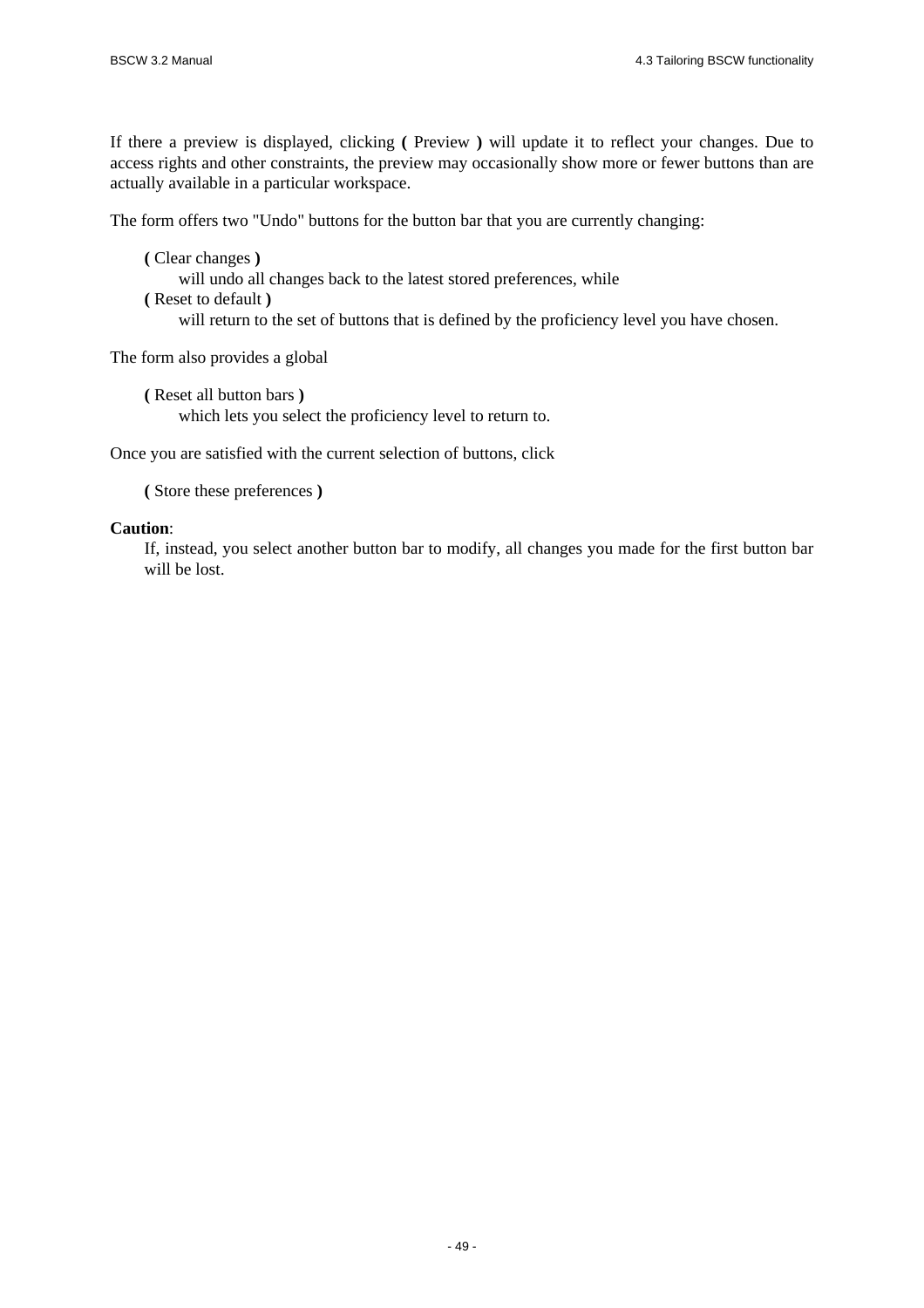# **4.4 Creating and managing a shared workspace**

## **4.4.1 Creating a shared workspace**

A workspace is a **folder** that can be accessed by other people beyond its owner, typically by a group of registered users, its **members**.

Any folder within your  $\mathbf{\Omega}$  folder can be turned into a shared workspace by granting someone else access rights to this folder (and all of its contents). Typically, you do that for one or several registered users of the BSCW server, but you may also allow anonymous access across the Internet.

Each folder which is a shared workspace shows this through the  $\Box$  icon. It indicates that this object -- and all objects contained in it -- is assigned to a *specific* group of members (the list of members can be obtained by clicking the  $\mathbb{G}$  icon).

## **4.4.1.1 Its place in your folder hierarchy**



It is thus technically feasible to hide a shared workspace deep inside your folder hierarchy. We do *not* recommend doing so. You might later inadvertently turn a folder at a higher level into a shared workspace and run into interference of conflicting access rights.

You should place your workspaces either directly at the top level in your  $\bullet$  folder -- that is where BSCW places the new workspaces to which you have been invited -- or only *one* level below. For example, in a folder

#### 价 **:<your user name>/active workspaces**

### **4.4.1.2 Embedding a workspace in another one**

If necessary, you can embed a workspace inside another workspace provided that the member group of the embedded workspace *contains* the member group of the workspace it is integrated into.

Embedding a workspace in another one, or removing a workspace from another one, automatically changes the membership of the workspace.

Remember to check carefully whether these automatic changes are what you intented and correct the membership (see [section 4.5\)](#page-56-0) and the access rights if necessary (see [section 4.7\)](#page-64-0).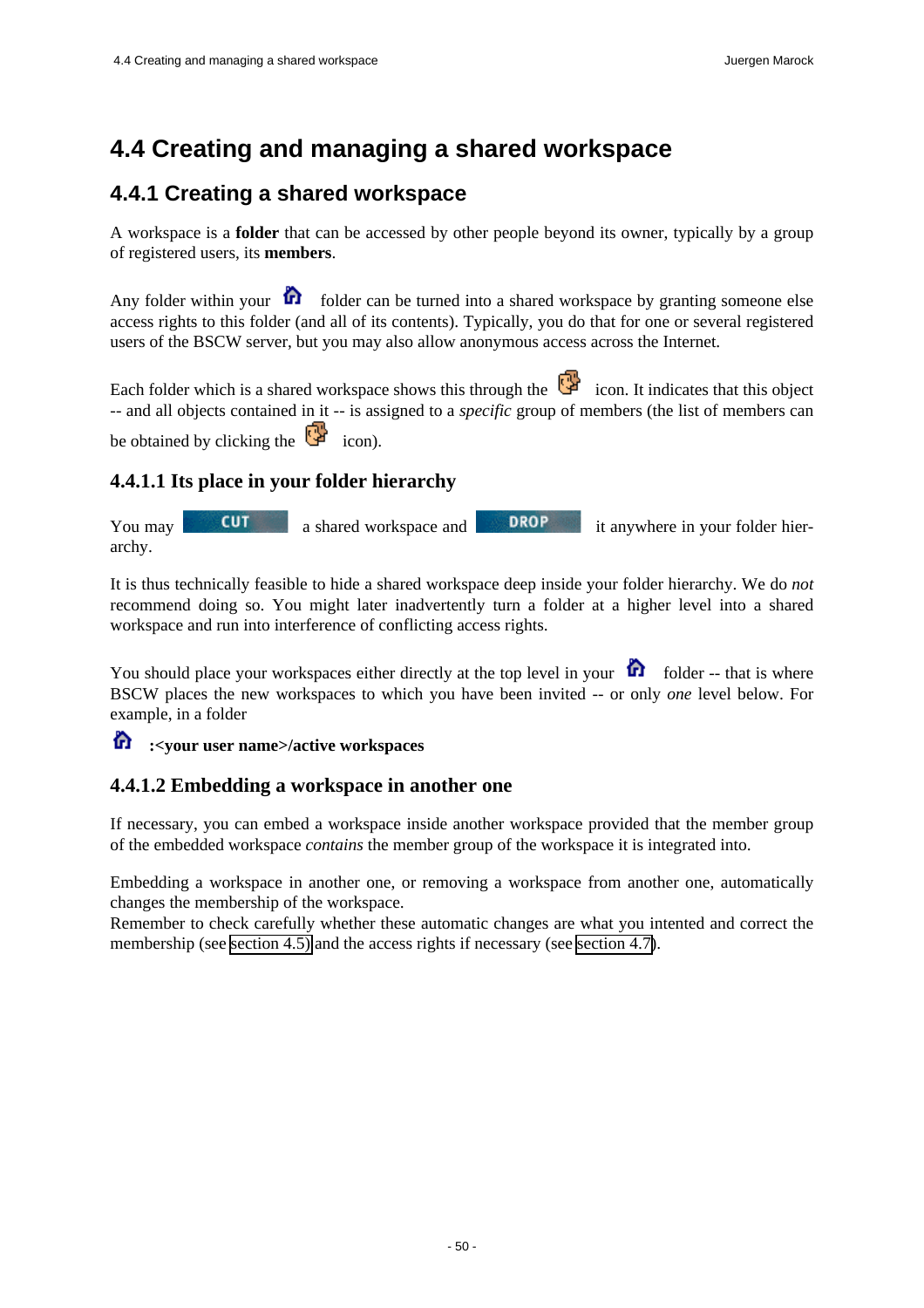# **4.4.2 Membership administration**

Inviting additional members to a workspace or excluding members from the use of the shared resources -- "membership administration" -- may be organized in a number of ways -- from complete decentralization (every member is allowed to add or remove members) to strict centralization (only the owner of the workspace is allowed to add or remove members). BSCW functionality for membership administration (see [section 4.5\)](#page-56-0) and for a differentiated assignment of access rights (see [section 4.7\)](#page-64-0) supports any type of organization of this task.

The organization that you might choose for a particular workspace depends on:

- $\bullet$  the task to be fulfilled using the workspace,
- $\bullet$  the degree of responsibility accepted by the members,
- $\bullet$  the resources available for workspace moderation.

The ability of members of a workspace to invite additional members is governed by the access rights for that workspace. The owner may grant -- or deny -- this particular right ("Share") to groups or individual members of the workspace.

### **Note**:

In a workspace with *default access rights*, members are allowed to invite or remove members.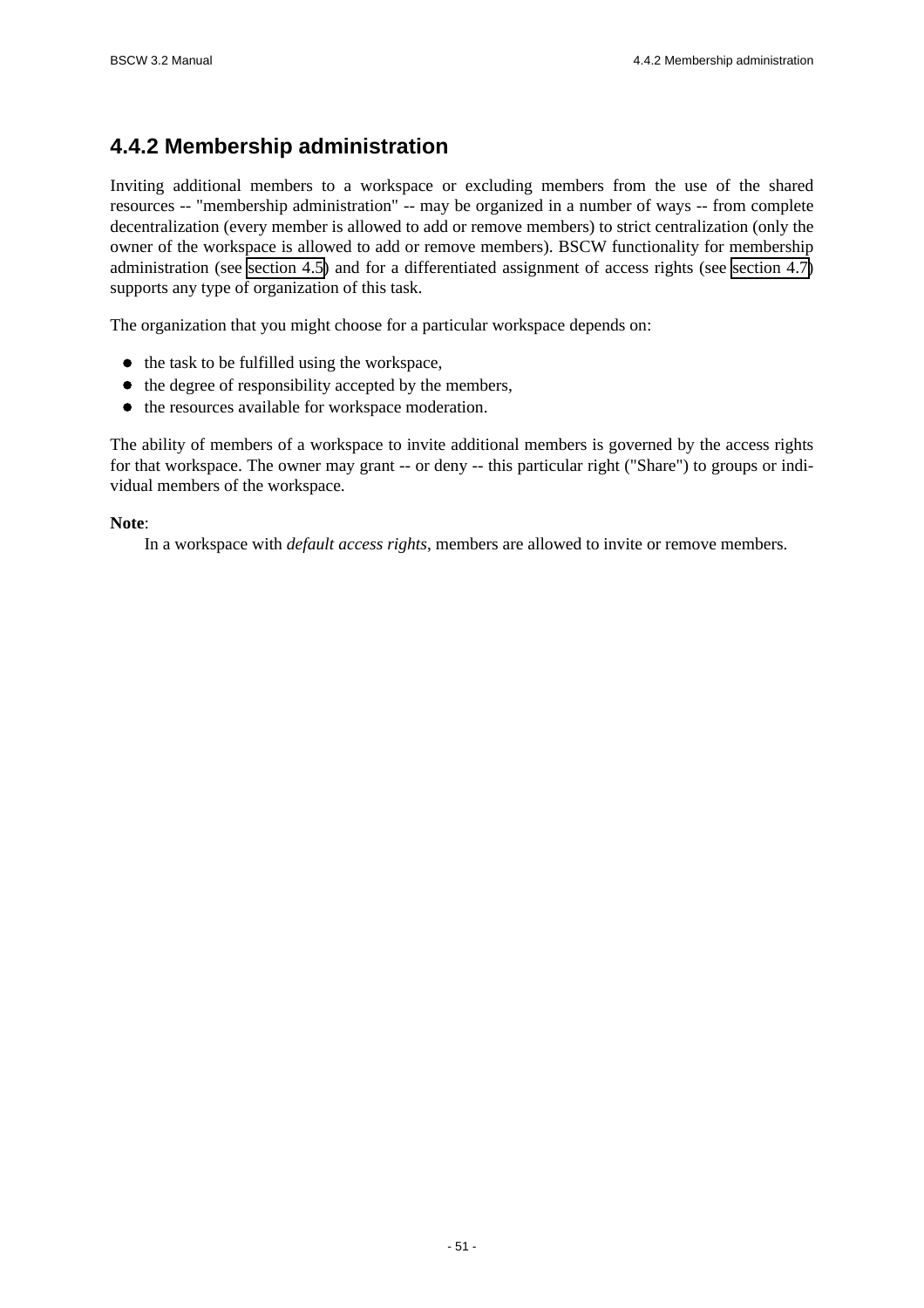# <span id="page-54-0"></span>**4.4.3 Defining access rights**

Defining access rights **on the level of the shared workspace** is essential for creating a workspace that is easy to use, effective and secure. The access rights defined at this level are applied (by default) to all folders, documents etc. in this workspace. As a rule, it should not be necessary to modify the access rights at the level of individual objects.

[Section 4.7](#page-64-0) describes how to assign differentiated access rights.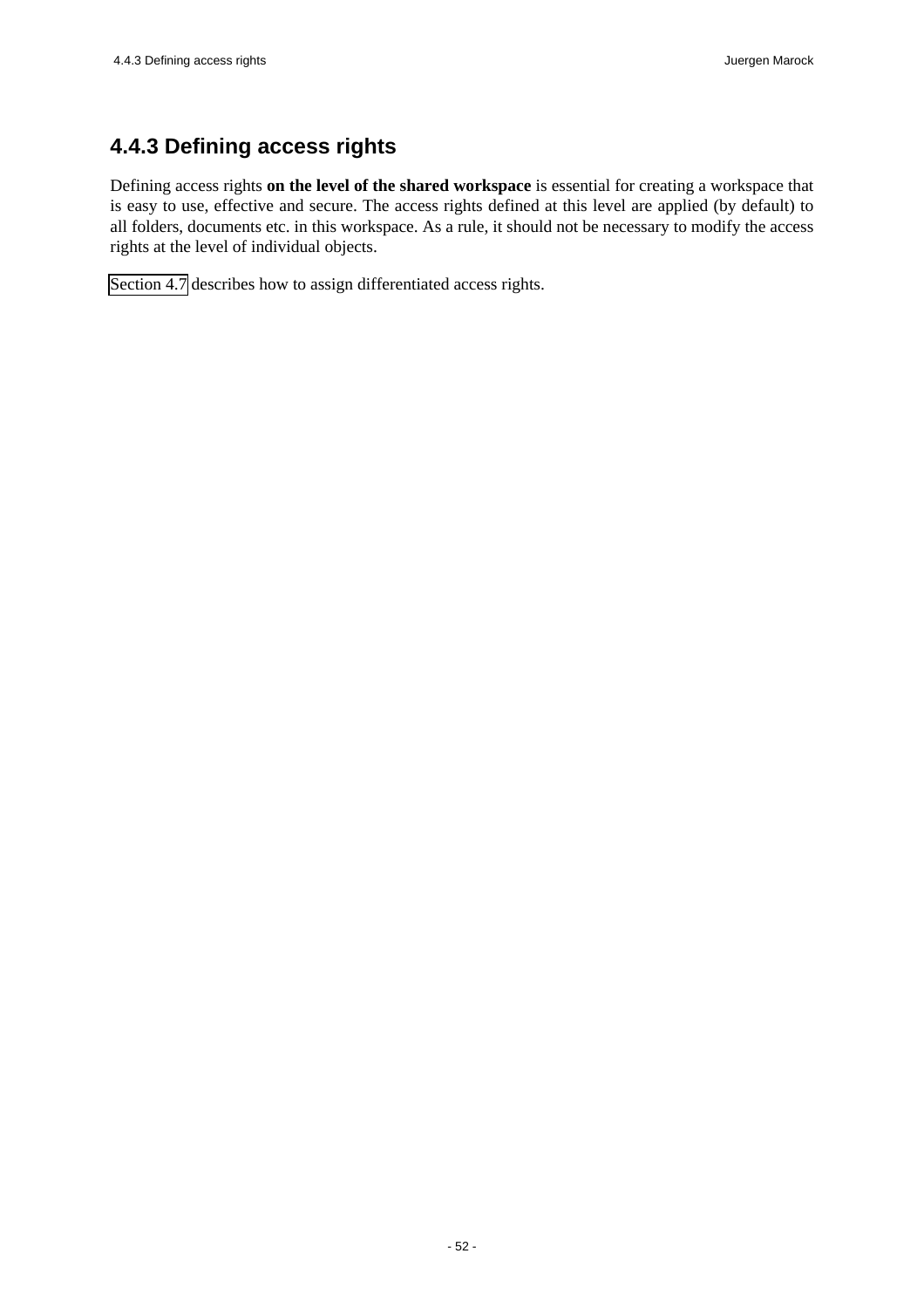# **4.4.4 Creating a workspace banner**

Every folder or workspace view has a header of several lines (see also [section 3.1\)](#page-22-0). As a default, the second line from the top is *empty*:

| <b>BSCW OGMD FIT</b> |             |                |                                    | <b>ABOUT</b> | <b>HELP</b> |
|----------------------|-------------|----------------|------------------------------------|--------------|-------------|
| ADD MEMBER ADD DOC   |             | <b>ADD URL</b> | ADD FOLDER ADD ARTICLE ADD MEETING |              |             |
| <b>SEARCH</b>        | <b>DROP</b> |                |                                    |              |             |

### **Figure 4.4-1: Header section of a folder view**

As a second line, you may insert a workspace banner. The banner is "inherited" by the embedded folders unless you **turn it off** explicitly.

Click **EDIT BANNER** on the info page (see [section 4.6\)](#page-62-0) of your workspace or the folder in which you wish to insert a banner. This will bring up a form to specify the banner as HTML text (with links to pictures etc.).

With a workspace banner inserted, the header of your workspace and its folders might look like this:



**Figure 4.4-2: Header section of a folder view with banner**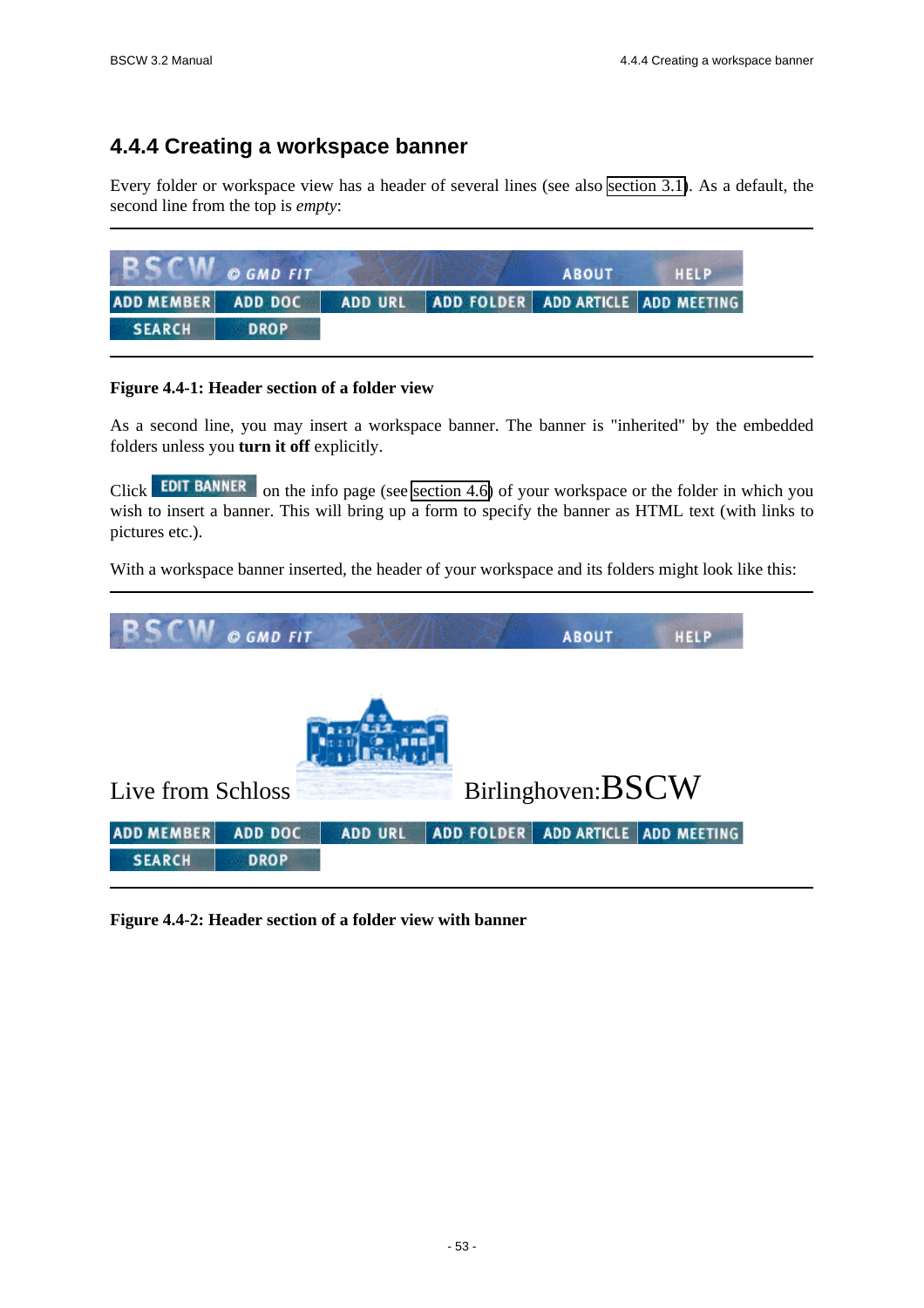# <span id="page-56-0"></span>**4.5 Workspace membership**

Each workspace has its own group of members. You can become a member of a workspace **only** by being invited by its owner or by another member who is entitled to invite new members.

A user of a BSCW server who is invited to a workspace on that server will learn this only from the

fact that this new workspace is listed in his or her  $\bullet$  folder. There is no additional automatic notification.

BSCW does not provide a specific function to decline the invitation to a workspace. If you do not want to be associated with a particular workspace, you have to remove yourself from the list of members. Do this by clicking the  $\mathbb{Q}^{\perp}$  icon next to the workspace name to display the workspace's membership page. Mark the checkbox to the left of your user name and click **REMOVE**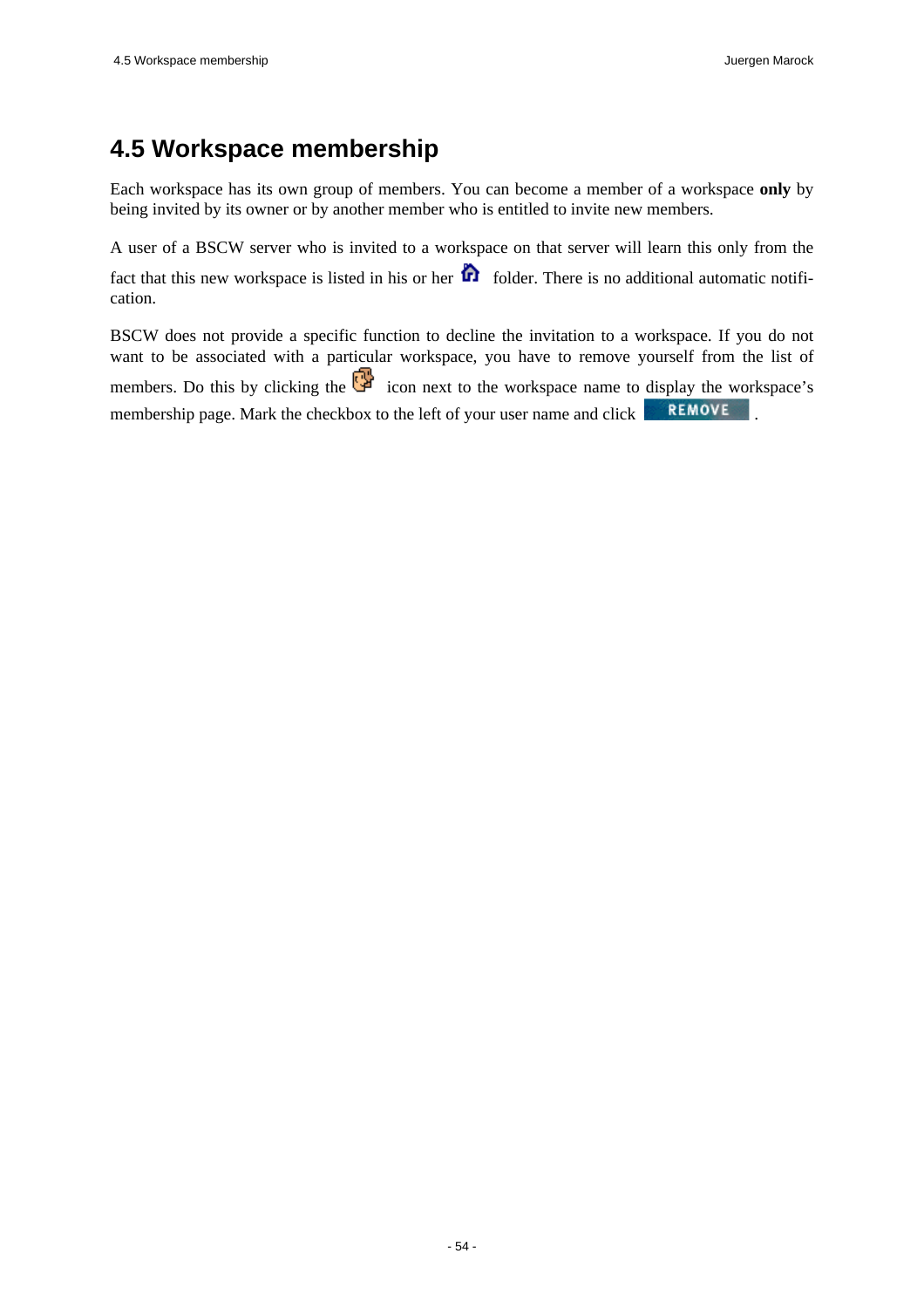## **4.5.1 Membership page**

Click the  $\Box$  icon next to the workspace name to display the membership page of this workspace.

The membership page lists the **invited** members of the workspace and includes the following information:

- **•** persons with **pending** membership are listed as  $\leq$ email address>. A membership is **pending** if a person was invited but has not yet registered as a user of the BSCW server. This person **cannot** use the shared workspace at the moment. Persons whose membership is *pending* can again be invited to register. Click [Re-invite] to send another invitation to the email address.
- persons who are registered users of the BSCW server are listed by their user name and their email address or
	- $\circ$  full name and organizational affiliation, if they have already completed the 'Details' form.
- BSCW groups are listed as 'Members of <workspace name>'.

The membership page of a shared workspace provides:

#### **Access to information about members**

Click a user name to display the associated 'info page' to view the information entered by this user in their 'Details' form.

Click the name of a BSCW group to bring up the membership page for this group.

#### **Membership administration**

To invite members to a workspace, click **ADD MEMBER** in the header of the membership page or of the workspace view.

Clicking **EMOVE** in the header of the membership page removes the selected members from the workspace. (Selection is done in the usual way by checking the boxes beside the members' names.)

All other workspaces, your address book and the address books of other registered users that may include the selected user names are not affected by this action.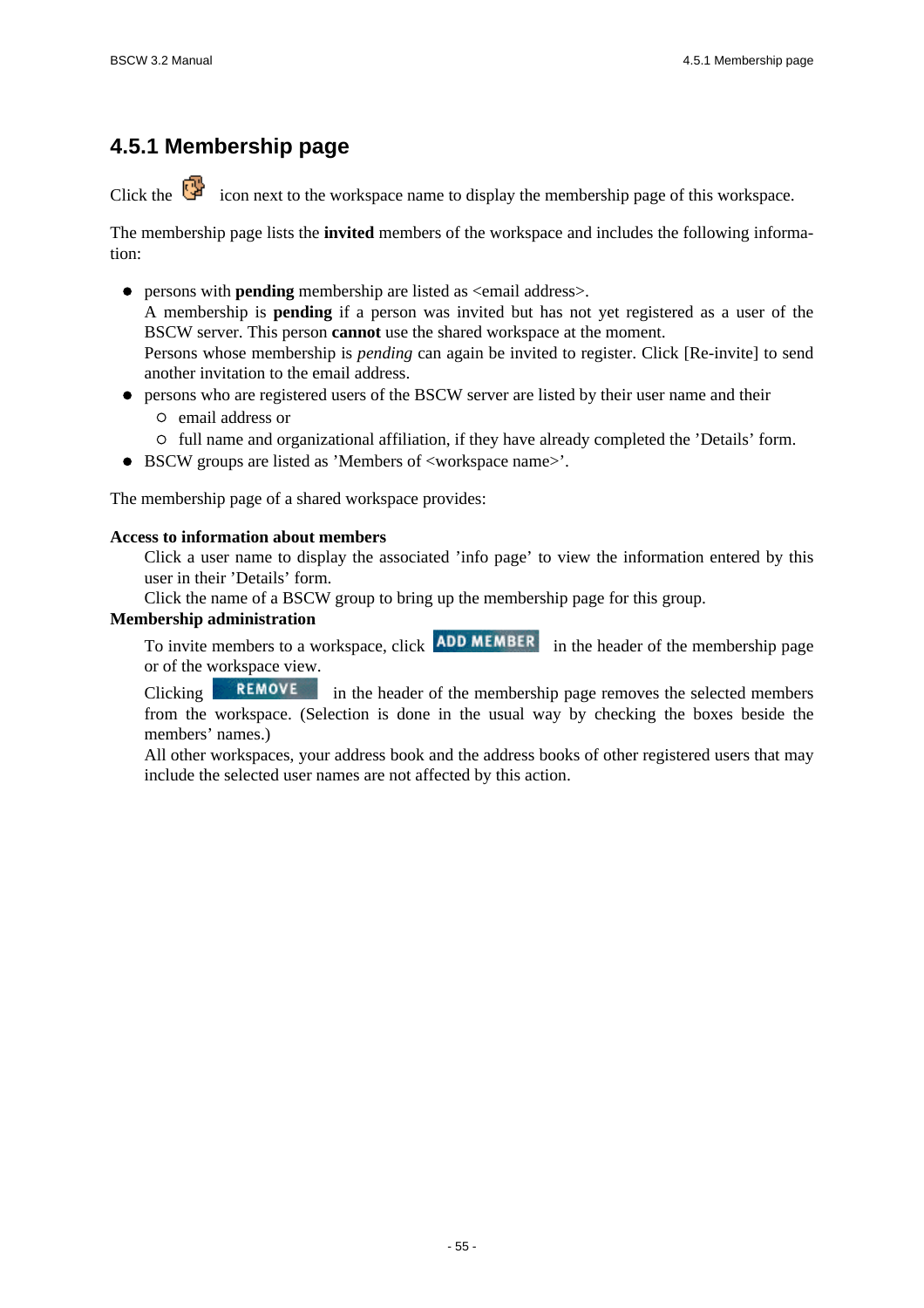## <span id="page-58-0"></span>**4.5.2 Address book**



Your **address book** is the main basis of inviting new members. To open it, click the icon in the footer of every folder or workspace view.

The appearance of your address book resembles that of the membership page of a workspace. It shows the same structure and provides similar functions via identical buttons:

- in the address book, **REMOVE** means 'delete selected entries from the address book';
- ADD MEMBER in your address book means 'enter a new address'.  $\bullet$

You may also add users to your address book by selecting users' names on the membership page of a workspace and then clicking  $\overline{10}$  ADDRBOOK. The same function is available on the pages that list the participants of your meetings and on the pages showing the result of user searches in BSCW.

In addition to individual user names -- and email addresses as placeholders -- you may also add the names of BSCW groups to your address book and invite a BSCW group **as a whole** into a workspace (see [section 4.5.3\)](#page-59-0).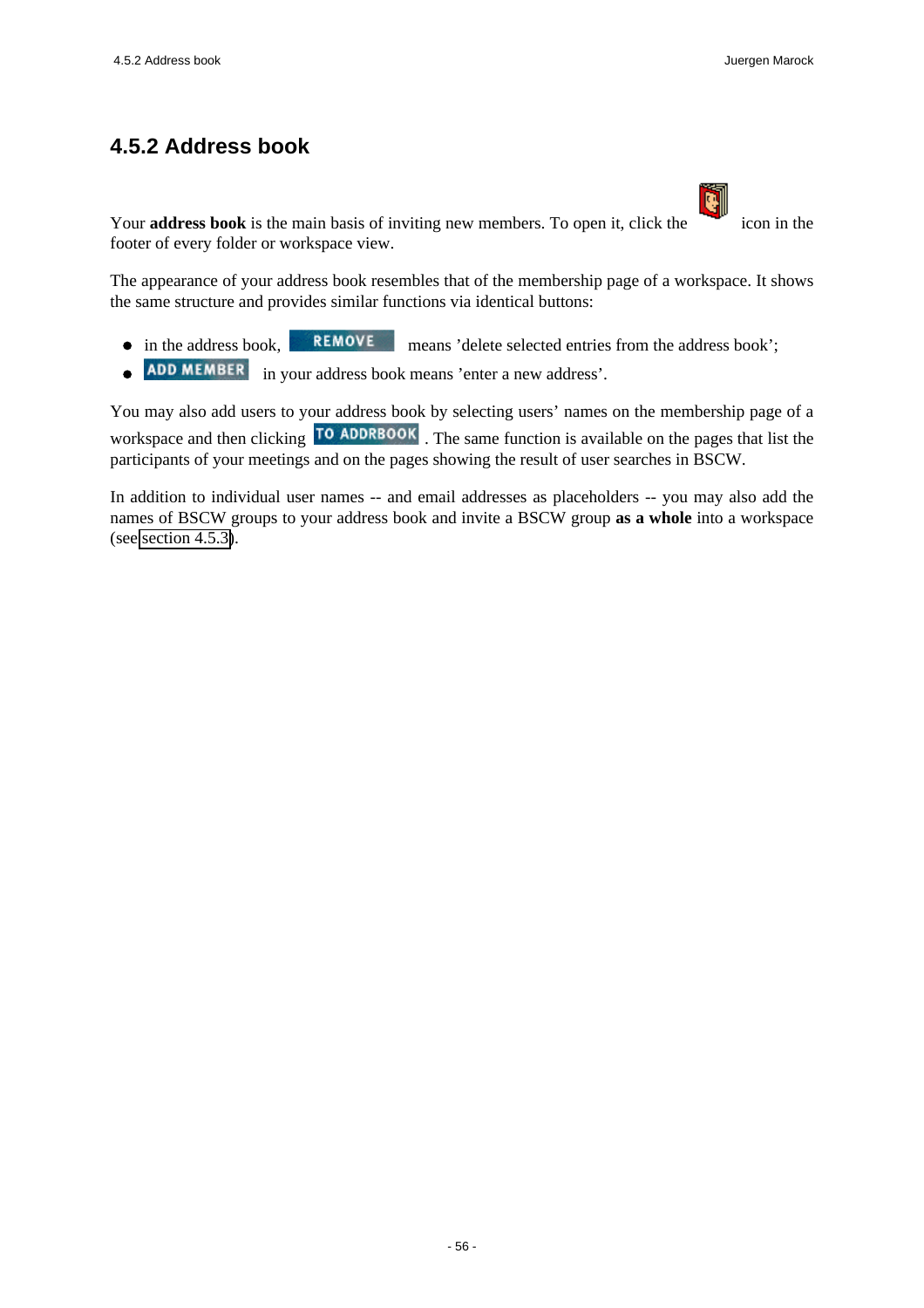## <span id="page-59-0"></span>**4.5.3 BSCW groups as members**

All members of a shared workspace are -- by definition -- a **BSCW group** called 'Members of <workspace name>'. Vice versa, any BSCW group has a shared workspace associated with it.

BSCW groups are a useful tool for the administration of workspace membership or shared mailing lists and for the management of access rights. As an example, a BSCW group lets you store and update the assignment of persons to a task in a *single* place and use this information in many places (for instance for assigning access rights) whilst *automatically* updating the members of the group.

- Create workspaces for small groups of people who are related by their function or the tasks they perform -- defining function or task as appropriate to your application area.
- Add the members of each workspace as the BSCW group 'Members of <workspace name>' to your address book by clicking **TO ADDRBOOK** on the membership page of each workspace.
- When creating shared workspaces that have a larger number of members with different task assignments, invite each BSCW group to the workspace as a member. This not only reduces the number of members who need to be invited to the new workspace but also reflects the structure which will probably be used when assigning access rights.

As a shortcut for the *expert* user, BSCW lets you define **new groups** on the membership page of a workspace, on the participants page of a meeting and in your address book. Select (checkmark) the names that you want to include and click **MAKE GROUP**. BSCW lets you specify the name of the new group and will then create a regular shared workspace by that name. All the users or participants you had selected are members of this workspace.

This workspace will show up on the top level in the  $\bullet$  folders of all its members. You should take the time to modify its access rights (for details see [section 4.7\)](#page-64-0) and to *deny* the members the right to add or remove members. (If you leave the default access right in effect, some other member might inadvertently edit what you see as your private address list, though it is, in reality, a shared address list.)

### **Note**:

As a side-effect of creating this BSCW group and new workspace with a subset of the members of the original workspace, the original workspace will no longer appear in its usual location in *these members'* folder hierarchies. It will now be embedded within the newly created workspace

that is located in the  $\bullet$  folder of these members.

As you have modified other people's  $\bullet$  folder, you may want to contact them and advise them to move the new workspace to some unobstrusive location, but not to delete it.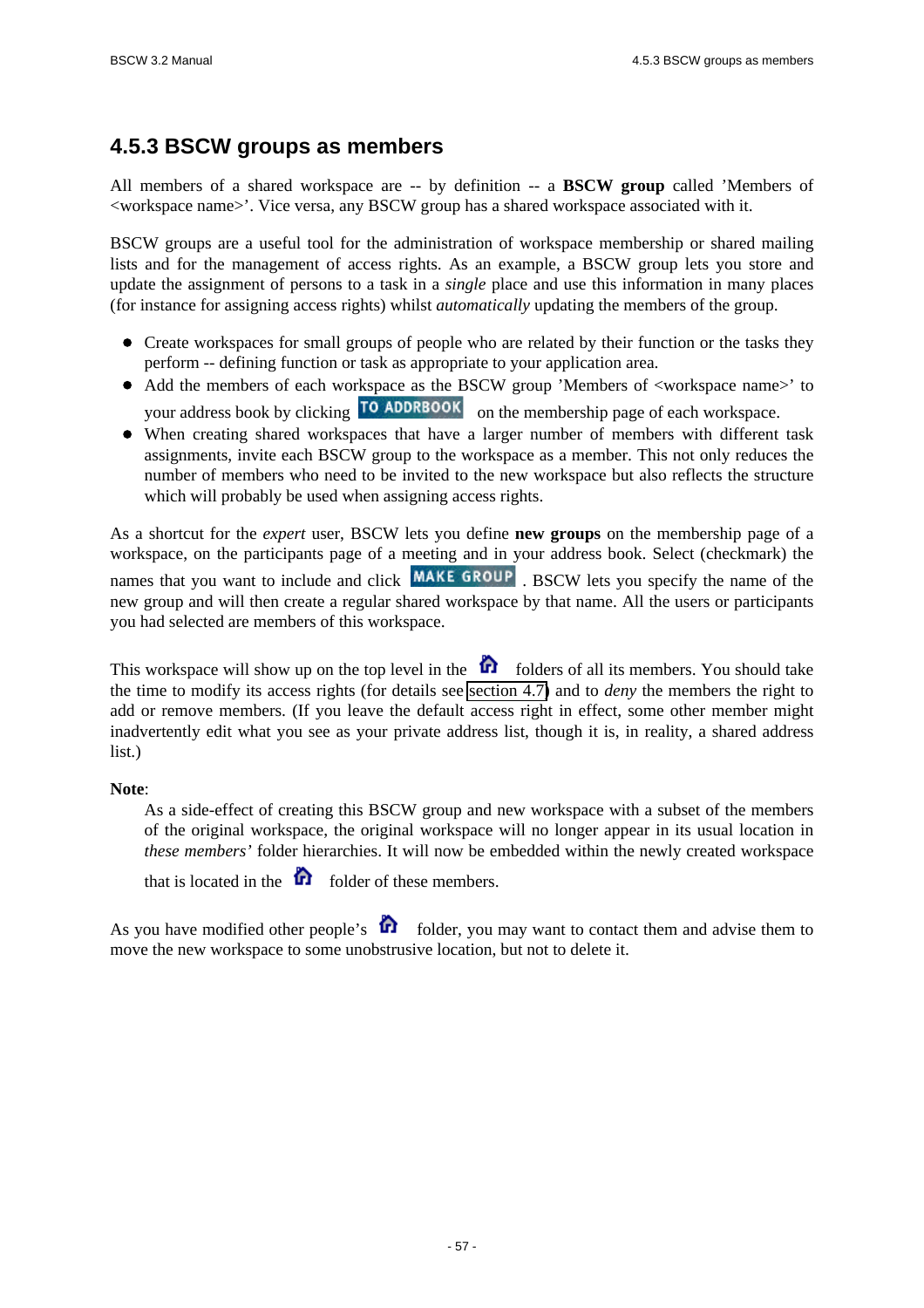## **4.5.4 Some useful functions**

## **4.5.4.1 Mailing list**

BSCW helps you to send an email to all members of a shared workspace -- or to a larger group of them:

- $\bullet$  Click  $\bullet$  to bring up the membership page of the workspace.
- $\bullet$  Click  $\boxtimes$  or the individual checkboxes to select the members to be included in your ad hoc mailing list.
- Click **EMAIL** to bring up a form for writing and sending an email to the selected members.

## **4.5.4.2 User search**

Use this function if you want to include someone in your address book and invite him to a shared workspace, but do not know the user name under which the person is registered on the BSCW server. The **user search** is very useful in this case.

Click **SEARCH** to bring up the form to specify your query (more in [section 4.10\)](#page-80-0).

## **4.5.4.3 vCard interchange format**

If you use a browser (in particular Netscape Communicator) or a Helper program that can import the **vCard** interchange format, you may download information from the info pages of other users in this format and include it in your *local* address book (for the vCalendar format, see [section 5.2\)](#page-96-0).

Click **CLICK CLICK** on the info page that you want to extract in vCard format. BSCW supplies the extracted information with the MIME type application/ $x$ -vcard. If your browser has been configured correctly, they go directly into your local address book.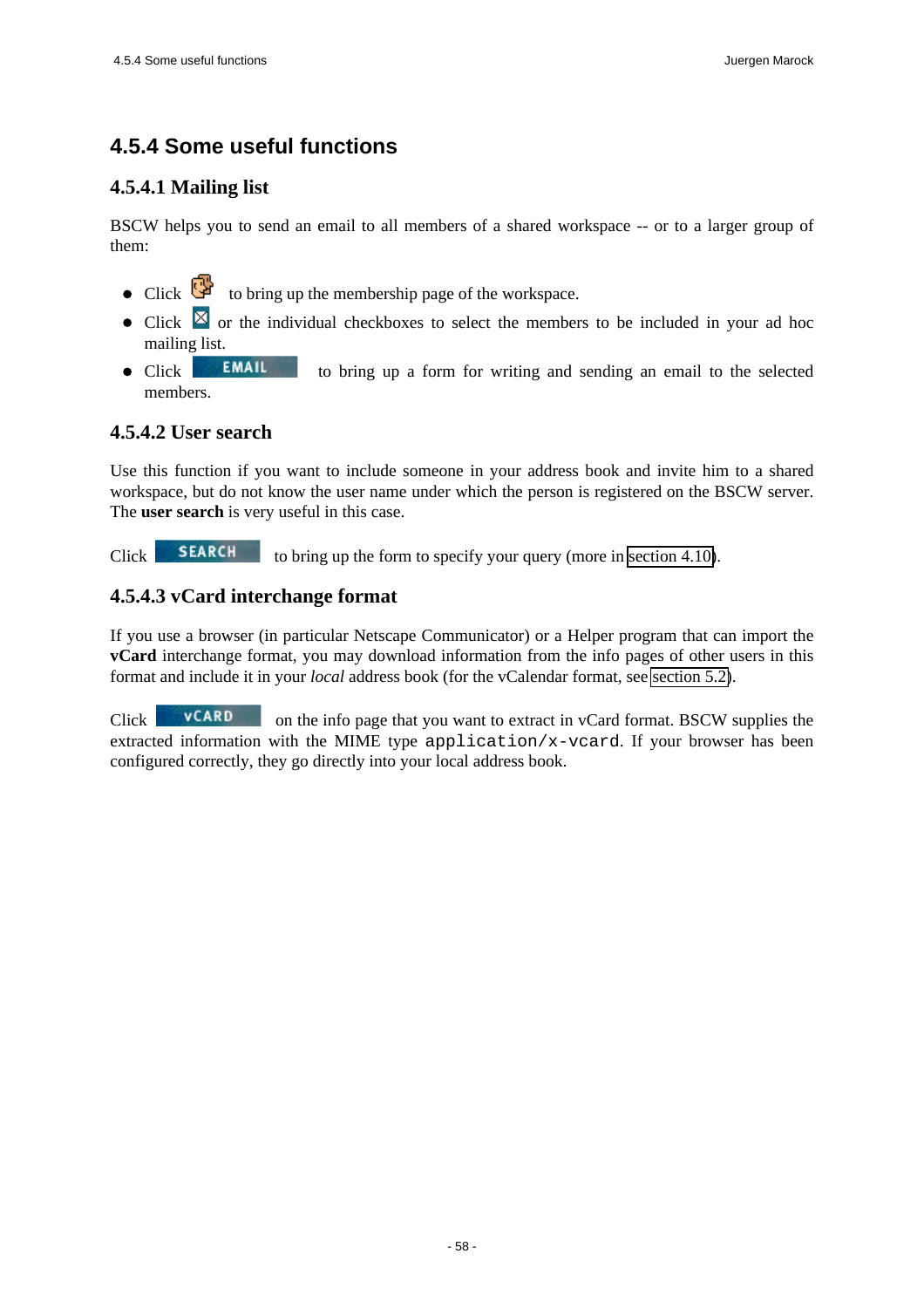### **4.5.4.4 Personal info pages**

While address books and membership pages show only a part of the information you entered in the 'Details' form, your personal info page presents all the information you provided about yourself. This also applies to other users.

You can see from the entries following the user name if there is a personal info page with detailed information about a user:

- An email address i  $\kappa$  indicates that there is no personal info page with detailed information about this user.
- Text in **()** indicates that at least the name of the registered user is included in the personal info page.

To get to the information page of the user, click the user name -- you can do that in your address book, in the membership page of a workspace, in the participants page of a meeting or in the information page of an object in a workspace.

If the user has indicated that s/he is listed in any of the online directories, the personal info page provides links to the user's entries there -- in addition to the link to the personal homepage on the Web and possible links specified i **'Other information'**.

If the user has specified conferencing programs which they can use, these programs are listed on their personal info page. For those programs on this list that you have also selected in your 'Details' form,

BSCW displays the car symbol.

Click this button to start the corresponding program on your computer and to set up a connection to the other user.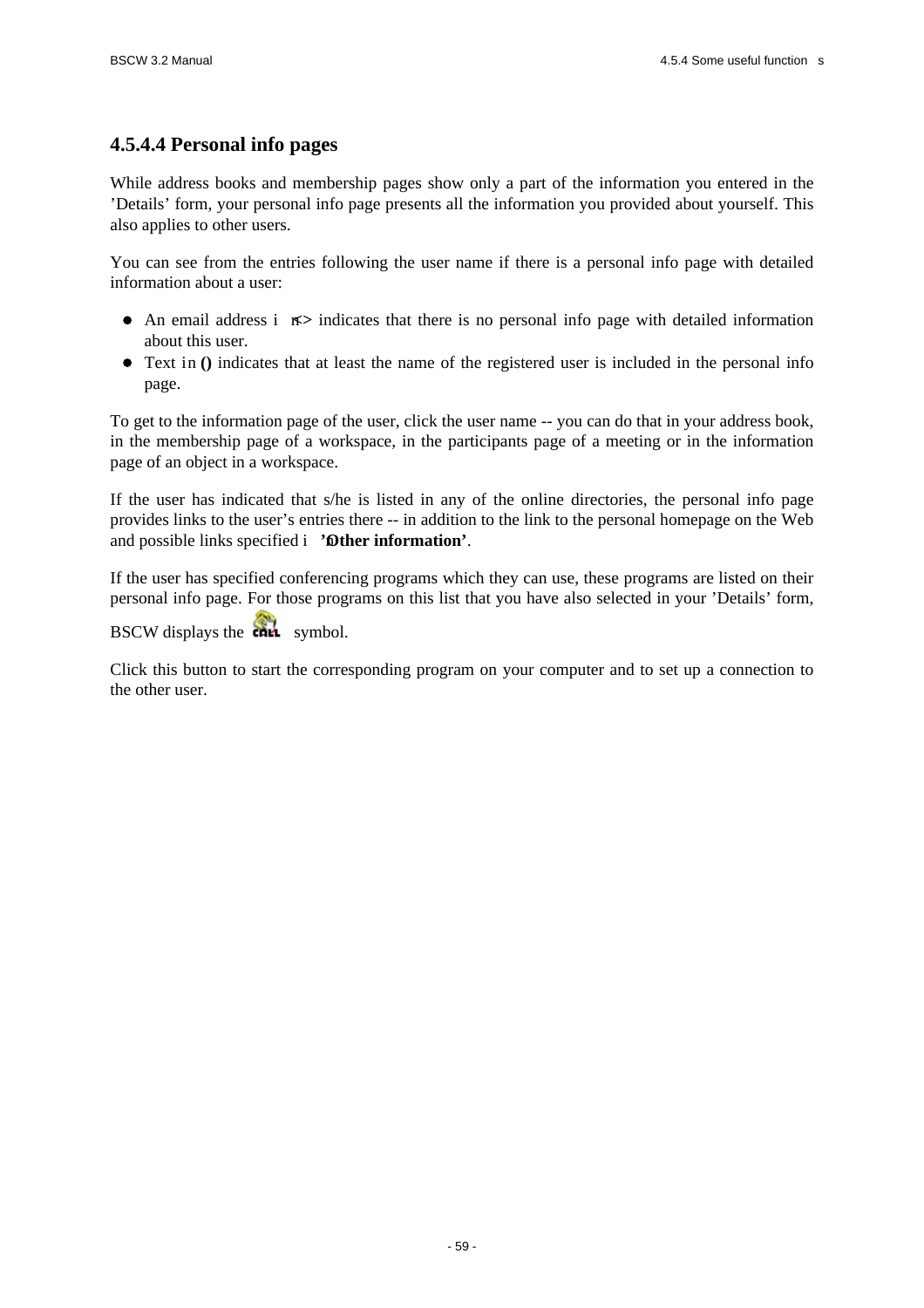# <span id="page-62-0"></span>**4.6 The info page**

Click the **i** button to the left of an object name in the folder overview to obtain the info page of the object. This page supplies some technical information about the object, shows the version history of versioned documents, current access rights and the object's history. Information in some of these categories may be edited. The header of the info page provides buttons that bring up the required forms.

**Note**:

Some of the information is also displayed in the folder view. Click [Modify] in the [Action] line below the object name to bring up a form that lets you change the object's name, description or MIME type.

The contents of the info page may vary depending on the type of object. The most complex info page is that for documents under version control, which is described below. Once the layout of this page has been understood, working with the info pages of other object types should pose no problem.

## **4.6.1 Object details**

Click **EDIT DESC.** RENAME or **CHANGE TYPE** to bring up a form that lets you change the name, description or the MIME type of the object, respectively. (A concatenation of the three forms is brought up by clicking the [Modify] action of the object in the folder view.)

## **4.6.2 Version information**

For documents under version control (for more details, see [section 4.8\)](#page-72-0), the info page presents a table of the version history. Click the version number [**Id**] in the left column to download older versions of the document.

Click **VERSION INFO** to bring up a form which lets you edit the version number, state and change description of the **current** version (see [section 4.6.3](#page-54-0) and [section 4.7\)](#page-64-0).

Click **BRANCH** to bring up a form that lets you create a new version branch.

The button bar may include the **FORGET** button. Click it to bring up the form that lets you indicate the version(s) to be deleted.

### **Caution**:

## **FORGET** is **irreversible**.

Deleted versions **cannot** be restored from the wastebasket.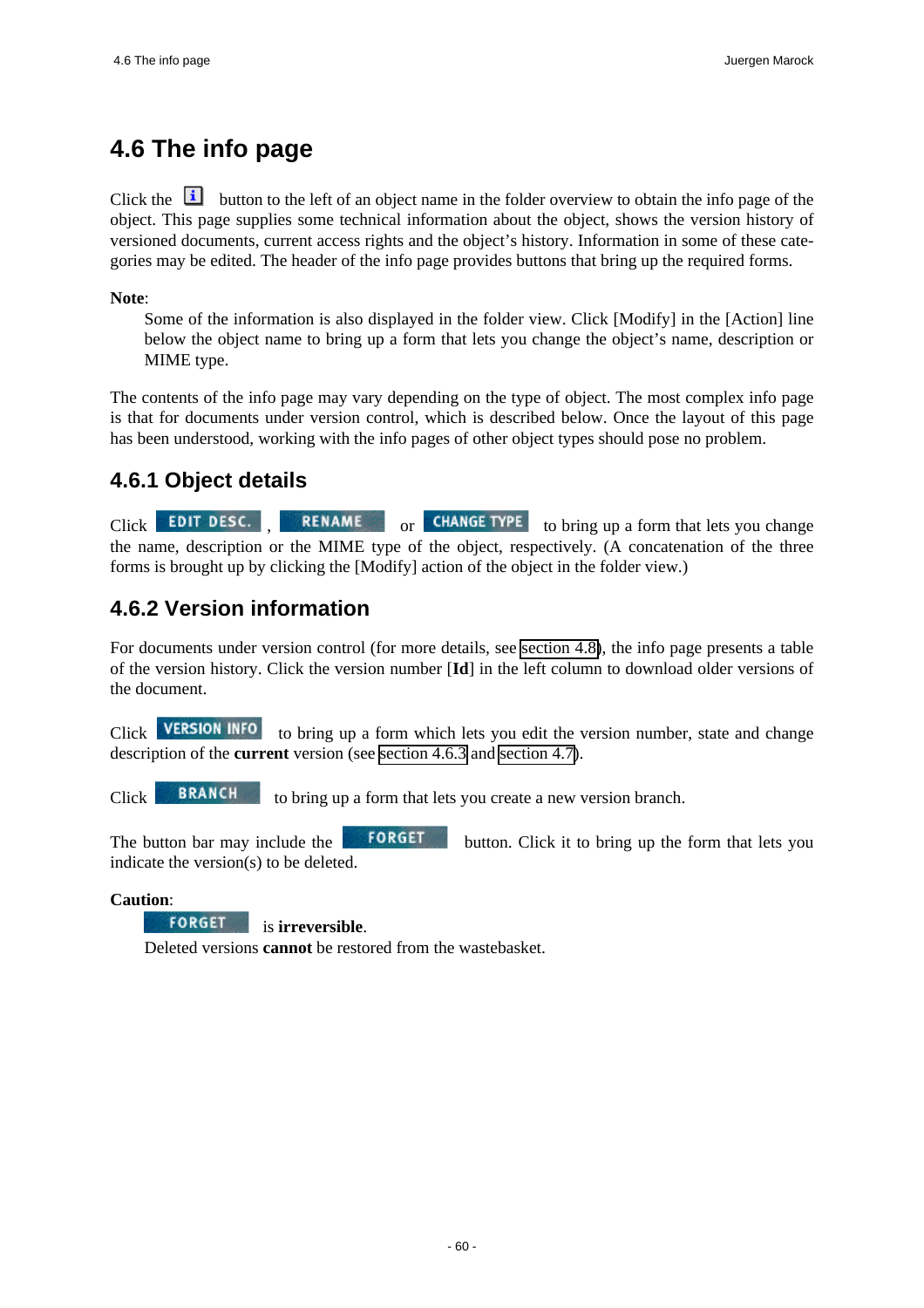# **4.6.3 Access rights**

Under the heading **Access details**, the info page presents a table of the current access rights. The interpretation of this table and the modification of access rights are discussed in [section 4.7.](#page-64-0)

If you are the owner of the object whose info page is being displayed -- indicated by (\*) next to your user name in the **Access details** table -- the page header may include the **ACCESS** button. Click it to bring up the form for changing the access rights for this object.

## **4.6.4 Object history**

BSCW can keep a log of every action on the object. How far back in time this log extends is determined by the BSCW administrators; they might delete anything older than six months, e. g., to save storage space.

The info page shows your individual time window on this log: the part that is more recent than your  $\text{last}$  **CATCH UP** referring to the current object.

Under **Changes since <Date Time>** the info page shows

- the names of the users who made a 'Get' access to the object, and
- a list of modifications plus the names of the users who initiated the modifications.

Click the **CATCH UP** button in the header of the information page to update  $(= \text{move forward in})$ time) your individual time window on the log for this object. The actions currently listed will no longer be shown.

The same effect is achieved by clicking **CATCH UP** the folder view in which this object is marked and/or (for the entire folder and its contents) in a folder view at a higher level in your folder hierarchy.

Click **HISTORY** to bring up a list of the complete log of actions on the object -- as far back as available on the BSCW server.

### **Note**:

This may take quite a while, especially if the log extends far back in time.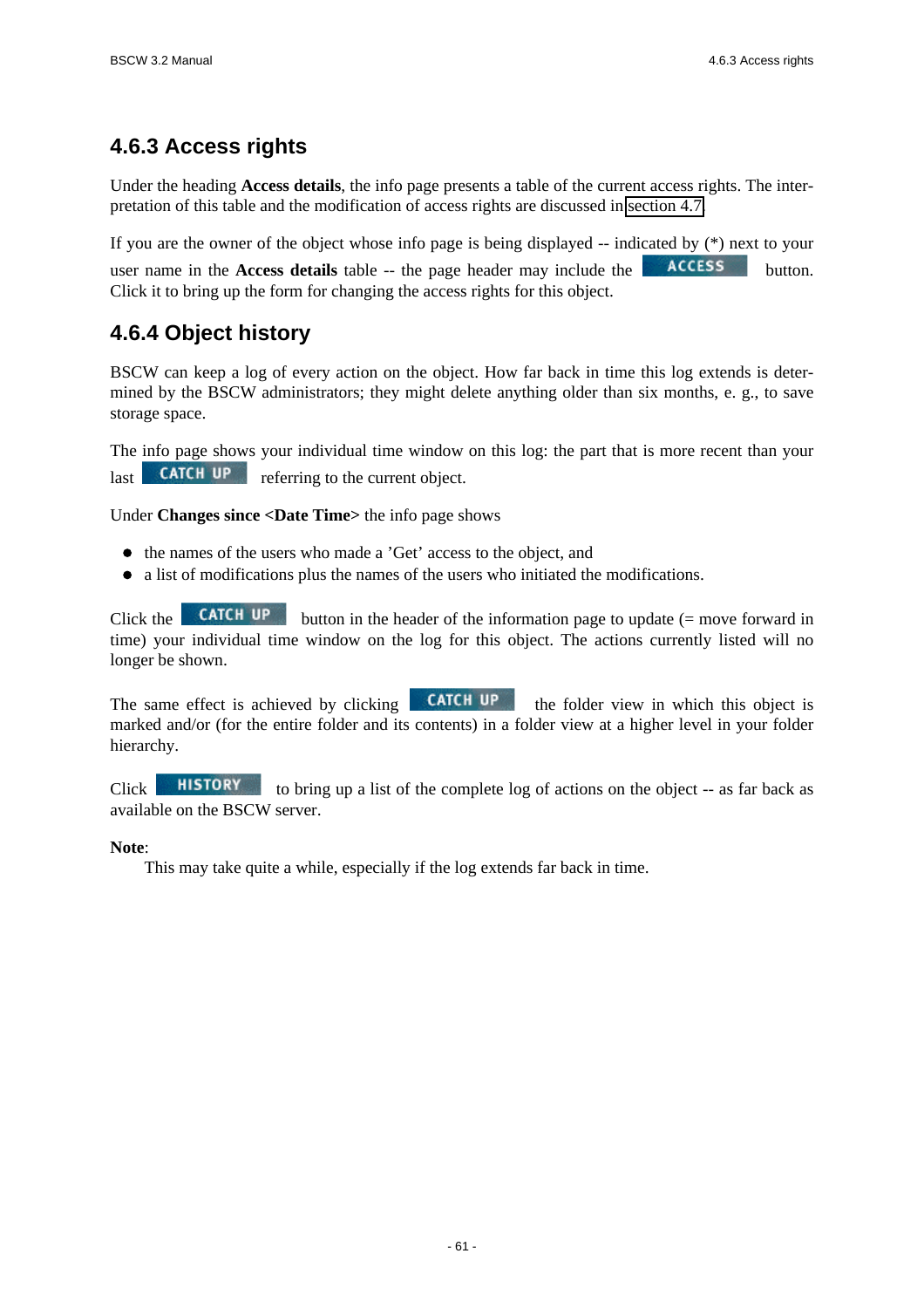# <span id="page-64-0"></span>**4.7 Access rights**

In BSCW an access right permits a user to perform a cluster of actions on an object.

BSCW provides powerful functionality to set differentiated access rights for groups or individual users with respect to workspaces, folders, individual documents etc. Specific access rights for an object can be assigned to individual users or groups of members of a shared workspace. On the other hand, objects can also be made accessible for anonymous access across the Internet.

This chapter gives a comprehensive description of all the possible changes to access rights which might ever be required.

### **Recommendation**:

We recommend that groups using a shared workspace should agree on a few basic rules for the organization of access rights, which are then set for the workspace as a whole and are automatically applied to all objects in that workspace.

# **4.7.1 Default access rights**

By default BSCW sets access rights according to two rules:

- All members of a shared workspace have **all** access rights to all objects in this workspace -- with two exceptions:
	- $\circ$  the right to definitively and irreversibly destroy an object on the BSCW server is held exclusively by the owner of the object -- see [section 3.5;](#page-38-0)
	- $\circ$  the right to modify the access rights for an object is held exclusively by the owner of the object..
- Non-members have **no** access rights for the shared workspace and the objects in it.

The basic mechanism of assigning access rights is **inheritance**: the access rights set for a folder or workspace are the default access rights for all objects in this folder or workspace.

The **owner** of an object can change the default access rights for this object. Therefore, it is within the responsibility of the person who creates a workspace (the owner in BSCW terminology) to define the access rights to be applied as default access rights to all objects in this workspace.

Starting from this default, the access rights for the objects in this workspace can be modified individually by their owner. For example, a folder with appropriately defined access rights may contain objects to be accessed by some members (groups) only in 'Get' mode while the right to modify is exclusively granted to a team of editors. See [section 4.5](#page-59-0) on how to create such groups. For information on how to assign access rights, see [section 4.7.4](#page-67-0) et seq.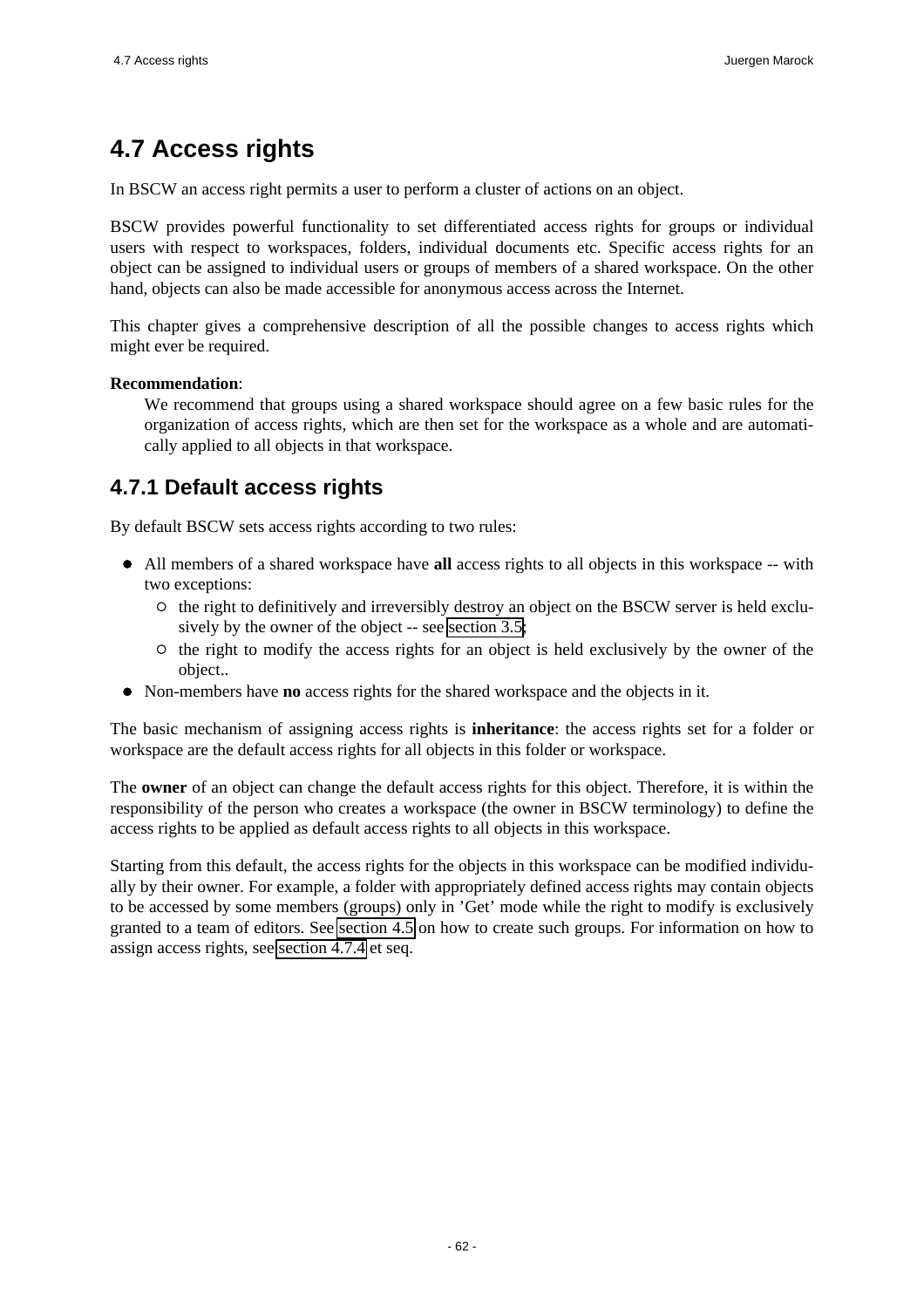# **4.7.2 Visibility of access rights**

BSCW provides

- some indicators about the level of access you have to an object:
	- If you have been denied specific rights for certain objects, the corresponding actions are not available to you, i.e., specific buttons or [Actions] in the [Action] line are missing for this object
	- If non-members have access rights to objects in a workspace, its **i** button changes to .
- a table of **Access details** on the info page of the object (see [section 4.6\)](#page-62-0).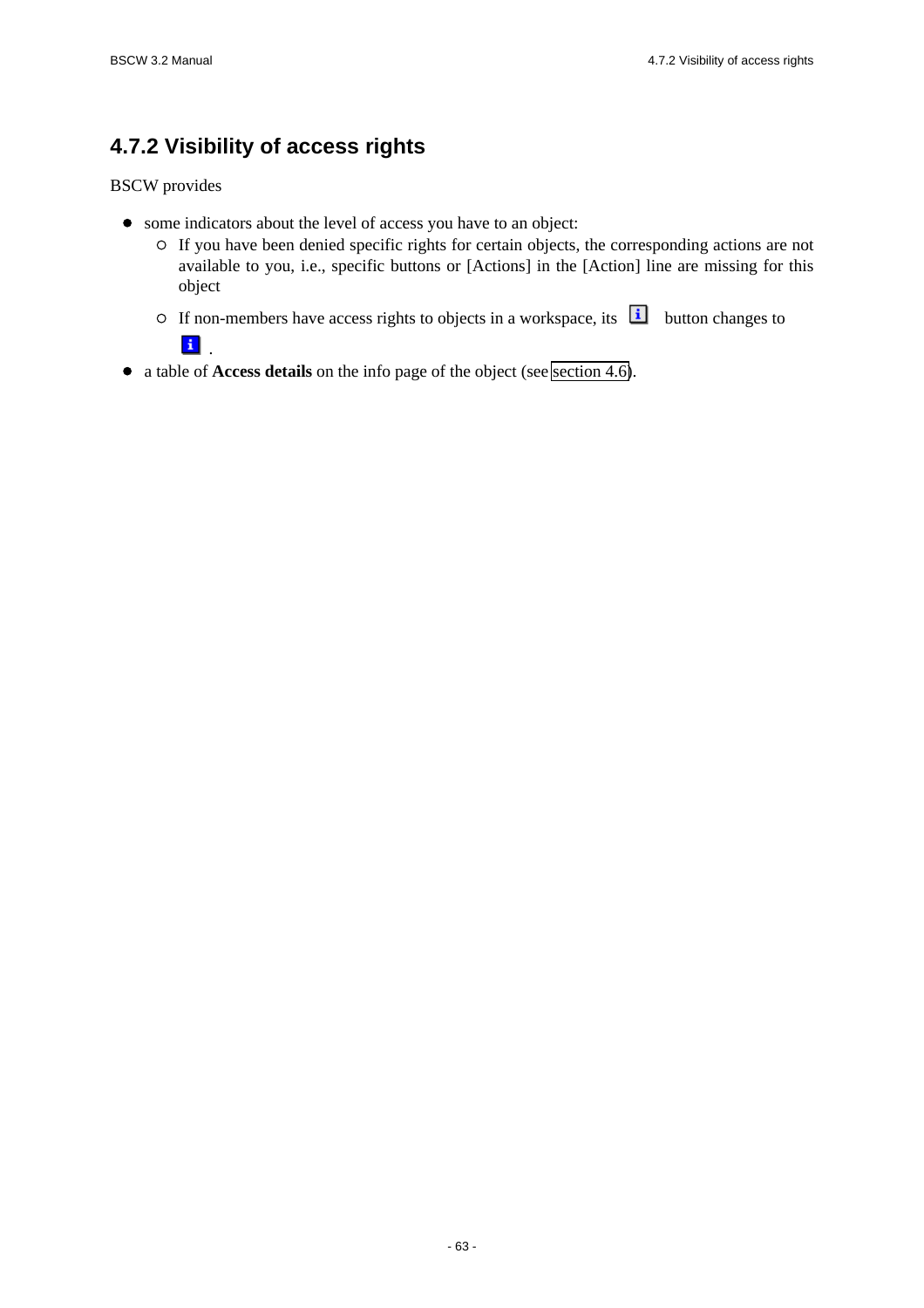## <span id="page-66-0"></span>**4.7.3 Standard "access rights holders"**

There are three standard groups for the assignment of access rights. You can assign access rights to one of these groups as a whole or to BSCW groups or individual users *within* one of the groups. For information on creating user-defined groups (= BSCW groups), see [section 4.5.](#page-59-0) The standard groups are:

### **'Owner' of the object**

Initially the author (the user who creates or uploads an object) is the one and only owner.

In BSCW, 'owner' is a group. Thus, the author may add other members of the shared workspace to the owner group (and remove them again). At all times, the owner group must have at least one member. As long as this rule is not violated, the author can also remove himself/herself from the owner group, thus transferring ownership privileges to the other members in the owner group.

### **Members of the workspace**

that the object currently belongs to. If the object is transferred to another workspace, the 'member' access rights are automatically assigned to the members of that workspace. **Note**:

In the **Access rights table** all members of the workspace are listed as the group 'Members of <object name>', while in the **Access details** table in the info page they are listed individually to allow inspection of access rights on an individual basis.

### **Other users**

who may be registered on the BSCW server where the object is located or who may access the object anonymously from the Internet.

As long as BSCW's default access rights are in effect, 'Other users' have **no** access rights. You have to explicitly assign access rights to this group.

### **Warning**:

If you assign access rights to the group **'Other users'**, you implicitly allow the user **anonymous** access with the very same rights *by default*.

To avoid that,

- explicitly include the user *anonymous* in the **Access rights table** and
- explicitly withdraw all access rights from the user *anonymous* by marking the checkbox *Override* and then **de-selecting** all other checkboxes in the row for *anonymous* (see [section 4.7.5\)](#page-68-0).

'Other users' can make use of their access rights only if they access the object via a URL for this specific object. You have to inform them about this URL, e. g. as a link on a Web page or by email. (For information on anonymous access see [section 4.7.7\)](#page-71-0)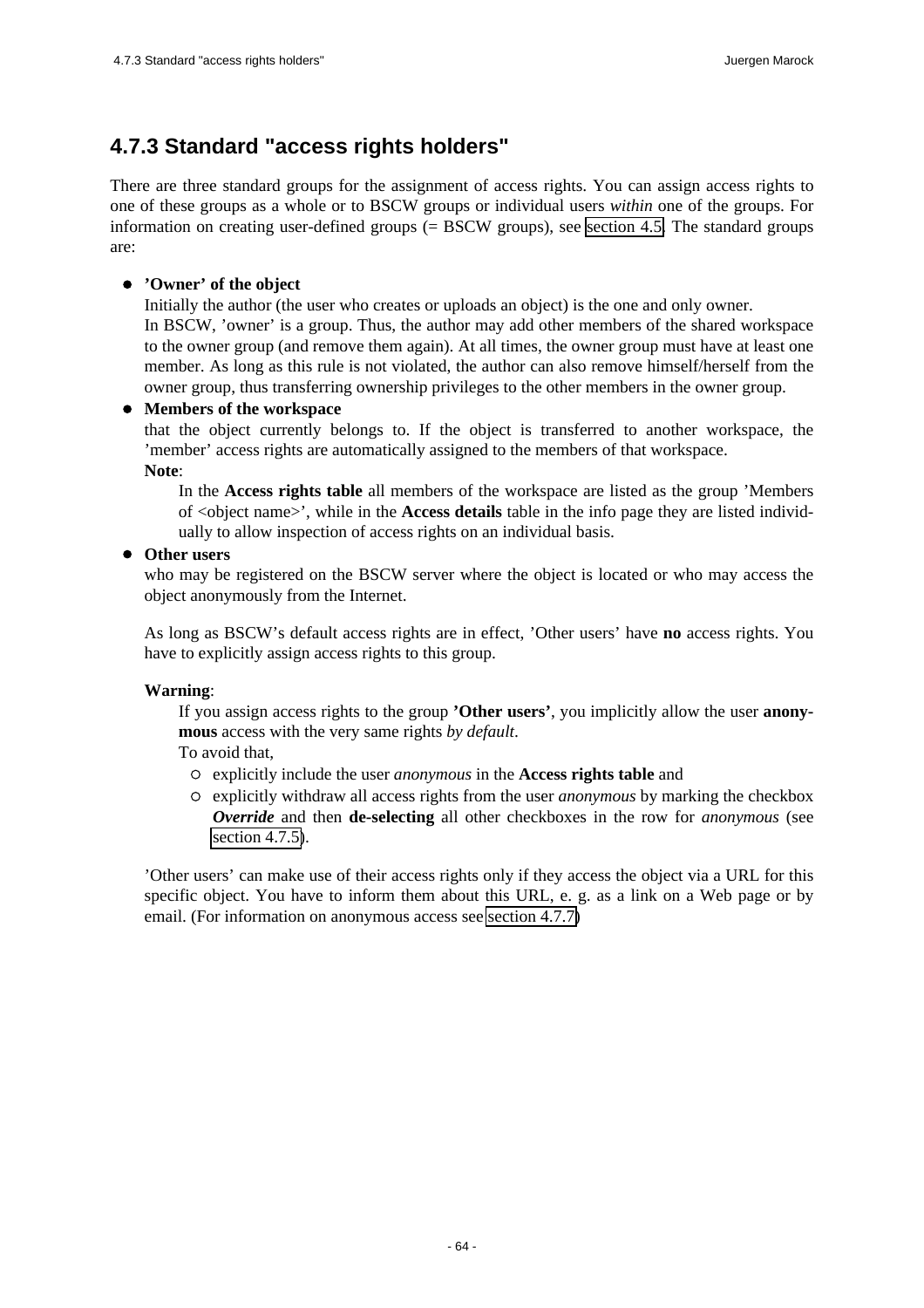## <span id="page-67-0"></span>**4.7.4 Extending the list of "access rights holders"**

As the owner of an object, you may want to assign access rights in a more customized way than the three default groups permit. This may be desirable, for example, when

- some members of a workspace who are acting as administrators should be assigned some, though not all, owner rights while the other members are not allowed to invite new members or to rename, cut or delete objects;
- a team of editors should be allowed to modify a document while all other members of the workspace are only allowed to read it;
- a specific folder in a workspace should also be used by the members of another workspace while anonymous access from the Internet should not be possible.

To perform such a customized assignment of access rights, the owner of an object can select the user *anonymous* -- see [section 4.7.7](#page-71-0) -- as well as registered users and BSCW groups -- see [section 4.5.3](#page-59-0) - from his address book and add them as "access rights holders":

- Click  $\bullet$  to bring up the info page of the object.
- Click **ACCESS** to bring up the form for changing the access rights.

### The **Access rights table** shows

in the first column

the name of this object above the names of the groups and individuals who have access to it

in the second column

the *Override* checkboxes which indicate priority of access rights assigned to indiduals or BSCW groups

in the next columns

*clusters* of actions above checkboxes which indicate whether or not the user or group in that row can perform these actions -- see [section 4.7.5.](#page-68-0)

Directly below the **Access rights table**, you will see a list of the user names and group names from your address book. (Names of groups are at the bottom of the list, in the form 'Members of <workspace name>'.) To add a selection from this list as a separate entry in the **Access rights table**, select the names to be added and click

**(** Add selected users/groups **)**

If the selected users or groups are members of the workspace to which the object belongs, they are added to the **Access rights table** in separate rows below 'Members of <object name>'. Non-members are added in rows below 'Other users'.

### **Note**:

If a "rights holder" row in the **Access rights table** is no longer needed, you can remove it. Withdraw all rights from the "rights holder" explicitly (by ensuring that **no** checkboxes are checked) and click

**(** Update access rights **)**

The updated table will no longer contain the row(s) without access rights.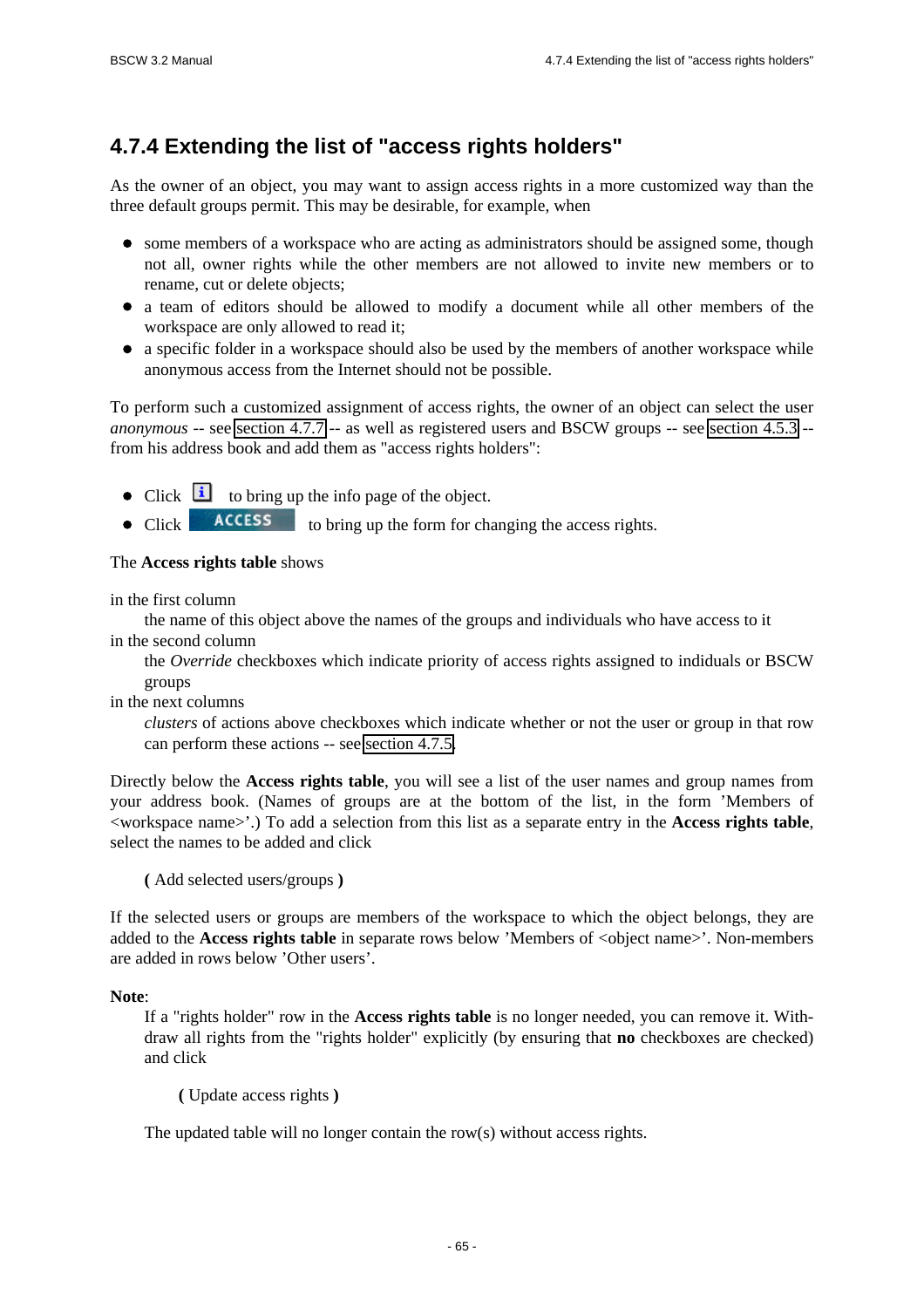# <span id="page-68-0"></span>**4.7.5 Assigning access rights**

As the owner of an object, you can assign specific combinations of access rights to the groups and users mentioned in [section 4.7.3](#page-66-0) and [section 4.7.4.](#page-67-0) Use the **Access rights table** to do that.

- Click  $\begin{array}{c} \hline \bullet \end{array}$  to bring up the info page of the object.
- On the information page, click **ACCESS** to bring up the form for editing access rights.

BSCW objects can be accessed by a wide variety of actions and the actions possible will often depend on the class of the object. These actions can be combined into clusters of similar actions. By default, BSCW uses the following clusters:

- $\bullet$  Get
- Get ext(*ended*)
- Change
- Change ext(*ended*)
- Share (only for folders or workspaces)

Each cluster is a group of actions for which the right to execute may be assigned separately.

**Note**:

*Override* in the second column is **not** an access right. The significance of checkmarks in this column is explained below.

The headings of columns 3 and up of the **Access rights table** show the actions that are included in the clusters by default.

If this assignment of actions to clusters is compatible with your intentions as owner, and with the conventions of your workspace, use the checkboxes in the lower part of the table to specify that the user or group in a particular row has the right to access the object via the actions listed in a particular column.

## **4.7.5.1 Precedence of access rights among 'Members'**

If you add workspace members to the left column of the **Access rights table**, the user names or group names will appear in the rows immediately below the one headed 'Members of  $\leq$  object name $\geq$ '. You can assign rights to them which are different from those assigned to the 'Members of  $\leq$ object name>'.

- **Additional** rights specifically checked in a row have priority.
- **Withdrawal** of access rights in a row has priority **only** if the checkbox in the *Override* column is marked in that row, i.e. if the specific assignment *overrides* the general assignment. Otherwise, the (more extensive) access rights for the group 'Members of  $\langle$ object name>' apply.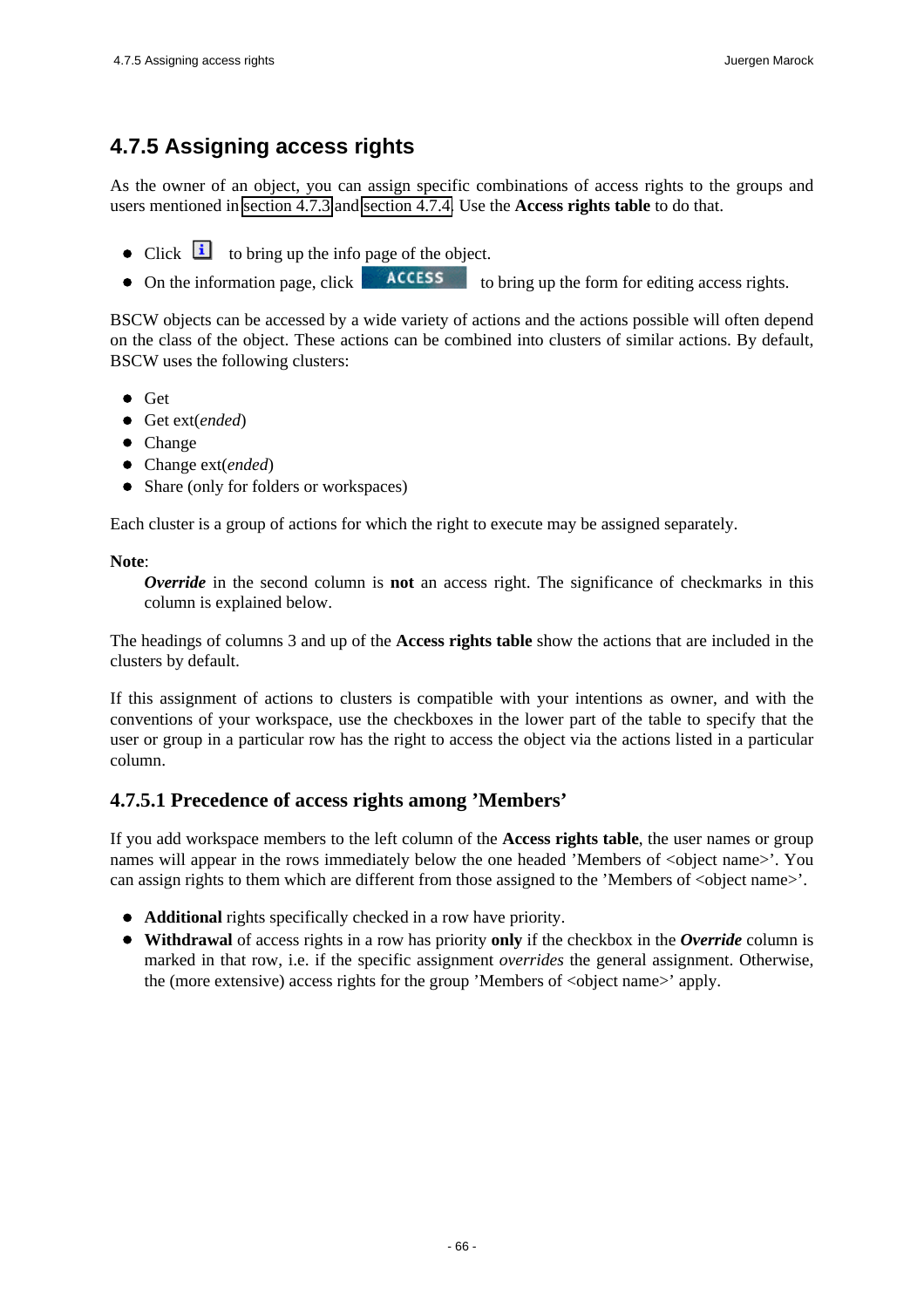Workspace members who belong to several BSCW groups that have been granted specific rights will have the maximum of the access rights of each of these groups (indirect rights assignment).

### **Note**:

When assigning rights indirectly, always check in the **Access details** table on the info page of the object whether all users have actually got the rights you wanted to assign to them. If the indirect rights assignment does not conform to your intentions, include these users individually into the **Access rights table**, set the intended rights and mark their checkboxes in the *Override* column.

### **4.7.5.2 Precedence of access rights among 'Other users'**

Users and groups who are named specifically and who are not members of the workspace (possibly including the user *anonymous*) are listed in rows below 'Other users'. You can assign rights specifically to them which differ from those assigned to the group 'Other users'.

- **Additional** rights assigned specifically in a row below 'Other user' are *filtered* by the rights of the group 'Other users'; they remain ineffective.
- **Withdrawal** of access rights in a row below 'Other users' has priority **only** if the checkbox in the *Override* column is marked in that row, i. e. if the specific assignment *overrides* the general assignment. Otherwise, the (more extensive) access rights for the group 'Other users' apply.

### **4.7.5.3 Precedence of access rights between 'Other users' and 'Members'**

The 'Members of  $\langle$ object name $\rangle$ ' and the members (and member groups) specifically included in the **Access rights table** automatically have all the access rights which you grant to 'Other users'.

Explicitly extended rights of the group 'Members of <object name>' or of individual members (member groups) apply in **addition** to those of 'Other users'.

**Modified access rights** are put into effect by clicking

**(** Update access rights **)**

### Clicking

**(** Set default access rights **)**

resets the table to the BSCW standard groups and default rights assignment.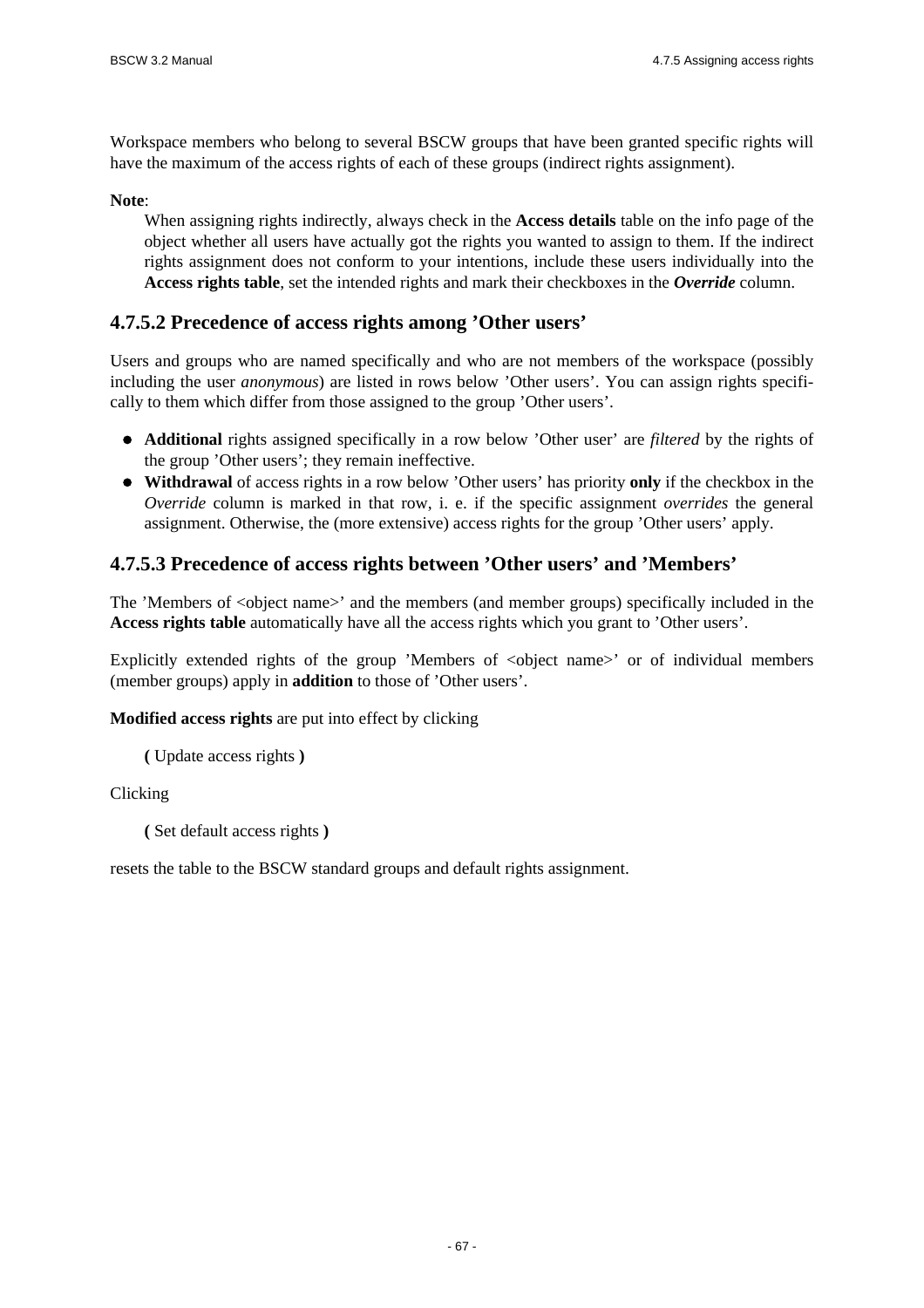## **4.7.6 Restructuring access rights**

If you need a different assignment of access rights than that provided by the BSCW standard action clusters, you can change the **structure** of the **Access rights table** and define new action clusters in additional columns. Click

**(** Change columns ... **)**

below the **Access rights table**. This brings up the **Action table for <Object name>** which allows you to

- disable actions for this particular object
- move individual actions from one action cluster to a different one
- create additional action clusters in new columns add these by clicking **(**Add column ...**)** below the table. Use the radio buttons to indicate which actions should belong to which cluster

For your changes to take effect, click

**(** Update table **)**.

To undo any modifications to the table before an update, click

**(** Clear changes **)**.

#### **Warning**:

Access rights in user-defined clusters are **not** inherited. If you change the clusters of actions on a folder or workspace and then create new objects within it, the embedded objects will have the BSCW default action clusters.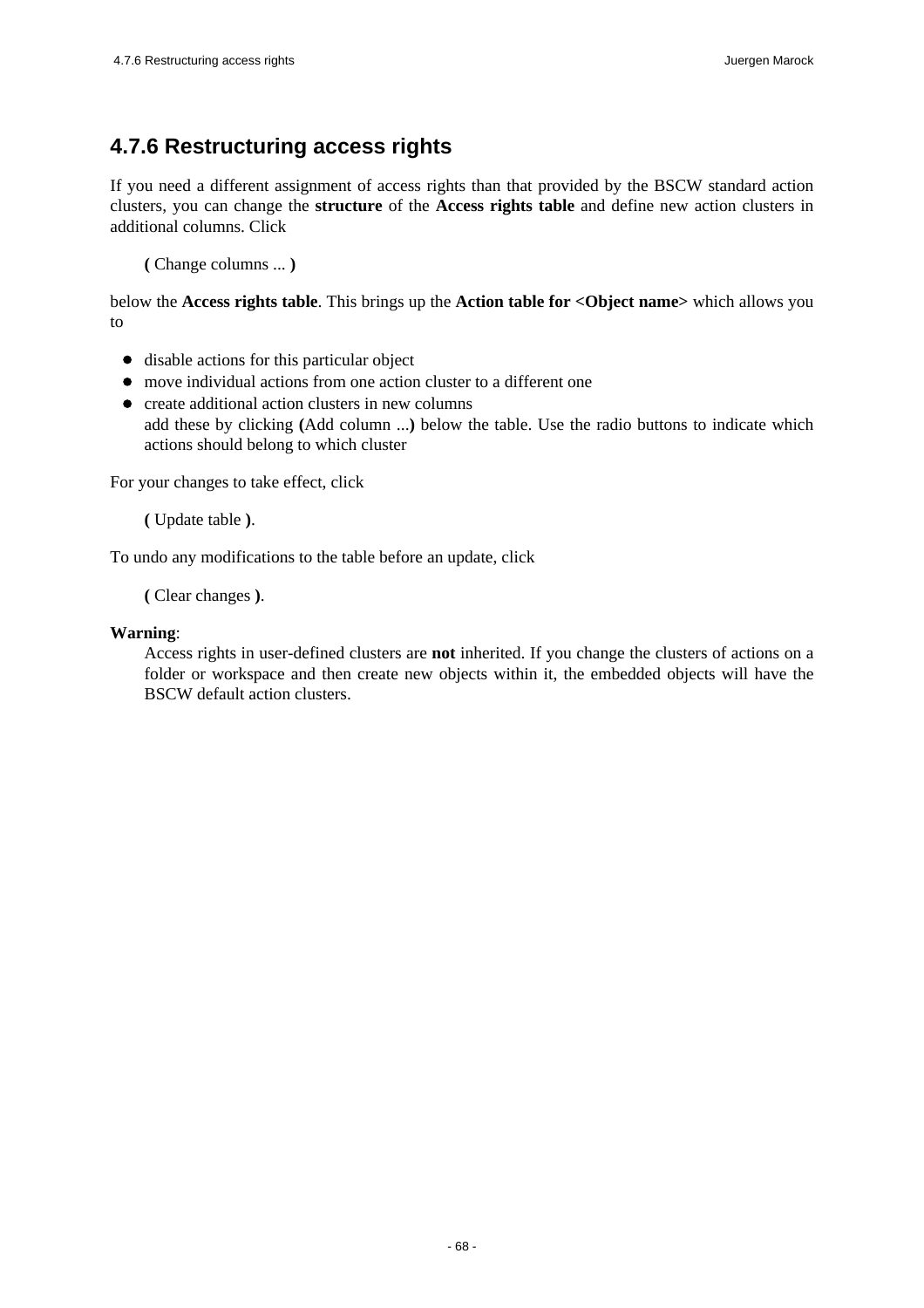## <span id="page-71-0"></span>**4.7.7 Anonymous access**

Assigning access rights to a user *anonymous* lets you publish objects on the Internet.

Anonymous access must bypass the normal BSCW log in procedure. This is achieved by using an address which differs systematically from the "normal" URL of a BSCW object. Thus, the URL for anonymous access to a BSCW information object is determined in two steps:

- find the URL used by the workspace members to access the object
- modify it so that it bypasses the log in procedure and accesses the object directly

Let us illustrate it by the following example:

A document text.html is located somewhere in a workspace. Access right are set to allow 'Other users' -- this includes the user *anonymous* -- to 'Get' (i. e. to download and to copy) this document. (see [section 4.7.3](#page-66-0) and [section 4.7.4\)](#page-67-0) .

To a member of the workspace, the address of text.html might be shown in the 'Location:' window of their browser as

```
http://bscw.gmd.de/bscw/bscw.cgi/f18147/text.html
         ==== ========
```
The underscored part is the one which you must *replace* -- by the text underscored in the following address:

```
http://bscw.gmd.de/pub/english.cgi/f18147/text.html
        === ===========
```
The inserted text has two components:

pub

This path specification bypasses the log in procedure that is normally started when a user accesses the server. Access control, however, will not be bypassed: BSCW returns an error message if *anonymous* is not allowed to access the requested object.

english.cgi

specifies the language which BSCW uses for communicating with the anonymous user. This might be irrelevant for a single document, but if you allow anonymous access to a folder, the anonymous users will see the folder overview with language-specific TEXT icons and [Action] lines.

If you think that the anonymous users will prefer another language for handling BSCW, replace english by another language available on your BSCW server. You can see what options are available by looking at the menu next to

Display all user interface messages in in your Preferences form.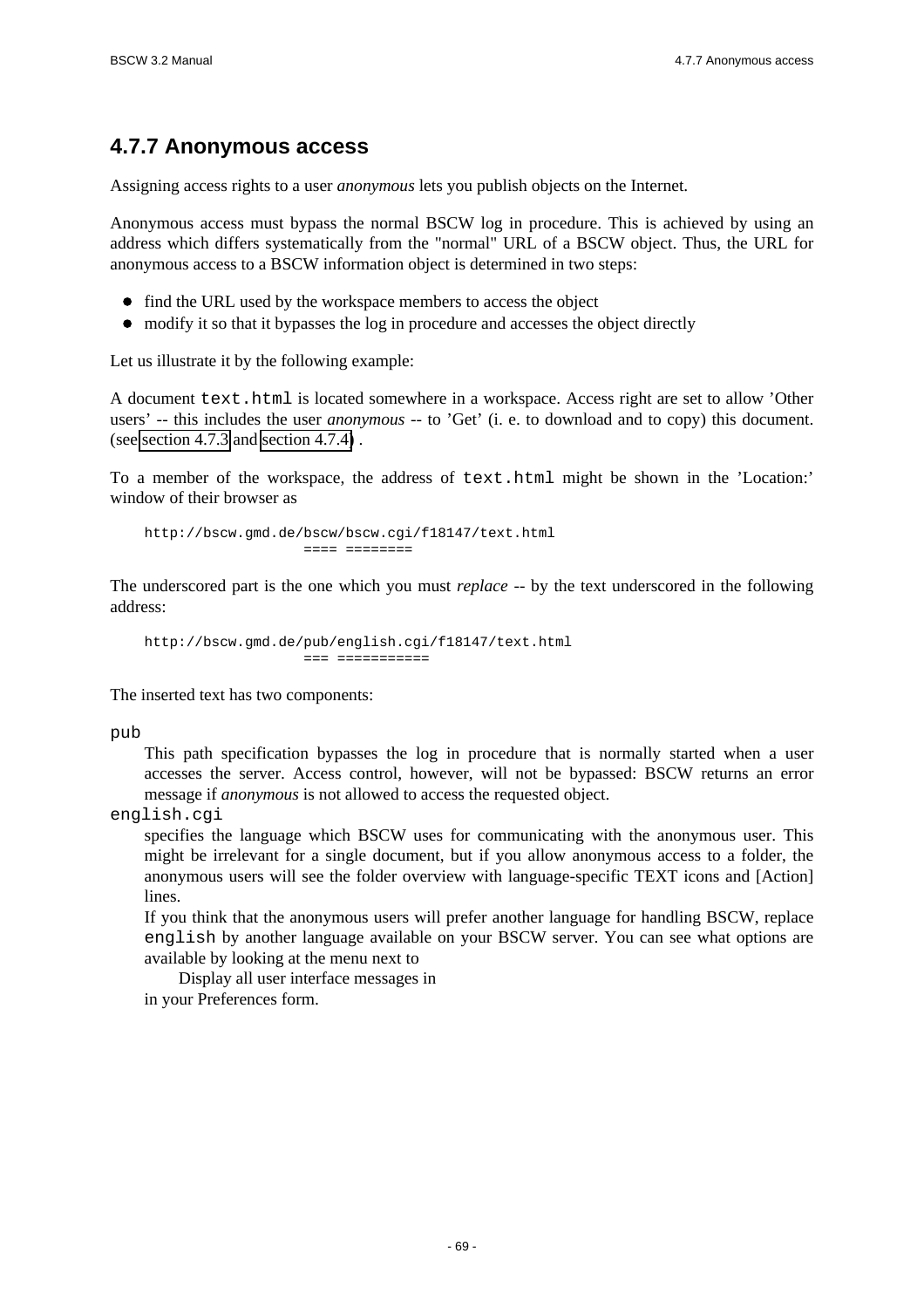# **4.8 Documents under version control**

Cooperation in a shared workspace may mean that documents are:

- edited by several authors and
- revised repeatedly.

If the authors used standard documents, they would have to take care of a lot of administrative chores to manage the succession of documents and to maintain a history of the changes from one document to the next. As a safer and more comfortable alternative, the authors might put their BSCW documents under 'version control'.

The contents of a document under version control are not simply overwritten, but each time modifications are made, a new version is created as the **current version**.

The earlier versions are preserved; their sequence identified by version numbers (e.g. 0.1, 0.2, 0.3 etc.). You may access them via the document's info page (see [section 4.6\)](#page-62-0) or directly via a URL with a version number (see [section 4.8.4\)](#page-74-0).

# **4.8.1 Putting a document under version control**

Click [Version] in the [Action] line below the document name to put the document under version control. This changes

- $\bullet$  the line showing the document name a version number is inserted here
- the [Action] line of the document instead of [Replace] and [Version], it will show [Revise] and -- possibly -- [Delete Versions]:

rn b  **Document** *(Marock) 2 Feb*

[Modify] [Edit] [Replace] [Convert] [Archive] [Version]

 $\Box$  iii **Document (version controlled) [1.2]** *(Marock) Tue 12:18*  $\mathcal{A}$  **Q** 

[Modify] [Edit] [Revise] [Convert] [Archive] [Delete Versions]

### **Figure 4.8-1: [Action] line of a document under version control vs. that of a standard document**

**Note**:

**CUT** 

Clicking the document name or the document icon will always bring up the **current version**.

[Convert], **ARCHIVE** and **COPY** refer to the **current version** only.

**DELETE** refer to **all versions** of a document under version control.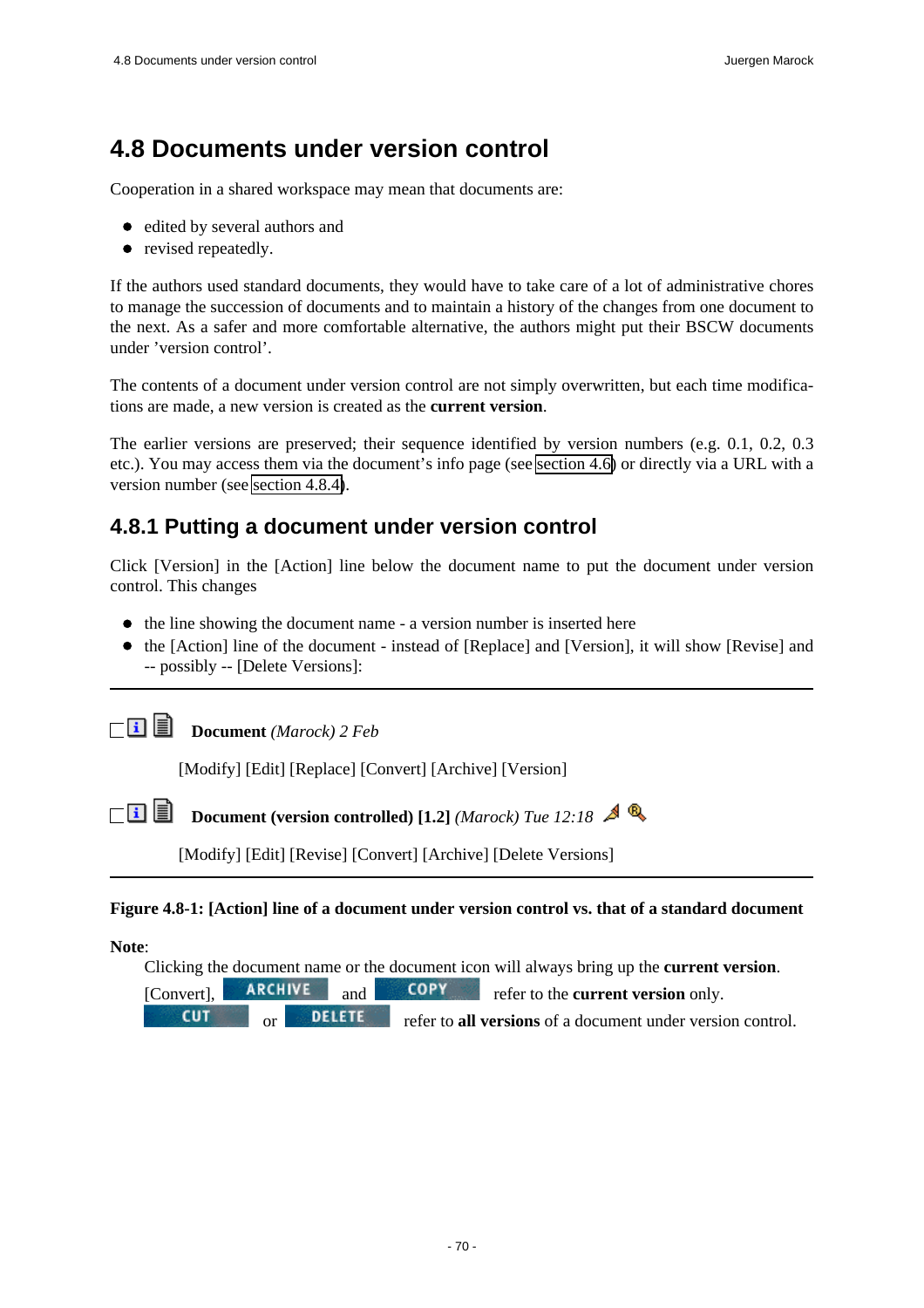# **4.8.2 Creating a new version**

If you [Edit] a text document under version control directly on the server, a new version is created automatically. Its version information can be completed or modified subsequently by means of [Modify] or via the info page.

The [Replace] action is called [Revise] for documents under version control, indicating the changed functionality. The form used for uploading a file as a new version provides default values for the new **version number** and the **version state**. These can be modified, for example, if you want to indicate a significant change from the earlier version to the current version by an out-of-sequence version number.

If you want to change the default value for the version number, please observe the rules described in [section 4.8.7.](#page-76-0) Essentially, the version **number** of a new version has to be higher than that of any earlier version. For the version **state**, BSCW provides the values 'experimental', 'stable' and 'released' -- you may enter your own descriptors manually. The version state could, for instance, be used to indicate to those accessing the document whether the document is a draft, the latest revision of a document, if it has been reviewed or whether it is now obsolete -- more in [section 4.8.8.](#page-76-1)

# <span id="page-73-0"></span>**4.8.3 Branching versions**

If a document is edited simultaneously by several authors or if different variants are to be managed in parallel, you may *branch out* the document into two or more parallel 'current versions'. Branching might also be useful where a general document is to be customised by different groups within an organization.

Click  $\boxed{\mathbf{i}}$  next to the document in the folder view to bring up the info page. Clicking **BRANCH** in the button bar presents the form for a new branch.

Use the form to determine the version from which the branch is to originate and to name the new document. The new document is a copy of the root version in the same folder. BSCW provides default values for version number and state. All version information can be modified by clicking [Modify] in

the document's [Action] line or **MODIFY** on the info page -- see [section 4.8.5.](#page-75-0)

BSCW provides no specific support to consolidate ("re-unite") several version branches that have been modified in parallel. Use version number and change description to describe the consolidation informally.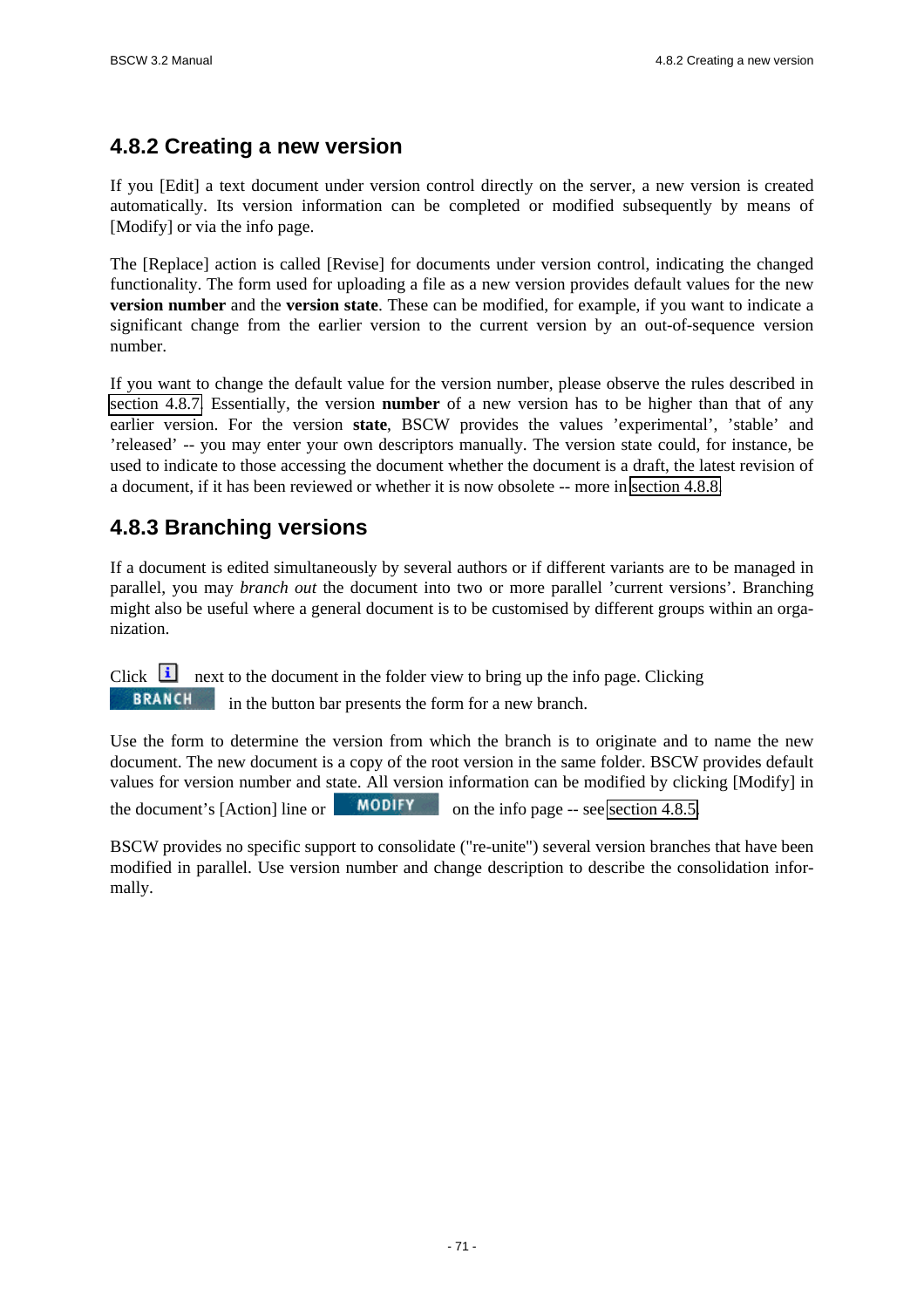# <span id="page-74-0"></span>**4.8.4 Accessing earlier versions**

Click  $\boxed{\bullet}$  to the left of the document icon in the folder view to bring up its info page. For a document under version control, it contains a table captioned **Version history** and, for a document in a version branch, another table called **Related branches**. The tables contain one row per version showing the version information.

BSCW provides two methods to access an earlier version:

- click the version number -- in the [**Id**] column -- to download this version.
- obtain the earlier version directly via a URL.

General information on the URL of a BSCW object is in [section 4.11.](#page-84-0) For documents under version control, you have to add the version number to access a specific older version:

;version=<version number>

is appended to the address of an unversioned document.

#### **Note**:

You cannot make any changes to older versions of a document under version control, unless you *branch out* from the version that you want to work from (see [section 4.8.3\)](#page-73-0).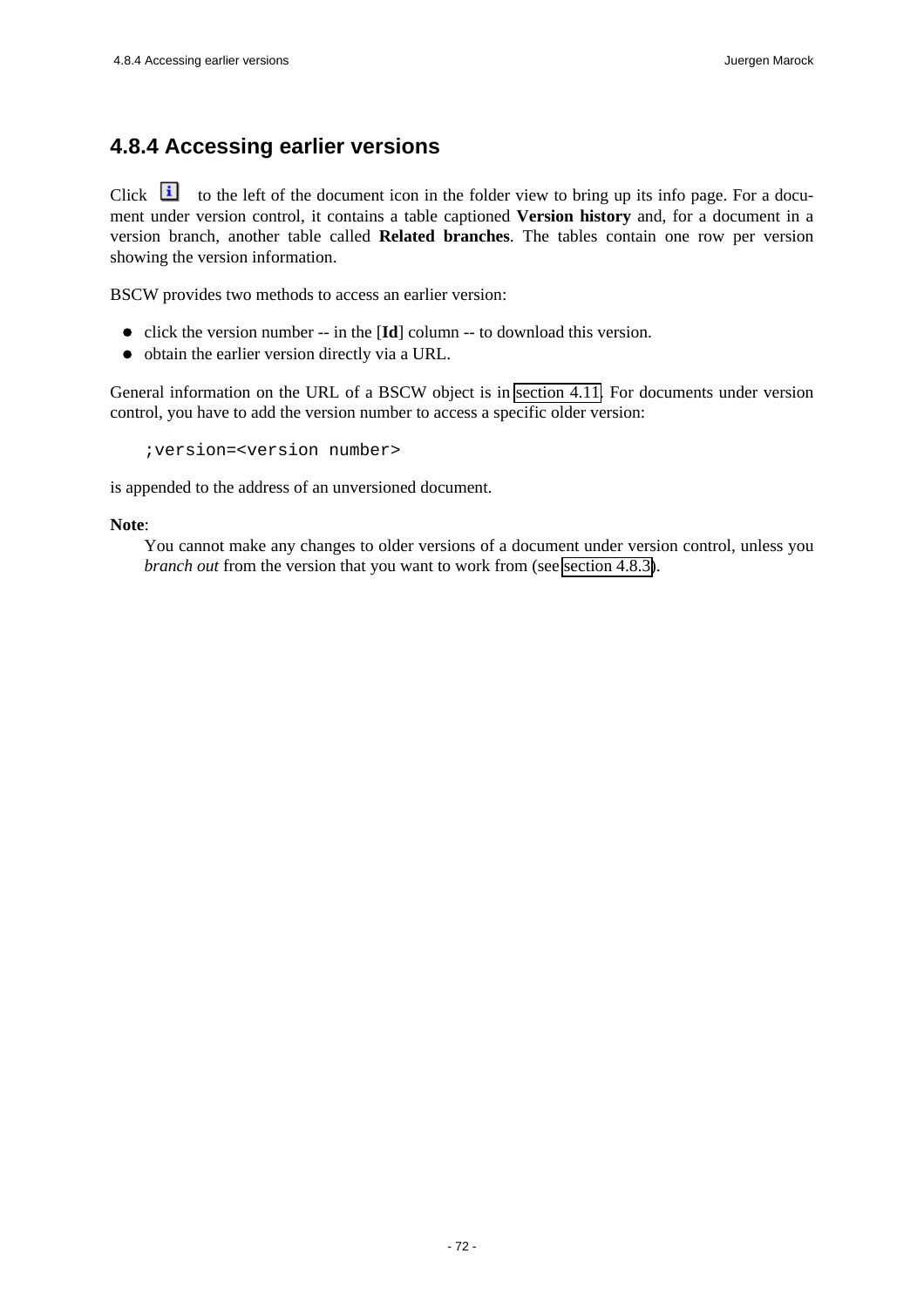# <span id="page-75-0"></span>**4.8.5 Updating version information**

It is only for the **current version** that version number, change description and version state can be changed -- for earlier versions this information cannot be edited any more. To change some aspect of a document's version information:

- click **VERSION INFO** on the document's info page to bring up a small **'Change version info for <Document name>'** form. Use this form to edit the change description, version status and version number, or
- click [Modify] below the document name followed by [Version Info] to get to the **'Change version info for <Document name>'** section of this large form. **Note**:

This form enables you to make **only the single modification** that you click explicitly. Any additional modification already entered elsewhere in the form will be ignored by BSCW.

# **4.8.6 Deleting versions**

To delete a version of a document under version control, click **FORGET** in the info page of the document. This will bring up a form that lets you delete the versions of a document you are the author of.

It will not be possible to delete a version if it is the root of a version branch.

Use the form to select the versions you actually want to delete from among the versions which may be deleted.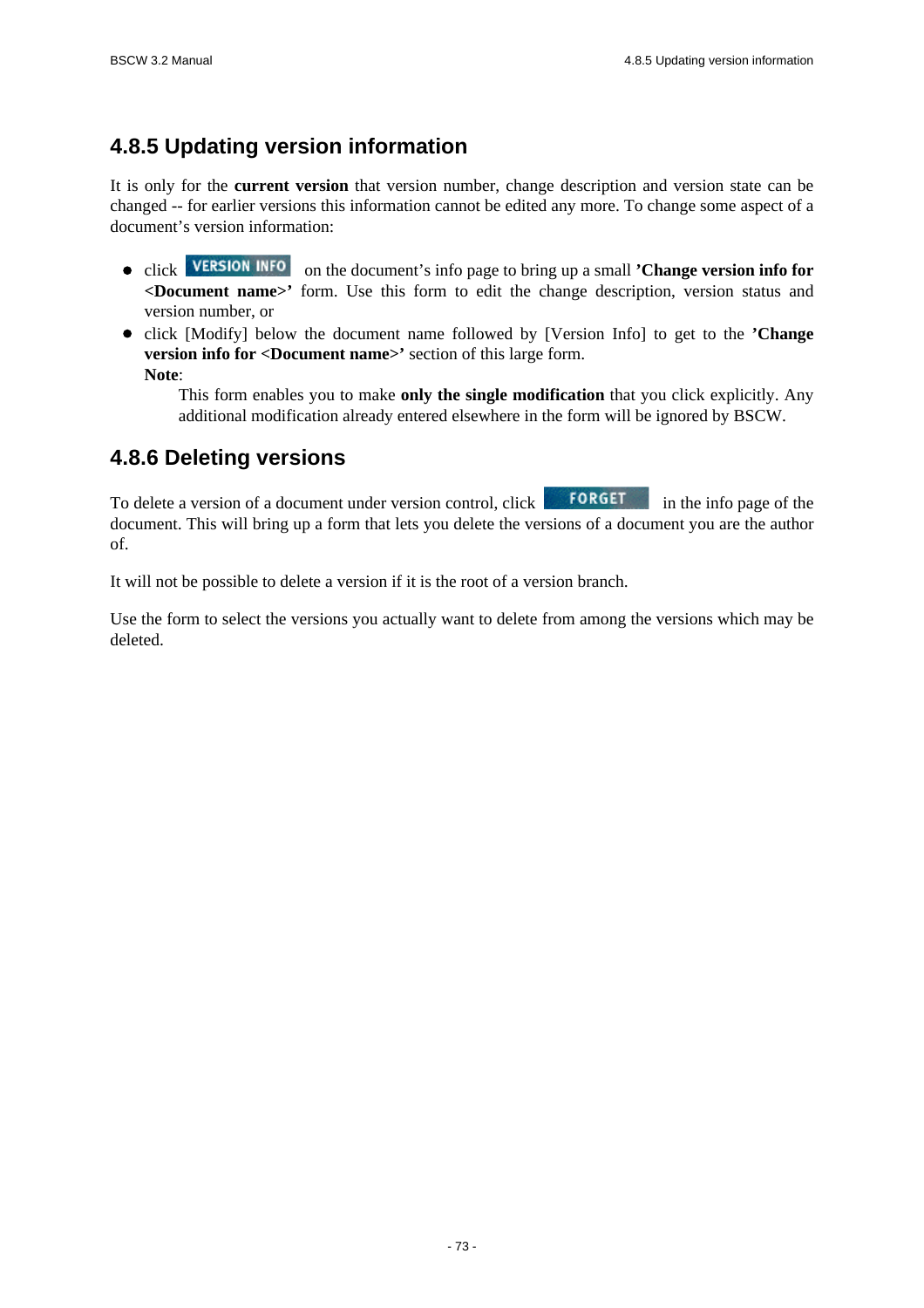# <span id="page-76-0"></span>**4.8.7 Version numbers and version states**

Versions of a document can be assigned a version number and a version state.

### **Version numbers**

Versions are identified by unambiguous version numbers. They consist of (positive) integers in decimal notation separated by points. Both numbers must be between 0 and 32767.

Version numbers come in one of two formats:

- main version number
- branch version number.

The **main version number** includes a position for (more significant) version **jumps** -- before the point -- and a position for (less significant) version **steps** -- after the point:

<jump number**>**.<step number>

Examples are **0.1**, **3.11**, **4.5**, **8.1**

A **branch version number** is formed by appending a combination of the form

<branch number>**.**<step number>

to the main version number of the (root) version from which the branch originates.

<main version number>.<br/>.<br/>branch number>.<step number>

The 'branch number' identifies the specific branch that originates from this root version and the 'step number' indicates the version within this branch.

The version number **0.1.2.3**, for example, identifies version **3** in branch **2** which originates from the main version **0.1**.

#### <span id="page-76-1"></span>**Version states**

The version state of a document identifies the pertinent state (e.g. degree of maturity) of a work process. For example, a document can first be identified as a 'draft'. After an inspection, the state might be set to 'accepted' or later to 'published'.

You and your colleagues may agree on suitable states for the work processes and input them into the fields for the version state. To facilitate work, BSCW provides a menu with three possible values of version state which you may *interpret* according to your particular requirements:

- **experimental**
- **stable**
- **released**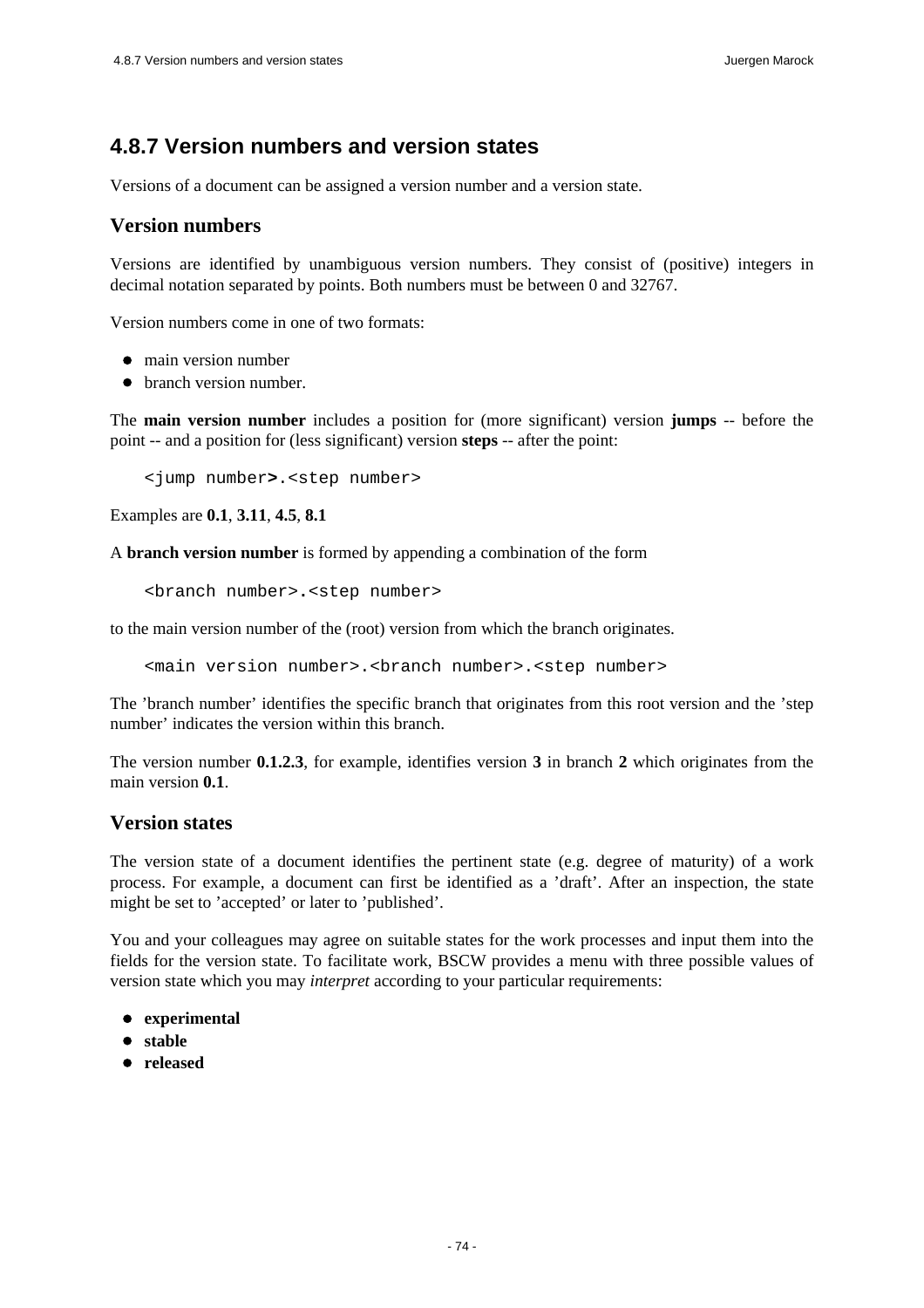# <span id="page-77-0"></span>**4.9 Articles and discussions**

Short pieces of text addressed to all members of a workspace can be created and "pinned to the bulletin board" using **ADD ARTICLE** . Articles may refer to another article, as:

- $\bullet$  answers ---> a question
- counterarguments ---> an argument
- additional pieces of information ---> a piece of information

This creates a tree-like hierarchical structure with an arbitrary number of levels. This structure is called a **discussion** in BSCW.

Articles may contribute different types of content to a discussion, possibly reflecting the author's attitude. BSCW lets you characterize the tone of an article by assigning icons to be displayed to the left of the article name in the folder view. Different icons to indicate different types of contribution may be available on different BSCW servers. GMD's public BSCW server offers the following icons:



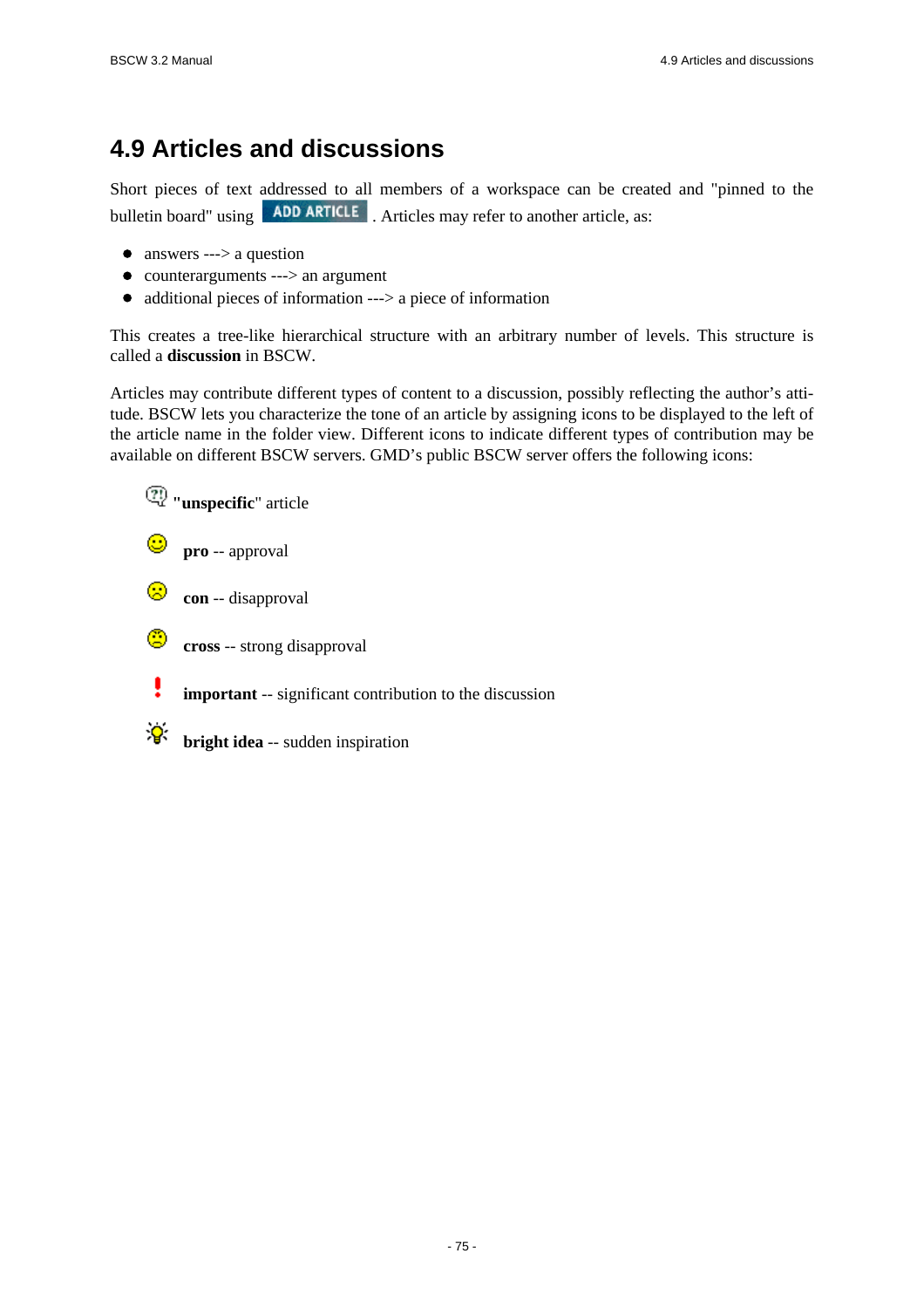# **4.9.1 Writing an article**

Writing an article is a simple procedure:

- click **ADD ARTICLE** in the button bar of the workspace or folder to bring up the form that lets you write an article in this particular workspace or folder.
- enter the name of the article in the 'Subject' field.
- write or paste (drop) the text of the article into the 'message' field. HTML tags following a  $P$ tag in the text of an article will be interpreted by browsers displaying the article.
- **EDIT** • The author can modify an article, even after replies have been submitted. Click in the button bar or [Edit] below the name of the article in the folder view.

# **4.9.2 Replying to an article**

You can reply to any article written by another member of the workspace.

To reply to an article from the folder view it is contained in:

click [Reply] below the name of the article.

If an article is currently displayed on your screen:

 $click \qquad \qquad$  **REPLY** to reply to this article, click **REPLY TO ORIG.** to reply to the article that initiated the discussion.

BSCW will bring up a reply form. The text of the article you wish to reply to has been copied to the 'Text' field, so that you can concentrate on your reply.

There is a default entry in the 'Subject' field. You should, however, enter the gist of your reply in this field, as "Re: Article" is somewhat uninformative, as it is obvious from the context that your article refers to Article.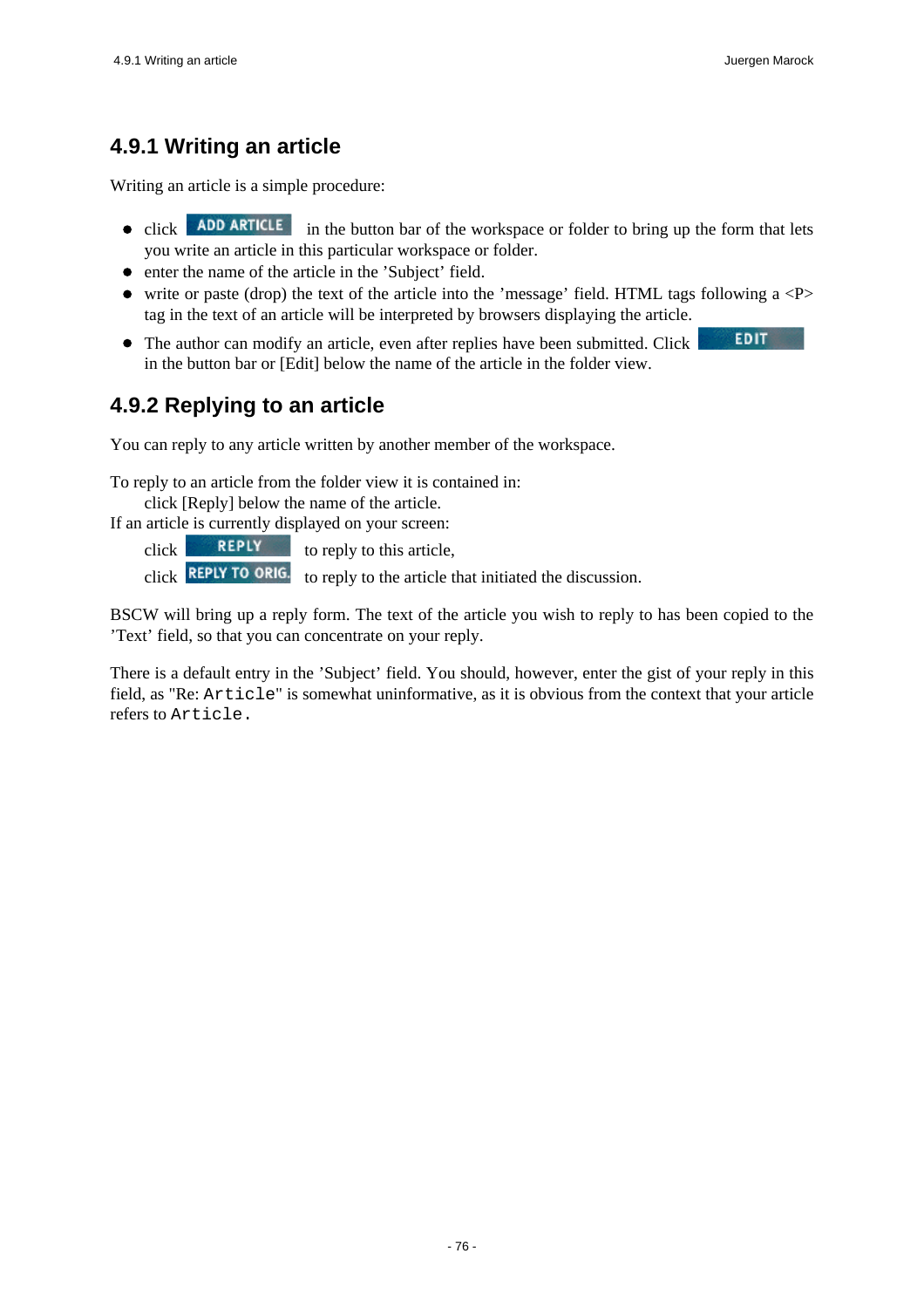# **4.9.3 Browsing through a discussion**

Articles in a discussion may form a hierarchical structure. There may be several replies to an article. Each reply can itself have several articles as replies, but each article can only reply to *one* preceding article.

BSCW provides two ways to browse the hierarchy of articles in a discussion:

### **Jumping from article to article**

If the article that is currently displayed on your screen:

- refers to an earlier article, then the name of this article (its 'subject' line) is in the page **header** as a link.
- has already triggered replies, their names ('subject' lines) are in the page **footer** as links.
- is one of several replies to the same article, **PREVIOUS** and **REXT** buttons allow to move between these parallel replies.

### **Displaying the article hierarchy**

In the folder overview,  $a \blacktriangleright$  symbol precedes an article with replies. Click it to obtain the names of the replies. Click the  $\blacktriangledown$  symbol before the article to fold up (collapse) the list of replies again.

# **4.9.4 Moving or deleting articles**

Remove an article -- and all articles referring directly or indirectly to it -- from a discussion by click- $\frac{1}{10}$  CUT or DELETE

If you **undo DELETE** from the wastebasket, the article and all articles replying to it are returned to their original place in the discussion.

If you **CUT** an article, you can only **DROP** it as the start of a new discussion, not as a reply to another article.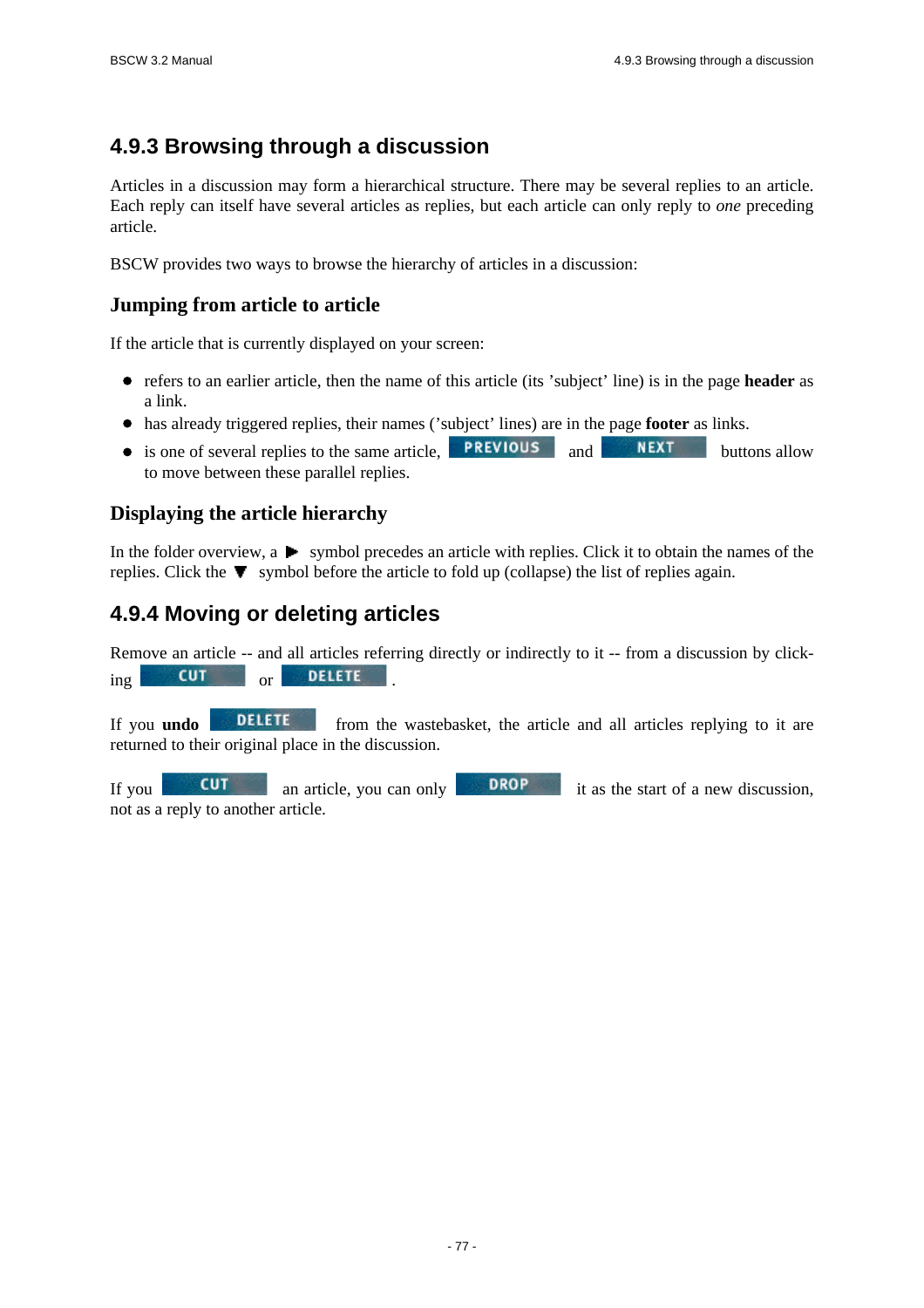# **4.10 Search**

BSCW helps you to

- submit a query to one of the popular [Web search services](#page-80-0) and to store selected results of a query **WWW SEARCH** in a folder or workspace --
- find [objects](#page-82-0) (folders, documents etc.) in your folders or workspaces -- **BSCW SEARCH**
- check if someone that you have some information about is a [user o](#page-83-0)f your BSCW server or is listed in your address book  $\overline{-}$  USER SEARCH

Clicking SEARCH will bring up the query form for the type of search that you used most recently. If you want to perform a different type of search, click **WWW SEARCH** or **BSCW SEARCH** or USER SEARCH to switch to the appropriate kind of search.

# <span id="page-80-0"></span>**4.10.1 Using a WWW search service**

At the moment, BSCW can access the search services AltaVista, Excite, Infoseek and Lycos. AltaVista additionally lets you choose to perform a 'simple' or an 'advanced' search.

To use the correct form to specify your query and to link to the appropriate 'Query Help', you should first pick the search service you want to use from the menu in the lower section of the form.

Then fill in the fields to specify the query, limit the scope of the search and limit the number of hits returned in the upper section of the form. If you are uncertain about the most effective specification of your query, clicking [Query Help] will take you to the Help function for the search service.

When you click [Do Search], BSCW sends your query to the selected search service and collects the results. Search results will be presented as a list of BSCW URL objects. As a default, the order of this list reflects the relevance ranking of the search service. If you prefer, BSCW will sort the results alphabetically by document name or domain.

In the header of the results page, directly below the logo of the search service, BSCW repeats your query as a link to the original results page generated by the search service, which lets you work directly with the search service very easily.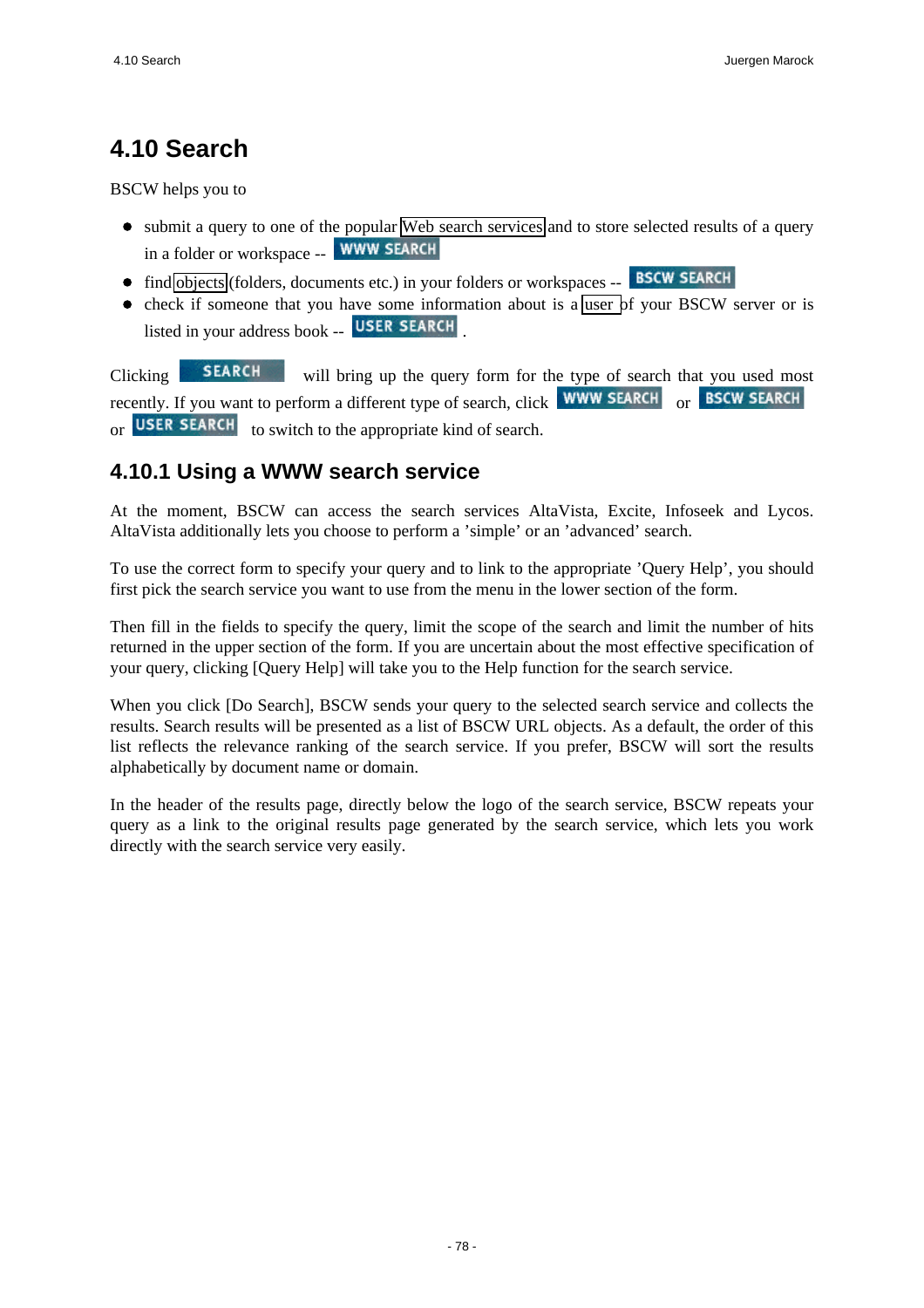### **Special buttons of the results page**

#### **COPY**

saves the selected URLs to your bag. For an individual URL object in the list, [Copy] in the [Action] line does the same.

### **VERIFY**

checks whether the selected URLs are still valid. For an individual URL object in the list, [Verify] in the [Action] line does the same.

### **SAVE AS**

saves the entire result of search as a 'Search' object (folder) in your bag.

#### **MORE HITS**

collects and displays additional hits.

### **REDO SEARCH**

repeats the query as originally specified.

#### **SEARCH**

brings up the search form again and lets you modify your last query, e. g., to narrow the scope of the search.

#### **Note**:

The Web search engines occasionally modify the format of their lists of 'hits'. As a consequence, the BSCW server software may have to be modified to handle the new format.

If you notice that a search engine does no longer produce the expected results, please inform your BSCW administrator. She or he should contact [OrbiTeam](http://www.orbiteam.de/) about a software patch.

If you are using GMD's public BSCW server at [http://bscw.gmd.de,](http://bscw.gmd.de/) please send an email to bscw@gmd.de.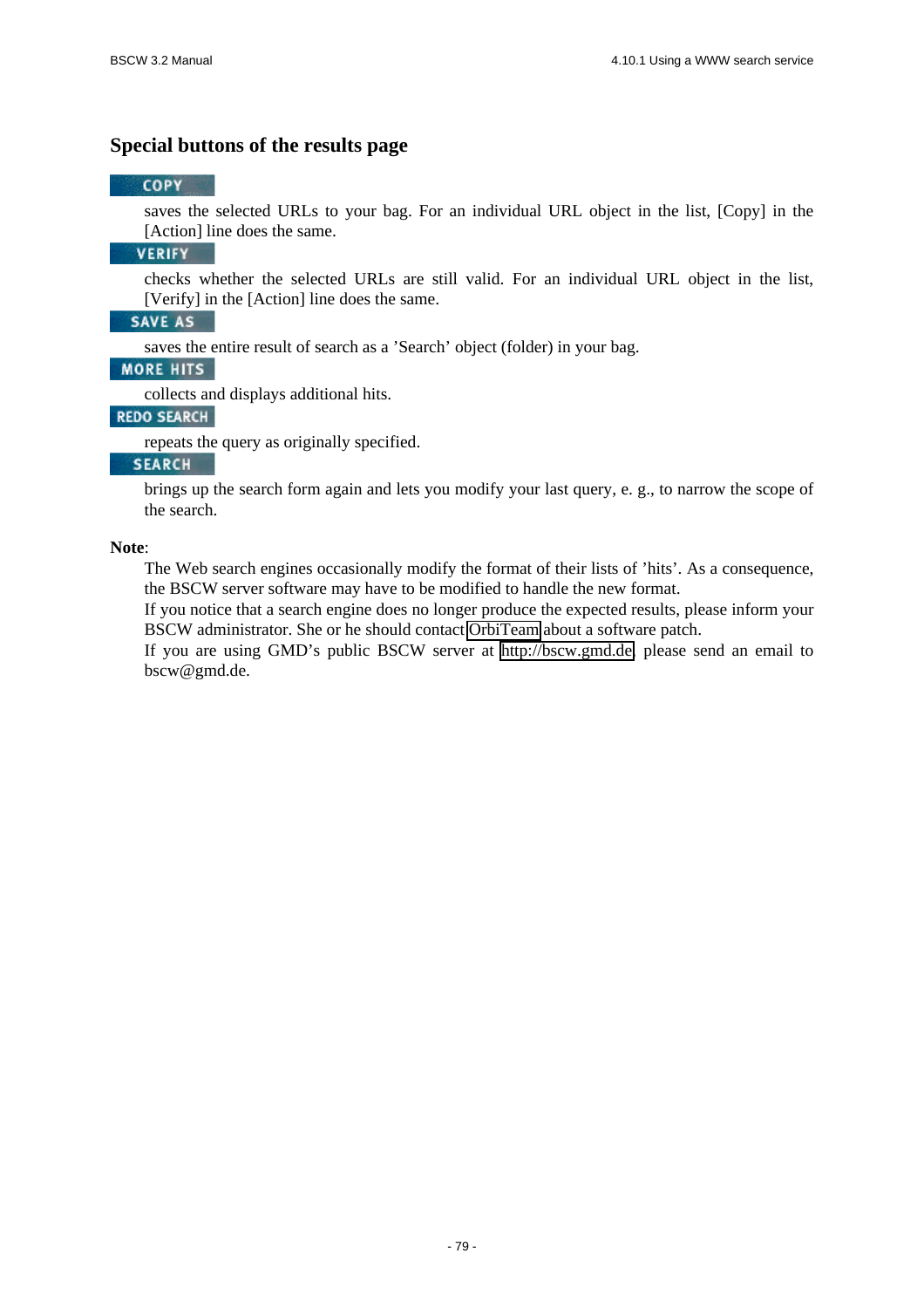# <span id="page-82-0"></span>**4.10.2 Finding BSCW objects**

The BSCW search function helps you find objects on the BSCW server. The search form makes it easy to

 $\bullet$  set the scope of the search -- just select your  $\bullet$  folder, all your [meeting objects,](#page-91-0) your [bag,](#page-36-0) or your [wastebasket.](#page-38-0)

**Note**:

Avoid searching 'the entire system'. It may take a long time even on small servers. Due to 'time-out' of your browser, your BSCW session might be aborted.

specify a complex search term which may combine various items of "meta information" and terms in the content of the object.

Content-based search is limited to plain text and html documents.

You can narrow down your query by specifying

- Type of object
- A search pattern
- Fields to search and search terms
- Boolean combinations of search terms.

You may exclude fields and search terms by marking their checkboxes and clicking

**(** Delete Selected **)**

For the search proper, these checkmarks have no significance.

BSCW presents search results as a list of URL objects. The order of the list reflects a relevance ranking. BSCW can also sort the list alphabetically by name of the information object and by location.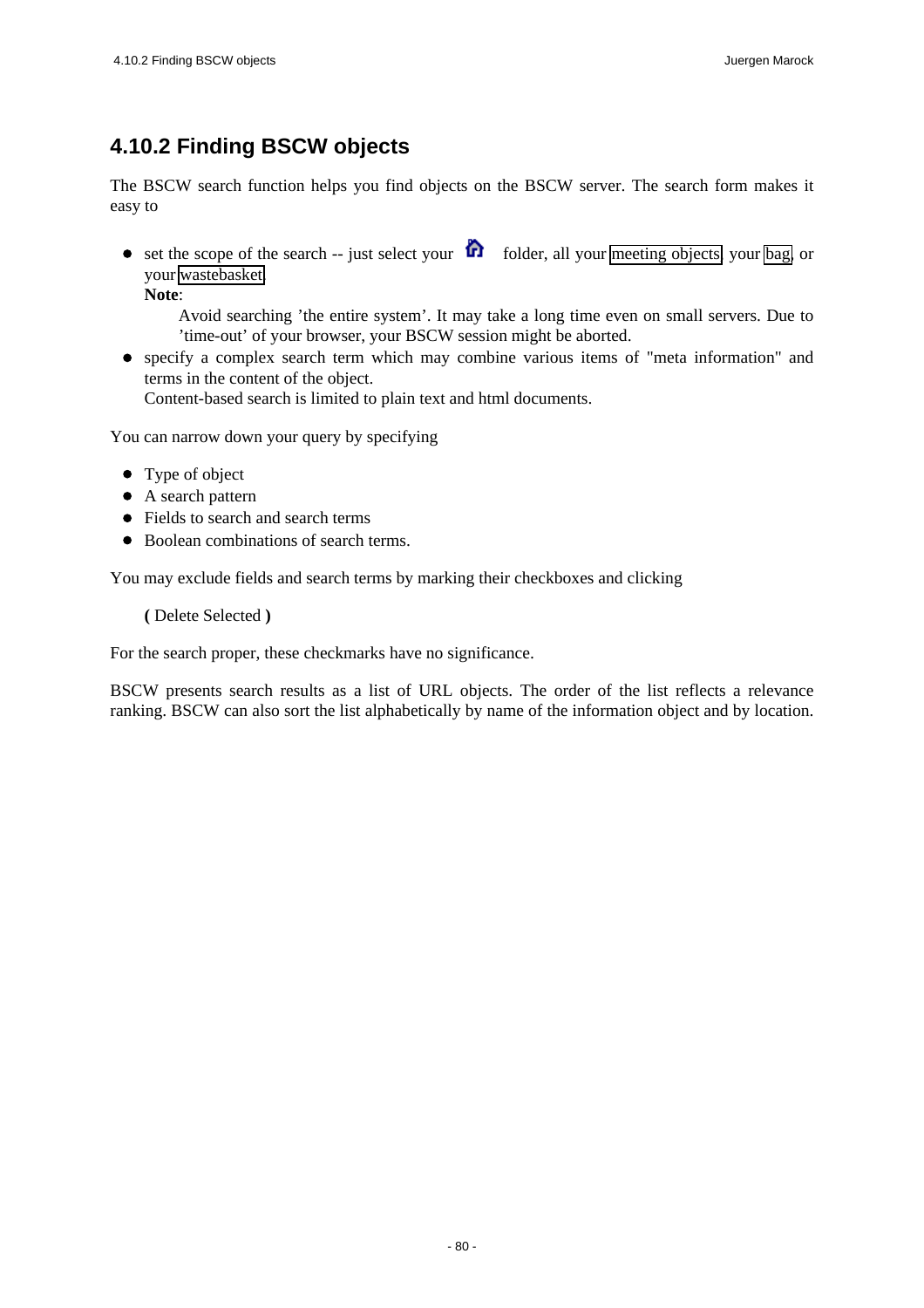### **Special buttons of the results page**

#### **COPY**

saves the selected URLs to your bag. For an individual URL object in the list, [Copy] in the [Action] line does the same.

#### **VERIFY**

checks whether the selected URLs are still valid. For an individual URL object in the list, [Verify] in the [Action] line does the same.

### **SAVE AS**

saves the entire result of search as a 'Search' object (folder) in your bag.

#### **MORE HITS**

collects and displays additional hits.

### **REDO SEARCH**

repeats the query as originally specified.

### **SEARCH**

brings up the search form again and lets you modify your last query, e. g., to narrow the scope of the search.

# <span id="page-83-0"></span>**4.10.3 Searching for a user or email address**

BSCW lets you search for users -- either in your own address book or among all registered users of the server ("the whole system"). The second option can be particularly helpful if you want to invite someone into a workspace who is a user but whose user name you do not know.

As search criteria you can specify fields of the 'Details' form, which every registered user should have filled in. On many BSCW servers, however, the only information that is likely to be known for each user is 'user name' und 'email address'.

If you have found the user that you are looking for, click  $\overline{IO}$  ADDRBOOK to add the user's entry to your address address book.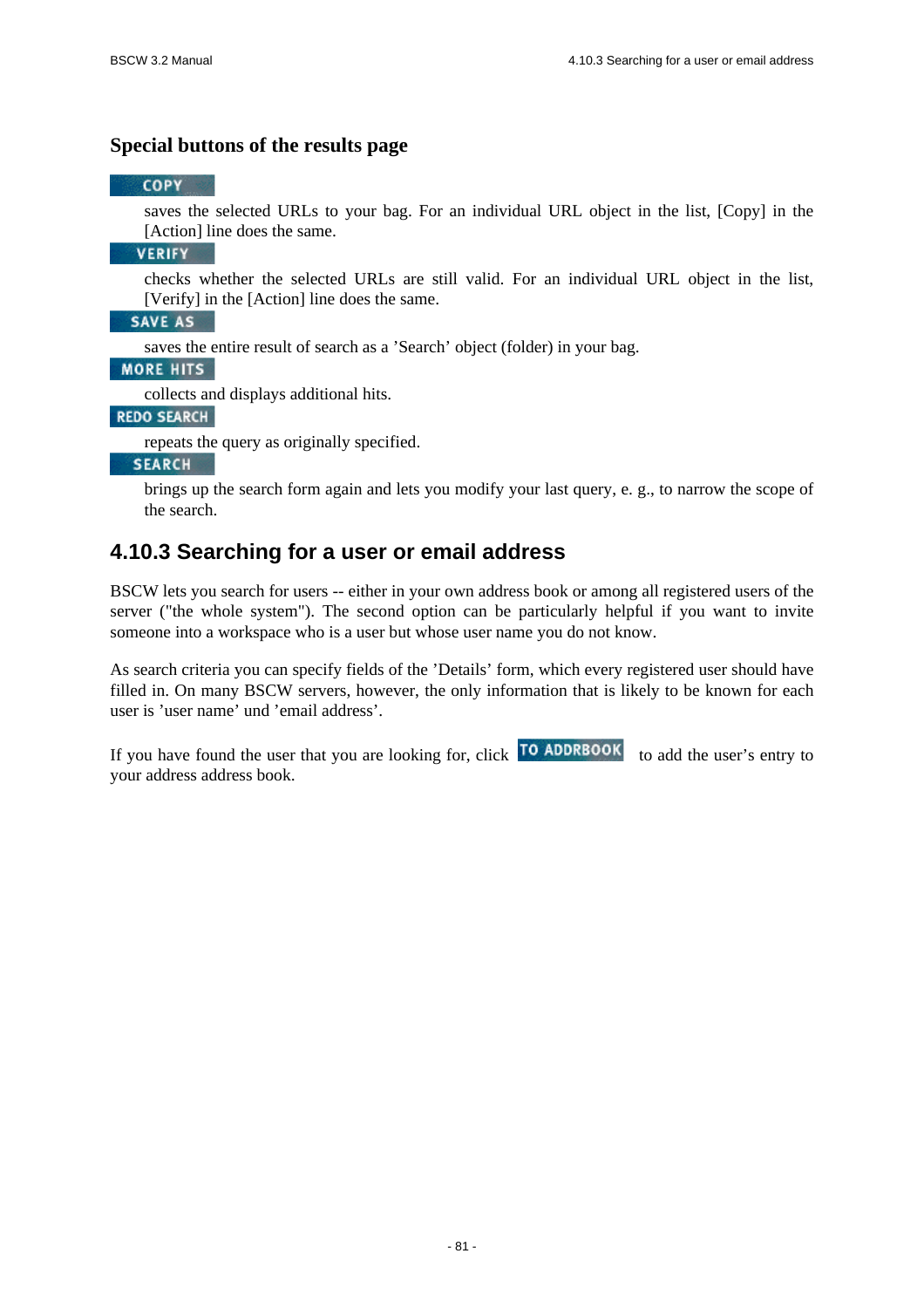# <span id="page-84-0"></span>**4.11 URL for objects in workspaces**

BSCW lets you create and manage sets of interlinked documents (HTML files, GIF or JPEG files, audio or video files etc.). You can share them with the other members of the workspace and even publish them for anonymous access on the Web (in [section 4.7](#page-64-0) there is more on setting access rights for anonymous access and on adjusting URLs accordingly).

Links can also be included in articles (see [section 4.9\)](#page-77-0), in the 'description' attached to objects in workspaces and in various other text fields.

- If you want to create a link to an object in another workspace on the same server, make sure that registered users of the server have 'Get' access for this object.
- If you want to create a link to an object in a workspace on another BSCW server, make sure that the user *anonymous* has 'Get' access for this object (see [section 4.7.6\)](#page-71-0).

To create a link, you need to know the URL of the object on the BSCW server. This URL may have two different forms:

- BSCW's internal address
- $\bullet$  the path in a folder (directory) tree

each with its specific advantages. BSCW's internal addresses are short, they do not change when the object is moved to another folder, when a folder is renamed etc., and they can be used as entry points into a hyperlinked structure from outside the BSCW server.

On the other hand, by using the familiar 'relative' directory path URLs, you keep a hyperlinked structure portable, i.e. you could archive it, take it to a different server, move it to an arbitrary place in the folder hierarchy and have the links intact and working. Restrict access rights [\(see section 4.7\)](#page-64-0) to prevent your co-workers from inadvertently renaming objects or moving them around.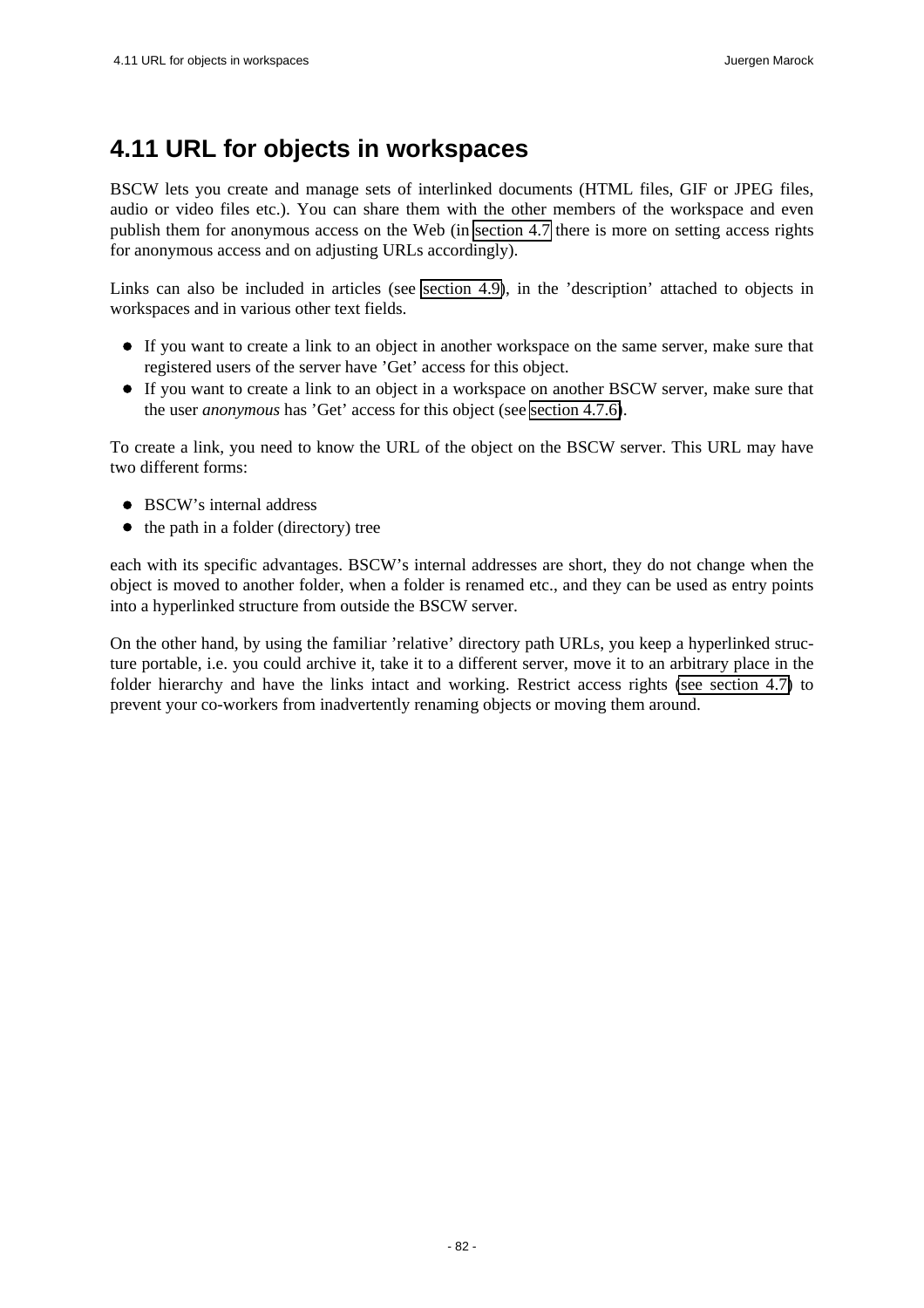# **4.11.1 BSCW's internal address**

BSCW generates an internal address for every object. You can see this URL in the 'Location:' window while your browser displays the object. When it displays a .html file named *article,* the 'Location:' window might show:

http://bscw.gmd.de/bscw/bscw.cgi/f3014/article.html

You can use this internal address in a link tag in any HTML document:

```
<A 
HREF="http://bscw.gmd.de/bscw/bscw.cgi/f3014/article.html">Article</A>
```
It can be abbreviated as

```
<A HREF="/bscw/bscw.cgi/f3014/article.html">Article</A>
```
if both documents reside on the same server.

**Note**:

If you want to allow anonymous access to article.html, the address has to be modified to <A HREF="/pub/english.cgi/f3014/article.html">Article</A> (For details, see [section 4.7.7.](#page-71-0))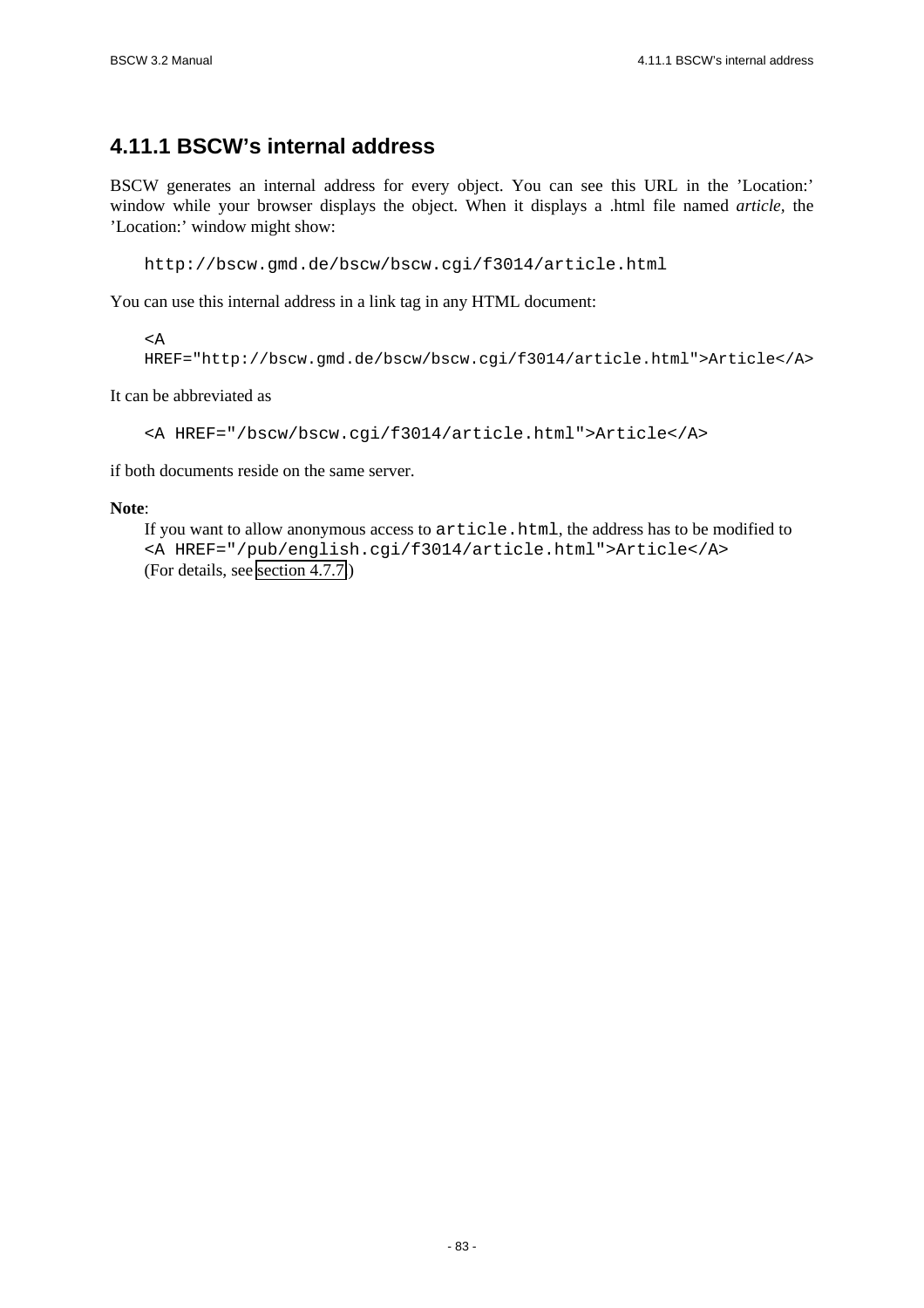# **4.11.2 Folder path URLs**

For objects inside your home folder, BSCW can convert the pathnames that are shown to the right of the

#### 价 **:<your user name>/**

in the header section of the folder views, to the corresponding internal addresses.

### **Objects in the same folder**

Take as an example a document  $article.html$  that contains a picture named pic.gif and refers to a second document  $doc2$ .html. The text of  $article$ .html might then contain the links

```
<IMG SRC="pic.gif"> 
... 
<A HREF="doc2.html">this document</A>
```
If the three files article.html, pic.gif and doc2.html are in the same folder, BSCW will convert the links correctly.

### **Traversing the folder tree**

Files in subfolders, in folders higher up the directory tree or in a different branch of the tree of workspaces and folders can be addressed in the same way, following standard UNIX notation. If the image file pic.gif is in the subdirectory pictures and the second document is in the folder documents in a folder more, then BSCW will convert the links

```
<IMG SRC="pictures/pic.gif"> 
... 
<A HREF="more/documents/doc2.html">this document</A>
```
correctly.

Similarly, if the document doc2.html contains a link

<A HREF="../../article.html">previous document</A>

this is again converted correctly, if doc2.html has an address path with at least two directories before the name of the object -- as in the example above.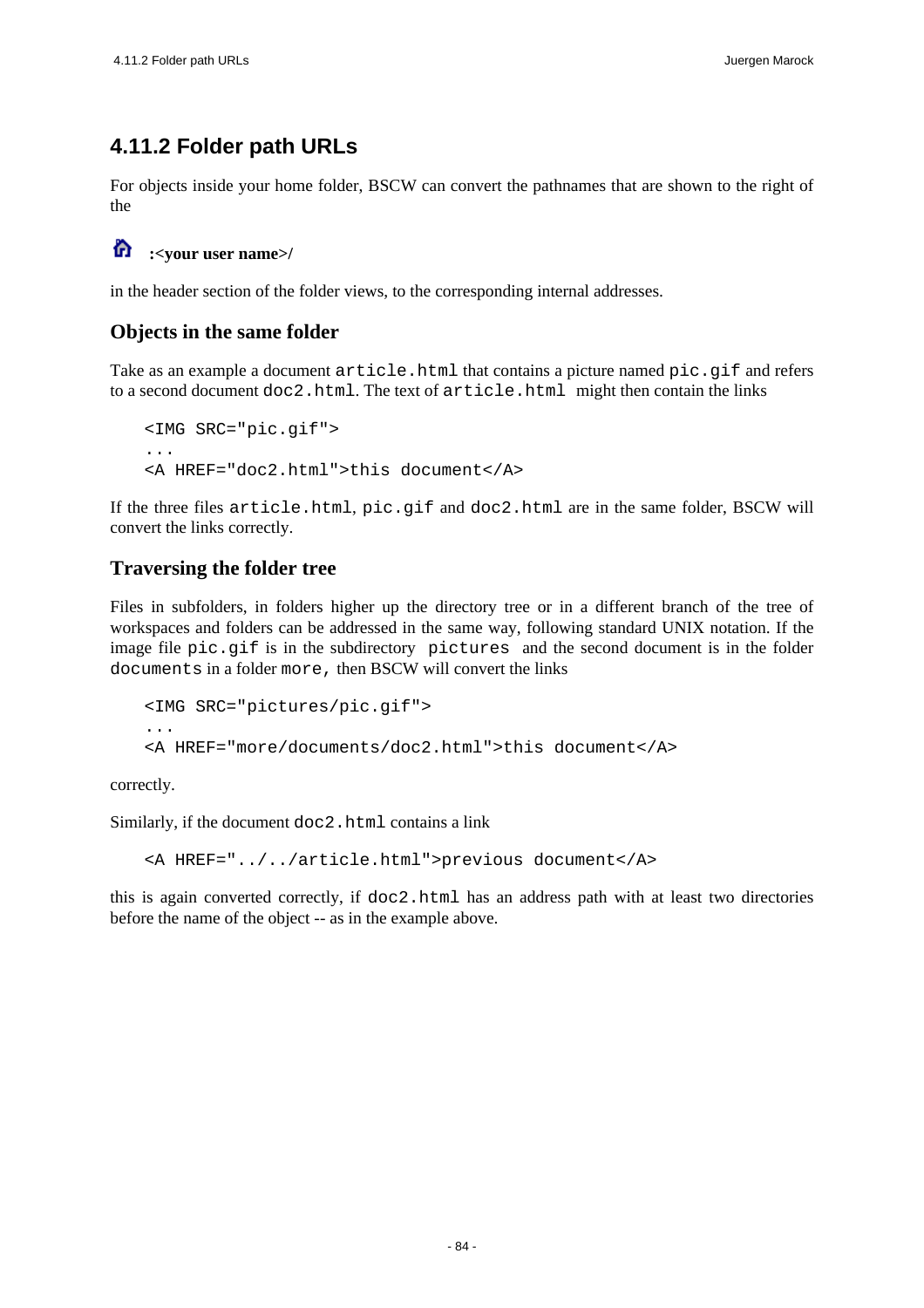# **4.12 Convert and compress documents**

### **Conversion ...**

... helps you share documents when not all members of your workspace can use the same programs. Conversion translates a document from one (typically program-specific) file format into another one that you and your colleagues may be able to read and edit more easily than the original format.

### **Nobody is perfect**:

Like conversion programs on your local computer system, the conversion routines in BSCW cannot translate all features of program-specific file formats into other formats *without losses.* As far as possible, BSCW will advise you of changes or losses to be expected from a specific conversion.

### **Compression ...**

... reduces the file size of a document, i.e., the storage space requirements and the time to download a document. You typically need a matching program on your local system to de-compress a compressed file in order to make it usable again.

Click [Convert] in the [Action] line of the document to bring up a form showing the formats into which BSCW can convert your document. Select a destination format and/or the compression and encoding to be applied.

BSCW will write the converted or compressed file to your bag (see [section 3.5\)](#page-36-0) and then display a form which lets you immediately download the document.

#### **Note**:

Conversion and compression programs are *not* part of the BSCW server software. They have to be installed separately by the server administrator. Thus, the selection of conversion and compression programs available on a BSCW server is determined by its administrator.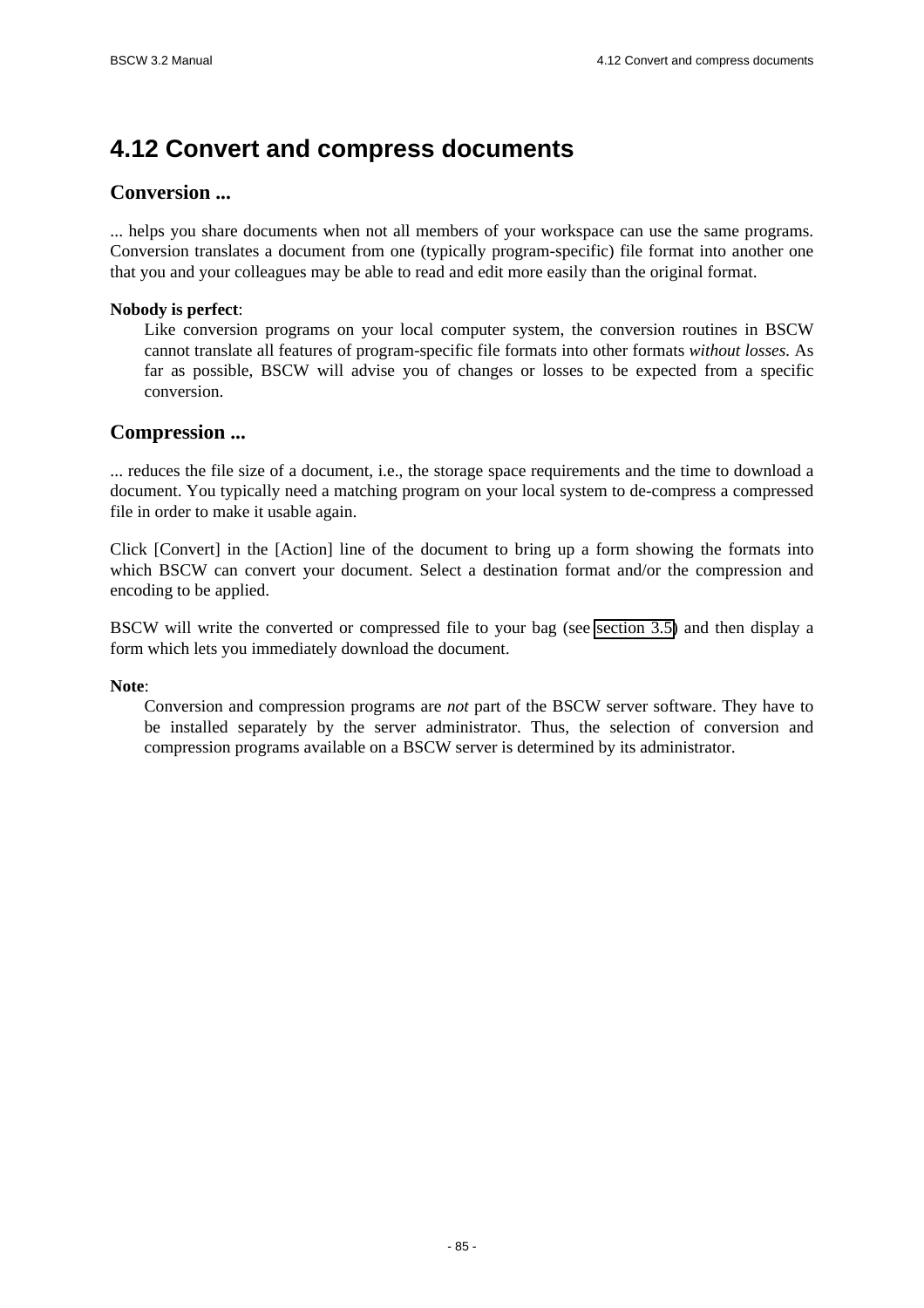# **4.13 Archive objects**

BSCW can transform copies of a set of objects (folders, documents etc.) into one compact file -- an archive -- that saves storage space and download time. This function is especially useful for downloading numerous or big files as fast and cost-effectively as possible.

**Note**:

Archiving does not affect the original objects in any way. To actually save storage space on the BSCW server, you have to *destroy* the original objects.

**Note**:

The archive formats cannot incorporate the meta information (owner of a document, history, description, access rights etc.) that BSCW manages for each object. The meta-information is omitted in the archive.

In particular, information about members of workspaces and participants of meeting objects is lost in the archiving process, i.e., workspaces and meetings are archived as **folders**.

To create an archive, select all objects which you want to include by clicking their checkboxes. If you want to combine objects from different folders or workspaces in an archive, copy them to your bag. There, you should expand the 'current selection' so that all objects you want to archive are selected. Then click **ARCHIVE** 

BSCW brings up a form that lets you select the archive format (*tar* or *zip*), compression (*Gzip* or *Compress*) and encoding (*UUE*) that you and/or the recipients of the archive can process on their local systems.

BSCW stores the archive in your bag (see [section 3.5\)](#page-36-0) and offers to immediately download it.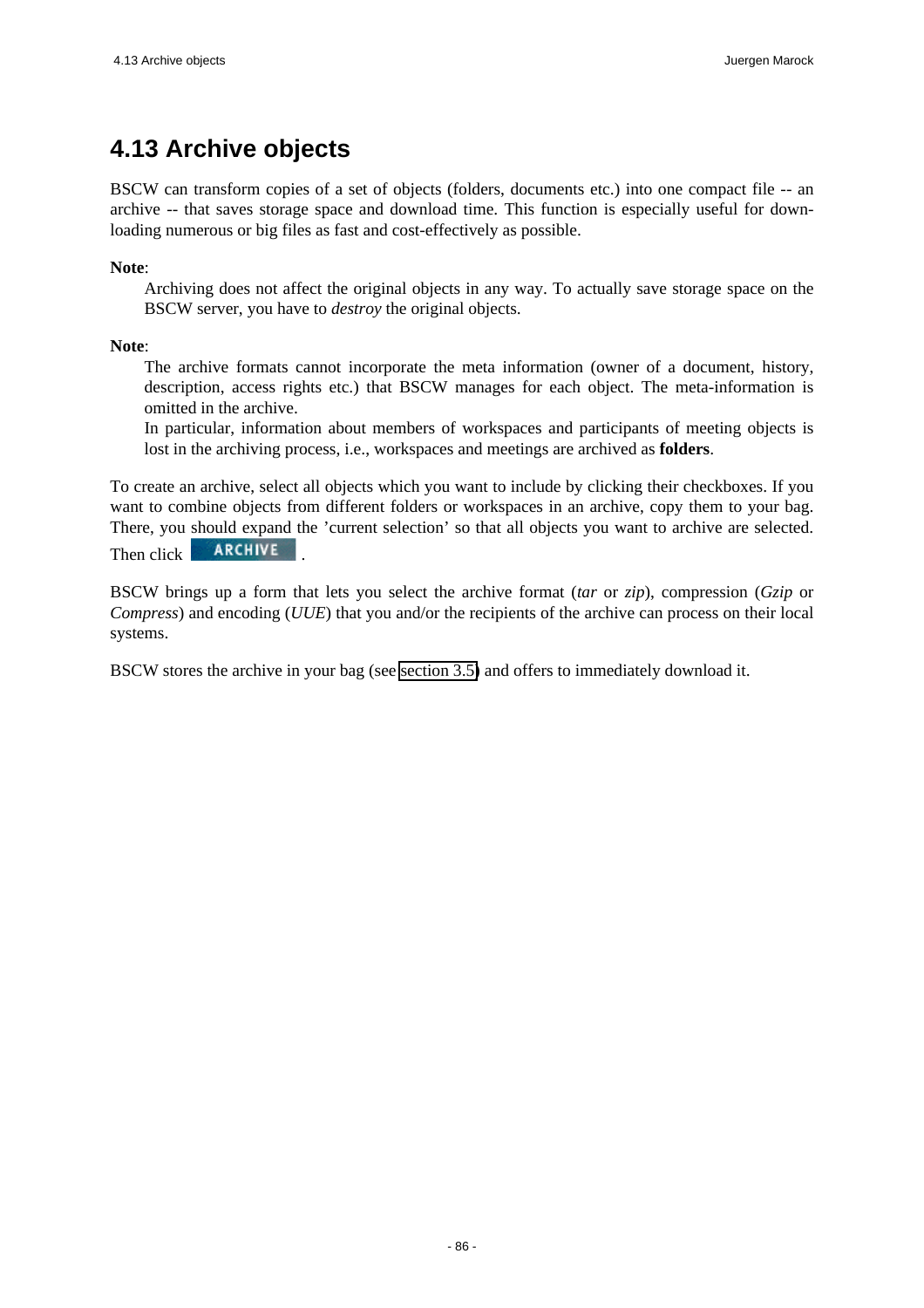# **4.14 The BSCW Helper program**

As an alternative to the file upload function of Netscape Navigator and of MS Internet Explorer (version 4.0 or better) -- or possibly as a necessary supplement to other browsers -- you may use a **BSCW Helper** program to upload documents to your workspaces.

You may download the Helper programs from GMD's public BSCW server [\(http://bscw.gmd.de/Download.html\)](http://bscw.gmd.de/Download.html) -- possibly also from your BSCW server -- and use them **free of charge**.

The Helper programs can transmit **several files** "in one operation" and in general they correctly recognize the MIME types of the documents. In addition, they display a progress bar to show how much longer it will take to upload the files.

### **Note**:

BSCW recognizes if your browser supports file upload and sets the use of this function as a default. If you want to use a Helper program instead of your browser, you must open your Preferences form (see [section 4.2\)](#page-41-0) and select

**Use BSCW Helper for file upload**.

# **4.14.1 Helpers for UNIX**

### **Unix Transmitter**

### **Functionality:**

• Rich feature set

### **Requirements:**

- The BSCW native Unix transmitter requires the **X windows Motif widget set** to be compiled
- Statically built versions on the transmitter exist for SunOS and Solaris machines without X-Motif

# **'Command line' Uploader**

### **Functionality:**

Primarily for developers, allows upload to a BSCW server from the Unix command line (or other programs ...).

### **Requirements:**

Runs on numerous Unix variants, including Irix and HP. It was tested only on machines under SunOS 4.1.x, Solaris 2.x. or NextStep.

Please, keep us informed about your experience with porting the uploader to other systems!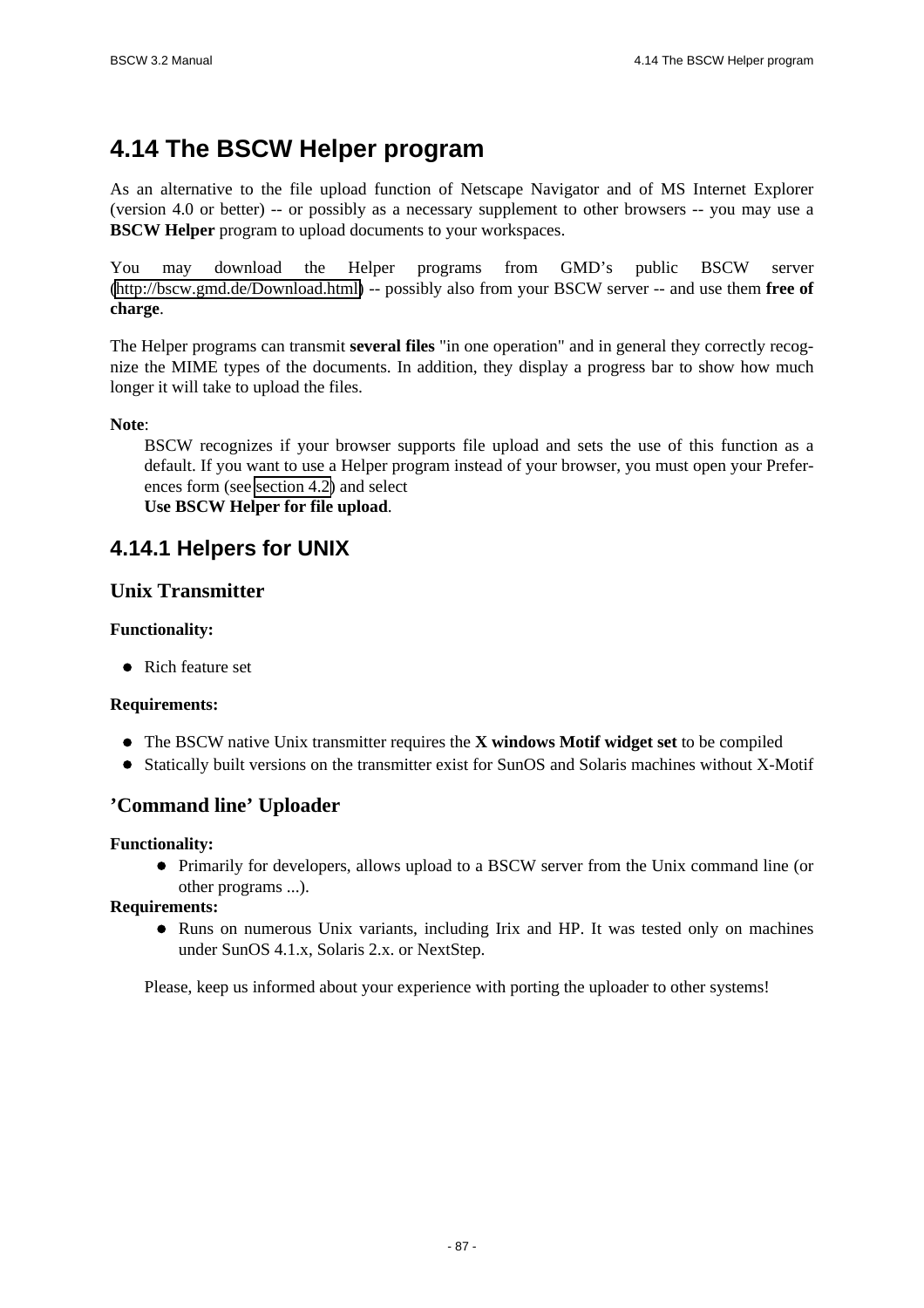# **4.14.2 Helpers for Windows**

### **Drag & drop Uploader**

The Helper program available from [here](http://bscw.gmd.de/Download/clientex.html) can be used to add functionality for users of Windows 95 or NT 4.0. It is only essential to run the 'platform specific helper' if you still run Windows 3.1x.

### **Functionality:**

- Drag and drop uploading of multiple files. In combination with Netscape Navigator, 'drag and drop' from the desktop to Navigator is supported. Users of MS Internet Explorer can drag files to a special 'upload' icon on the desktop.
- Automatic document type detection using the Windows Registry.
- Support for command-line execution for calling from other applications.

### **Requirements:**

Windows 95 or Windows NT, about 400k disk space

### **Basic Windows Helper**

### **Functionality:**

- $\circ$  Fewer features than the Drag & drop uploader, but progress reporting and automatic document type detection are provided
- support for Windows 3.11/NT 3.5.1.

### **Requirements:**

- Windows 3.1x about 160k disk space
- Windows 95, Windows NT about 50k disk space

# **4.14.3 Helper for MacOS**

### **Functionality:**

- Multiple file upload
- Drag and drop
- Full progress reporting

### **Requirements:**

- PowerPC or 680x0 Macintosh
- MacOS 7 or higher; MacOS 7.5 or higher for 'Drag and drop'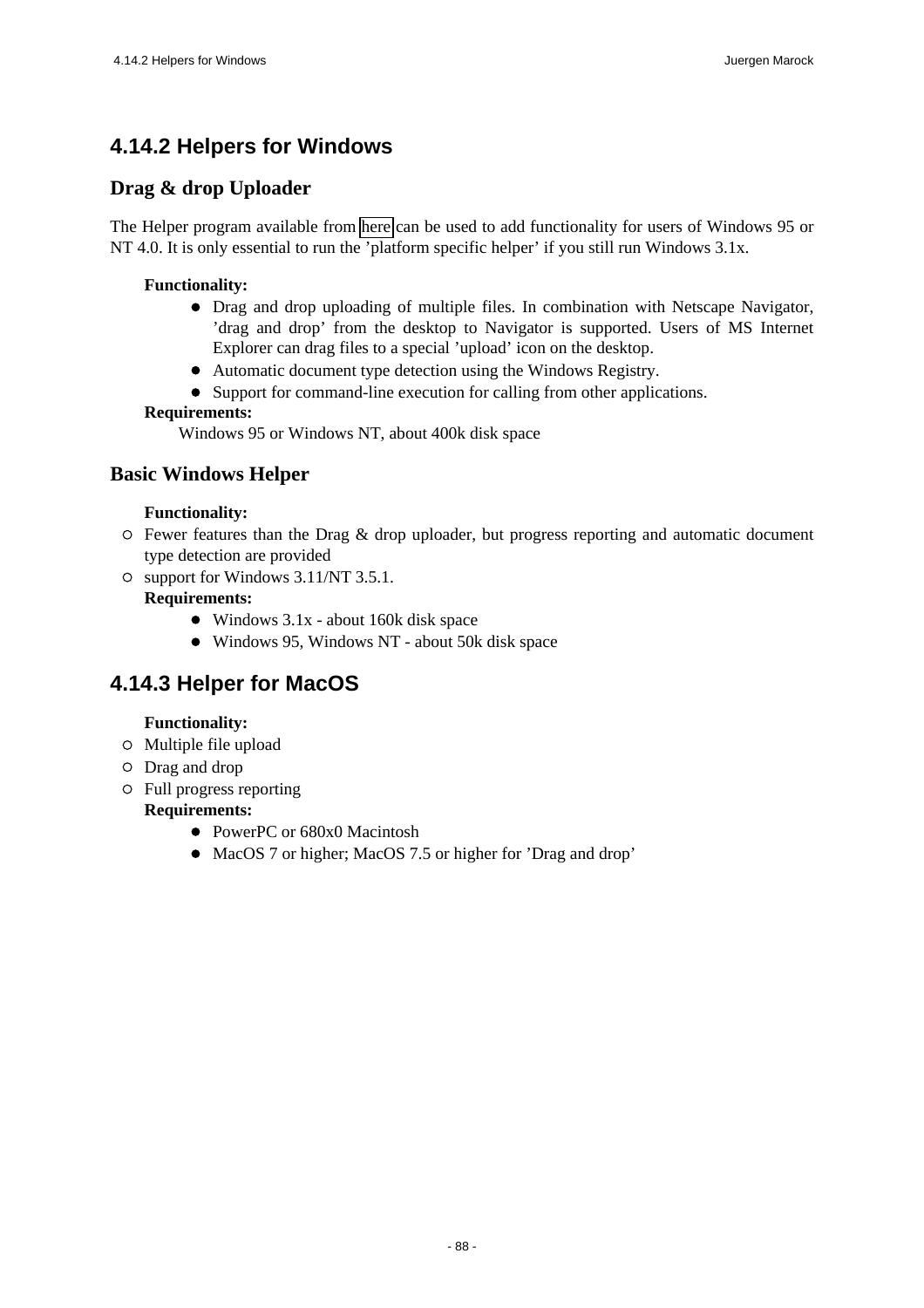# **5 Support for synchronous cooperation**

# <span id="page-91-0"></span>**5.1 Meeting**

BSCW offers a meeting object, represented by  $\mathbf{H}$ , which lets you organize, prepare and support events of *synchronous* cooperation.

- The meeting object manages information about the details of a specific *synchronous* cooperation event -- date, time, place, participants, type of meeting etc.
- The meeting object can be used as a folder for preparatory documents, presentations, proceedings etc. of the actual meeting.
- The meeting can initiate virtual synchronous cooperation (e.g. via a conferencing application over the Internet) by starting the respective programs and establishing connections.

You can access a BSCW meeting from

- the workspace or folder where the meeting was created,
- your Meetings Calendar, which manages all your BSCW meeting objects for you (see [section](#page-95-0)  [5.2\)](#page-95-0).

In the folder view, all members of the workspace see the meeting -- even if they have not been invited to participate. For the invited participants, the meeting also shows up in their personal Meetings Calendar.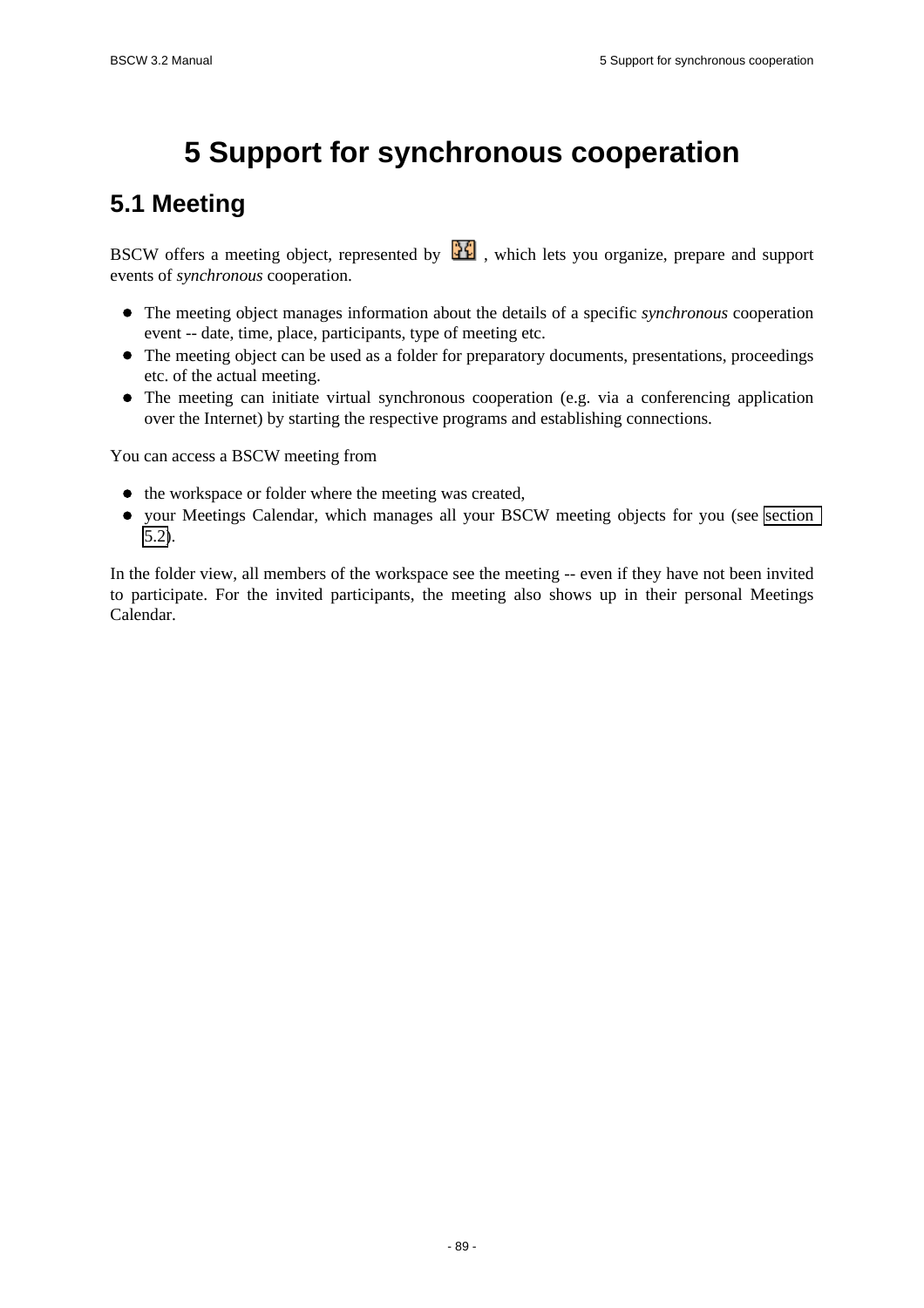# **5.1.1 Creating a meeting**

Click **ADD MEETING** in the header of your workspace or folder. This brings up a form where you can enter for your meeting:

- **Date & time**
- **Location** -- for a face-to-face meeting, you can specify a location. For a virtual meeting, enter the network and the application in which you plan to meet your colleagues. For some conferencing programs, you must also specify an IP address for BSCW to be able to start the application.
- **Participants** -- can be selected from the list of the workspace members. Additional participants can be entered as email addresses.
- **Notes** -- miscellaneous information about the meeting.

The invitation to a meeting is **not** also an invitation to the shared workspace. The email address that you enter to specify an external participant is used only within the meeting object. Therefore external participants (i. e., participants who are not members of the workspace that the meeting object belongs to) do not automatically have access to the information contained in the meeting object. If you wish to make access possible for them, you should

- create the meeting object *without* letting BSCW send an invitation email to the participants automatically
- modify the access rights to permit anonymous access to the meeting object and its contents (see [section 4.7\)](#page-64-0)
- from the meetings  $\mathbb{C}$  page and using the list of participants as recipients, send an email to the participants to inform them about the anonymous access allowed and about the URL to use for accessing the meeting object (see [section 4.7.7\)](#page-71-0).

# **5.1.2 Modifying details**

Click [Modify] in the [Action] line of the meeting object to bring up the form with the current details of the meeting. You can modify these as required. BSCW can help you to inform all invited participants by email about important modifications and to ask them again to confirm or decline participation.

Click  $\boxed{\textbf{i}}$  to the left of the <Name of the meeting> to bring up its info page. Under **'Details of <***Name of the meeting***>**' you will be able to see who is invited and who has already confirmed or declined to participate.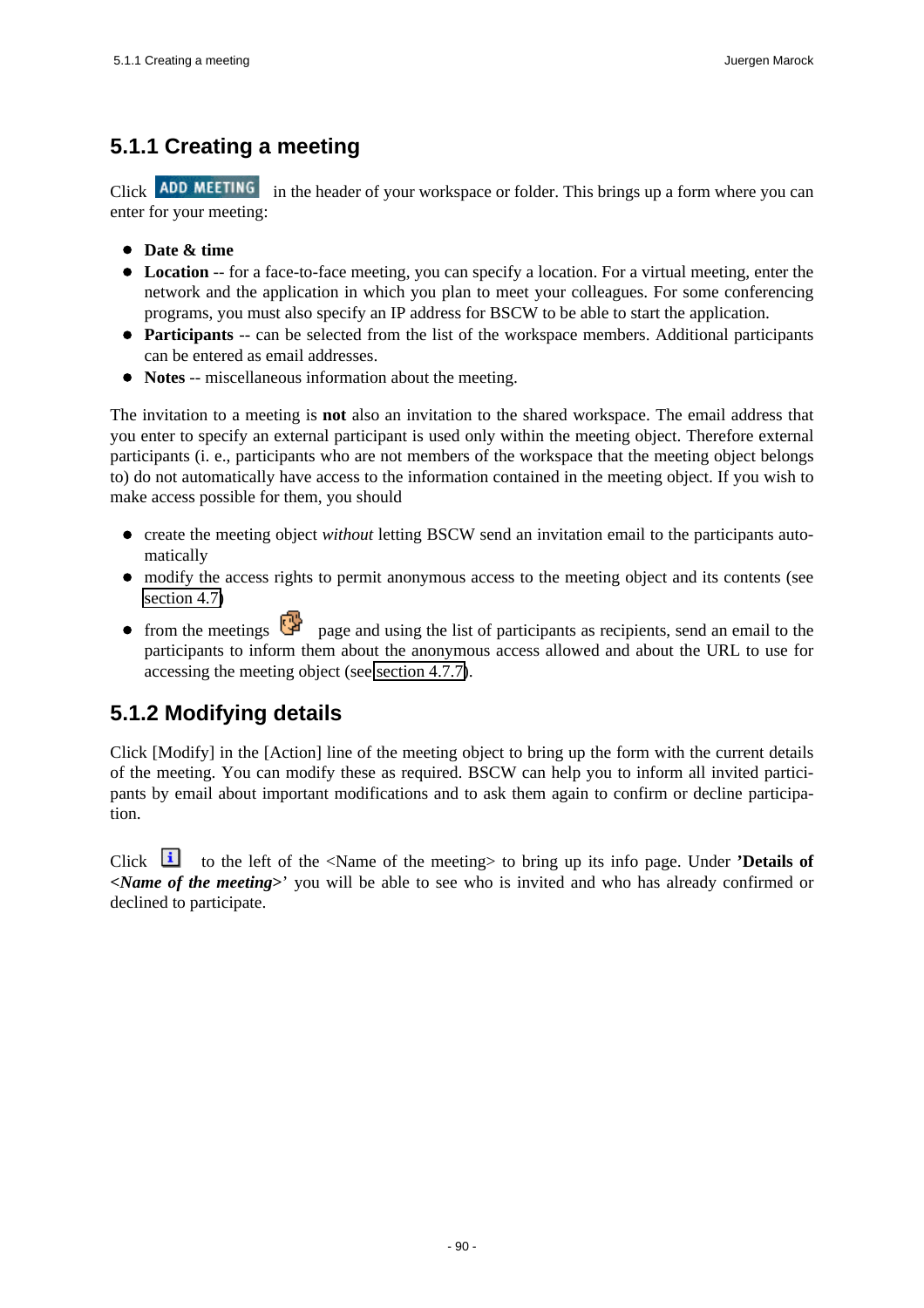# **5.1.3 List of participants**

Just as a workspace has its list of members, a meeting object has its own list of participants. Click the

icon to the right of  $\langle$ Name of the meeting to call up the participants page. Similar to the membership page of a workspace, the participants page lists the user names or email addresses that have been entered as participants of the meeting. As a reminder that all members of the workspace can access the meeting object and its contents, BSCW has automatically added the BSCW group 'Members of <Name of the workspace where the meeting object is located>'.

#### **Warning**:

You should avoid to **REMOVE** this BSCW group from the list of participants.

BSCW offers two ways to add participants to an existing meeting:

- Click **ADD MEMBER** in the header of the meeting overview or the participants page to bring up a form that lets you invite additional participants
	- who are registered users of the BSCW server and whom you want to invite to the *shared workspace* and to the meeting,
	- who are to become members of the shared workspace and participants of the meeting **when** they register as users of the BSCW server.
- Click **PARTICIPANTS** in the info page of the meeting object -- or [Modify] in the [Action] line below the name of the meeting object -- to bring up a form that lets you invite to the meeting
	- members of the workspace and
	- persons represented by their email address -- irrespective of their membership in the workspace or their 'registered user'-status.

You can also use

#### **REMOVE**

to remove selected participants from the list;

#### **EMAIL**

to send an email to selected participants;

TO ADDRBOOK in the upper button bar

to add **all** current participants of the meeting to your address book as the BSCW group ' Members of <Name of the meeting>';

TO ADDRBOOK in the xyz button bar

to add selected participants as individual entries to your address book;

#### **MAKE GROUP**

to create a new **BSCW group** that takes the place of the individual entries in the participants list and is added to your address book.

#### **Note**:

When you create this new BSCW group, BSCW creates a new workspace with the name of

that group and adds it to the top level in your  $\bigcap$  folder. The meeting object from whose list of participants you created the new group is transferred into this new workspace (see [section 4.5.3](#page-59-0) for details).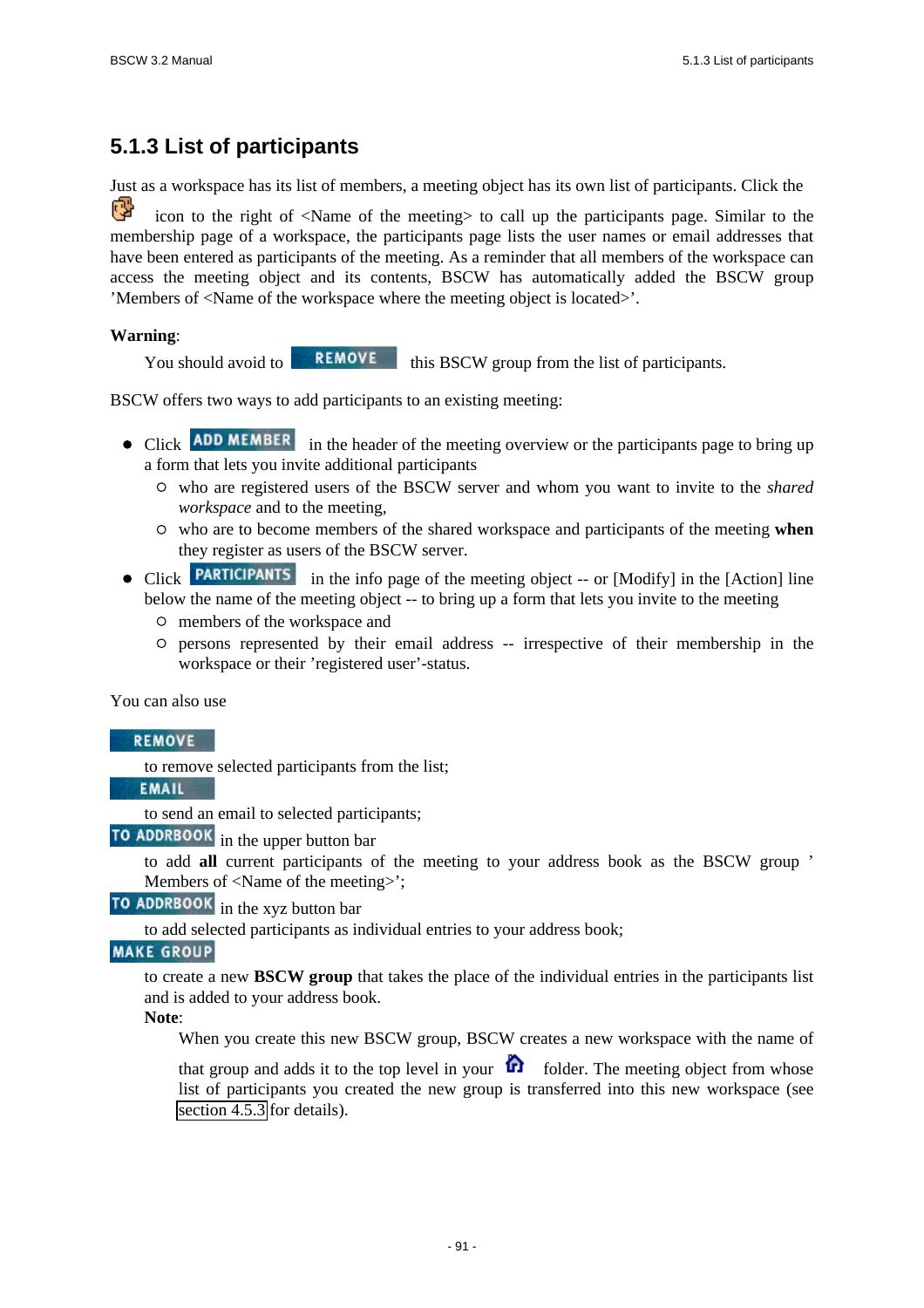# **5.1.4 Participate in virtual meeting**

To set up a virtual (electronic) meeting at the agreed time, click **in the meeting** in the meeting overview or [Join] in the [Action] line of the meeting object in the folder view where it resides.

BSCW then sends a file to your system with the MIME type that will

- start the conferencing application specified in the meeting object and
- connect it automatically to the correct addresses,

if your computer system, and in particular the browser, are configured appropriately. (Consult the manual or the electronic help of your browser and of the conferencing application.)

# **5.1.5 Conferencing programs supported**

Most of the conferencing programs currently supported by BSCW can be used free of charge or for a small licence fee.

You can download the software -- in part licensed for test and evaluation only -- from:

- [Connectix Videophone](http://www.connectix.com/) (http://www.connectix.com)
- [WhitePine Enhanced CU-SeeMe](http://www.cu-seeme.com/) (http://www.cu-seeme.com)
- [Intel Internet Video Phone](http://connectedpc.com/) (http://connectedpc.com)
- [Intel Proshare](http://www.intel.com/proshare/conferencing/) (http://www.intel.com/proshare/conferencing/)
- [Microsoft Netmeeting](http://www.microsoft.com/netmeeting) (http://www.microsoft.com/netmeeting)
- [Netscape Conference](http://www.netscape.com/) (http://www.netscape.com)
- [Netscape Cooltalk](http://www.netscape.com/) (http://www.netscape.com)
- [VDOnet VDOPhone](http://www.vdo.net/) (http://www.vdo.net)

#### **Note**:

Supplementary audio or video hardware may be required to use these programs. Interoperability may be limited to specific hardware platforms.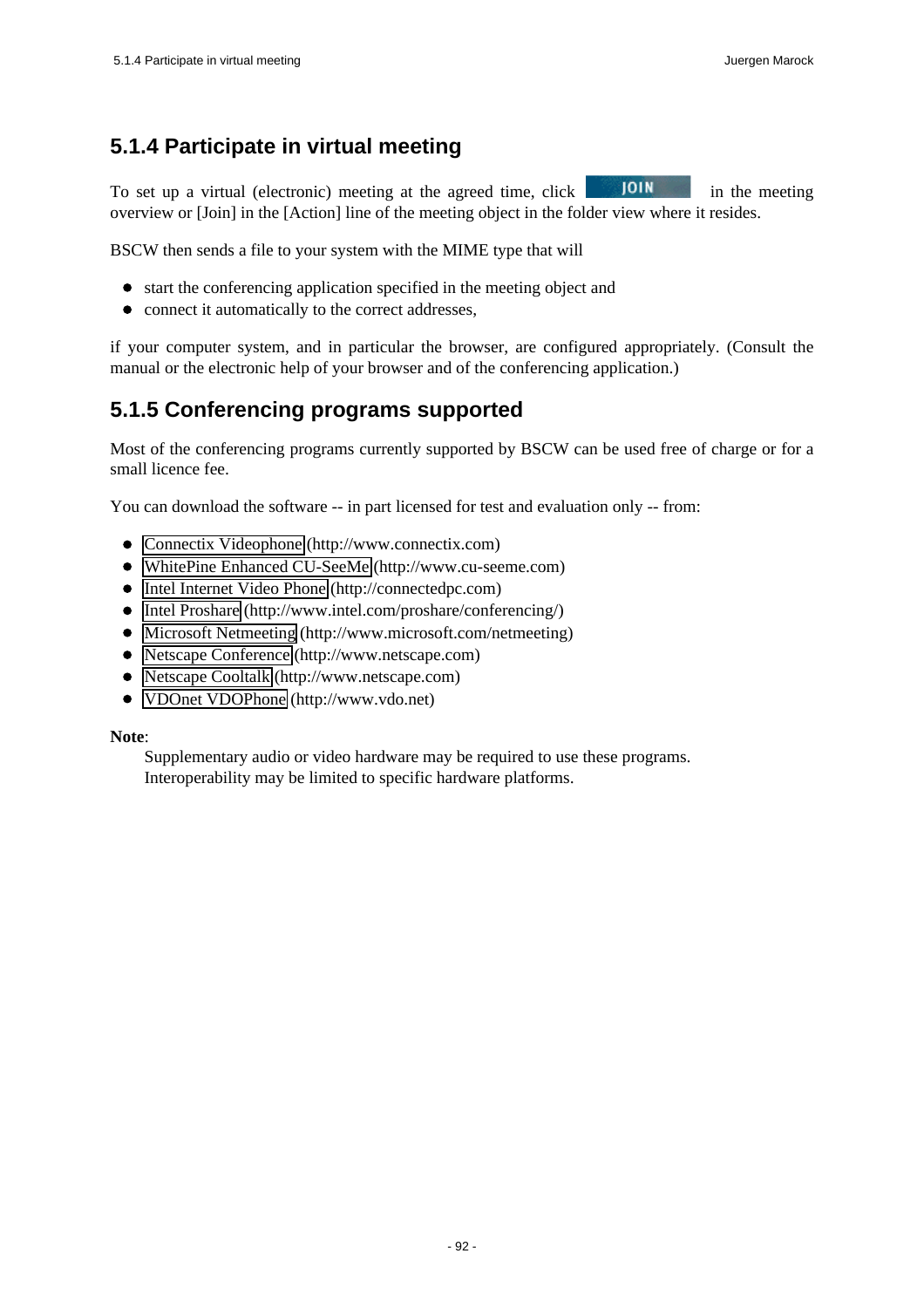# <span id="page-95-0"></span>**5.2 Calendar of your BSCW meetings**



Click the  $\frac{126}{12}$  icon in the footer of any folder view to bring up your calendar of BSCW meetings. The calendar is a **personal** object (like your bag and your wastebasket). In the form of a folder view it shows you *all* meetings to which you have been invited, not only those in the current workspace.

# **5.2.1 Time window**

BSCW can show you one of four time windows on your meetings calendar:

- all BSCW meetings
- all *future* BSCW meetings
- BSCW meetings in the current *month*
- BSCW meetings in the current *year.*

Click the respective button to display the required time window.

# **5.2.2 Confirming your participation or declining an invitation**

The icons to the left of each meeting in your calendar show whether you have:



confirmed your participation



**14** not yet replied



declined the invitation.

Mark the checkbox of a meeting and click  $\blacksquare$  **CONFIRM** to confirm your participation or

**DECLINE**  to decline the invitation. Your calendar and the details of the respective meeting object are updated accordingly.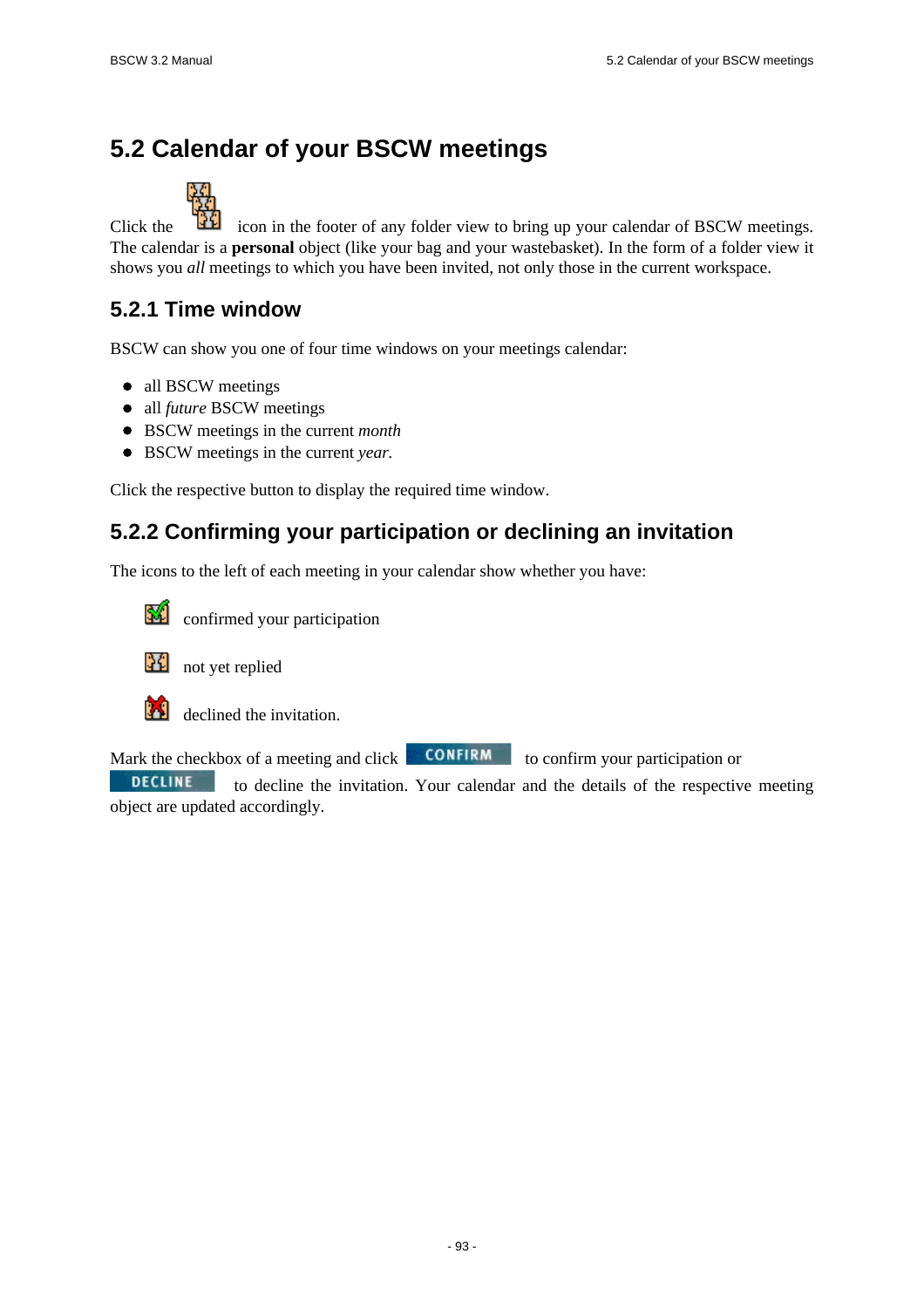# **5.2.3 vCalendar export**

vCalendar is a transfer format for calendar information (supported by Netscape Calendar, amongst others). Using this format, you can download the information about BSCW meetings into your local calendar program easily (see [section 4.5.4](#page-60-0) for the transfer format **vCard**).

Click the icon next to  $\langle$ Name of meeting $\rangle$  to download the information about the meeting in vCalendar format with the MIME type application/x-vcalendar.

# **5.2.4 Special functions**

The calendar offers the [Join] action for virtual (electronic) meetings. It will start the conferencing program which is specified for the meeting.

Mark unwanted entries in your calendar and click **REMOVE** to delete them from your calendar. This action affects *only* your calendar; the meeting object itself remains unchanged.

**Note**:

This operation **cannot** be undone.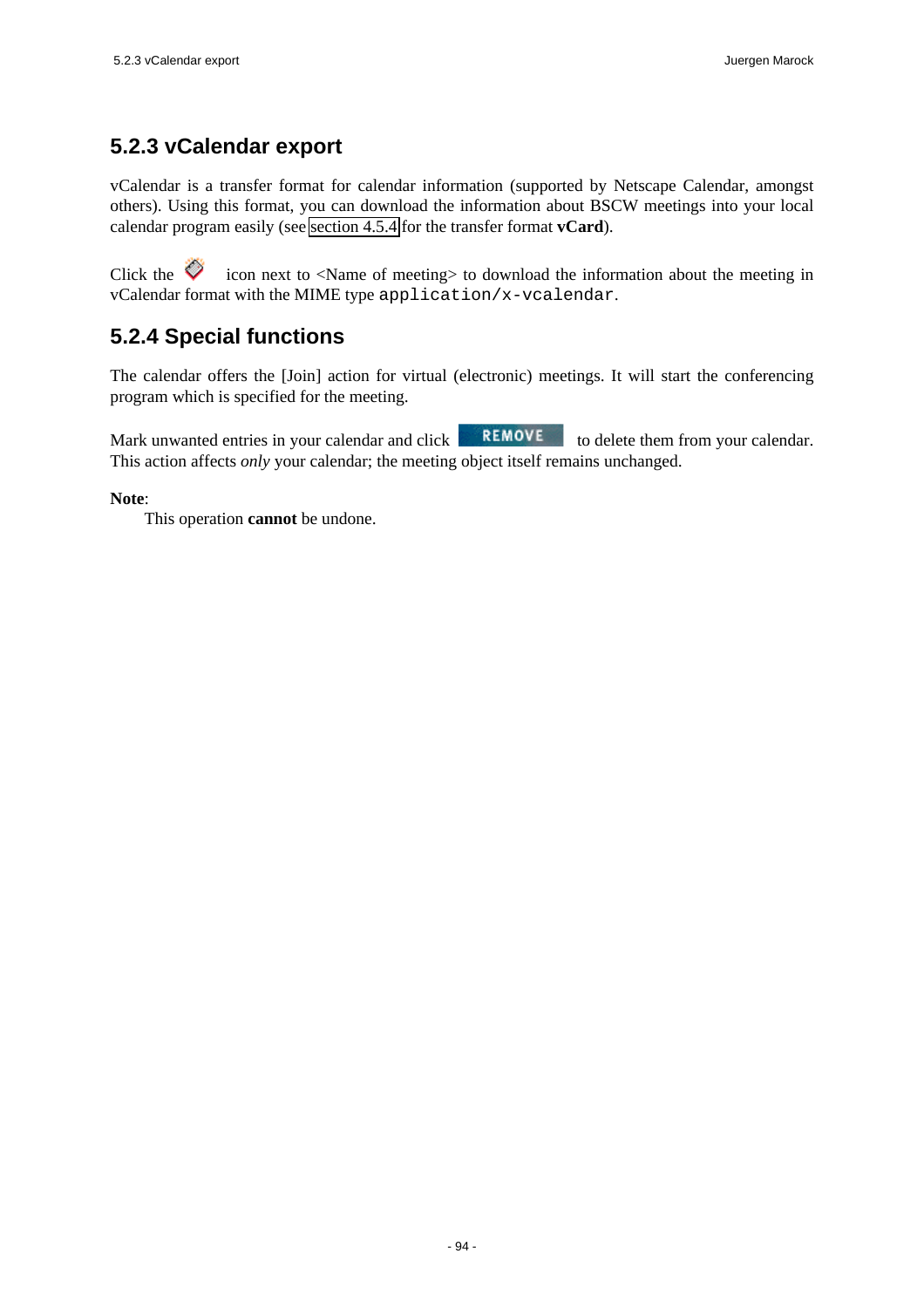# **5.3 Monitor**

The kind of virtual meetings that the BSCW meeting object supports typically are a rather formal way of synchronous cooperation. The Monitor provides support for more informal, spontaneous communication and cooperation among the members of a group, using BSCW as the infrastructure.

**Note**:

The BSCW Monitor may not be available on your BSCW server if the BSCW administrator has not yet activated this functionality in the server software.

At the moment the user interface of the Monitor is in English only.

# **5.3.1 User perspective**

The BSCW Monitor applet collects and displays information about

Presence and availability of a subset of users of a BSCW server

This subset is defined by two criteria

- $\circ$  the users have the BSCW Monitor applet running and connected to that server
- $\circ$  the users are listed in your address book.

**Presence** means that the user has opened a session on that server and the Monitor applet is connected to that server.

**Availability** may be set to 'available' or 'away/busy' by the user to indicate that you may or should not try to start a direct interaction.

• activities (events) in your workspaces

The events that are reported are identical in scope (i. e., *all* your workspaces on the server) and organization (types of events) to the Daily Workspace Activity Report (see [section 4.2.5\)](#page-48-0). The main advantage of using the BSCW Monitor applet is the near real-time alert to relevant events.

#### **Note**:

The BSCW Monitor is based on the principle of **reciprocity**: When you start the Monitor, all the users that you see as being 'online' can see that you are connected to the same BSCW server. Just as you can be informed about their activities, they can observe what you are doing.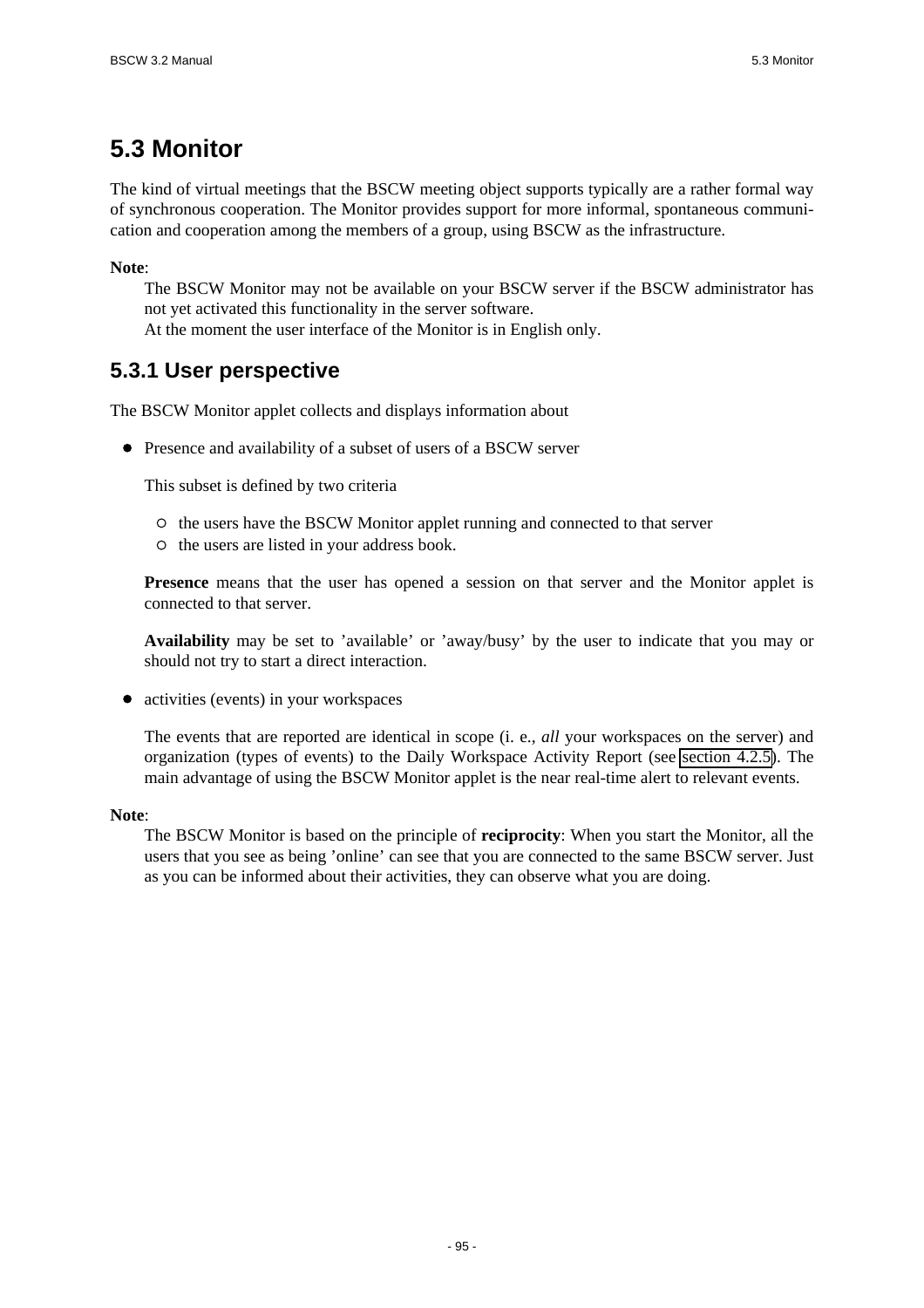

**Figure 5.3-1: Main window of the Monitor applet, showing Online Co-workers**

You can have just one Monitor window that displays either 'Online Co-workers' or 'Activity Tracker', or you can allocate a second window to the Activity Tracker and have both kinds of information immediately available on screen. Click the leftmost icon in the Monitor button bar for a drop-down menu that lets you switch among these alternatives.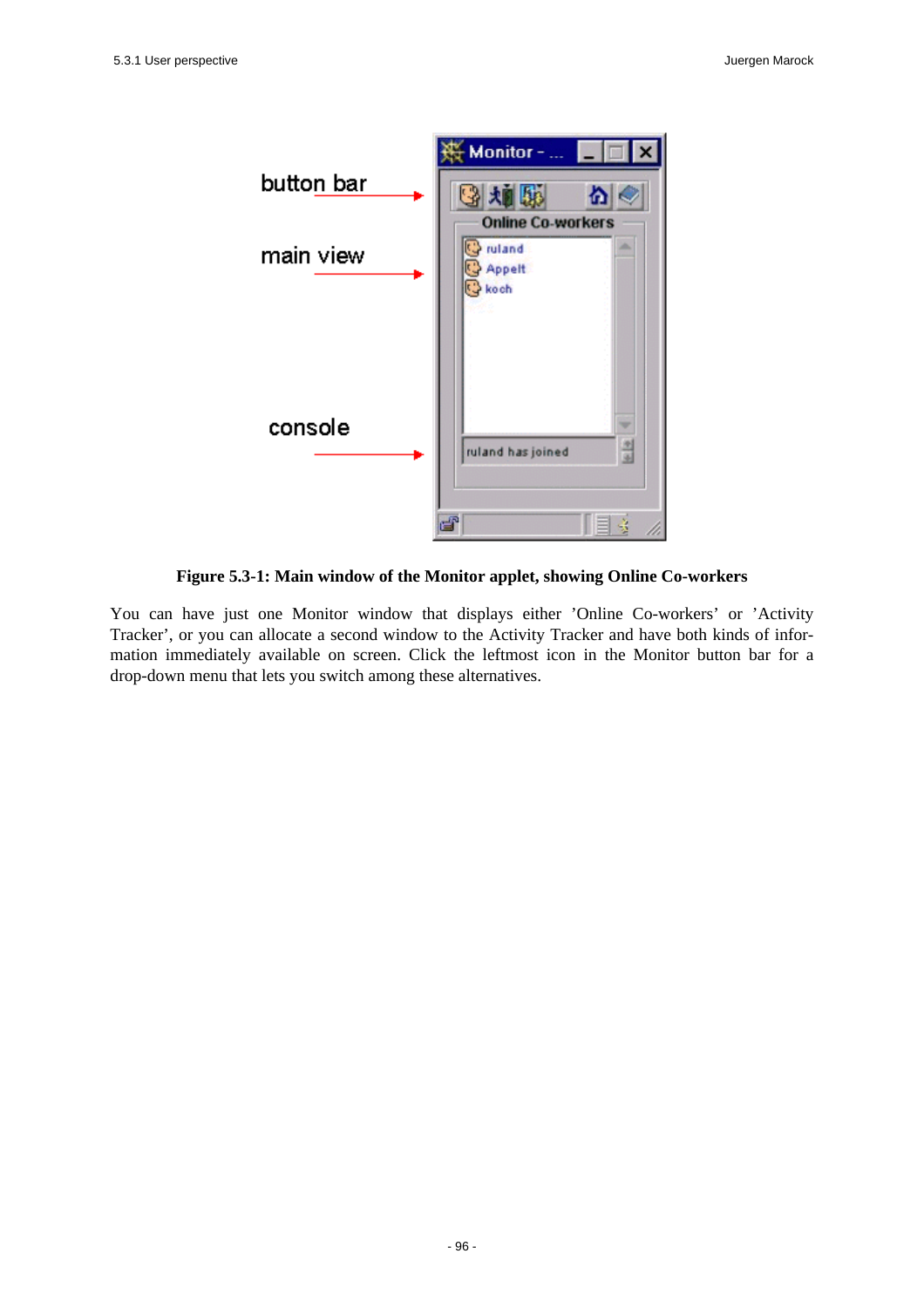### **5.3.1.1 Activity Tracker**

If it is important for you to be aware immediately that, for example, a particular document has been edited or uploaded, the Activity Tracker is the most convenient and cost effective tool to get that information as quickly as possible, and to access that document.

| Select events to track      |                                                                                          |       |
|-----------------------------|------------------------------------------------------------------------------------------|-------|
| $\sqrt{\phantom{a}}$ Create | Move                                                                                     |       |
| $\sqrt{\phantom{a}}$ Change | Read                                                                                     |       |
|                             | Show Activity Tracker on incoming event<br>Auto-launch Monitor applet at login<br>Cancel | Apply |
|                             |                                                                                          |       |

**Figure 5.3-2: Preferences window of the Monitor applet**

The Preferences menu lets you focus the Activity Tracker on reporting only selected types of events. The narrower the focus of reporting, the greater the benefits of being **alerted** to events. Choose to be alerted by a visual and/or auditory signal in the Preferences menu.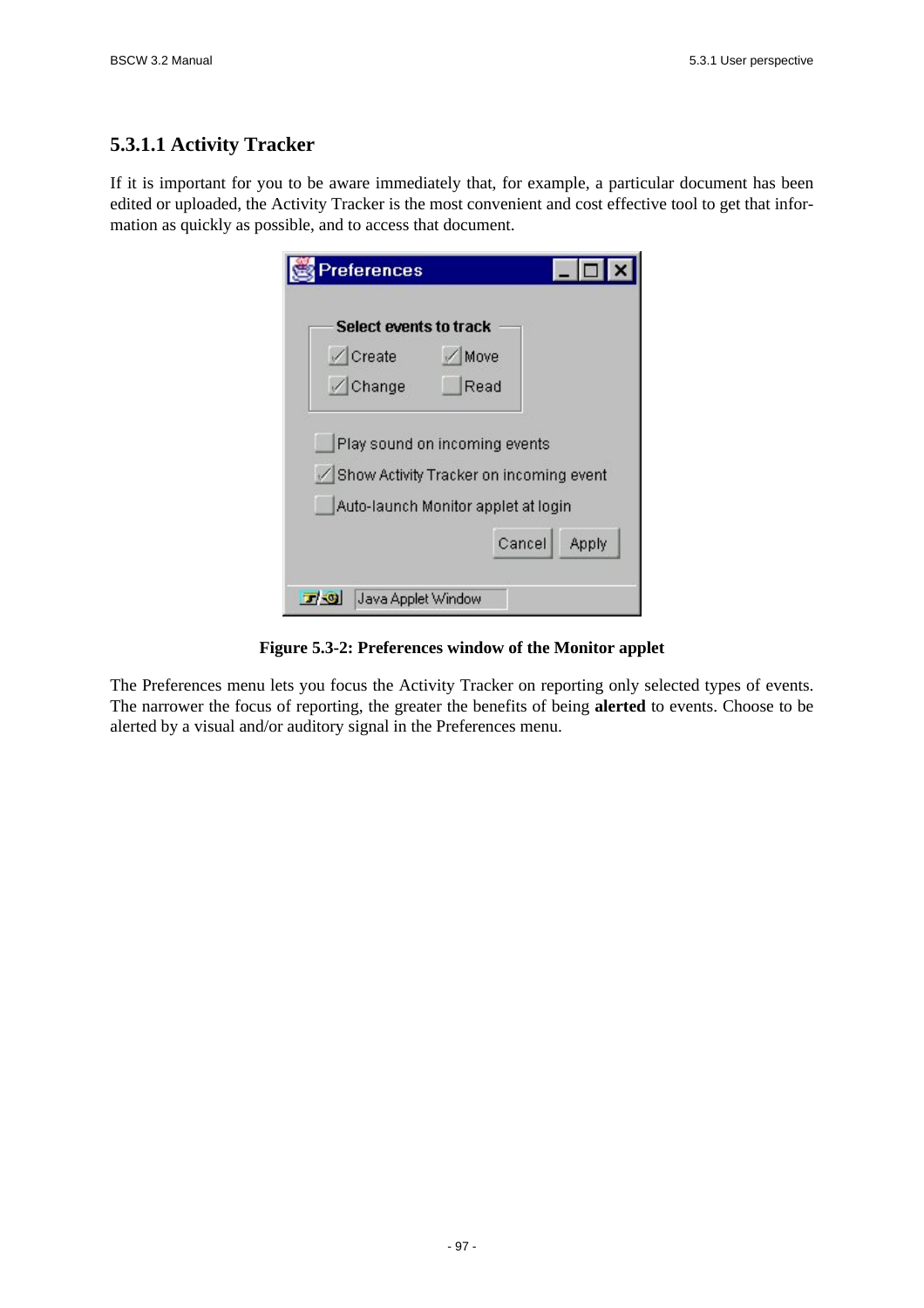

#### **Figure 5.3-3: Section of main window of the Monitor applet, showing Activity Tracker**

Double-click an event in the Activity Tracker window for a pop-up menu that lets you

open the 'Event Details' window that provides information about the activity,

| <b>Event Details</b> |                                               |  |
|----------------------|-----------------------------------------------|--|
| Type:                | ReadEvent                                     |  |
| ruland<br>User:      | 16:04<br>Time:                                |  |
| Object:              | My Opinion                                    |  |
| Workspace:           | Test Folder                                   |  |
| <b>Location:</b>     | first folder                                  |  |
| <b>Description:</b>  | ruland has read My Opinion in<br>first folder |  |
|                      | Close                                         |  |
| <b>ET SO</b>         | Java Applet Window                            |  |

**Figure 5.3-4: Event Details window of the Monitor applet**

- display the personal info page of the user associated with the event (in a new browser window),
- open or download the object acted upon in the event (in a new browser window),
- open the folder or workspace or meeting that contains the object (in a new browser window),
- remove the event from the list or
- $\bullet$  clear the list, i. e., remove all events from the list.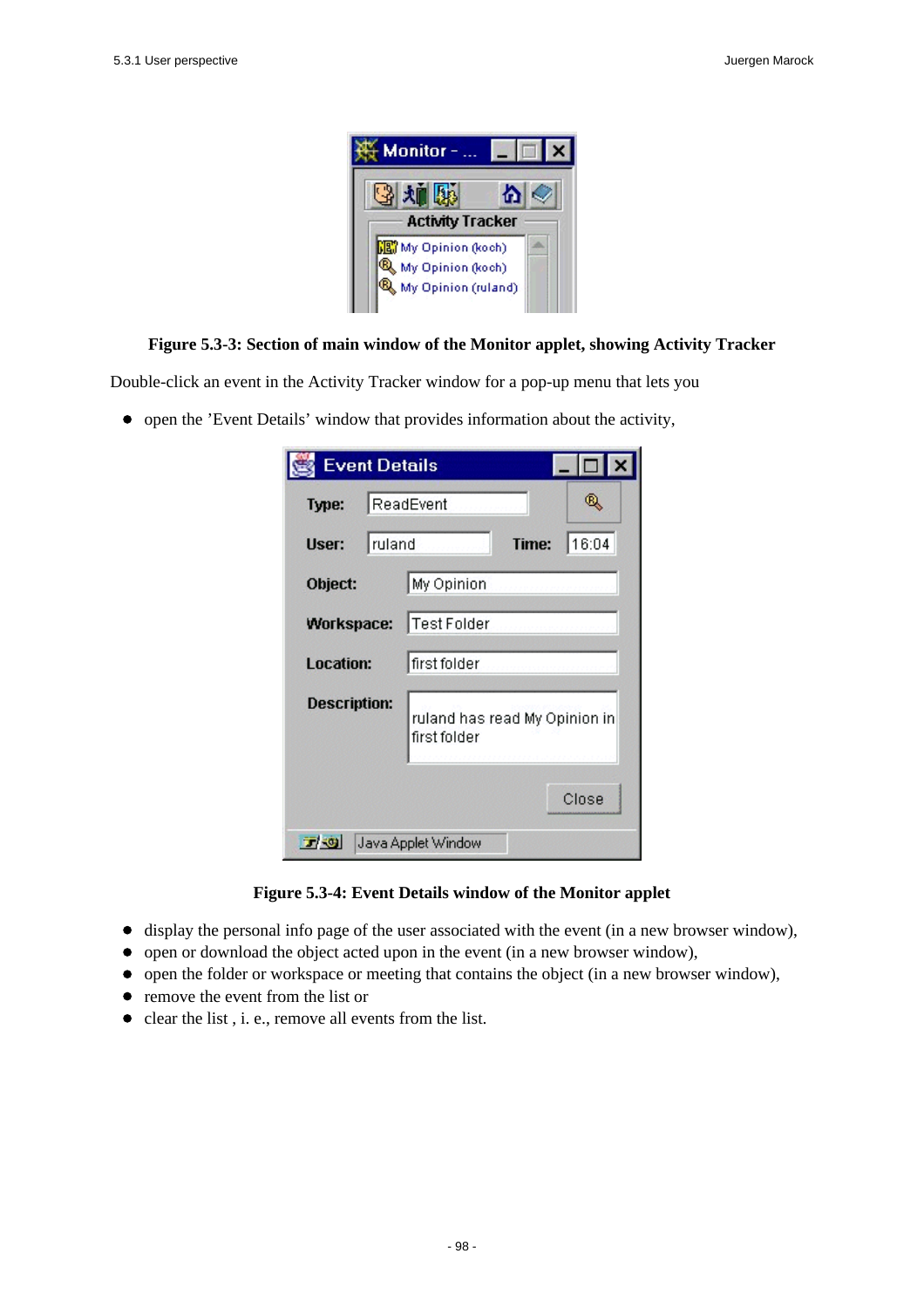# **5.3.1.2 Online Co-workers**

The information provided in the Online Co-workers window of the BSCW Monitor is more difficult to use, because there may be some room for mis-interpretation:

- you may *not* be visible as being online though you are actually working with the server because your Monitor applet has not been started or is conneted to a different server;
- you may be visible as being online -- because your BSCW session on that server is open all day, though inactive, and you have failed to set your availability to 'away/busy'.

To fully benefit from the Online co-workers Monitor, the members of your workspaces should follow four simple rules:

- Include all member of the workspace in your address book;
- In the Preferences menu select 'Auto-launch Monitor applet at login' (For this function to work, you have to let your browser accept cookies, enable JavaScript in your browser and in your Preferences for the BSCW server -- see [section 4.2.2\)](#page-44-0);
- Update the availability status whenever it changes;
- Indicate in the 'away/busy' message, at what time you will be available again.

Click the user name in the Online Co-workers window for a pop-up menu that lets you

- display the personal info page of that user (in a new browser window),
- send an email to that user,
- send a short message to that user,
- start a chat application with that user,
- invite that user into a chat
- select a conferencing application to contact that user.